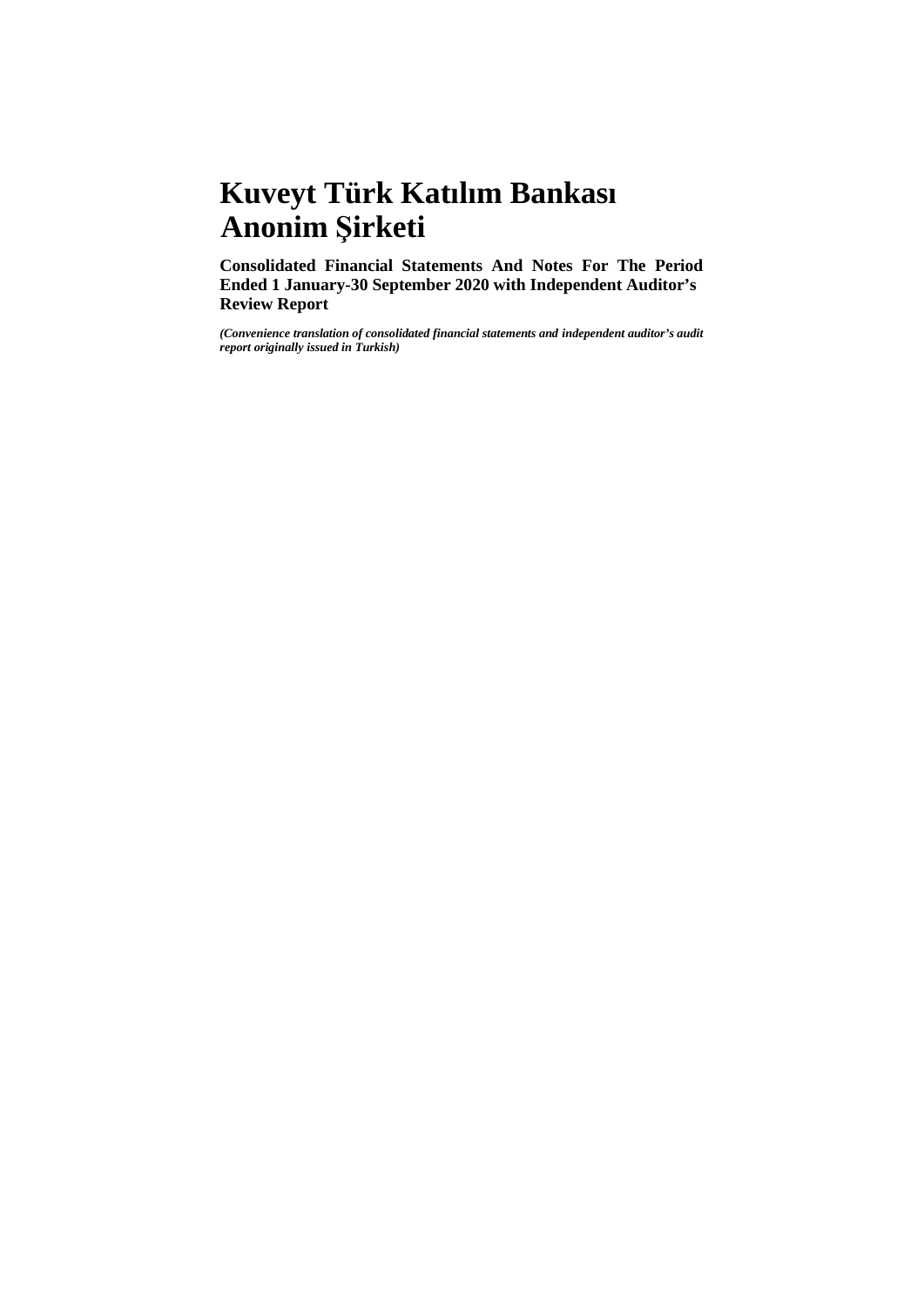

Eüney Bağımsız Denetim ve SMMM A.Ş. Tel: +90 212 315 3000<br>Maslak Mah. Eski Büyükdere Cad. Fax: +90 212 230 8291<br>Orjin Maslak iş Merkezi No: 27 ey.com<br>Kat: 2-3-4 Daire: 54-57-59 Ticaret Sicil No: 479920

(Convenience translation of the auditor's report originally issued in Turkish ~ See Note I of Section Three)

## REVIEW REPORT ON CONSOLIDATED INTERIM flNANCIAL İNFORMATİON

#### Ta the Board of Direelors of Kuveyt Türk Katılım Bankası A.Ş.

#### lntroduction

We have reviewed the consolidated statement of financial position of Kuveyt Türk Katılım Bankası A.Ş. (the "Bank") and its subsidiaries (collcctively refened as the "Group") at September 30, <sup>2020</sup> and the related consolidated income statement, consolidated statement of profit or loss and other comprehensive income, consolidated statement of changes in shareholders' equity, consolidated statement of cash flows and a summary<br>of significant accounting policies and other explanatory notes to the consolidated financial statements for the month-period then ended. The Bank Management is responsible for the preparation and fair presentation of these consolidated of interim financial intbrmation in aceordance with the "Regulation on Accounting Applications for Banks and Safeguarding of Documents" published in the Official Gazette no.26333 dated 1 November 2006, and other regulations on accounting records of Banks published by Banking Regulation and Supervision<br>Agency("BRSA") and circulars and interpretations published by Banking Regulation and Supervision Authority (together referred as BRSA Accounting and Financial Reporting Legislation) and Turkish Accounting Standard 34 "Interim Financial Reporting" principles for those matters not regulated by BRSA Legislation; together referred as "BRSA Accounting and Financial Reporting Legislation". Our responsibility is to express a conclusion on these consolidated interim financial information based on our review.

#### **Scope of Review**

We conducted our review in accordance with the Standard on Review Engagements (SRE) 2410. "Review of Interim Financial Information Performed by the Independent Auditor of the Entity". A review of interim financial information consists of making inquiries, primariiy of persons responsible for financial reporting process, and applying analytical and other review procedures. A review of interim financial information is substantially less in<br>scope than an independent audit performed in accordance with the Independent Auditing Standards of Turkey the objective of which is to express an opinion on the financial statements. Consequently, a review of the interim financial information does not provide assurance that the audit firm will be aware of all significant matters which would have been identified in an audit. Accordingly, we do not express an opinion.

#### Conclusion

Based on our review, nothing has come to our attention that causes us to believe that the accompanying consolidated financial statements do not give a true view of the consolidated financial position of the Group at Septem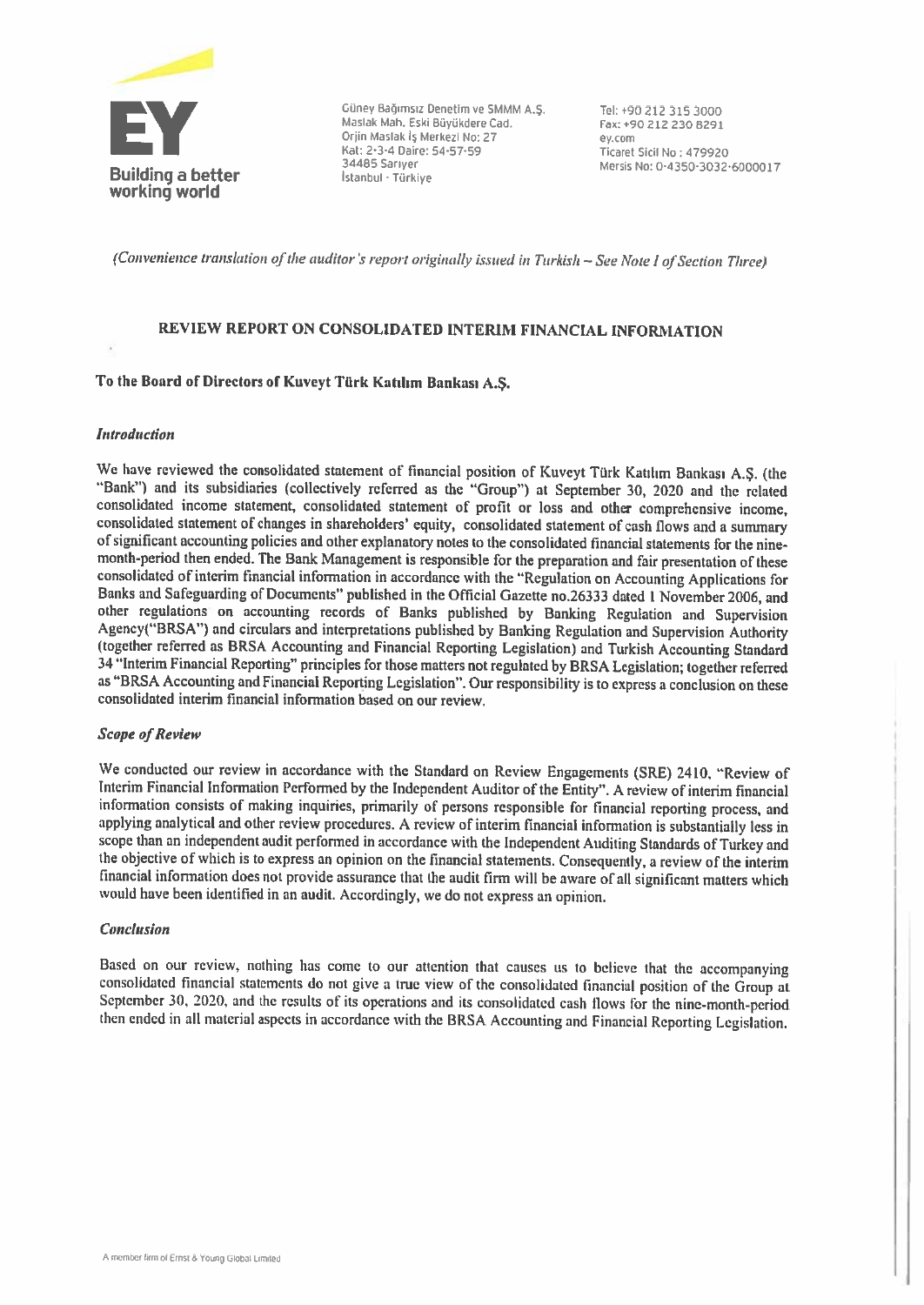

## **Report on Other Legal and Regulatory Requirements**

Based on our review, nothing has come to our attention that causes us to believe that the financial information provided in the accompanying interim activity report in Section VIII, are not consistent, in all material respects, with the reviewed consolıdated financial staternents and disclosures,

#### **Other Matter**

As disclosed footnote 1.5 of section three: the consolidated financial statements dated 1 January 2019, 30 September 2019 and 31 December 2019 were restated by taking Neova Sigorta A.Ş. into the scope of consolidation and these restated ünancial statemenıs are presented compamtively wıth the fınancial statements dated <sup>30</sup> Septemher 2020.

The financial statements of Neova Sigorta A.Ş. as at 31 December 2019 were audited by another audit firm, which expressed an unqualified opinion in their reports issued on 28 February 2020. Also, the audit of consolidated financial statements of the Group before the restatement as at 31 December 2018 and the financial statements of Neova Sigorta A.Ş. as at 31 December 2018, which form the basis of the consolidated financial statements as at 1 January 2019 that are presented in comparison with the accompanying consolidated financial statements as at 30 September 2020, were audited by one an other audit firm, which expressed an unqualified opinions in their report of the Group dated 7 March 2019 and in their report of Neova Sigorta A.S. dated 27 February 2019.

#### Additional paragraph for convenience translation to English

As explained in detail in Note I of Section Three, the effects of differences between accounting principles and standards set out by regulations in conformity with "BRSA Accounting and Financial Reporting Legislation" and the accounting princıples generaliy accepted in countries in which the accornpanving consolidated ünancial statements are to be distributed and International Financial Reporting Standards ("IFRS") have not been quantified in the accompanying consolidated financial statements. Accordingly, the accompanying consolidated financial statements are not intended to present the financial position, results of operations and changes in financial position and cash flows in accordance with the accounting principles generally accepted in such countries and IFRS.



24 November 2020 Istanbul, Turkey

Partne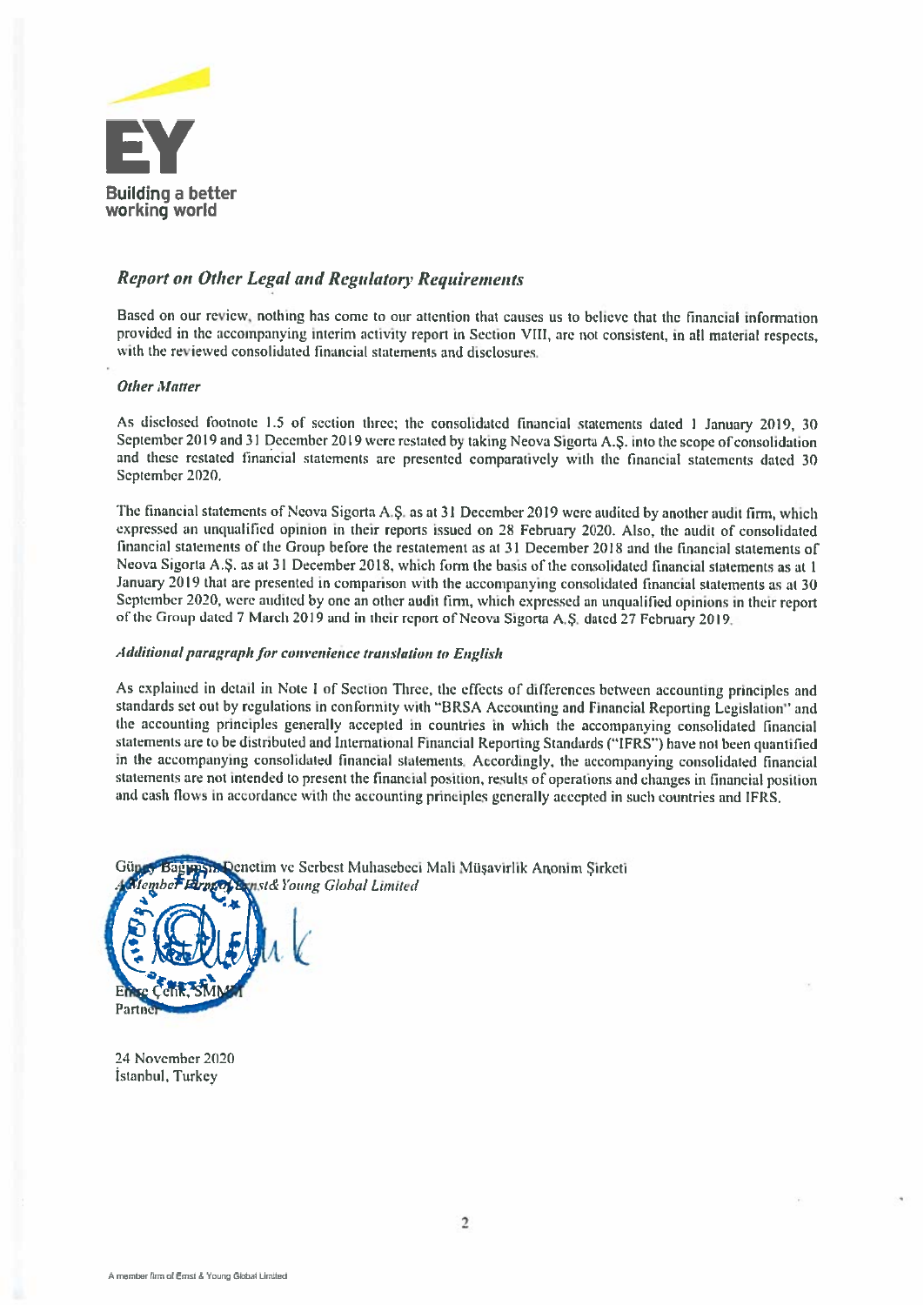#### **Index**

## **Section One General information**

|                 | General information                                                                                                                                                                                                                                                                                                                                                                                                                                                                                                                                                      |          |                                           |
|-----------------|--------------------------------------------------------------------------------------------------------------------------------------------------------------------------------------------------------------------------------------------------------------------------------------------------------------------------------------------------------------------------------------------------------------------------------------------------------------------------------------------------------------------------------------------------------------------------|----------|-------------------------------------------|
| I.<br>П.<br>Ш.  | History of the Parent Bank including its incorporation date, initial legal status and amendments to legal status<br>Shareholding structure, shareholders jointly or individually having direct or indirect control over the management and supervision of the<br>Bank and the disclosures on any related changes in the current period, if any, and information about the Group that the Bank belongs to<br>Explanations regarding the chairman and the members of board of directors, audit committee members, general manager and assistant general managers and their |          | 1<br>1                                    |
| IV.             | shares in the parent bank<br>Information on qualified shareholders                                                                                                                                                                                                                                                                                                                                                                                                                                                                                                       |          |                                           |
| V.<br>VI.       | Explanations of the Parent Bank's services and field of operations<br>Current or likely actual legal barriers to immediate transfer of equity or repayment of debts between Parent Bank and its subsidiaries                                                                                                                                                                                                                                                                                                                                                             |          | $\overline{\mathbf{c}}$<br>$\overline{c}$ |
|                 | <b>Section Two</b><br>The consolidated financial statements of Bank                                                                                                                                                                                                                                                                                                                                                                                                                                                                                                      |          |                                           |
| Ι.              | Consolidated balance sheet (Statement of financial position)                                                                                                                                                                                                                                                                                                                                                                                                                                                                                                             |          | 3                                         |
| П.<br>Ш.        | Consolidated statement of off-balance sheet items<br>Consolidated income statement                                                                                                                                                                                                                                                                                                                                                                                                                                                                                       |          | 5<br>6                                    |
| IV.<br>V.       | Consolidated statement of profit or loss and other comprehensive income<br>Consolidated statement of changes in shareholders' equity                                                                                                                                                                                                                                                                                                                                                                                                                                     |          | 7<br>8                                    |
| VI.             | Consolidated statement of cash flows                                                                                                                                                                                                                                                                                                                                                                                                                                                                                                                                     |          | 9                                         |
|                 | <b>Section Three</b><br><b>Accounting principles</b>                                                                                                                                                                                                                                                                                                                                                                                                                                                                                                                     |          |                                           |
| I.<br>П.        | Explanations on basis of presentation<br>Explanations on strategy of using financial instruments and foreign currency transactions                                                                                                                                                                                                                                                                                                                                                                                                                                       | 10<br>17 |                                           |
| Ш.              | Investments in associates and subsidiaries                                                                                                                                                                                                                                                                                                                                                                                                                                                                                                                               | 18       |                                           |
| IV.<br>V.       | Explanations on forward transactions and option contracts and derivative instruments<br>Explanations on profit share income and expense                                                                                                                                                                                                                                                                                                                                                                                                                                  | 19<br>19 |                                           |
| VI.             | Explanations on fees and commission income and expenses                                                                                                                                                                                                                                                                                                                                                                                                                                                                                                                  | 19       |                                           |
| VII.<br>VIII.   | Explanations on financial assets<br>Explanations on offsetting of financial assets and liabilities                                                                                                                                                                                                                                                                                                                                                                                                                                                                       | 20<br>21 |                                           |
| IX.             | Explanations on sale and repurchase agreements and lending of securities                                                                                                                                                                                                                                                                                                                                                                                                                                                                                                 | 21       |                                           |
| Х.<br>XI.       | Explanations on assets held for sale and discontinued operations and related liabilities<br>Explanations on goodwill and other intangible assets                                                                                                                                                                                                                                                                                                                                                                                                                         | 22<br>22 |                                           |
| XII.            | Explanations on tangible assets                                                                                                                                                                                                                                                                                                                                                                                                                                                                                                                                          | 22       |                                           |
| XIII.<br>XIV.   | Explanations on leasing transactions<br>Explanations on insurance technical income and expenses                                                                                                                                                                                                                                                                                                                                                                                                                                                                          | 23<br>24 |                                           |
| XV              | Explanations on insurance technical provisions                                                                                                                                                                                                                                                                                                                                                                                                                                                                                                                           | 24       |                                           |
| XVI.<br>XVII.   | Explanations on provisions and contingent liabilities<br>Explanations on liabilities relating to employee benefits                                                                                                                                                                                                                                                                                                                                                                                                                                                       | 25<br>25 |                                           |
| XVIII.          | Explanations on taxation<br>Explanations on additional disclosures on borrowings                                                                                                                                                                                                                                                                                                                                                                                                                                                                                         | 26<br>27 |                                           |
| XIX.<br>XX.     | Explanations on share certificates issued                                                                                                                                                                                                                                                                                                                                                                                                                                                                                                                                | 27       |                                           |
| XXI.<br>XXII.   | Explanations on acceptances and availed drafts<br>Explanations on government grants                                                                                                                                                                                                                                                                                                                                                                                                                                                                                      | 27<br>27 |                                           |
| XXIII.<br>XXIV. | Explanations on segment reporting<br>Explanations on other matters                                                                                                                                                                                                                                                                                                                                                                                                                                                                                                       | 27<br>27 |                                           |
|                 | <b>Section Four</b>                                                                                                                                                                                                                                                                                                                                                                                                                                                                                                                                                      |          |                                           |
|                 | Information related to financial position and risk management of the Bank                                                                                                                                                                                                                                                                                                                                                                                                                                                                                                |          |                                           |
| I.<br>П.        | Explanations on consolidated equity items<br>Explanations on consolidated currency risk                                                                                                                                                                                                                                                                                                                                                                                                                                                                                  | 28<br>33 |                                           |
| Ш.              | Explanations on stock position risk arising from banking accounts                                                                                                                                                                                                                                                                                                                                                                                                                                                                                                        | 35       |                                           |
| IV.<br>V.       | Consolidated liquidity risk management and liquidity coverage ratio<br>Explanations on consolidated leverage ratio                                                                                                                                                                                                                                                                                                                                                                                                                                                       | 36<br>39 |                                           |
| VI.             | Explanations on fair value of consolidated financial assets and liabilities<br>Explanations on the activities carried out on behalf and account of other persons, fiduciary-based transactions                                                                                                                                                                                                                                                                                                                                                                           | 42       |                                           |
| VII.<br>VIII.   | Explanations on consolidated hedge accounting practies                                                                                                                                                                                                                                                                                                                                                                                                                                                                                                                   | 42<br>42 |                                           |
| IX.             | Explanations on consolidated risk management                                                                                                                                                                                                                                                                                                                                                                                                                                                                                                                             | 44<br>45 |                                           |
| Х.<br>XI.       | Securitization positions<br>Activities carried out on behalf and account of other persons, fiduciary-based transactions                                                                                                                                                                                                                                                                                                                                                                                                                                                  | 45       |                                           |
| XII.            | Explanations on consolidated business segments<br><b>Section Five</b>                                                                                                                                                                                                                                                                                                                                                                                                                                                                                                    | 45       |                                           |
|                 | Explanations and notes on the consolidated financial statements                                                                                                                                                                                                                                                                                                                                                                                                                                                                                                          |          |                                           |
| I.<br>П.        | Explanations and notes related to consolidated assets<br>Explanations and notes related to consolidated liabilities                                                                                                                                                                                                                                                                                                                                                                                                                                                      | 47<br>61 |                                           |
| Ш.              | Explanations and notes related to consolidated off-balance sheet contingencies and commitments                                                                                                                                                                                                                                                                                                                                                                                                                                                                           | 69       |                                           |
| IV.             | Explanations and notes related to the consolidated statement of income                                                                                                                                                                                                                                                                                                                                                                                                                                                                                                   | 71       |                                           |
| V.<br>VI.       | Explanations and notes related to the consolidated statement of shareholders' equity<br>Explanations and notes related to consolidated cash flow statement                                                                                                                                                                                                                                                                                                                                                                                                               | 76<br>76 |                                           |
| VII.            | Explanations and notes related to risk group of the Parent Bank                                                                                                                                                                                                                                                                                                                                                                                                                                                                                                          | 76       |                                           |
| VIII.<br>IX.    | Information about the branches of the group in domestic, foreign and coastal banking regions and their representative offices abroad<br>Significant events and matters arising subsequent to balance sheet date                                                                                                                                                                                                                                                                                                                                                          | 77<br>78 |                                           |
|                 | <b>Section Six</b><br><b>Other Explanations</b>                                                                                                                                                                                                                                                                                                                                                                                                                                                                                                                          |          |                                           |
| I.              | Other matters which must be explained in terms of explicitness, interpretability and understandability of the balance sheet                                                                                                                                                                                                                                                                                                                                                                                                                                              | 79       |                                           |
|                 | <b>Section Seven</b><br><b>Independent Limited Review Report</b>                                                                                                                                                                                                                                                                                                                                                                                                                                                                                                         |          |                                           |
| I.<br>П.        | Explanations on the limited review report<br>Notes and disclosures prepared by the independent auditor                                                                                                                                                                                                                                                                                                                                                                                                                                                                   | 79<br>79 |                                           |
|                 |                                                                                                                                                                                                                                                                                                                                                                                                                                                                                                                                                                          |          |                                           |
|                 | <b>Section Eight</b><br><b>Interim Report</b>                                                                                                                                                                                                                                                                                                                                                                                                                                                                                                                            |          |                                           |
| Ι.              | Explanations on interim annual report including the evaluations of interim activities of the Chairman of the Board of Directors and General Manager                                                                                                                                                                                                                                                                                                                                                                                                                      | 79       |                                           |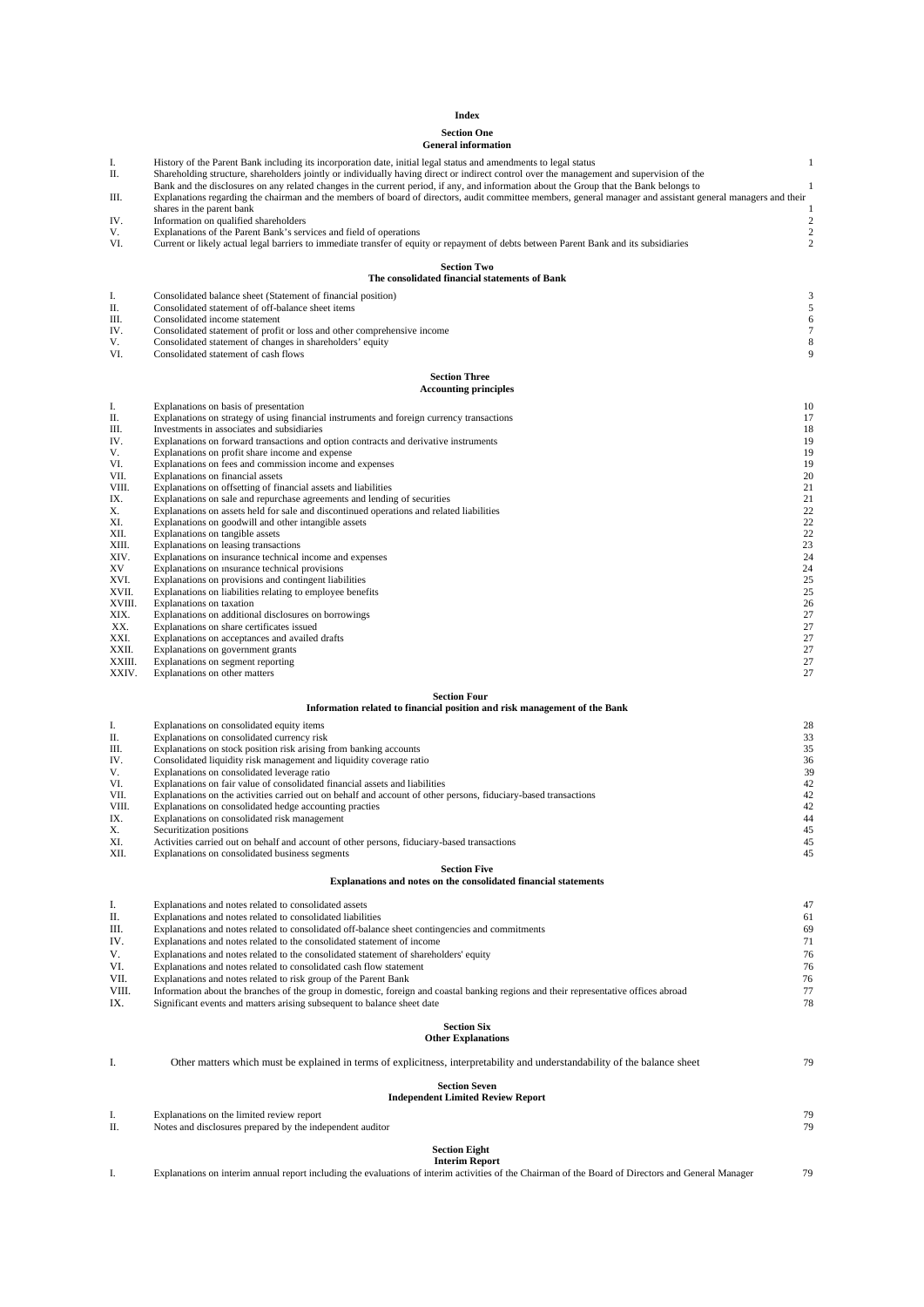## **THE CONSOLIDATED FINANCIAL REPORT OF KUVEYT TÜRK KATILIM BANKASI A.Ş. FOR THE NINE-MONTH PERIOD THEN ENDED 30 SEPTEMBER 2020**

| Address of the head office | Büyükdere Cad. No: 129/1 34394 Esentepe-Sisli / ISTANBUL |
|----------------------------|----------------------------------------------------------|
| Phone and facsimile number | 0212 354 11 11 - 0212 354 12 12                          |
| Web page                   | www.kuveytturk.com.tr                                    |
| E-mail address             | kuveytturk@kuveytturk.com.tr                             |

The consolidated interim financial report for the three-month period prepared in accordance with the Communiqué of Financial Statements and Related Disclosures and Footnotes to be Announced to Public by Banks as regulated by Banking Regulation and Supervision Agency, is comprised of the following sections:

- General Information About The Parent Bank
- Consolidated Financial Statements Of The Parent Bank
- Explanations On Accounting Policies Applied In The Period
- Information on Financial Structure Of the Group Which Is Under Consolidation
- Disclosures and Explanations On Consolidated Financial Statements
- Other Explanations
- Independent Auditors' Limited Review Report
- Consolidated Interim Activity Report

The subsidiaries, associates and jointly-controlled partners which are consolidated within the framework of this financial report are as follows:

|    | <b>Subsidiaries</b>                        | <b>Associates</b> | <b>Jointly-Controlled Partners</b> |
|----|--------------------------------------------|-------------------|------------------------------------|
| 1. | KT Sukuk Varlık Kiralama A.Ş.              |                   | Katılım Emeklilik ve Hayat A.Ş.    |
| 2. | KT Kira Sertifikaları Varlık Kiralama A.Ş. |                   |                                    |
| 3. | Körfez Gayrimenkul Yatırım Ortaklığı A.Ş.  |                   |                                    |
| 4. | KT Bank AG.                                |                   |                                    |
| 5. | KT Portföy Yönetimi A.S.                   |                   |                                    |
| 6. | KT Sukuk Company Limited                   |                   |                                    |
| 7. | Neova Sigorta A.S.                         |                   |                                    |

The consolidated financial statements for the nine-month period and related disclosures and footnotes that are subject to independent review, are prepared in accordance with the Regulation on Accounting Applications for Banks and Safeguarding of Documents, Turkish Accounting Standards, Turkish Financial Reporting Standards and the related statements and guidance, and in compliance with the financial records of our Bank and, unless stated otherwise, presented in thousands of Turkish Lira.

| Hamad Abdulmohsen AL-MARZOUQ                          |                              | Shadi Ahmed Yacoub ZAHRAN               | Nadir ALPASLAN                                                                 |
|-------------------------------------------------------|------------------------------|-----------------------------------------|--------------------------------------------------------------------------------|
| Chairman of the Board of Directors                    |                              | Chairman of the Audit<br>Committee      | Member of the Audit Committee                                                  |
| Mohamad AL-MIDANI<br>Member of the Audit<br>Committee | Ufuk UYAN<br>General Manager | Ahmet KARACA<br>Chief Financial Officer | Arslan Murat Soner<br><b>Budget and Management</b><br><b>Reporting Manager</b> |

Contact information of the personnel in charge of the addressing of questions about this financial report:

Name-Surname/Position: Mustafa ERDEM / Senior Reporting Manager

Telephone: 0212 354 75 24 Facsimile: 0212 354 11 03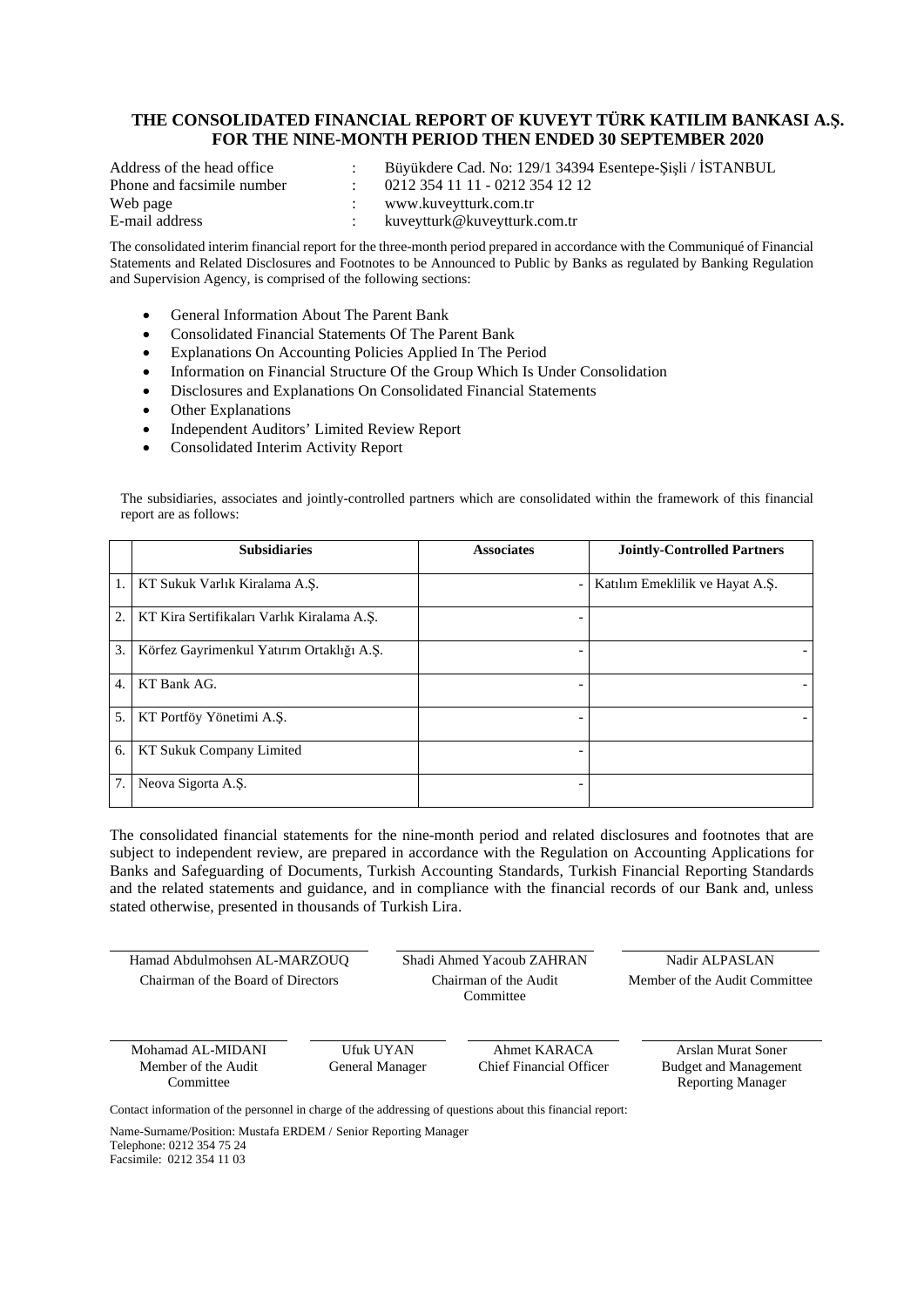*(Amounts expressed in thousands of Turkish Lira (TL) unless otherwise stated.)*

#### **SECTION ONE**

#### **GENERAL INFORMATION**

#### **1. History of the Parent Bank including its incorporation date, initial legal status and amendments to legal status:**

Kuveyt Türk Katılım Bankası A.Ş. ("The Bank") was incorporated with the approval of the Central Bank of the Republic of Turkey (CBRT) on 28 February 1989 and commenced its operations on 31 31 1989, with the name of Kuveyt Türk Evkaf Finans Kurumu A.Ş. To comply with the Banking Act 5411, the title of the Bank has been changed to Kuveyt Türk Katılım Bankası A.Ş. with a change in the Articles of Association which was approved in the annual general meeting dated 26 April 2006. Main field of operation is, in addition to the Bank's equity, to collect funds from domestic and foreign customers through "Current Accounts" and "Profit/ Loss Sharing Accounts" and allocate such funds to the economy, to perform all kinds of financing activities in accordance with the regulations, to encourage the investments of all individuals and legal entities operating in agricultural, industrial, trading and service industries, participating into the operations of these entities or individuals and to form joint business partnerships and to perform all these activities in a non-interest environment.

The Parent Bank and its consolidated financial subsidiaries are named together as "Group".

**2. Shareholding structure, shareholders jointly or individually having direct or indirect control over the management and supervision of the Parent Bank and the disclosures on any related changes in the current period, if any, and information about the Group that the Parent Bank belongs to:**

As of 30 September 2020, 62.24% of the Parent Bank's shares are owned by Kuwait Finance House located in Kuwait, 18.72% by Vakıflar Genel Müdürlüğü Mazbut Vakıfları, 9.00% by Wafra International Investment Company in Kuwait and 9.00% by Islamic Development Bank whereas the remaining 1.04% of the shares are owned by other real persons and legal entities.

**3. Explanations regarding the chairman and the members of board of directors, audit committee members, general manager and assistant general managers and their shares in the Parent bank :**

| <b>Name</b>                             | <b>Title</b>                                                     | Date of the<br>assignment | Date of<br>Audit<br>Committee<br>assignment | Date of<br>Audit<br>Committee<br>completion | <b>Educational Ownership</b><br>degree | Percentage |
|-----------------------------------------|------------------------------------------------------------------|---------------------------|---------------------------------------------|---------------------------------------------|----------------------------------------|------------|
| Hamad Abdulmohsen AL                    |                                                                  | 25/06/2014                |                                             |                                             |                                        |            |
| <b>MARZOUO</b>                          | Head of the BOD                                                  | 18/06/2020                |                                             |                                             | Master                                 |            |
| <b>Burhan ERSOY</b>                     | Member of BOD                                                    |                           |                                             |                                             | <b>Bachelor</b>                        |            |
| Nadir ALPASLAN                          | Member of BOD and Member of the Audit Committee                  | 15/04/2011                | 24/12/2019                                  |                                             | Bachelor                               |            |
| Salah A E AL MUDHAF                     | Member of BOD                                                    | 07/10/2019                |                                             |                                             | <b>Bachelor</b>                        | %0.01      |
| Shadi Ahmed Yacoub ZAHRAN               | Member of BOD and Chairman of the Audit Committee                | 25/09/2020                | 04/11/2020                                  |                                             | Bachelor                               |            |
| Gehad Mohamed Elbendary<br><b>ANANY</b> | Member of BOD                                                    | 25/09/2020                | 09/09/2020                                  |                                             | <b>Bachelor</b>                        |            |
| Mohamad Al-MIDANI                       | Member of BOD and Audit Committee                                | 05/05/2015                | 15/05/2015                                  |                                             | Master                                 |            |
| Ahmad S. A.A. AL KHARJI                 | Member of BOD                                                    | 26/03/2014                | 24/09/2014                                  | 09/09/2020                                  | Master                                 |            |
| Ufuk UYAN                               | Member of BOD and General Manager                                | 10/05/1999                |                                             |                                             | Master                                 | %0.06      |
| Ahmet KARACA                            | Assistant General Manager, Chief Financial Officer               | 12/07/2006                |                                             |                                             | Master                                 | %0.00      |
| Ahmet Süleyman KARAKAYA                 | Assistant General Manager, Corporate and Commercial<br>Banking   | 14/01/2003                |                                             |                                             | <b>Bachelor</b>                        |            |
| <b>Bilal SAYIN</b>                      | Assistant General Manager, Lending                               | 20/08/2003                |                                             |                                             | Bachelor                               | %0.00      |
| İrfan YILMAZ                            | <b>Assistant General Manager, Banking Services</b>               | 27/10/2005                |                                             |                                             | <b>Bachelor</b>                        | %0.02      |
| Dr. Rusen Ahmet ALBAYRAK                | Assistant General Manager, Treasury and International<br>Banking | 05/05/2005                |                                             |                                             | Doctorate                              | %0.01      |
| Nurettin KOLAC                          | Assistant General Manager, Legal and Risk Follow Up              | 20/04/2010                |                                             |                                             | <b>Bachelor</b>                        | %0.00      |
| Aslan DEMIR                             | <b>Assistant General Manager, Strategy</b>                       | 08/10/2012                |                                             |                                             | <b>Bachelor</b>                        | %0.01      |
| Mehmet ORAL                             | Assistant General Manager, Retail Banking                        | 01/10/2012                |                                             |                                             | Bachelor                               | %0.00      |
| Abdurrahman DELIPOYRAZ                  | <b>Assistant General Manager, SME Banking</b>                    | 09/01/2015                |                                             |                                             | <b>Bachelor</b>                        | %0.01      |

(\*)Shadi Ahmed Yacoub ZAHRAN was appointed as the chairman of the audit committee with the decision dated 4 November 2020.

Chairman and members of the Board of Directors, members of auditing committee, general manager and assistant general managers own 0.12% of the Parent Bank's share capital (31 December 2019 – 0.12%).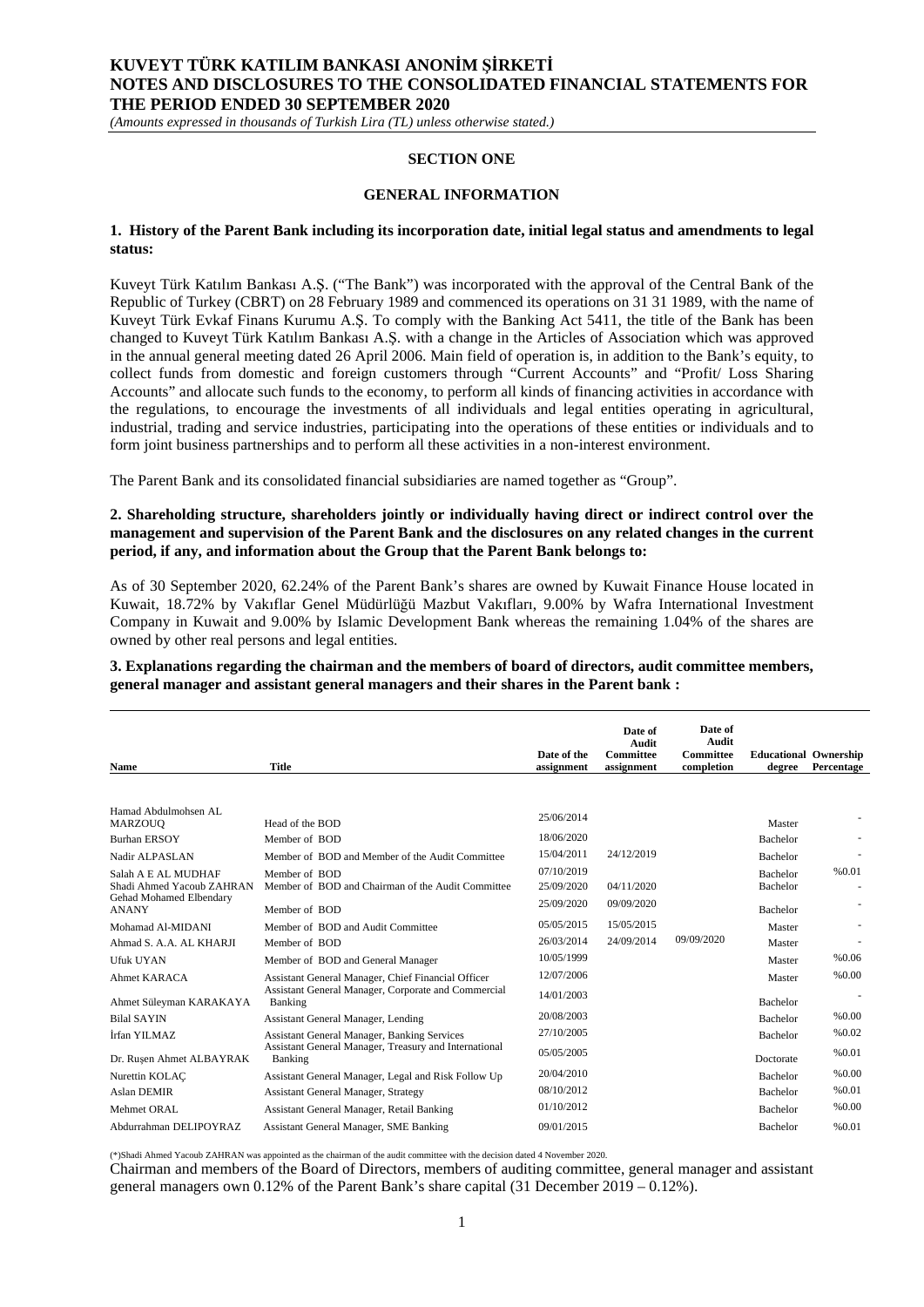*(Amounts expressed in thousands of Turkish Lira (TL) unless otherwise stated.)*

#### **4. Information on qualified shareholders**

| <b>Name / Commercial Name</b>             | <b>Share</b> amount<br>(Nominal) | <b>Shareholding</b><br>percentage | Paid shares<br>(Nominal) | <b>Unpaid</b><br>shares |
|-------------------------------------------|----------------------------------|-----------------------------------|--------------------------|-------------------------|
| Kuwait Finance House                      | 2,863,098                        | 62.24%                            | 2,863,098                |                         |
| Vakıflar Genel Müdürlüğü Mazbut Vakıfları | 861,086                          | 18.72%                            | 861.086                  |                         |
| <b>Total</b>                              | 3,724,184                        | 80.96%                            | 3,724,184                |                         |

As of 30 September 2020, the shares of parent shareholder of Parent Bank, Kuwait Finance House ("KFH") are 51.95% publicly traded; 24.08% of KFH belongs to Kuwait Investment Authority and 10.48% belongs to Public Authority for Minors Affairs.

#### **5. Explanations of the Parent Bank's services and field of operations**

The Parent Bank's field of operations includes corporate banking, international banking services, and retail banking and credit card services. The Parent Bank's core business is operating in accordance with the principles of interest-free banking as a participation bank by collecting funds through current and profit/loss sharing accounts, and lending such funds to its customers. As of 30 September 2020, the Group is operating through 440 domestic branches (31 December 2019 – 436) with 6,522 employees (31 December 2019 – 6,091). Summary of some of the Parent Bank's operations described in the Articles of Association are as follows:

- To collect funds through "Current Accounts" and "Profit/Loss Sharing Accounts" and special fund pools in line with the regulations;
- To allocate funds to the economy and provide all kinds of cash, non-cash loans within the principles of noninterest banking;
- To offer financial and operational leasing;
- To handle all kinds of deposits and payments, including travelers' checks, credit cards and other payment instruments, provide member business services (POS), consulting, advisory, and safe deposit box services;
- To purchase financial instruments on money and capital markets in cash or installments, sell and mediate the sale and trade on the stock exchange in accordance with legislation and principles of non-interest banking;
- To purchase, acquire and construct any kind of real estate and if necessary lease or transfer ownership to other persons;
- To act as a representative, deputy or agent for corporations and enterprises (including insurance companies);
- To provide socially responsible aid for the benefit of the community in the light of the legislations.

The Parent Bank's activities are not limited to the list above. If another transaction is decided to be beneficial to the Bank, the transaction must be recommended by the Board of Directors, approved by the General Assembly and authorized by relevant legal authorities after whom it also needs to be approved by the Ministry of Customs and Trade since it constitutes an amendment of the Article of Association. Decisions that have been approved through all these channels will be included to the Article of Association.

#### **6. Current or likely actual legal barriers to immediate transfer of equity or repayment of debts between Parent Bank and its subsidiaries:**

None.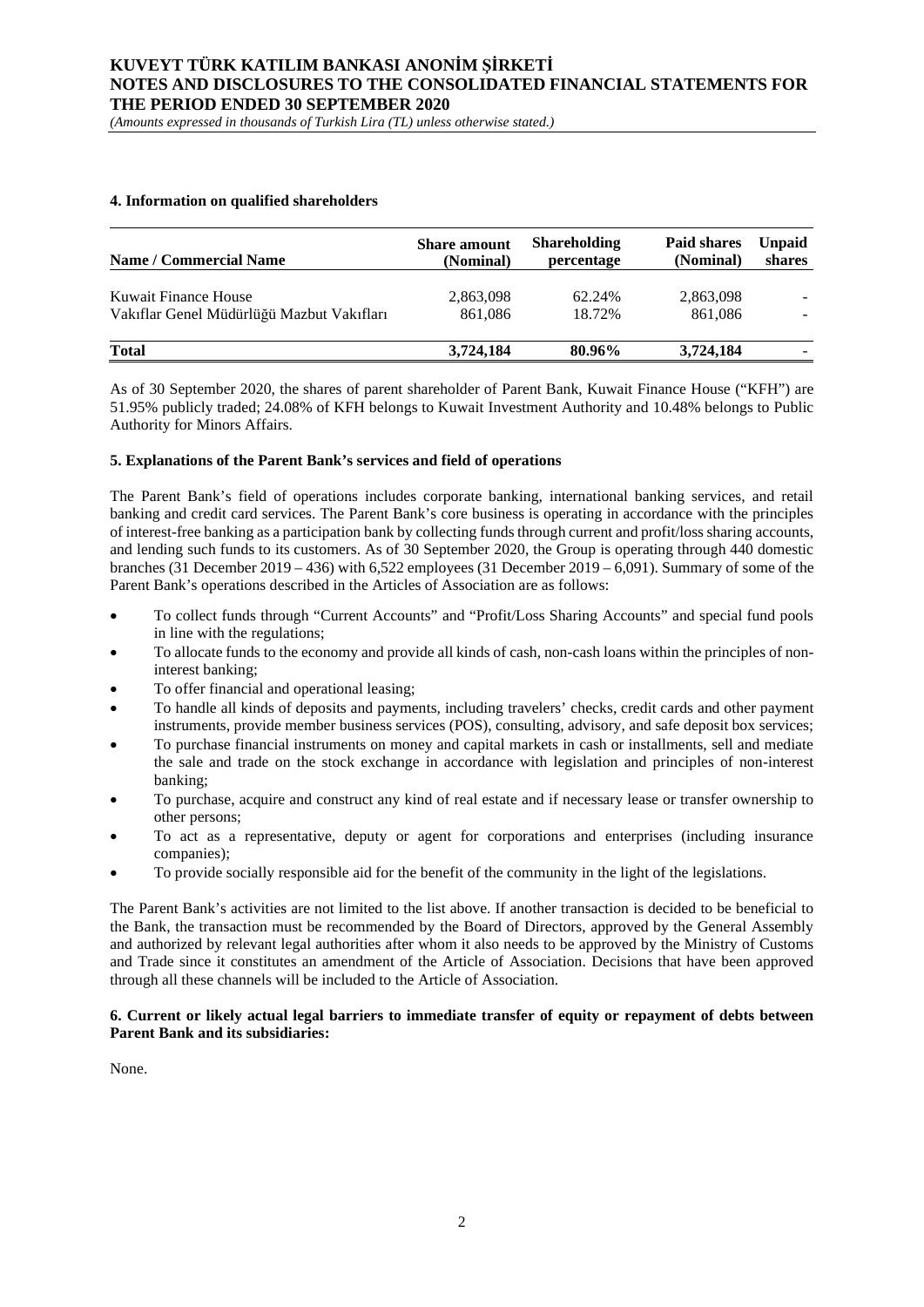## **SECTION TWO**

## **CONSOLIDATED FINANCIAL STATEMENTS**

- I. Consolidated Balance Sheet (Statement of Financial Position)
- II. Consolidated Statement of Off-Balance Sheet Items
- III. Consolidated Income Statement (Statement of Profit or Loss)
- IV. Consolidated Statement of Profit or Loss and Other Comprehensive Income
- V. Consolidated Statement of Changes in Shareholders' Equity
- VI. Consolidated Statement of Cash Flows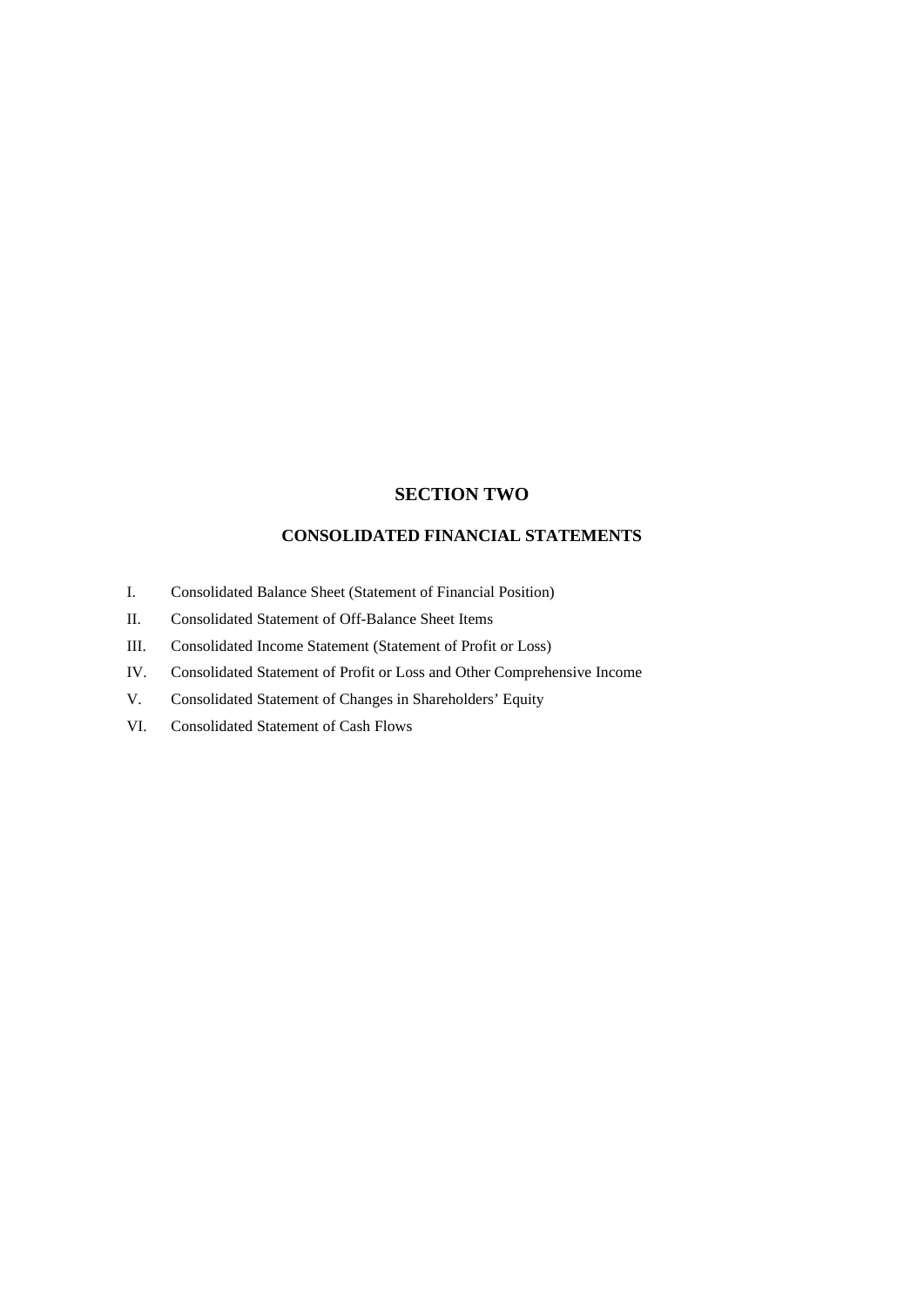## **KUVEYT TÜRK KATILIM BANKASI ANONİM ŞİRKETİ CONSOLIDATED BALANCE SHEET AS OF 30 SEPTEMBER 2020**

*(Amounts expressed in thousands of Turkish Lira (TL) unless otherwise stated.)*

#### **1. CONSOLIDATED BALANCE SHEET – ASSETS (STATEMENT OF FINANCIAL POSITION)**

| <b>Current Period</b><br>Prior Period (*)<br>Prior Period (*)<br><b>ASSETS</b><br>30.09.2020<br>31.12.2019<br>01.01.2019<br>TL<br>TL.<br>FC<br>FC<br>TL<br>FC<br><b>Note</b><br>Total<br>Total<br>Total<br>I.<br><b>FINANCIAL ASSETS (Net)</b><br>29,259,345<br>41,319,656<br>70,579,001<br>5,972,726<br>38,569,420<br>44,542,146<br>3,743,113<br>20.408.179<br>24,151,292<br>1.1.<br>2,277,301<br>28.039.901<br>24,952,285<br>27,645,215<br>1,445,339<br>16,252,737<br><b>Cash and Cash Equivalents</b><br>25,762,600<br>2,692,930<br>17,698,076<br>1.1.1.<br>Cash and Balances with Central Bank<br>1,276,456<br>22,064,266<br>1,768,747<br>17,447,545<br>19,216,292<br>1,183,109<br>9,428,812<br>10,611,921<br>(5.1.1.)<br>20,787,810<br>1.1.2.<br><b>Banks</b><br>1,001,482<br>4,975,175<br>8,431,928<br>6,887,574<br>(5.1.3.)<br>5,976,657<br>924,323<br>7,507,605<br>299,858<br>7,187,432<br>1.1.3.<br>Money Markets Placements<br>385<br>37,628<br>1.1.4.<br>Expected Credit Loss (-)<br>637<br>1,022<br>140<br>2,865<br>3,005<br>63,649<br>101,277<br>1.2.<br><b>Financial Assets at Fair Value Through Profit or Loss</b><br>8,354,388<br>368,125<br>4,259,671<br>136,375<br>75,181<br>211,556<br>1,303,207<br>7,051,181<br>3,891,546<br>1.2.1.<br>6,997,599<br>77,977<br><b>Government Debt Securities</b><br>401.164<br>7,398,763<br>3,863,617<br>3,941,594<br>18,327<br>11.770<br>30,097<br>1.2.2.<br><b>Equity Instruments</b><br>1.2.3.<br><b>Other Financial Assets</b><br>902,043<br>53,582<br>955,625<br>290,148<br>27,929<br>318,077<br>118,048<br>63,411<br>181,459<br><b>Financial Assets at Fair Value Through Other</b><br>1.3.<br>24,449,838<br>2.892.901<br>9,562,353<br>12,455,254<br>6,199,649<br><b>Comprehensive Income</b><br>(5.1.4.)<br>8,046,660<br>32,496,498<br>2,131,916<br>4,067,733<br>1.3.1.<br><b>Government Debt Securities</b><br>7,922,447<br>32,261,199<br>2,792,631<br>9,313,887<br>12,106,518<br>2,065,421<br>3,804,519<br>24,338,752<br>5,869,940<br>1.3.2.<br>18,660<br>27,371<br>27,346<br>33,077<br>17,046<br>22,777<br><b>Equity Instruments</b><br>8,711<br>5,731<br>5,731<br>1.3.3.<br>102,375<br>105,553<br>207,928<br>94,539<br>221,120<br>315,659<br>306,932<br><b>Other Financial Assets</b><br>60,764<br>246,168<br>1.4.<br>1,228,999<br>459,215<br>18,770<br>42,011<br><b>Derivative Financial Assets</b><br>(5.1.2.)<br>1,688,214<br>163,236<br>182,006<br>29,483<br>12,528<br>Derivative Financial Assets at Fair Value Through Profit or<br>1,228,999<br>459,215<br>1,688,214<br>18,770<br>163,236<br>182,006<br>29,483<br>12,528<br>42,011<br>1.4.1.<br>Loss<br>Derivative Financial Assets at Fair Value Through Other<br>1.4.2.<br>Comprehensive Income<br>$\sim$<br>FINANCIAL ASSETS MEASURED WITH<br>П.<br><b>AMORTISED COSTS (Net)</b><br>(5.1.5.)<br>50,558,919<br>33,409,456<br>83,968,375<br>32,889,253<br>27,246,766<br>60,136,019<br>31,477,635<br>15,944,851<br>47,422,486<br>2.1.<br>25,922,775<br>77,698,628<br>33,532,383<br>57,258,648<br>31,238,479<br>15,220,572<br>46,459,051<br>Loans<br>51,775,853<br>23,726,265<br>2.2.<br>2,374,498<br>2.509.191<br>1.406.165<br>1.301.355<br>2.707.520<br>1.439.955<br>1.010.744<br><b>Leasing Receivables</b><br>(5.1.10.)<br>4.883.689<br>2.450.699<br>2.3.<br>259,861<br>353,543<br>2,859,381<br><b>Financial Assets Measured At Amortized Cost</b><br>6,377,853<br>6,637,714<br>3,212,924<br>447,912<br>37,156<br>485.068<br>(5.1.6.)<br>2.3.1.<br>259,861<br>176,942<br>2.725.997<br>2.902.939<br><b>Government Debt Securities</b><br>6.195.644<br>6,455,505<br>176,891<br>37.156<br>214.047<br>2.3.2.<br><b>Other Financial Assets</b><br>182,209<br>182,209<br>176,601<br>133,384<br>309,985<br>271.021<br>271.021<br>2.4.<br>3,851,293<br>1,400,363<br>2,402,838<br>640,235<br>3,043,073<br>1,648,711<br>323,621<br>1,972,332<br><b>Expected Credit Loss (-)</b><br>5,251,656<br>PROPERTY AND EQUIPMENT HELD FOR SALE<br>PURPOSE AND RELATED TO DISCONTINUED<br>491,580<br>491,580<br>473,326<br>473,326<br>270,382<br>270,382<br>Ш.<br><b>OPERATIONS(NET)</b><br>270,382<br>3.1.<br><b>Held For Sale</b><br>491,580<br>491,580<br>473,326<br>473,326<br>270,382<br>٠<br>$\overline{\phantom{a}}$<br>3.2.<br>Related to Discontinued Operations<br>$\sim$<br>INVESTMENTS IN ASSOCIATES, SUBSIDIARIES<br>IV.<br><b>AND JOINT VENTURES</b><br>79,477<br>79,477<br>64.061<br>64.061<br>52,200<br>52,200<br>4.1.<br>(5.1.7.)<br><b>Investments in Associates (Net)</b><br>4.1.1.<br>Associates Valued Based on Equity Method<br>4.1.2.<br><b>Unconsolidated Associates</b><br>4.2.<br>23,680<br>23,680<br><b>Investment in Subsidiaries (Net)</b><br>(5.1.8.)<br>23,680<br>23,680<br>23,680<br>23,680<br>4.2.1.<br>Unconsolidated Financial Subsidiaries<br>4.2.2.<br>23,680<br>Unconsolidated Non-Financial Subsidiaries<br>23,680<br>23,680<br>23,680<br>23.680<br>23.680<br>4.3.<br>40.381<br>40.381<br>28,520<br><b>Investment in Joint Ventures (Net)</b><br>(5.1.9.)<br>55,797<br>55,797<br>28,520<br>4.3.1.<br>Joint Ventures Valued Based on Equity Method<br>40,381<br>40,381<br>28,520<br>28,520<br>55,797<br>55,797<br>4.3.2.<br>Unconsolidated Joint Ventures<br>V.<br><b>TANGIBLE ASSETS (Net)</b><br>846,501<br>15,704<br>862,205<br>810,202<br>36,141<br>846.343<br>457.943<br>7.900<br>465,843<br>VI.<br><b>INTANGIBLE ASSETS (Net)</b><br>169,559<br>80,539<br>250,098<br>137,303<br>64,696<br>201,999<br>63,833<br>203,261<br>139,428<br>6.1.<br>Goodwill<br>6.2.<br>Other<br>137,303<br>139,428<br>203,261<br>169,559<br>80,539<br>250,098<br>64,696<br>201,999<br>63,833<br>VII.<br><b>INVESTMENT PROPERTIES (Net)</b><br>37,527<br>37,527<br>37,646<br>37,646<br>29,671<br>29,671<br>VIII.<br><b>CURRENT TAX ASSETS</b><br>IX.<br><b>DEFERRED TAX ASSETS</b><br>623.155<br>89.181<br>712.336<br>373.350<br>43.503<br>416.853<br>359,079<br>34,043<br>393.122<br>(5.1.15.)<br>X.<br><b>OTHER ASSETS</b><br>(5.1.17.)<br>1,637,838<br>388,265<br>2,026,103<br>1,311,288<br>971,897<br>2,283,185<br>1,450,031<br>1,998,360<br>3,448,391<br>75,302,801<br>37,979,482<br><b>TOTAL ASSETS</b><br>83,703,901<br>159,006,702<br>42,069,155<br>66,932,423<br>109,001,578<br>38,457,166<br>76,436,648 |  |  | <b>Reviewed</b> |  | <b>Restated Audited</b> |  | <b>Restated Audited</b> |
|--------------------------------------------------------------------------------------------------------------------------------------------------------------------------------------------------------------------------------------------------------------------------------------------------------------------------------------------------------------------------------------------------------------------------------------------------------------------------------------------------------------------------------------------------------------------------------------------------------------------------------------------------------------------------------------------------------------------------------------------------------------------------------------------------------------------------------------------------------------------------------------------------------------------------------------------------------------------------------------------------------------------------------------------------------------------------------------------------------------------------------------------------------------------------------------------------------------------------------------------------------------------------------------------------------------------------------------------------------------------------------------------------------------------------------------------------------------------------------------------------------------------------------------------------------------------------------------------------------------------------------------------------------------------------------------------------------------------------------------------------------------------------------------------------------------------------------------------------------------------------------------------------------------------------------------------------------------------------------------------------------------------------------------------------------------------------------------------------------------------------------------------------------------------------------------------------------------------------------------------------------------------------------------------------------------------------------------------------------------------------------------------------------------------------------------------------------------------------------------------------------------------------------------------------------------------------------------------------------------------------------------------------------------------------------------------------------------------------------------------------------------------------------------------------------------------------------------------------------------------------------------------------------------------------------------------------------------------------------------------------------------------------------------------------------------------------------------------------------------------------------------------------------------------------------------------------------------------------------------------------------------------------------------------------------------------------------------------------------------------------------------------------------------------------------------------------------------------------------------------------------------------------------------------------------------------------------------------------------------------------------------------------------------------------------------------------------------------------------------------------------------------------------------------------------------------------------------------------------------------------------------------------------------------------------------------------------------------------------------------------------------------------------------------------------------------------------------------------------------------------------------------------------------------------------------------------------------------------------------------------------------------------------------------------------------------------------------------------------------------------------------------------------------------------------------------------------------------------------------------------------------------------------------------------------------------------------------------------------------------------------------------------------------------------------------------------------------------------------------------------------------------------------------------------------------------------------------------------------------------------------------------------------------------------------------------------------------------------------------------------------------------------------------------------------------------------------------------------------------------------------------------------------------------------------------------------------------------------------------------------------------------------------------------------------------------------------------------------------------------------------------------------------------------------------------------------------------------------------------------------------------------------------------------------------------------------------------------------------------------------------------------------------------------------------------------------------------------------------------------------------------------------------------------------------------------------------------------------------------------------------------------------------------------------------------------------------------------------------------------------------------------------------------------------------------------------------------------------------------------------------------------------------------------------------------------------------------------------------------------|--|--|-----------------|--|-------------------------|--|-------------------------|
|                                                                                                                                                                                                                                                                                                                                                                                                                                                                                                                                                                                                                                                                                                                                                                                                                                                                                                                                                                                                                                                                                                                                                                                                                                                                                                                                                                                                                                                                                                                                                                                                                                                                                                                                                                                                                                                                                                                                                                                                                                                                                                                                                                                                                                                                                                                                                                                                                                                                                                                                                                                                                                                                                                                                                                                                                                                                                                                                                                                                                                                                                                                                                                                                                                                                                                                                                                                                                                                                                                                                                                                                                                                                                                                                                                                                                                                                                                                                                                                                                                                                                                                                                                                                                                                                                                                                                                                                                                                                                                                                                                                                                                                                                                                                                                                                                                                                                                                                                                                                                                                                                                                                                                                                                                                                                                                                                                                                                                                                                                                                                                                                                                                                                                                                                                                                                                                                                                                                                                                                                                                                                                                                                                                                                                            |  |  |                 |  |                         |  |                         |
|                                                                                                                                                                                                                                                                                                                                                                                                                                                                                                                                                                                                                                                                                                                                                                                                                                                                                                                                                                                                                                                                                                                                                                                                                                                                                                                                                                                                                                                                                                                                                                                                                                                                                                                                                                                                                                                                                                                                                                                                                                                                                                                                                                                                                                                                                                                                                                                                                                                                                                                                                                                                                                                                                                                                                                                                                                                                                                                                                                                                                                                                                                                                                                                                                                                                                                                                                                                                                                                                                                                                                                                                                                                                                                                                                                                                                                                                                                                                                                                                                                                                                                                                                                                                                                                                                                                                                                                                                                                                                                                                                                                                                                                                                                                                                                                                                                                                                                                                                                                                                                                                                                                                                                                                                                                                                                                                                                                                                                                                                                                                                                                                                                                                                                                                                                                                                                                                                                                                                                                                                                                                                                                                                                                                                                            |  |  |                 |  |                         |  |                         |
|                                                                                                                                                                                                                                                                                                                                                                                                                                                                                                                                                                                                                                                                                                                                                                                                                                                                                                                                                                                                                                                                                                                                                                                                                                                                                                                                                                                                                                                                                                                                                                                                                                                                                                                                                                                                                                                                                                                                                                                                                                                                                                                                                                                                                                                                                                                                                                                                                                                                                                                                                                                                                                                                                                                                                                                                                                                                                                                                                                                                                                                                                                                                                                                                                                                                                                                                                                                                                                                                                                                                                                                                                                                                                                                                                                                                                                                                                                                                                                                                                                                                                                                                                                                                                                                                                                                                                                                                                                                                                                                                                                                                                                                                                                                                                                                                                                                                                                                                                                                                                                                                                                                                                                                                                                                                                                                                                                                                                                                                                                                                                                                                                                                                                                                                                                                                                                                                                                                                                                                                                                                                                                                                                                                                                                            |  |  |                 |  |                         |  |                         |
|                                                                                                                                                                                                                                                                                                                                                                                                                                                                                                                                                                                                                                                                                                                                                                                                                                                                                                                                                                                                                                                                                                                                                                                                                                                                                                                                                                                                                                                                                                                                                                                                                                                                                                                                                                                                                                                                                                                                                                                                                                                                                                                                                                                                                                                                                                                                                                                                                                                                                                                                                                                                                                                                                                                                                                                                                                                                                                                                                                                                                                                                                                                                                                                                                                                                                                                                                                                                                                                                                                                                                                                                                                                                                                                                                                                                                                                                                                                                                                                                                                                                                                                                                                                                                                                                                                                                                                                                                                                                                                                                                                                                                                                                                                                                                                                                                                                                                                                                                                                                                                                                                                                                                                                                                                                                                                                                                                                                                                                                                                                                                                                                                                                                                                                                                                                                                                                                                                                                                                                                                                                                                                                                                                                                                                            |  |  |                 |  |                         |  |                         |
|                                                                                                                                                                                                                                                                                                                                                                                                                                                                                                                                                                                                                                                                                                                                                                                                                                                                                                                                                                                                                                                                                                                                                                                                                                                                                                                                                                                                                                                                                                                                                                                                                                                                                                                                                                                                                                                                                                                                                                                                                                                                                                                                                                                                                                                                                                                                                                                                                                                                                                                                                                                                                                                                                                                                                                                                                                                                                                                                                                                                                                                                                                                                                                                                                                                                                                                                                                                                                                                                                                                                                                                                                                                                                                                                                                                                                                                                                                                                                                                                                                                                                                                                                                                                                                                                                                                                                                                                                                                                                                                                                                                                                                                                                                                                                                                                                                                                                                                                                                                                                                                                                                                                                                                                                                                                                                                                                                                                                                                                                                                                                                                                                                                                                                                                                                                                                                                                                                                                                                                                                                                                                                                                                                                                                                            |  |  |                 |  |                         |  |                         |
|                                                                                                                                                                                                                                                                                                                                                                                                                                                                                                                                                                                                                                                                                                                                                                                                                                                                                                                                                                                                                                                                                                                                                                                                                                                                                                                                                                                                                                                                                                                                                                                                                                                                                                                                                                                                                                                                                                                                                                                                                                                                                                                                                                                                                                                                                                                                                                                                                                                                                                                                                                                                                                                                                                                                                                                                                                                                                                                                                                                                                                                                                                                                                                                                                                                                                                                                                                                                                                                                                                                                                                                                                                                                                                                                                                                                                                                                                                                                                                                                                                                                                                                                                                                                                                                                                                                                                                                                                                                                                                                                                                                                                                                                                                                                                                                                                                                                                                                                                                                                                                                                                                                                                                                                                                                                                                                                                                                                                                                                                                                                                                                                                                                                                                                                                                                                                                                                                                                                                                                                                                                                                                                                                                                                                                            |  |  |                 |  |                         |  |                         |
|                                                                                                                                                                                                                                                                                                                                                                                                                                                                                                                                                                                                                                                                                                                                                                                                                                                                                                                                                                                                                                                                                                                                                                                                                                                                                                                                                                                                                                                                                                                                                                                                                                                                                                                                                                                                                                                                                                                                                                                                                                                                                                                                                                                                                                                                                                                                                                                                                                                                                                                                                                                                                                                                                                                                                                                                                                                                                                                                                                                                                                                                                                                                                                                                                                                                                                                                                                                                                                                                                                                                                                                                                                                                                                                                                                                                                                                                                                                                                                                                                                                                                                                                                                                                                                                                                                                                                                                                                                                                                                                                                                                                                                                                                                                                                                                                                                                                                                                                                                                                                                                                                                                                                                                                                                                                                                                                                                                                                                                                                                                                                                                                                                                                                                                                                                                                                                                                                                                                                                                                                                                                                                                                                                                                                                            |  |  |                 |  |                         |  |                         |
|                                                                                                                                                                                                                                                                                                                                                                                                                                                                                                                                                                                                                                                                                                                                                                                                                                                                                                                                                                                                                                                                                                                                                                                                                                                                                                                                                                                                                                                                                                                                                                                                                                                                                                                                                                                                                                                                                                                                                                                                                                                                                                                                                                                                                                                                                                                                                                                                                                                                                                                                                                                                                                                                                                                                                                                                                                                                                                                                                                                                                                                                                                                                                                                                                                                                                                                                                                                                                                                                                                                                                                                                                                                                                                                                                                                                                                                                                                                                                                                                                                                                                                                                                                                                                                                                                                                                                                                                                                                                                                                                                                                                                                                                                                                                                                                                                                                                                                                                                                                                                                                                                                                                                                                                                                                                                                                                                                                                                                                                                                                                                                                                                                                                                                                                                                                                                                                                                                                                                                                                                                                                                                                                                                                                                                            |  |  |                 |  |                         |  |                         |
|                                                                                                                                                                                                                                                                                                                                                                                                                                                                                                                                                                                                                                                                                                                                                                                                                                                                                                                                                                                                                                                                                                                                                                                                                                                                                                                                                                                                                                                                                                                                                                                                                                                                                                                                                                                                                                                                                                                                                                                                                                                                                                                                                                                                                                                                                                                                                                                                                                                                                                                                                                                                                                                                                                                                                                                                                                                                                                                                                                                                                                                                                                                                                                                                                                                                                                                                                                                                                                                                                                                                                                                                                                                                                                                                                                                                                                                                                                                                                                                                                                                                                                                                                                                                                                                                                                                                                                                                                                                                                                                                                                                                                                                                                                                                                                                                                                                                                                                                                                                                                                                                                                                                                                                                                                                                                                                                                                                                                                                                                                                                                                                                                                                                                                                                                                                                                                                                                                                                                                                                                                                                                                                                                                                                                                            |  |  |                 |  |                         |  |                         |
|                                                                                                                                                                                                                                                                                                                                                                                                                                                                                                                                                                                                                                                                                                                                                                                                                                                                                                                                                                                                                                                                                                                                                                                                                                                                                                                                                                                                                                                                                                                                                                                                                                                                                                                                                                                                                                                                                                                                                                                                                                                                                                                                                                                                                                                                                                                                                                                                                                                                                                                                                                                                                                                                                                                                                                                                                                                                                                                                                                                                                                                                                                                                                                                                                                                                                                                                                                                                                                                                                                                                                                                                                                                                                                                                                                                                                                                                                                                                                                                                                                                                                                                                                                                                                                                                                                                                                                                                                                                                                                                                                                                                                                                                                                                                                                                                                                                                                                                                                                                                                                                                                                                                                                                                                                                                                                                                                                                                                                                                                                                                                                                                                                                                                                                                                                                                                                                                                                                                                                                                                                                                                                                                                                                                                                            |  |  |                 |  |                         |  |                         |
|                                                                                                                                                                                                                                                                                                                                                                                                                                                                                                                                                                                                                                                                                                                                                                                                                                                                                                                                                                                                                                                                                                                                                                                                                                                                                                                                                                                                                                                                                                                                                                                                                                                                                                                                                                                                                                                                                                                                                                                                                                                                                                                                                                                                                                                                                                                                                                                                                                                                                                                                                                                                                                                                                                                                                                                                                                                                                                                                                                                                                                                                                                                                                                                                                                                                                                                                                                                                                                                                                                                                                                                                                                                                                                                                                                                                                                                                                                                                                                                                                                                                                                                                                                                                                                                                                                                                                                                                                                                                                                                                                                                                                                                                                                                                                                                                                                                                                                                                                                                                                                                                                                                                                                                                                                                                                                                                                                                                                                                                                                                                                                                                                                                                                                                                                                                                                                                                                                                                                                                                                                                                                                                                                                                                                                            |  |  |                 |  |                         |  |                         |
|                                                                                                                                                                                                                                                                                                                                                                                                                                                                                                                                                                                                                                                                                                                                                                                                                                                                                                                                                                                                                                                                                                                                                                                                                                                                                                                                                                                                                                                                                                                                                                                                                                                                                                                                                                                                                                                                                                                                                                                                                                                                                                                                                                                                                                                                                                                                                                                                                                                                                                                                                                                                                                                                                                                                                                                                                                                                                                                                                                                                                                                                                                                                                                                                                                                                                                                                                                                                                                                                                                                                                                                                                                                                                                                                                                                                                                                                                                                                                                                                                                                                                                                                                                                                                                                                                                                                                                                                                                                                                                                                                                                                                                                                                                                                                                                                                                                                                                                                                                                                                                                                                                                                                                                                                                                                                                                                                                                                                                                                                                                                                                                                                                                                                                                                                                                                                                                                                                                                                                                                                                                                                                                                                                                                                                            |  |  |                 |  |                         |  |                         |
|                                                                                                                                                                                                                                                                                                                                                                                                                                                                                                                                                                                                                                                                                                                                                                                                                                                                                                                                                                                                                                                                                                                                                                                                                                                                                                                                                                                                                                                                                                                                                                                                                                                                                                                                                                                                                                                                                                                                                                                                                                                                                                                                                                                                                                                                                                                                                                                                                                                                                                                                                                                                                                                                                                                                                                                                                                                                                                                                                                                                                                                                                                                                                                                                                                                                                                                                                                                                                                                                                                                                                                                                                                                                                                                                                                                                                                                                                                                                                                                                                                                                                                                                                                                                                                                                                                                                                                                                                                                                                                                                                                                                                                                                                                                                                                                                                                                                                                                                                                                                                                                                                                                                                                                                                                                                                                                                                                                                                                                                                                                                                                                                                                                                                                                                                                                                                                                                                                                                                                                                                                                                                                                                                                                                                                            |  |  |                 |  |                         |  |                         |
|                                                                                                                                                                                                                                                                                                                                                                                                                                                                                                                                                                                                                                                                                                                                                                                                                                                                                                                                                                                                                                                                                                                                                                                                                                                                                                                                                                                                                                                                                                                                                                                                                                                                                                                                                                                                                                                                                                                                                                                                                                                                                                                                                                                                                                                                                                                                                                                                                                                                                                                                                                                                                                                                                                                                                                                                                                                                                                                                                                                                                                                                                                                                                                                                                                                                                                                                                                                                                                                                                                                                                                                                                                                                                                                                                                                                                                                                                                                                                                                                                                                                                                                                                                                                                                                                                                                                                                                                                                                                                                                                                                                                                                                                                                                                                                                                                                                                                                                                                                                                                                                                                                                                                                                                                                                                                                                                                                                                                                                                                                                                                                                                                                                                                                                                                                                                                                                                                                                                                                                                                                                                                                                                                                                                                                            |  |  |                 |  |                         |  |                         |
|                                                                                                                                                                                                                                                                                                                                                                                                                                                                                                                                                                                                                                                                                                                                                                                                                                                                                                                                                                                                                                                                                                                                                                                                                                                                                                                                                                                                                                                                                                                                                                                                                                                                                                                                                                                                                                                                                                                                                                                                                                                                                                                                                                                                                                                                                                                                                                                                                                                                                                                                                                                                                                                                                                                                                                                                                                                                                                                                                                                                                                                                                                                                                                                                                                                                                                                                                                                                                                                                                                                                                                                                                                                                                                                                                                                                                                                                                                                                                                                                                                                                                                                                                                                                                                                                                                                                                                                                                                                                                                                                                                                                                                                                                                                                                                                                                                                                                                                                                                                                                                                                                                                                                                                                                                                                                                                                                                                                                                                                                                                                                                                                                                                                                                                                                                                                                                                                                                                                                                                                                                                                                                                                                                                                                                            |  |  |                 |  |                         |  |                         |
|                                                                                                                                                                                                                                                                                                                                                                                                                                                                                                                                                                                                                                                                                                                                                                                                                                                                                                                                                                                                                                                                                                                                                                                                                                                                                                                                                                                                                                                                                                                                                                                                                                                                                                                                                                                                                                                                                                                                                                                                                                                                                                                                                                                                                                                                                                                                                                                                                                                                                                                                                                                                                                                                                                                                                                                                                                                                                                                                                                                                                                                                                                                                                                                                                                                                                                                                                                                                                                                                                                                                                                                                                                                                                                                                                                                                                                                                                                                                                                                                                                                                                                                                                                                                                                                                                                                                                                                                                                                                                                                                                                                                                                                                                                                                                                                                                                                                                                                                                                                                                                                                                                                                                                                                                                                                                                                                                                                                                                                                                                                                                                                                                                                                                                                                                                                                                                                                                                                                                                                                                                                                                                                                                                                                                                            |  |  |                 |  |                         |  |                         |
|                                                                                                                                                                                                                                                                                                                                                                                                                                                                                                                                                                                                                                                                                                                                                                                                                                                                                                                                                                                                                                                                                                                                                                                                                                                                                                                                                                                                                                                                                                                                                                                                                                                                                                                                                                                                                                                                                                                                                                                                                                                                                                                                                                                                                                                                                                                                                                                                                                                                                                                                                                                                                                                                                                                                                                                                                                                                                                                                                                                                                                                                                                                                                                                                                                                                                                                                                                                                                                                                                                                                                                                                                                                                                                                                                                                                                                                                                                                                                                                                                                                                                                                                                                                                                                                                                                                                                                                                                                                                                                                                                                                                                                                                                                                                                                                                                                                                                                                                                                                                                                                                                                                                                                                                                                                                                                                                                                                                                                                                                                                                                                                                                                                                                                                                                                                                                                                                                                                                                                                                                                                                                                                                                                                                                                            |  |  |                 |  |                         |  |                         |
|                                                                                                                                                                                                                                                                                                                                                                                                                                                                                                                                                                                                                                                                                                                                                                                                                                                                                                                                                                                                                                                                                                                                                                                                                                                                                                                                                                                                                                                                                                                                                                                                                                                                                                                                                                                                                                                                                                                                                                                                                                                                                                                                                                                                                                                                                                                                                                                                                                                                                                                                                                                                                                                                                                                                                                                                                                                                                                                                                                                                                                                                                                                                                                                                                                                                                                                                                                                                                                                                                                                                                                                                                                                                                                                                                                                                                                                                                                                                                                                                                                                                                                                                                                                                                                                                                                                                                                                                                                                                                                                                                                                                                                                                                                                                                                                                                                                                                                                                                                                                                                                                                                                                                                                                                                                                                                                                                                                                                                                                                                                                                                                                                                                                                                                                                                                                                                                                                                                                                                                                                                                                                                                                                                                                                                            |  |  |                 |  |                         |  |                         |
|                                                                                                                                                                                                                                                                                                                                                                                                                                                                                                                                                                                                                                                                                                                                                                                                                                                                                                                                                                                                                                                                                                                                                                                                                                                                                                                                                                                                                                                                                                                                                                                                                                                                                                                                                                                                                                                                                                                                                                                                                                                                                                                                                                                                                                                                                                                                                                                                                                                                                                                                                                                                                                                                                                                                                                                                                                                                                                                                                                                                                                                                                                                                                                                                                                                                                                                                                                                                                                                                                                                                                                                                                                                                                                                                                                                                                                                                                                                                                                                                                                                                                                                                                                                                                                                                                                                                                                                                                                                                                                                                                                                                                                                                                                                                                                                                                                                                                                                                                                                                                                                                                                                                                                                                                                                                                                                                                                                                                                                                                                                                                                                                                                                                                                                                                                                                                                                                                                                                                                                                                                                                                                                                                                                                                                            |  |  |                 |  |                         |  |                         |
|                                                                                                                                                                                                                                                                                                                                                                                                                                                                                                                                                                                                                                                                                                                                                                                                                                                                                                                                                                                                                                                                                                                                                                                                                                                                                                                                                                                                                                                                                                                                                                                                                                                                                                                                                                                                                                                                                                                                                                                                                                                                                                                                                                                                                                                                                                                                                                                                                                                                                                                                                                                                                                                                                                                                                                                                                                                                                                                                                                                                                                                                                                                                                                                                                                                                                                                                                                                                                                                                                                                                                                                                                                                                                                                                                                                                                                                                                                                                                                                                                                                                                                                                                                                                                                                                                                                                                                                                                                                                                                                                                                                                                                                                                                                                                                                                                                                                                                                                                                                                                                                                                                                                                                                                                                                                                                                                                                                                                                                                                                                                                                                                                                                                                                                                                                                                                                                                                                                                                                                                                                                                                                                                                                                                                                            |  |  |                 |  |                         |  |                         |
|                                                                                                                                                                                                                                                                                                                                                                                                                                                                                                                                                                                                                                                                                                                                                                                                                                                                                                                                                                                                                                                                                                                                                                                                                                                                                                                                                                                                                                                                                                                                                                                                                                                                                                                                                                                                                                                                                                                                                                                                                                                                                                                                                                                                                                                                                                                                                                                                                                                                                                                                                                                                                                                                                                                                                                                                                                                                                                                                                                                                                                                                                                                                                                                                                                                                                                                                                                                                                                                                                                                                                                                                                                                                                                                                                                                                                                                                                                                                                                                                                                                                                                                                                                                                                                                                                                                                                                                                                                                                                                                                                                                                                                                                                                                                                                                                                                                                                                                                                                                                                                                                                                                                                                                                                                                                                                                                                                                                                                                                                                                                                                                                                                                                                                                                                                                                                                                                                                                                                                                                                                                                                                                                                                                                                                            |  |  |                 |  |                         |  |                         |
|                                                                                                                                                                                                                                                                                                                                                                                                                                                                                                                                                                                                                                                                                                                                                                                                                                                                                                                                                                                                                                                                                                                                                                                                                                                                                                                                                                                                                                                                                                                                                                                                                                                                                                                                                                                                                                                                                                                                                                                                                                                                                                                                                                                                                                                                                                                                                                                                                                                                                                                                                                                                                                                                                                                                                                                                                                                                                                                                                                                                                                                                                                                                                                                                                                                                                                                                                                                                                                                                                                                                                                                                                                                                                                                                                                                                                                                                                                                                                                                                                                                                                                                                                                                                                                                                                                                                                                                                                                                                                                                                                                                                                                                                                                                                                                                                                                                                                                                                                                                                                                                                                                                                                                                                                                                                                                                                                                                                                                                                                                                                                                                                                                                                                                                                                                                                                                                                                                                                                                                                                                                                                                                                                                                                                                            |  |  |                 |  |                         |  |                         |
|                                                                                                                                                                                                                                                                                                                                                                                                                                                                                                                                                                                                                                                                                                                                                                                                                                                                                                                                                                                                                                                                                                                                                                                                                                                                                                                                                                                                                                                                                                                                                                                                                                                                                                                                                                                                                                                                                                                                                                                                                                                                                                                                                                                                                                                                                                                                                                                                                                                                                                                                                                                                                                                                                                                                                                                                                                                                                                                                                                                                                                                                                                                                                                                                                                                                                                                                                                                                                                                                                                                                                                                                                                                                                                                                                                                                                                                                                                                                                                                                                                                                                                                                                                                                                                                                                                                                                                                                                                                                                                                                                                                                                                                                                                                                                                                                                                                                                                                                                                                                                                                                                                                                                                                                                                                                                                                                                                                                                                                                                                                                                                                                                                                                                                                                                                                                                                                                                                                                                                                                                                                                                                                                                                                                                                            |  |  |                 |  |                         |  |                         |
|                                                                                                                                                                                                                                                                                                                                                                                                                                                                                                                                                                                                                                                                                                                                                                                                                                                                                                                                                                                                                                                                                                                                                                                                                                                                                                                                                                                                                                                                                                                                                                                                                                                                                                                                                                                                                                                                                                                                                                                                                                                                                                                                                                                                                                                                                                                                                                                                                                                                                                                                                                                                                                                                                                                                                                                                                                                                                                                                                                                                                                                                                                                                                                                                                                                                                                                                                                                                                                                                                                                                                                                                                                                                                                                                                                                                                                                                                                                                                                                                                                                                                                                                                                                                                                                                                                                                                                                                                                                                                                                                                                                                                                                                                                                                                                                                                                                                                                                                                                                                                                                                                                                                                                                                                                                                                                                                                                                                                                                                                                                                                                                                                                                                                                                                                                                                                                                                                                                                                                                                                                                                                                                                                                                                                                            |  |  |                 |  |                         |  |                         |
|                                                                                                                                                                                                                                                                                                                                                                                                                                                                                                                                                                                                                                                                                                                                                                                                                                                                                                                                                                                                                                                                                                                                                                                                                                                                                                                                                                                                                                                                                                                                                                                                                                                                                                                                                                                                                                                                                                                                                                                                                                                                                                                                                                                                                                                                                                                                                                                                                                                                                                                                                                                                                                                                                                                                                                                                                                                                                                                                                                                                                                                                                                                                                                                                                                                                                                                                                                                                                                                                                                                                                                                                                                                                                                                                                                                                                                                                                                                                                                                                                                                                                                                                                                                                                                                                                                                                                                                                                                                                                                                                                                                                                                                                                                                                                                                                                                                                                                                                                                                                                                                                                                                                                                                                                                                                                                                                                                                                                                                                                                                                                                                                                                                                                                                                                                                                                                                                                                                                                                                                                                                                                                                                                                                                                                            |  |  |                 |  |                         |  |                         |
|                                                                                                                                                                                                                                                                                                                                                                                                                                                                                                                                                                                                                                                                                                                                                                                                                                                                                                                                                                                                                                                                                                                                                                                                                                                                                                                                                                                                                                                                                                                                                                                                                                                                                                                                                                                                                                                                                                                                                                                                                                                                                                                                                                                                                                                                                                                                                                                                                                                                                                                                                                                                                                                                                                                                                                                                                                                                                                                                                                                                                                                                                                                                                                                                                                                                                                                                                                                                                                                                                                                                                                                                                                                                                                                                                                                                                                                                                                                                                                                                                                                                                                                                                                                                                                                                                                                                                                                                                                                                                                                                                                                                                                                                                                                                                                                                                                                                                                                                                                                                                                                                                                                                                                                                                                                                                                                                                                                                                                                                                                                                                                                                                                                                                                                                                                                                                                                                                                                                                                                                                                                                                                                                                                                                                                            |  |  |                 |  |                         |  |                         |
|                                                                                                                                                                                                                                                                                                                                                                                                                                                                                                                                                                                                                                                                                                                                                                                                                                                                                                                                                                                                                                                                                                                                                                                                                                                                                                                                                                                                                                                                                                                                                                                                                                                                                                                                                                                                                                                                                                                                                                                                                                                                                                                                                                                                                                                                                                                                                                                                                                                                                                                                                                                                                                                                                                                                                                                                                                                                                                                                                                                                                                                                                                                                                                                                                                                                                                                                                                                                                                                                                                                                                                                                                                                                                                                                                                                                                                                                                                                                                                                                                                                                                                                                                                                                                                                                                                                                                                                                                                                                                                                                                                                                                                                                                                                                                                                                                                                                                                                                                                                                                                                                                                                                                                                                                                                                                                                                                                                                                                                                                                                                                                                                                                                                                                                                                                                                                                                                                                                                                                                                                                                                                                                                                                                                                                            |  |  |                 |  |                         |  |                         |
|                                                                                                                                                                                                                                                                                                                                                                                                                                                                                                                                                                                                                                                                                                                                                                                                                                                                                                                                                                                                                                                                                                                                                                                                                                                                                                                                                                                                                                                                                                                                                                                                                                                                                                                                                                                                                                                                                                                                                                                                                                                                                                                                                                                                                                                                                                                                                                                                                                                                                                                                                                                                                                                                                                                                                                                                                                                                                                                                                                                                                                                                                                                                                                                                                                                                                                                                                                                                                                                                                                                                                                                                                                                                                                                                                                                                                                                                                                                                                                                                                                                                                                                                                                                                                                                                                                                                                                                                                                                                                                                                                                                                                                                                                                                                                                                                                                                                                                                                                                                                                                                                                                                                                                                                                                                                                                                                                                                                                                                                                                                                                                                                                                                                                                                                                                                                                                                                                                                                                                                                                                                                                                                                                                                                                                            |  |  |                 |  |                         |  |                         |
|                                                                                                                                                                                                                                                                                                                                                                                                                                                                                                                                                                                                                                                                                                                                                                                                                                                                                                                                                                                                                                                                                                                                                                                                                                                                                                                                                                                                                                                                                                                                                                                                                                                                                                                                                                                                                                                                                                                                                                                                                                                                                                                                                                                                                                                                                                                                                                                                                                                                                                                                                                                                                                                                                                                                                                                                                                                                                                                                                                                                                                                                                                                                                                                                                                                                                                                                                                                                                                                                                                                                                                                                                                                                                                                                                                                                                                                                                                                                                                                                                                                                                                                                                                                                                                                                                                                                                                                                                                                                                                                                                                                                                                                                                                                                                                                                                                                                                                                                                                                                                                                                                                                                                                                                                                                                                                                                                                                                                                                                                                                                                                                                                                                                                                                                                                                                                                                                                                                                                                                                                                                                                                                                                                                                                                            |  |  |                 |  |                         |  |                         |
|                                                                                                                                                                                                                                                                                                                                                                                                                                                                                                                                                                                                                                                                                                                                                                                                                                                                                                                                                                                                                                                                                                                                                                                                                                                                                                                                                                                                                                                                                                                                                                                                                                                                                                                                                                                                                                                                                                                                                                                                                                                                                                                                                                                                                                                                                                                                                                                                                                                                                                                                                                                                                                                                                                                                                                                                                                                                                                                                                                                                                                                                                                                                                                                                                                                                                                                                                                                                                                                                                                                                                                                                                                                                                                                                                                                                                                                                                                                                                                                                                                                                                                                                                                                                                                                                                                                                                                                                                                                                                                                                                                                                                                                                                                                                                                                                                                                                                                                                                                                                                                                                                                                                                                                                                                                                                                                                                                                                                                                                                                                                                                                                                                                                                                                                                                                                                                                                                                                                                                                                                                                                                                                                                                                                                                            |  |  |                 |  |                         |  |                         |
|                                                                                                                                                                                                                                                                                                                                                                                                                                                                                                                                                                                                                                                                                                                                                                                                                                                                                                                                                                                                                                                                                                                                                                                                                                                                                                                                                                                                                                                                                                                                                                                                                                                                                                                                                                                                                                                                                                                                                                                                                                                                                                                                                                                                                                                                                                                                                                                                                                                                                                                                                                                                                                                                                                                                                                                                                                                                                                                                                                                                                                                                                                                                                                                                                                                                                                                                                                                                                                                                                                                                                                                                                                                                                                                                                                                                                                                                                                                                                                                                                                                                                                                                                                                                                                                                                                                                                                                                                                                                                                                                                                                                                                                                                                                                                                                                                                                                                                                                                                                                                                                                                                                                                                                                                                                                                                                                                                                                                                                                                                                                                                                                                                                                                                                                                                                                                                                                                                                                                                                                                                                                                                                                                                                                                                            |  |  |                 |  |                         |  |                         |
|                                                                                                                                                                                                                                                                                                                                                                                                                                                                                                                                                                                                                                                                                                                                                                                                                                                                                                                                                                                                                                                                                                                                                                                                                                                                                                                                                                                                                                                                                                                                                                                                                                                                                                                                                                                                                                                                                                                                                                                                                                                                                                                                                                                                                                                                                                                                                                                                                                                                                                                                                                                                                                                                                                                                                                                                                                                                                                                                                                                                                                                                                                                                                                                                                                                                                                                                                                                                                                                                                                                                                                                                                                                                                                                                                                                                                                                                                                                                                                                                                                                                                                                                                                                                                                                                                                                                                                                                                                                                                                                                                                                                                                                                                                                                                                                                                                                                                                                                                                                                                                                                                                                                                                                                                                                                                                                                                                                                                                                                                                                                                                                                                                                                                                                                                                                                                                                                                                                                                                                                                                                                                                                                                                                                                                            |  |  |                 |  |                         |  |                         |
|                                                                                                                                                                                                                                                                                                                                                                                                                                                                                                                                                                                                                                                                                                                                                                                                                                                                                                                                                                                                                                                                                                                                                                                                                                                                                                                                                                                                                                                                                                                                                                                                                                                                                                                                                                                                                                                                                                                                                                                                                                                                                                                                                                                                                                                                                                                                                                                                                                                                                                                                                                                                                                                                                                                                                                                                                                                                                                                                                                                                                                                                                                                                                                                                                                                                                                                                                                                                                                                                                                                                                                                                                                                                                                                                                                                                                                                                                                                                                                                                                                                                                                                                                                                                                                                                                                                                                                                                                                                                                                                                                                                                                                                                                                                                                                                                                                                                                                                                                                                                                                                                                                                                                                                                                                                                                                                                                                                                                                                                                                                                                                                                                                                                                                                                                                                                                                                                                                                                                                                                                                                                                                                                                                                                                                            |  |  |                 |  |                         |  |                         |
|                                                                                                                                                                                                                                                                                                                                                                                                                                                                                                                                                                                                                                                                                                                                                                                                                                                                                                                                                                                                                                                                                                                                                                                                                                                                                                                                                                                                                                                                                                                                                                                                                                                                                                                                                                                                                                                                                                                                                                                                                                                                                                                                                                                                                                                                                                                                                                                                                                                                                                                                                                                                                                                                                                                                                                                                                                                                                                                                                                                                                                                                                                                                                                                                                                                                                                                                                                                                                                                                                                                                                                                                                                                                                                                                                                                                                                                                                                                                                                                                                                                                                                                                                                                                                                                                                                                                                                                                                                                                                                                                                                                                                                                                                                                                                                                                                                                                                                                                                                                                                                                                                                                                                                                                                                                                                                                                                                                                                                                                                                                                                                                                                                                                                                                                                                                                                                                                                                                                                                                                                                                                                                                                                                                                                                            |  |  |                 |  |                         |  |                         |
|                                                                                                                                                                                                                                                                                                                                                                                                                                                                                                                                                                                                                                                                                                                                                                                                                                                                                                                                                                                                                                                                                                                                                                                                                                                                                                                                                                                                                                                                                                                                                                                                                                                                                                                                                                                                                                                                                                                                                                                                                                                                                                                                                                                                                                                                                                                                                                                                                                                                                                                                                                                                                                                                                                                                                                                                                                                                                                                                                                                                                                                                                                                                                                                                                                                                                                                                                                                                                                                                                                                                                                                                                                                                                                                                                                                                                                                                                                                                                                                                                                                                                                                                                                                                                                                                                                                                                                                                                                                                                                                                                                                                                                                                                                                                                                                                                                                                                                                                                                                                                                                                                                                                                                                                                                                                                                                                                                                                                                                                                                                                                                                                                                                                                                                                                                                                                                                                                                                                                                                                                                                                                                                                                                                                                                            |  |  |                 |  |                         |  |                         |
|                                                                                                                                                                                                                                                                                                                                                                                                                                                                                                                                                                                                                                                                                                                                                                                                                                                                                                                                                                                                                                                                                                                                                                                                                                                                                                                                                                                                                                                                                                                                                                                                                                                                                                                                                                                                                                                                                                                                                                                                                                                                                                                                                                                                                                                                                                                                                                                                                                                                                                                                                                                                                                                                                                                                                                                                                                                                                                                                                                                                                                                                                                                                                                                                                                                                                                                                                                                                                                                                                                                                                                                                                                                                                                                                                                                                                                                                                                                                                                                                                                                                                                                                                                                                                                                                                                                                                                                                                                                                                                                                                                                                                                                                                                                                                                                                                                                                                                                                                                                                                                                                                                                                                                                                                                                                                                                                                                                                                                                                                                                                                                                                                                                                                                                                                                                                                                                                                                                                                                                                                                                                                                                                                                                                                                            |  |  |                 |  |                         |  |                         |
|                                                                                                                                                                                                                                                                                                                                                                                                                                                                                                                                                                                                                                                                                                                                                                                                                                                                                                                                                                                                                                                                                                                                                                                                                                                                                                                                                                                                                                                                                                                                                                                                                                                                                                                                                                                                                                                                                                                                                                                                                                                                                                                                                                                                                                                                                                                                                                                                                                                                                                                                                                                                                                                                                                                                                                                                                                                                                                                                                                                                                                                                                                                                                                                                                                                                                                                                                                                                                                                                                                                                                                                                                                                                                                                                                                                                                                                                                                                                                                                                                                                                                                                                                                                                                                                                                                                                                                                                                                                                                                                                                                                                                                                                                                                                                                                                                                                                                                                                                                                                                                                                                                                                                                                                                                                                                                                                                                                                                                                                                                                                                                                                                                                                                                                                                                                                                                                                                                                                                                                                                                                                                                                                                                                                                                            |  |  |                 |  |                         |  |                         |
|                                                                                                                                                                                                                                                                                                                                                                                                                                                                                                                                                                                                                                                                                                                                                                                                                                                                                                                                                                                                                                                                                                                                                                                                                                                                                                                                                                                                                                                                                                                                                                                                                                                                                                                                                                                                                                                                                                                                                                                                                                                                                                                                                                                                                                                                                                                                                                                                                                                                                                                                                                                                                                                                                                                                                                                                                                                                                                                                                                                                                                                                                                                                                                                                                                                                                                                                                                                                                                                                                                                                                                                                                                                                                                                                                                                                                                                                                                                                                                                                                                                                                                                                                                                                                                                                                                                                                                                                                                                                                                                                                                                                                                                                                                                                                                                                                                                                                                                                                                                                                                                                                                                                                                                                                                                                                                                                                                                                                                                                                                                                                                                                                                                                                                                                                                                                                                                                                                                                                                                                                                                                                                                                                                                                                                            |  |  |                 |  |                         |  |                         |
|                                                                                                                                                                                                                                                                                                                                                                                                                                                                                                                                                                                                                                                                                                                                                                                                                                                                                                                                                                                                                                                                                                                                                                                                                                                                                                                                                                                                                                                                                                                                                                                                                                                                                                                                                                                                                                                                                                                                                                                                                                                                                                                                                                                                                                                                                                                                                                                                                                                                                                                                                                                                                                                                                                                                                                                                                                                                                                                                                                                                                                                                                                                                                                                                                                                                                                                                                                                                                                                                                                                                                                                                                                                                                                                                                                                                                                                                                                                                                                                                                                                                                                                                                                                                                                                                                                                                                                                                                                                                                                                                                                                                                                                                                                                                                                                                                                                                                                                                                                                                                                                                                                                                                                                                                                                                                                                                                                                                                                                                                                                                                                                                                                                                                                                                                                                                                                                                                                                                                                                                                                                                                                                                                                                                                                            |  |  |                 |  |                         |  |                         |
|                                                                                                                                                                                                                                                                                                                                                                                                                                                                                                                                                                                                                                                                                                                                                                                                                                                                                                                                                                                                                                                                                                                                                                                                                                                                                                                                                                                                                                                                                                                                                                                                                                                                                                                                                                                                                                                                                                                                                                                                                                                                                                                                                                                                                                                                                                                                                                                                                                                                                                                                                                                                                                                                                                                                                                                                                                                                                                                                                                                                                                                                                                                                                                                                                                                                                                                                                                                                                                                                                                                                                                                                                                                                                                                                                                                                                                                                                                                                                                                                                                                                                                                                                                                                                                                                                                                                                                                                                                                                                                                                                                                                                                                                                                                                                                                                                                                                                                                                                                                                                                                                                                                                                                                                                                                                                                                                                                                                                                                                                                                                                                                                                                                                                                                                                                                                                                                                                                                                                                                                                                                                                                                                                                                                                                            |  |  |                 |  |                         |  |                         |
|                                                                                                                                                                                                                                                                                                                                                                                                                                                                                                                                                                                                                                                                                                                                                                                                                                                                                                                                                                                                                                                                                                                                                                                                                                                                                                                                                                                                                                                                                                                                                                                                                                                                                                                                                                                                                                                                                                                                                                                                                                                                                                                                                                                                                                                                                                                                                                                                                                                                                                                                                                                                                                                                                                                                                                                                                                                                                                                                                                                                                                                                                                                                                                                                                                                                                                                                                                                                                                                                                                                                                                                                                                                                                                                                                                                                                                                                                                                                                                                                                                                                                                                                                                                                                                                                                                                                                                                                                                                                                                                                                                                                                                                                                                                                                                                                                                                                                                                                                                                                                                                                                                                                                                                                                                                                                                                                                                                                                                                                                                                                                                                                                                                                                                                                                                                                                                                                                                                                                                                                                                                                                                                                                                                                                                            |  |  |                 |  |                         |  |                         |
|                                                                                                                                                                                                                                                                                                                                                                                                                                                                                                                                                                                                                                                                                                                                                                                                                                                                                                                                                                                                                                                                                                                                                                                                                                                                                                                                                                                                                                                                                                                                                                                                                                                                                                                                                                                                                                                                                                                                                                                                                                                                                                                                                                                                                                                                                                                                                                                                                                                                                                                                                                                                                                                                                                                                                                                                                                                                                                                                                                                                                                                                                                                                                                                                                                                                                                                                                                                                                                                                                                                                                                                                                                                                                                                                                                                                                                                                                                                                                                                                                                                                                                                                                                                                                                                                                                                                                                                                                                                                                                                                                                                                                                                                                                                                                                                                                                                                                                                                                                                                                                                                                                                                                                                                                                                                                                                                                                                                                                                                                                                                                                                                                                                                                                                                                                                                                                                                                                                                                                                                                                                                                                                                                                                                                                            |  |  |                 |  |                         |  |                         |
|                                                                                                                                                                                                                                                                                                                                                                                                                                                                                                                                                                                                                                                                                                                                                                                                                                                                                                                                                                                                                                                                                                                                                                                                                                                                                                                                                                                                                                                                                                                                                                                                                                                                                                                                                                                                                                                                                                                                                                                                                                                                                                                                                                                                                                                                                                                                                                                                                                                                                                                                                                                                                                                                                                                                                                                                                                                                                                                                                                                                                                                                                                                                                                                                                                                                                                                                                                                                                                                                                                                                                                                                                                                                                                                                                                                                                                                                                                                                                                                                                                                                                                                                                                                                                                                                                                                                                                                                                                                                                                                                                                                                                                                                                                                                                                                                                                                                                                                                                                                                                                                                                                                                                                                                                                                                                                                                                                                                                                                                                                                                                                                                                                                                                                                                                                                                                                                                                                                                                                                                                                                                                                                                                                                                                                            |  |  |                 |  |                         |  |                         |
|                                                                                                                                                                                                                                                                                                                                                                                                                                                                                                                                                                                                                                                                                                                                                                                                                                                                                                                                                                                                                                                                                                                                                                                                                                                                                                                                                                                                                                                                                                                                                                                                                                                                                                                                                                                                                                                                                                                                                                                                                                                                                                                                                                                                                                                                                                                                                                                                                                                                                                                                                                                                                                                                                                                                                                                                                                                                                                                                                                                                                                                                                                                                                                                                                                                                                                                                                                                                                                                                                                                                                                                                                                                                                                                                                                                                                                                                                                                                                                                                                                                                                                                                                                                                                                                                                                                                                                                                                                                                                                                                                                                                                                                                                                                                                                                                                                                                                                                                                                                                                                                                                                                                                                                                                                                                                                                                                                                                                                                                                                                                                                                                                                                                                                                                                                                                                                                                                                                                                                                                                                                                                                                                                                                                                                            |  |  |                 |  |                         |  |                         |
|                                                                                                                                                                                                                                                                                                                                                                                                                                                                                                                                                                                                                                                                                                                                                                                                                                                                                                                                                                                                                                                                                                                                                                                                                                                                                                                                                                                                                                                                                                                                                                                                                                                                                                                                                                                                                                                                                                                                                                                                                                                                                                                                                                                                                                                                                                                                                                                                                                                                                                                                                                                                                                                                                                                                                                                                                                                                                                                                                                                                                                                                                                                                                                                                                                                                                                                                                                                                                                                                                                                                                                                                                                                                                                                                                                                                                                                                                                                                                                                                                                                                                                                                                                                                                                                                                                                                                                                                                                                                                                                                                                                                                                                                                                                                                                                                                                                                                                                                                                                                                                                                                                                                                                                                                                                                                                                                                                                                                                                                                                                                                                                                                                                                                                                                                                                                                                                                                                                                                                                                                                                                                                                                                                                                                                            |  |  |                 |  |                         |  |                         |
|                                                                                                                                                                                                                                                                                                                                                                                                                                                                                                                                                                                                                                                                                                                                                                                                                                                                                                                                                                                                                                                                                                                                                                                                                                                                                                                                                                                                                                                                                                                                                                                                                                                                                                                                                                                                                                                                                                                                                                                                                                                                                                                                                                                                                                                                                                                                                                                                                                                                                                                                                                                                                                                                                                                                                                                                                                                                                                                                                                                                                                                                                                                                                                                                                                                                                                                                                                                                                                                                                                                                                                                                                                                                                                                                                                                                                                                                                                                                                                                                                                                                                                                                                                                                                                                                                                                                                                                                                                                                                                                                                                                                                                                                                                                                                                                                                                                                                                                                                                                                                                                                                                                                                                                                                                                                                                                                                                                                                                                                                                                                                                                                                                                                                                                                                                                                                                                                                                                                                                                                                                                                                                                                                                                                                                            |  |  |                 |  |                         |  |                         |
|                                                                                                                                                                                                                                                                                                                                                                                                                                                                                                                                                                                                                                                                                                                                                                                                                                                                                                                                                                                                                                                                                                                                                                                                                                                                                                                                                                                                                                                                                                                                                                                                                                                                                                                                                                                                                                                                                                                                                                                                                                                                                                                                                                                                                                                                                                                                                                                                                                                                                                                                                                                                                                                                                                                                                                                                                                                                                                                                                                                                                                                                                                                                                                                                                                                                                                                                                                                                                                                                                                                                                                                                                                                                                                                                                                                                                                                                                                                                                                                                                                                                                                                                                                                                                                                                                                                                                                                                                                                                                                                                                                                                                                                                                                                                                                                                                                                                                                                                                                                                                                                                                                                                                                                                                                                                                                                                                                                                                                                                                                                                                                                                                                                                                                                                                                                                                                                                                                                                                                                                                                                                                                                                                                                                                                            |  |  |                 |  |                         |  |                         |
|                                                                                                                                                                                                                                                                                                                                                                                                                                                                                                                                                                                                                                                                                                                                                                                                                                                                                                                                                                                                                                                                                                                                                                                                                                                                                                                                                                                                                                                                                                                                                                                                                                                                                                                                                                                                                                                                                                                                                                                                                                                                                                                                                                                                                                                                                                                                                                                                                                                                                                                                                                                                                                                                                                                                                                                                                                                                                                                                                                                                                                                                                                                                                                                                                                                                                                                                                                                                                                                                                                                                                                                                                                                                                                                                                                                                                                                                                                                                                                                                                                                                                                                                                                                                                                                                                                                                                                                                                                                                                                                                                                                                                                                                                                                                                                                                                                                                                                                                                                                                                                                                                                                                                                                                                                                                                                                                                                                                                                                                                                                                                                                                                                                                                                                                                                                                                                                                                                                                                                                                                                                                                                                                                                                                                                            |  |  |                 |  |                         |  |                         |
|                                                                                                                                                                                                                                                                                                                                                                                                                                                                                                                                                                                                                                                                                                                                                                                                                                                                                                                                                                                                                                                                                                                                                                                                                                                                                                                                                                                                                                                                                                                                                                                                                                                                                                                                                                                                                                                                                                                                                                                                                                                                                                                                                                                                                                                                                                                                                                                                                                                                                                                                                                                                                                                                                                                                                                                                                                                                                                                                                                                                                                                                                                                                                                                                                                                                                                                                                                                                                                                                                                                                                                                                                                                                                                                                                                                                                                                                                                                                                                                                                                                                                                                                                                                                                                                                                                                                                                                                                                                                                                                                                                                                                                                                                                                                                                                                                                                                                                                                                                                                                                                                                                                                                                                                                                                                                                                                                                                                                                                                                                                                                                                                                                                                                                                                                                                                                                                                                                                                                                                                                                                                                                                                                                                                                                            |  |  |                 |  |                         |  |                         |
|                                                                                                                                                                                                                                                                                                                                                                                                                                                                                                                                                                                                                                                                                                                                                                                                                                                                                                                                                                                                                                                                                                                                                                                                                                                                                                                                                                                                                                                                                                                                                                                                                                                                                                                                                                                                                                                                                                                                                                                                                                                                                                                                                                                                                                                                                                                                                                                                                                                                                                                                                                                                                                                                                                                                                                                                                                                                                                                                                                                                                                                                                                                                                                                                                                                                                                                                                                                                                                                                                                                                                                                                                                                                                                                                                                                                                                                                                                                                                                                                                                                                                                                                                                                                                                                                                                                                                                                                                                                                                                                                                                                                                                                                                                                                                                                                                                                                                                                                                                                                                                                                                                                                                                                                                                                                                                                                                                                                                                                                                                                                                                                                                                                                                                                                                                                                                                                                                                                                                                                                                                                                                                                                                                                                                                            |  |  |                 |  |                         |  |                         |
|                                                                                                                                                                                                                                                                                                                                                                                                                                                                                                                                                                                                                                                                                                                                                                                                                                                                                                                                                                                                                                                                                                                                                                                                                                                                                                                                                                                                                                                                                                                                                                                                                                                                                                                                                                                                                                                                                                                                                                                                                                                                                                                                                                                                                                                                                                                                                                                                                                                                                                                                                                                                                                                                                                                                                                                                                                                                                                                                                                                                                                                                                                                                                                                                                                                                                                                                                                                                                                                                                                                                                                                                                                                                                                                                                                                                                                                                                                                                                                                                                                                                                                                                                                                                                                                                                                                                                                                                                                                                                                                                                                                                                                                                                                                                                                                                                                                                                                                                                                                                                                                                                                                                                                                                                                                                                                                                                                                                                                                                                                                                                                                                                                                                                                                                                                                                                                                                                                                                                                                                                                                                                                                                                                                                                                            |  |  |                 |  |                         |  |                         |
|                                                                                                                                                                                                                                                                                                                                                                                                                                                                                                                                                                                                                                                                                                                                                                                                                                                                                                                                                                                                                                                                                                                                                                                                                                                                                                                                                                                                                                                                                                                                                                                                                                                                                                                                                                                                                                                                                                                                                                                                                                                                                                                                                                                                                                                                                                                                                                                                                                                                                                                                                                                                                                                                                                                                                                                                                                                                                                                                                                                                                                                                                                                                                                                                                                                                                                                                                                                                                                                                                                                                                                                                                                                                                                                                                                                                                                                                                                                                                                                                                                                                                                                                                                                                                                                                                                                                                                                                                                                                                                                                                                                                                                                                                                                                                                                                                                                                                                                                                                                                                                                                                                                                                                                                                                                                                                                                                                                                                                                                                                                                                                                                                                                                                                                                                                                                                                                                                                                                                                                                                                                                                                                                                                                                                                            |  |  |                 |  |                         |  |                         |
|                                                                                                                                                                                                                                                                                                                                                                                                                                                                                                                                                                                                                                                                                                                                                                                                                                                                                                                                                                                                                                                                                                                                                                                                                                                                                                                                                                                                                                                                                                                                                                                                                                                                                                                                                                                                                                                                                                                                                                                                                                                                                                                                                                                                                                                                                                                                                                                                                                                                                                                                                                                                                                                                                                                                                                                                                                                                                                                                                                                                                                                                                                                                                                                                                                                                                                                                                                                                                                                                                                                                                                                                                                                                                                                                                                                                                                                                                                                                                                                                                                                                                                                                                                                                                                                                                                                                                                                                                                                                                                                                                                                                                                                                                                                                                                                                                                                                                                                                                                                                                                                                                                                                                                                                                                                                                                                                                                                                                                                                                                                                                                                                                                                                                                                                                                                                                                                                                                                                                                                                                                                                                                                                                                                                                                            |  |  |                 |  |                         |  |                         |
|                                                                                                                                                                                                                                                                                                                                                                                                                                                                                                                                                                                                                                                                                                                                                                                                                                                                                                                                                                                                                                                                                                                                                                                                                                                                                                                                                                                                                                                                                                                                                                                                                                                                                                                                                                                                                                                                                                                                                                                                                                                                                                                                                                                                                                                                                                                                                                                                                                                                                                                                                                                                                                                                                                                                                                                                                                                                                                                                                                                                                                                                                                                                                                                                                                                                                                                                                                                                                                                                                                                                                                                                                                                                                                                                                                                                                                                                                                                                                                                                                                                                                                                                                                                                                                                                                                                                                                                                                                                                                                                                                                                                                                                                                                                                                                                                                                                                                                                                                                                                                                                                                                                                                                                                                                                                                                                                                                                                                                                                                                                                                                                                                                                                                                                                                                                                                                                                                                                                                                                                                                                                                                                                                                                                                                            |  |  |                 |  |                         |  |                         |
|                                                                                                                                                                                                                                                                                                                                                                                                                                                                                                                                                                                                                                                                                                                                                                                                                                                                                                                                                                                                                                                                                                                                                                                                                                                                                                                                                                                                                                                                                                                                                                                                                                                                                                                                                                                                                                                                                                                                                                                                                                                                                                                                                                                                                                                                                                                                                                                                                                                                                                                                                                                                                                                                                                                                                                                                                                                                                                                                                                                                                                                                                                                                                                                                                                                                                                                                                                                                                                                                                                                                                                                                                                                                                                                                                                                                                                                                                                                                                                                                                                                                                                                                                                                                                                                                                                                                                                                                                                                                                                                                                                                                                                                                                                                                                                                                                                                                                                                                                                                                                                                                                                                                                                                                                                                                                                                                                                                                                                                                                                                                                                                                                                                                                                                                                                                                                                                                                                                                                                                                                                                                                                                                                                                                                                            |  |  |                 |  |                         |  |                         |
|                                                                                                                                                                                                                                                                                                                                                                                                                                                                                                                                                                                                                                                                                                                                                                                                                                                                                                                                                                                                                                                                                                                                                                                                                                                                                                                                                                                                                                                                                                                                                                                                                                                                                                                                                                                                                                                                                                                                                                                                                                                                                                                                                                                                                                                                                                                                                                                                                                                                                                                                                                                                                                                                                                                                                                                                                                                                                                                                                                                                                                                                                                                                                                                                                                                                                                                                                                                                                                                                                                                                                                                                                                                                                                                                                                                                                                                                                                                                                                                                                                                                                                                                                                                                                                                                                                                                                                                                                                                                                                                                                                                                                                                                                                                                                                                                                                                                                                                                                                                                                                                                                                                                                                                                                                                                                                                                                                                                                                                                                                                                                                                                                                                                                                                                                                                                                                                                                                                                                                                                                                                                                                                                                                                                                                            |  |  |                 |  |                         |  |                         |
|                                                                                                                                                                                                                                                                                                                                                                                                                                                                                                                                                                                                                                                                                                                                                                                                                                                                                                                                                                                                                                                                                                                                                                                                                                                                                                                                                                                                                                                                                                                                                                                                                                                                                                                                                                                                                                                                                                                                                                                                                                                                                                                                                                                                                                                                                                                                                                                                                                                                                                                                                                                                                                                                                                                                                                                                                                                                                                                                                                                                                                                                                                                                                                                                                                                                                                                                                                                                                                                                                                                                                                                                                                                                                                                                                                                                                                                                                                                                                                                                                                                                                                                                                                                                                                                                                                                                                                                                                                                                                                                                                                                                                                                                                                                                                                                                                                                                                                                                                                                                                                                                                                                                                                                                                                                                                                                                                                                                                                                                                                                                                                                                                                                                                                                                                                                                                                                                                                                                                                                                                                                                                                                                                                                                                                            |  |  |                 |  |                         |  |                         |
|                                                                                                                                                                                                                                                                                                                                                                                                                                                                                                                                                                                                                                                                                                                                                                                                                                                                                                                                                                                                                                                                                                                                                                                                                                                                                                                                                                                                                                                                                                                                                                                                                                                                                                                                                                                                                                                                                                                                                                                                                                                                                                                                                                                                                                                                                                                                                                                                                                                                                                                                                                                                                                                                                                                                                                                                                                                                                                                                                                                                                                                                                                                                                                                                                                                                                                                                                                                                                                                                                                                                                                                                                                                                                                                                                                                                                                                                                                                                                                                                                                                                                                                                                                                                                                                                                                                                                                                                                                                                                                                                                                                                                                                                                                                                                                                                                                                                                                                                                                                                                                                                                                                                                                                                                                                                                                                                                                                                                                                                                                                                                                                                                                                                                                                                                                                                                                                                                                                                                                                                                                                                                                                                                                                                                                            |  |  |                 |  |                         |  |                         |

(\*)The effects of the restatement are explained in the note 1.5 of section III.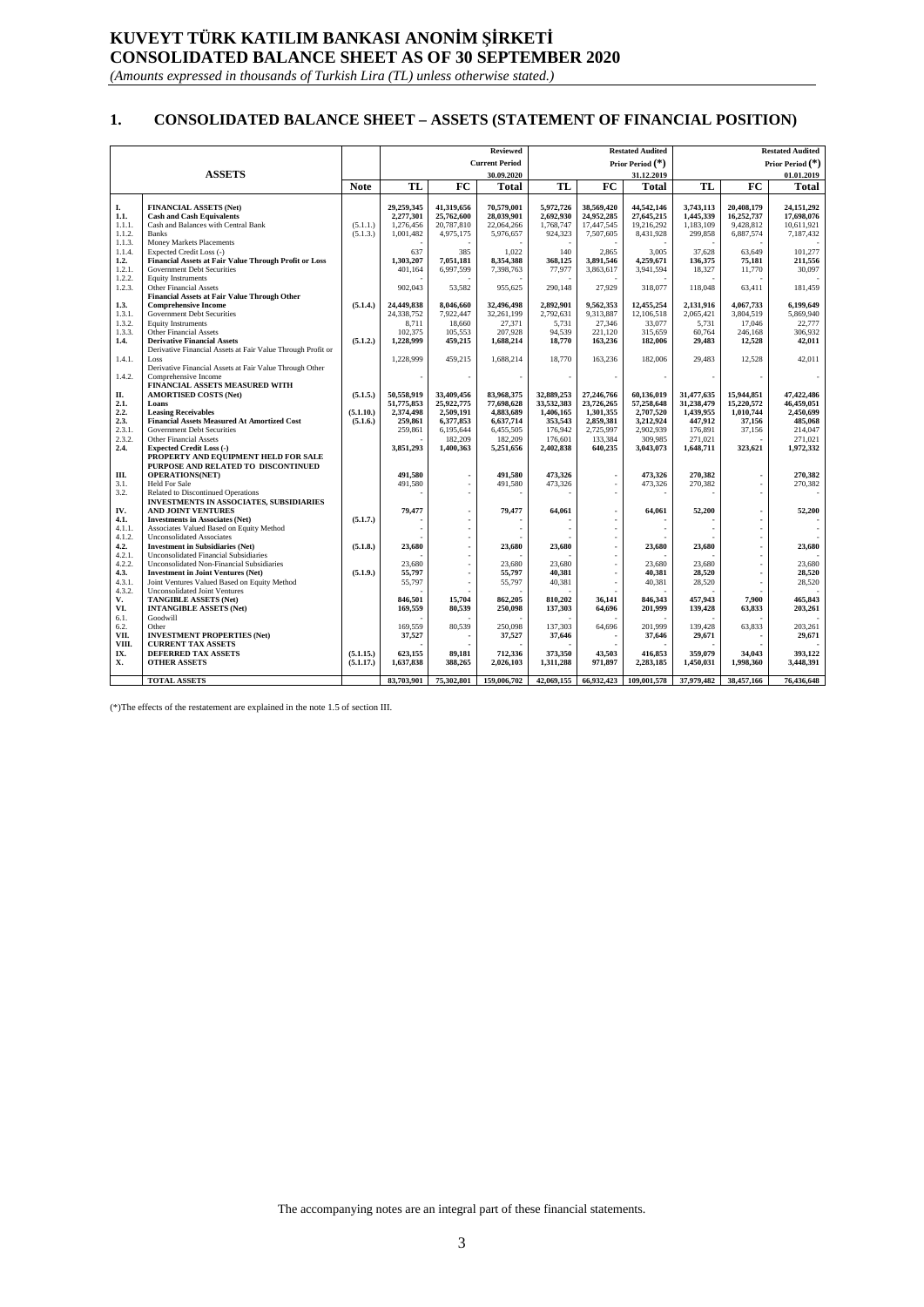## **KUVEYT TÜRK KATILIM BANKASI ANONİM ŞİRKETİ CONSOLIDATED BALANCE SHEET AS OF 30 SEPTEMBER 2020**

*(Amounts expressed in thousands of Turkish Lira (TL) unless otherwise stated.)*

#### **1. CONSOLIDATED BALANCE SHEET – LIABILITIES AND EQUITY (STATEMENT OF FINANCIAL POSITION)**

|                       |                                                                                            |                      |                         |                     | <b>Reviewed</b>            |                       |                        | <b>Restated Audited</b>    | <b>Restated Audited</b> |                         |                            |  |
|-----------------------|--------------------------------------------------------------------------------------------|----------------------|-------------------------|---------------------|----------------------------|-----------------------|------------------------|----------------------------|-------------------------|-------------------------|----------------------------|--|
|                       |                                                                                            |                      |                         |                     | <b>Current Period</b>      |                       |                        | ior Period (*)             |                         |                         | ior Period (*)             |  |
|                       | <b>LIABILITIES</b>                                                                         | <b>Note</b>          | <b>TL</b>               | FC                  | 30.09.2020<br><b>Total</b> | <b>TL</b>             | FC                     | 31.12.2019<br><b>Total</b> | TL                      | FC                      | 01.01.2019<br><b>Total</b> |  |
|                       |                                                                                            |                      |                         |                     |                            |                       |                        |                            |                         |                         |                            |  |
| I.                    | <b>FUNDS COLLECTED</b><br><b>FUNDS BORROWED</b>                                            | (5.2.1.)             | 38,872,030<br>174,973   | 84,886,679          | 123,758,709<br>2,927,660   | 35,167,424<br>160,847 | 52,828,711             | 87,996,135                 | 22,292,160<br>93,394    | 32,699,493<br>1,901,902 | 54,991,653<br>1,995,296    |  |
| П.<br>Ш.              | <b>MONEY MARKETS</b>                                                                       | (5.2.3.)             | 8,224,602               | 2,752,687           | 8,224,602                  |                       | 286,378                | 447,225                    | 188,003                 |                         | 188,003                    |  |
| IV.                   | <b>SECURITIES ISSUED (Net)</b>                                                             |                      | 1,559,182               | 3,567,293           | 5,126,475                  | 735,743               | 3,906,422              | 4,642,165                  | 1,487,369               | 6,157,936               | 7,645,305                  |  |
|                       | <b>FINANCIAL LIABILITIES</b>                                                               |                      |                         |                     |                            |                       |                        |                            |                         |                         |                            |  |
|                       | AT FAIR VALUE                                                                              |                      |                         |                     |                            |                       |                        |                            |                         |                         |                            |  |
|                       | THROUGH PROFIT OR                                                                          |                      |                         |                     |                            |                       |                        |                            |                         |                         |                            |  |
| V.                    | <b>LOSS</b>                                                                                |                      |                         |                     |                            |                       |                        |                            |                         |                         |                            |  |
| VI.                   | DERIVATIVE FINANCIAL<br><b>LIABILITIES</b>                                                 |                      | 50,954                  | 331,376             |                            | 129,690               |                        |                            | 21,045                  | 149,118                 | 170,163                    |  |
|                       | Derivative Financial Liabilities                                                           |                      |                         |                     | 382,330                    |                       | 294,447                | 424,137                    |                         |                         |                            |  |
|                       | at Fair Value Through Profit or                                                            |                      |                         |                     |                            |                       |                        |                            |                         |                         |                            |  |
| 6.1.                  | Loss                                                                                       | (5.2.2.)             | 50,954                  | 331,376             | 382,330                    | 129,690               | 164,719                | 294,409                    | 21,045                  | 42,766                  | 63,811                     |  |
|                       | Derivative Financial Liabilities                                                           |                      |                         |                     |                            |                       |                        |                            |                         |                         |                            |  |
|                       | at Fair Value Through Other                                                                |                      |                         |                     |                            |                       |                        |                            |                         |                         |                            |  |
| 6.2.<br>VII.          | Comprehensive Income<br><b>LEASE PAYABLES</b>                                              | (5.2.7.)<br>(5.2.6.) | 336,951                 | 39,591              | 376,542                    |                       | 129,728                | 129,728<br>354,051         |                         | 106,352                 | 106,352                    |  |
| VIII.                 | <b>PROVISIONS</b>                                                                          | (5.2.8.)             | 2,928,314               | 418,366             | 3,346,680                  | 318,828<br>2,565,308  | 35,223<br>244,064      | 2,809,372                  | 1,904,489               | 184,795                 | 2,089,284                  |  |
| 8.1.                  | <b>Restructuring Provision</b>                                                             |                      |                         |                     |                            |                       |                        |                            |                         |                         |                            |  |
|                       | Reserves For Employee                                                                      |                      |                         |                     |                            |                       |                        |                            |                         |                         |                            |  |
| 8.2.                  | <b>Benefits</b>                                                                            |                      | 320,077                 | 1,778               | 321,855                    | 316,616               | 706                    | 317,322                    | 238,751                 | 538                     | 239,289                    |  |
|                       | <b>Insurance For Technical</b>                                                             |                      |                         |                     |                            |                       |                        |                            |                         |                         |                            |  |
| 8.3.<br>8.4.          | Provision (Net)<br><b>Other Provisions</b>                                                 |                      | 1,899,998<br>708,239    | 416,588             | 1,899,998<br>1,124,827     | 1,693,153<br>555,539  | 243,358                | 1,693,153<br>798,897       | 1,274,777<br>390,961    | 184,257                 | 1,274,777<br>575,218       |  |
|                       | <b>CURRENT TAX</b>                                                                         |                      |                         |                     |                            |                       |                        |                            |                         |                         |                            |  |
| IX.                   | <b>LIABILITIES</b>                                                                         | (5.2.9.1.)           | 170,203                 | 4,892               | 175,095                    | 253.945               | 1,452                  | 255,397                    | 204,617                 | 1,936                   | 206,553                    |  |
|                       | <b>DEFERRED TAX</b>                                                                        |                      |                         |                     |                            |                       |                        |                            |                         |                         |                            |  |
| X.                    | <b>LIABILITIES</b>                                                                         |                      |                         |                     |                            |                       |                        |                            |                         |                         |                            |  |
|                       | <b>LIABILITIES FOR</b>                                                                     |                      |                         |                     |                            |                       |                        |                            |                         |                         |                            |  |
|                       | PROPERTY AND<br><b>EQUIPMENT HELD FOR</b>                                                  |                      |                         |                     |                            |                       |                        |                            |                         |                         |                            |  |
|                       | <b>SALE AND RELATED TO</b>                                                                 |                      |                         |                     |                            |                       |                        |                            |                         |                         |                            |  |
|                       | <b>DISCONTINUED</b>                                                                        |                      |                         |                     |                            |                       |                        |                            |                         |                         |                            |  |
| XI.                   | <b>OPERATIONS (Net)</b>                                                                    | (5.2.10.)            |                         |                     |                            |                       |                        |                            |                         |                         |                            |  |
| 11.1.                 | <b>Held For Sale</b>                                                                       |                      |                         |                     |                            |                       |                        |                            |                         |                         |                            |  |
|                       | Related to Discontinued<br>Operations                                                      |                      |                         |                     |                            |                       |                        |                            |                         |                         |                            |  |
| 11.2.                 | <b>SUBORDINATED DEBT</b>                                                                   |                      |                         |                     |                            |                       |                        |                            |                         |                         |                            |  |
| XII.                  | <b>INSTRUMENTS</b>                                                                         | (5.2.11.)            |                         | 4,720,851           | 4,720,851                  |                       | 3,380,983              | 3,380,983                  |                         | 1,901,210               | 1,901,210                  |  |
| 12.1.                 | Loans                                                                                      |                      |                         |                     |                            |                       |                        |                            |                         |                         |                            |  |
| 12.2.                 | Other Debt Instruments                                                                     |                      |                         | 4,720,851           | 4,720,851                  |                       | 3,380,983              | 3,380,983                  |                         | 1,901,210               | 1,901,210                  |  |
| XIII.                 | <b>OTHER LIABILITIES</b>                                                                   | (5.2.5.)             | 1,644,498               | 776,614             | 2,421,112                  | 1,225,662             | 273,578                | 1,499,240                  | 1,404,741               | 158,507                 | 1,563,248                  |  |
| XIV.                  | <b>SHAREHOLDERS</b>                                                                        |                      |                         |                     |                            | 7,240,711             |                        |                            | 5,848,597               | (162, 664)              |                            |  |
| 14.1.                 | <b>EQUITY</b><br>Paid-in Capital                                                           | (5.2.12.)            | 7,659,655<br>4,595,131  | (113,009)           | 7,546,646<br>4,595,131     | 3,995,766             | (47, 838)              | 7,192,873<br>3,995,766     | 3,497,322               |                         | 5,685,933<br>3,497,322     |  |
| 14.2.                 | <b>Capital Reserves</b>                                                                    |                      | 26,399                  |                     | 26,399                     | 25,764                |                        | 25,764                     | 24,208                  |                         | 24,208                     |  |
| 14.2.1                | <b>Share Premiums</b>                                                                      |                      | 24,525                  |                     | 24,525                     | 24,525                |                        | 24,525                     | 24,208                  |                         | 24,208                     |  |
| 14.2.2.               | <b>Share Cancellation Profits</b>                                                          |                      | 1,874                   |                     | 1,874                      | 1,239                 |                        | 1,239                      |                         |                         |                            |  |
| 14.2.3.               | <b>Other Capital Reserves</b>                                                              |                      |                         |                     |                            |                       |                        |                            |                         |                         |                            |  |
|                       | Other Accumulated<br>Comprehensive Income or Loss                                          |                      |                         |                     |                            |                       |                        |                            |                         |                         |                            |  |
|                       | That Will Not Be Reclassified                                                              |                      |                         |                     |                            |                       |                        |                            |                         |                         |                            |  |
| 14.3.                 | Through Profit or Loss                                                                     |                      | (19,082)                |                     | (19,082)                   | (19,082)              |                        | (19,082)                   | (13,296)                |                         | (13,296)                   |  |
|                       | Other Accumulated                                                                          |                      |                         |                     |                            |                       |                        |                            |                         |                         |                            |  |
|                       | Comprehensive Income or Loss                                                               |                      |                         |                     |                            |                       |                        |                            |                         |                         |                            |  |
|                       | That Will Be Reclassified                                                                  |                      |                         |                     |                            |                       |                        |                            |                         |                         |                            |  |
| 14.4.<br>14.5.        | Through Profit or Loss<br>Profit Reserves                                                  |                      | (17, 536)<br>1,997,351  | 7,922               | (9,614)<br>1,997,351       | 176,294<br>1,494,059  | 78,477                 | 254,771<br>1,494,059       | 18,702<br>1,123,576     | (51, 432)               | (32, 730)<br>1,123,576     |  |
| 14.5.1.               | <b>Legal Reserves</b>                                                                      |                      | 310,296                 |                     | 310,296                    | 253,156               |                        | 253,156                    | 200,769                 |                         | 200,769                    |  |
| 14.5.2.               | <b>Statutory Reserves</b>                                                                  |                      |                         |                     |                            |                       |                        |                            |                         |                         |                            |  |
| 14.5.3.               | <b>Extraordinary Reserves</b>                                                              |                      | 1,617,135               |                     | 1,617,135                  | 1,170,797             |                        | 1,170,797                  | 923,536                 |                         | 923,536                    |  |
| 14.5.4.               | Other Profit Reserves                                                                      |                      | 69,920                  |                     | 69,920                     | 70,106                |                        | 70,106                     | (729)                   |                         | (729)                      |  |
| 14.6.                 | Profit or Loss<br><b>Retained Earnings</b>                                                 |                      | 1,047,880               | (120, 931)          | 926,949                    | 1,539,449             | (126, 315)             | 1,413,134                  | 1,172,973               | (111, 232)              | 1,061,741                  |  |
| 14.6.1.<br>14.6.2.    | Net Profit for the Period                                                                  |                      | (289, 598)<br>1,337,478 | (126, 315)<br>5,384 | (415, 913)<br>1,342,862    | 250,425<br>1,289,024  | (111, 232)<br>(15,083) | 139,193<br>1,273,941       | 261,607<br>911,366      | (107, 902)<br>(3, 330)  | 153,705<br>908,036         |  |
| 14.7.                 | <b>Minority Shares</b>                                                                     | (5.2.13.)            | 29,512                  |                     | 29,512                     | 28,461                |                        | 28,461                     | 25,112                  |                         | 25,112                     |  |
|                       |                                                                                            |                      |                         |                     |                            |                       |                        |                            |                         |                         |                            |  |
| $(\star)$ The effects | <b>TOTAL LIABILITIES</b><br>of the restatement are evaloped in the note 1.5 of eastien III |                      | 61,621,362              | 97,385,340          | 159,006,702                | 47,798,158            | 61,203,420             | 109,001,578                | 33,444,415              | 42,992,233              | 76,436,648                 |  |

(\*)The effects of the restatement are explained in the note 1.5 of section III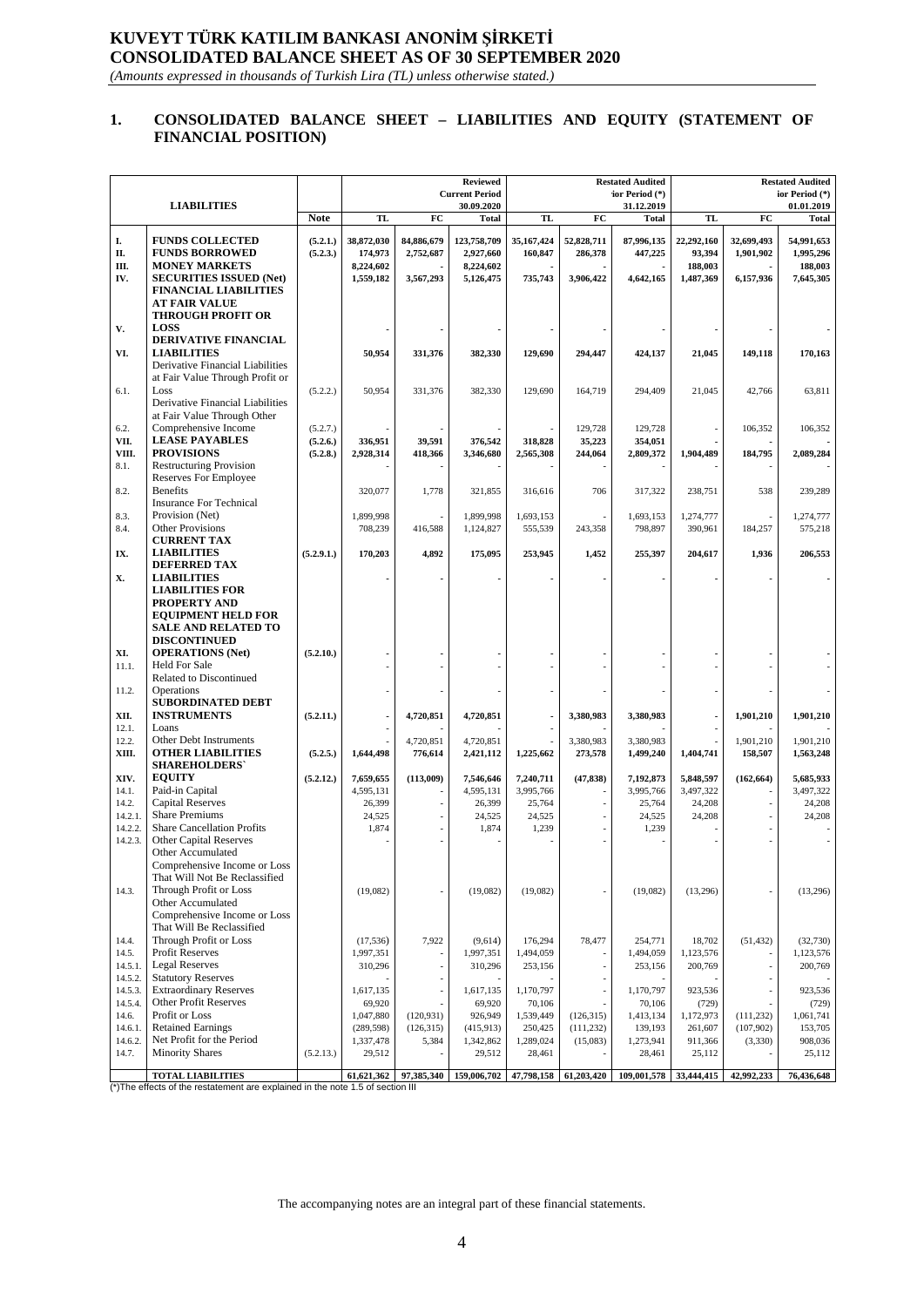#### **KUVEYT TÜRK KATILIM BANKASI ANONİM ŞİRKETİ CONSOLIDATED STATEMENT OF OFF-BALANCE SHEET ITEMS AS OF 30 SEPTEMBER 2020**

*(Amounts expressed in thousands of Turkish Lira (TL) unless otherwise stated.)*

#### **2. CONSOLIDATED STATEMENT OF OFF-BALANCE SHEET ITEMS**

|                                             |                                                                                                                                                                                           |          |                                                 |                                                   | Reviewed<br><b>Current Period</b><br>30.09.2020                 |                                                |                                                              | <b>Restated Audited</b><br>Prior Period(*)<br>31.12.2019       | <b>Restated Audited</b><br>Prior Period(*)<br>01.01.2019 |                                                            |                                                               |  |
|---------------------------------------------|-------------------------------------------------------------------------------------------------------------------------------------------------------------------------------------------|----------|-------------------------------------------------|---------------------------------------------------|-----------------------------------------------------------------|------------------------------------------------|--------------------------------------------------------------|----------------------------------------------------------------|----------------------------------------------------------|------------------------------------------------------------|---------------------------------------------------------------|--|
|                                             |                                                                                                                                                                                           | Notes    | TL                                              | ${\bf FC}$                                        | <b>Total</b>                                                    | <b>TL</b>                                      | FC                                                           | <b>Total</b>                                                   | <b>TL</b>                                                | $_{\rm FC}$                                                | <b>Total</b>                                                  |  |
| А.<br>I.                                    | <b>COMMITMENTS AND CONTINGENCIES</b><br>$(I+II+III)$<br><b>GUARANTEES AND WARRANTIES</b>                                                                                                  | (5.3.1.) | 81.089.132<br>6,864,991<br>6,396,913            | 72.309.820<br>5,244,296                           | 153,398,952<br>12,109,287                                       | 67,066,872<br>6,639,338<br>6,292,941           | 56.290.702<br>4,963,915                                      | 123,357,574<br>11,603,253                                      | 57,247,416<br>6,117,532<br>5,907,785                     | 29,212,634<br>5,459,447<br>4,184,393                       | 86,460,050<br>11,576,979<br>10,092,178                        |  |
| 1.1.<br>1.1.1.<br>1.1.2.<br>1.1.3.          | Letters of Guarantee<br>Guarantees Subject to State Tender Law<br>Guarantees Given For Foreign Trade Operations<br>Other Letters of Guarantee                                             |          | 213.988<br>398,895<br>5,784,030                 | 3,462,944<br>46,153<br>64,204<br>3,352,587        | 9,859,857<br>260,141<br>463,099<br>9,136,617                    | 218,286<br>375,091<br>5,699,564                | 3,415,529<br>62,740<br>79,315<br>3,273,474                   | 9,708,470<br>281.026<br>454,406<br>8,973,038                   | 217.252<br>371,535<br>5,318,998                          | 174,971<br>167,020<br>3,842,402                            | 392,223<br>538,555<br>9,161,400                               |  |
| 1.2.<br>1.2.1<br>1.2.2.                     | Bank Loans<br><b>Import Letter of Acceptances</b><br>Other Bank Acceptances                                                                                                               |          | 5.264<br>5,264                                  | 50,783<br>50,783                                  | 56,047<br>56,047                                                | 8.546<br>8,546                                 | 46,489<br>46,489                                             | 55,035<br>55,035                                               | 17,516<br>17,516                                         | 56,582<br>56,582                                           | 74,098<br>74,098                                              |  |
| 1.3.<br>1.3.1.<br>1.3.2.<br>1.4.            | Letters of Credit<br>Documentary Letters of Credit<br>Other Letters of Credit<br><b>Guaranteed Refinancing</b>                                                                            |          | 16,229<br>16,229                                | 1,632,682<br>631,870<br>1,000,812<br>64           | 1,648,911<br>631,870<br>1,017,041<br>64                         | 10,567<br>86<br>10,481                         | 1,363,442<br>371,829<br>991,613<br>147                       | 1,374,009<br>371,915<br>1,002,094<br>147                       | 11,512<br>367<br>11,145                                  | 1.068.364<br>215,062<br>853,302<br>1,791                   | 1.079.876<br>215,429<br>864,447<br>1,791                      |  |
| 1.5.<br>1.5.1.<br>1.5.2.                    | Endorsements<br>Endorsements to the Central Bank of Turkey<br>Other Endorsements                                                                                                          |          |                                                 |                                                   |                                                                 |                                                |                                                              |                                                                |                                                          |                                                            |                                                               |  |
| 1.6.<br>1.7.<br>П.                          | Other Guarantees<br>Other Warrantees<br><b>COMMITMENTS</b>                                                                                                                                | (5.3.1.) | 446,585<br>53,773,504                           | 97,823<br>2,806,529                               | 544,408<br>56.580.033                                           | 327,284<br>52,151,025                          | 138,308<br>1.893.989                                         | 465,592<br>54.045.014                                          | 180,719<br>50,194,084                                    | 143,999<br>4,318<br>1,305,169                              | 324,718<br>4,318<br>51,499,253                                |  |
| 2.1.<br>2.1.1<br>2.1.2.                     | <b>Irrevocable Commitments</b><br>Forward Asset Purchase and Sales Commitments<br>Share Capital Commitment to Associates and<br>Subsidiaries                                              |          | 6,003,623<br>807,165                            | 2,806,529<br>2,806,529                            | 8,810,152<br>3,613,694                                          | 4,795,885<br>455,887                           | 1,893,989<br>1,890,943                                       | 6,689,874<br>2,346,830                                         | 3,572,418<br>345,756                                     | 1,305,169<br>1,295,480                                     | 4,877,587<br>1,641,236                                        |  |
| 2.1.3.<br>2.1.4.<br>2.1.5.                  | Loan Granting Commitments<br>Securities Underwriting Commitments<br>Commitments For Reserve Deposits Requirements                                                                         |          | 473,571                                         |                                                   | 473,571                                                         | 358,094                                        |                                                              | 358,094                                                        | 214,413                                                  |                                                            | 214,413                                                       |  |
| 2.1.6<br>2.1.7.<br>2.1.8.                   | Payment Commitments For Checks<br>Tax and Fund Liabilities From Export Commitments<br>Commitments For Credit Card Expenditure Limits                                                      |          | 1,378,013<br>3,324,278                          |                                                   | 1,378,013<br>3,324,278                                          | 1,305,235<br>2,656,398                         |                                                              | 1,305,235<br>2,656,398                                         | 1,136,474<br>1,858,018                                   |                                                            | 1,136,474<br>1,858,018                                        |  |
| 219<br>2.1.10.                              | Commitments For Credit Cards and Banking Services<br>Promotions<br>Receivables From Short Sale Commitments                                                                                |          | 2,839                                           |                                                   | 2,839                                                           | 2,514                                          |                                                              | 2,514                                                          |                                                          |                                                            |                                                               |  |
| 2.1.11<br>2.1.12<br>2.2.<br>2.2.1.          | Payables For Short Sale Commitments<br>Other Irrevocable Commitments<br>Revocable Commitments<br>Revocable Loan Granting Commitments                                                      |          | 17.757<br>47,769,881<br>47,769,881              |                                                   | 17,757<br>47,769,881<br>47,769,881                              | 17,757<br>47,355,140<br>47,355,140             | 3,046                                                        | 20,803<br>47,355,140<br>47,355,140                             | 17,757<br>46,621,666<br>46,621,666                       | 9,689                                                      | 27,446<br>46,621,666<br>46,621,666                            |  |
| 2.2.2.<br>Ш.                                | Other Revocable Commitments<br>DERIVATIVE FINANCIAL INSTRUMENTS<br>Derivative Financial Instruments Held For Risk                                                                         |          | 20,450,637                                      | 64,258,995                                        | 84,709,632                                                      | 8,276,509                                      | 49,432,798                                                   | 57,709,307                                                     | 935,800                                                  | 22,448,018                                                 | 23,383,818                                                    |  |
| 3.1<br>3.1.1                                | Management<br>Fair Value Hedges                                                                                                                                                           |          |                                                 |                                                   |                                                                 |                                                | 2,451,906                                                    | 2,451,906                                                      |                                                          | 2,165,533                                                  | 2,165,533                                                     |  |
| 3.1.2<br>3.1.3<br>3.2                       | Cash Flow Hedges<br>Hedge of Net Investment in Foreign Operations<br><b>Held For Trading Transactions</b>                                                                                 |          | 20,450,637                                      | 64,258,995                                        | 84,709,632                                                      | 8,276,509                                      | 2,451,906<br>46,980,791                                      | 2,451,906<br>55,257,300                                        | 935,800                                                  | 2,165,533<br>20,282,485                                    | 2,165,533<br>21,218,285                                       |  |
| 3.2.1<br>3.2.1.1<br>3.2.1.2<br>3.2.2<br>3.3 | Forward Foreign Currency Buy/Sell Transactions<br>Forward Foreign Currency Buy Transactions<br>Forward Foreign Currency Sell Transactions<br>Other Forward Buy/Sell Transactions<br>Other |          | 511,976<br>408.972<br>103,004<br>19,938,661     | 1,427,330<br>564,337<br>862,993<br>62,831,665     | 1,939,306<br>973,309<br>965,997<br>82,770,326                   | 512,110<br>276,131<br>235,979<br>7,764,399     | 1,242,703<br>603,627<br>639,076<br>45,738,088<br>101         | 1,754,813<br>879,758<br>875,055<br>53,502,487<br>101           | 652,622<br>347,631<br>304,991<br>283,178                 | 1,755,501<br>862,093<br>893,408<br>18,526,984              | 2,408,123<br>1,209,724<br>1,198,399<br>18,810,162             |  |
| В.<br>IV.                                   | <b>CUSTODY AND PLEDGES SECURITIES</b><br>$(IV+V+VI)$<br><b>ITEMS HELD IN CUSTODY</b>                                                                                                      |          | 465,541,665<br>13,240,238                       | 216,908,352<br>25,002,101                         | 682,450,017<br>38,242,339                                       | 381,449,255<br>11,299,056                      | 165,631,022<br>14,947,964                                    | 547,080,277<br>26,247,020                                      | 316,497,679<br>10,816,866                                | 142,487,425<br>5,644,771                                   | 458,985,104<br>16,461,637                                     |  |
| 4.1.<br>4.2.<br>4.3.<br>4.4.                | Customers' Securities Held<br>Investment Securities Held in Custody<br><b>Checks Received for Collection</b><br>Commercial Notes Received for Collection                                  |          | 3,946,036<br>7,759,037<br>1,535,165             | 8,508,057<br>1,115,662<br>351,370                 | 12,454,093<br>8,874,699<br>1,886,535                            | 2,891,875<br>6,828,688<br>1,578,493            | 424,980<br>869.224<br>280,131                                | 3,316,855<br>7,697,912<br>1,858,624                            | 2,159,381<br>7.157.340<br>1,500,145                      | 156,528<br>906,367<br>242,668                              | 2,315,909<br>8,063,707<br>1,742,813                           |  |
| 4.5.<br>4.6.<br>4.7.                        | Other Assets Received for Collection<br>Assets Received for Public Offering<br>Other Items Under Custody                                                                                  |          |                                                 |                                                   |                                                                 |                                                |                                                              |                                                                |                                                          |                                                            |                                                               |  |
| 4.8.<br>v.<br>5.1.<br>5.2.<br>5.3.          | Custodians<br><b>PLEDGED ITEMS</b><br>Marketable Securities<br>Guarantee Notes<br>Commodity                                                                                               |          | 452,289,788<br>183,101<br>101,727<br>13,130,543 | 15,027,012<br>191,814,837<br>3,143,623<br>939,428 | 15,027,012<br>644,104,625<br>183,101<br>3,245,350<br>14,069,971 | 370,138,560<br>194,245<br>101,727<br>8,938,138 | 13,373,629<br>150,613,354<br>111,336<br>2,402,814<br>701,641 | 13,373,629<br>520,751,914<br>305,581<br>2,504,541<br>9,639,779 | 305,669,174<br>185,945<br>101,681<br>6,094,405           | 4,339,208<br>136,780,695<br>99,786<br>2,133,522<br>633,381 | 4,339,208<br>442,449,869<br>285,731<br>2,235,203<br>6,727,786 |  |
| 5.4.<br>5.5.<br>5.6.<br>5.7.                | Warranty<br>Properties<br>Other Pledged Items<br>Pledged Items-Depository                                                                                                                 |          | 146,126,396<br>292,748,021                      | 3,858,927<br>183,872,859                          | 149,985,323<br>476,620,880                                      | 124,206,037<br>236,698,413                     | 2,983,314<br>144,414,249                                     | 127,189,351<br>381,112,662                                     | 112,015,122<br>187,272,021                               | 2,715,023<br>131,198,983                                   | 114,730,145<br>318,471,004                                    |  |
| VI.                                         | <b>ACCEPTED GUARANTEES AND</b><br><b>WARRANTEES</b>                                                                                                                                       |          | 11,639                                          | 91,414                                            | 103.053                                                         | 11,639                                         | 69,704                                                       | 81,343                                                         | 11,639                                                   | 61,959                                                     | 73,598                                                        |  |
|                                             | TOTAL OFF BALANCE SHEET ACCOUNTS<br>$(A+B)$                                                                                                                                               |          | 546,630,797                                     | 289,218,172                                       | 835,848,969                                                     | 448,516,127                                    | 221,921,724                                                  | 670,437,851                                                    | 373,745,095                                              | 171,700,059                                                | 545,445,154                                                   |  |

(\*)The effects of the restatement are explained in the note 1.5 of section III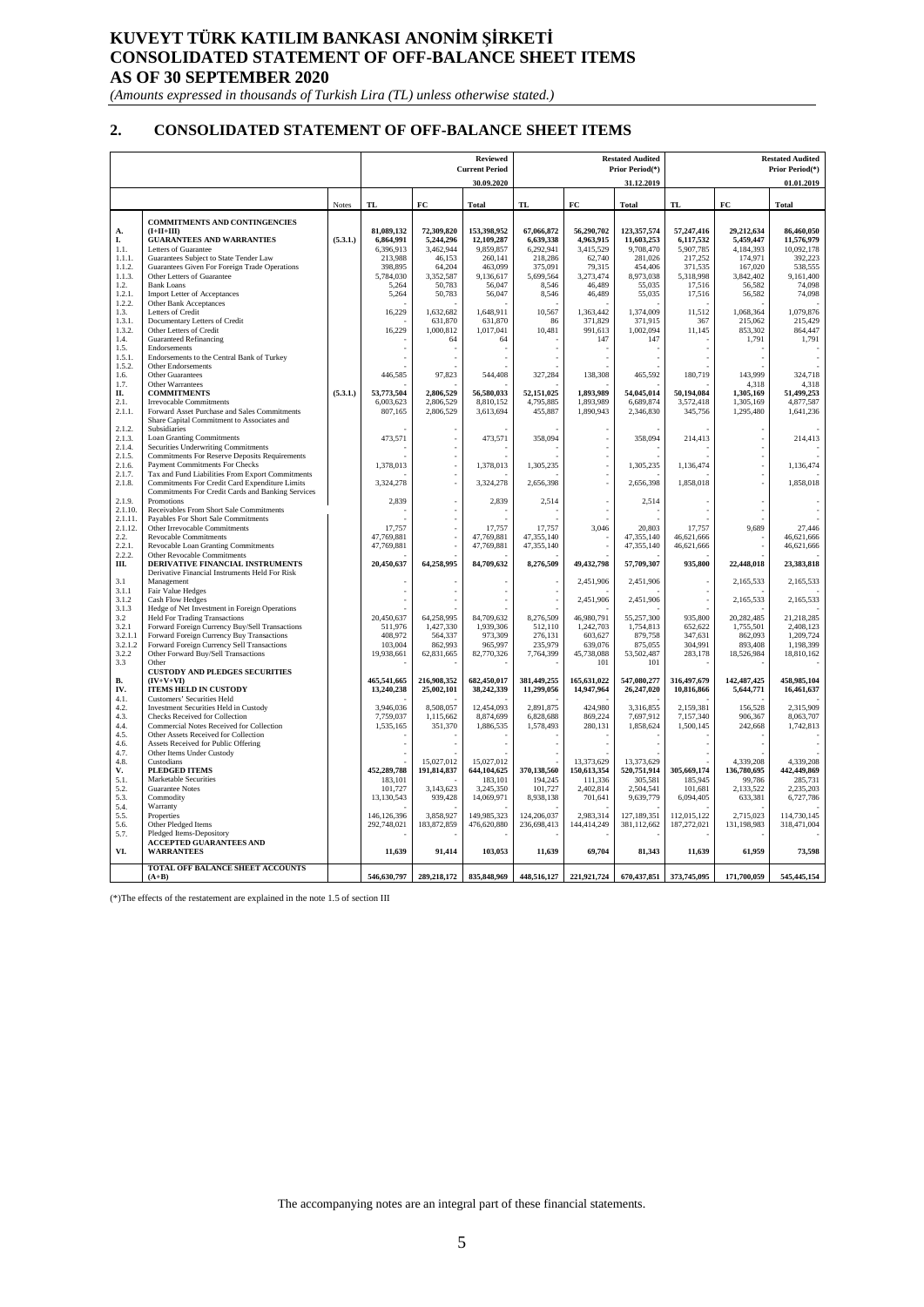## **KUVEYT TÜRK KATILIM BANKASI ANONİM ŞİRKETİ CONSOLIDATED INCOME STATEMENT AS OF 30 SEPTEMBER 2020**

*(Amounts expressed in thousands of Turkish Lira (TL) unless otherwise stated.)*

#### **3. CONSOLIDATED INCOME STATEMENT (STATEMENT OF PROFIT AND LOSS)**

| Period<br>Prior Period(*)<br>Prior Period(*)<br><b>Current Period</b><br>01.01.2020-<br>01.07.2020-<br>01.01.2019-<br>01.07.2019-<br>30.09.2020<br>30.09.2020<br>30.09.2019<br>30.09.2019<br><b>Notes</b><br>PROFIT SHARE INCOME<br>I.<br>(5.4.1.)<br>6,878,846<br>4,973,138<br>5,840,046<br>4,018,271<br>1.1.<br>Profit Share on Loans<br>4,547,823<br>3,083,411<br>4,613,703<br>3,135,526<br>1.2.<br>Profit Share on Reserve Deposits<br>23,921<br>24,703<br>86,478<br>59,511<br>1.3.<br>Profit Share on Banks<br>101,382<br>162,669<br>254,662<br>179,382<br>1.4.<br>Profit Share on Money Market Placements<br>1.5.<br>Profit Share on Marketable Securities Portfolio<br>1,860,639<br>1,568,020<br>630,164<br>471,182<br>1.5.1.<br>Fair Value Through Profit or Loss<br>257,720<br>221,220<br>63,390<br>50,513<br>1.5.2.<br>Fair Value Through Other Comprehensive Income<br>1,445,004<br>1,228,396<br>454,685<br>339,896<br>1.5.3.<br>Measured at Amortised Cost<br>157,915<br>118,404<br>112,089<br>80,773<br>1.6.<br>Finance Lease Income<br>244,690<br>169,774<br>190,980<br>129,326<br>Other Profit Share Income<br>1.7.<br>38,322<br>26,630<br>64,059<br>43,344<br>П.<br>PROFIT SHARE EXPENSE<br>2,248,696<br>1,542,915<br>3,047,758<br>2,079,923<br>2.1.<br>Expense on Profit Sharing Accounts<br>(5.4.4.)<br>1,405,928<br>882,301<br>2,324,175<br>1,603,777<br>2.2.<br>Profit Share Expense on Funds Borrowed<br>(5.4.2.)<br>283,320<br>203,047<br>189,946<br>132,450<br>2.3.<br>Profit Share Expense on Money Market Borrowings<br>254,205<br>251,405<br>2,514<br>2.4.<br>Expense on Securities Issued<br>257,756<br>175,369<br>486,120<br>313,060<br>2.5.<br>Profit Share Expense on Lease<br>47,487<br>30,793<br>45,003<br>30,636<br>2.6.<br>Other Profit Share Expense<br>NET PROFIT SHARE INCOME (I - II)<br>Ш.<br>4,630,150<br>3,430,223<br>2,792,288<br>1,938,348<br>IV.<br>NET FEES AND COMMISSIONS INCOME/EXPENSE<br>124,598<br>184,811<br>265,439<br>176,197<br>4.1.<br>Fees And Commissions Received<br>638,030<br>426,594<br>601,588<br>406,711<br>4.1.1.<br>Non-Cash Loans<br>133,361<br>86,552<br>129,354<br>85,528<br>4.1.2.<br>Other<br>504,669<br>340,042<br>472,234<br>321,183<br>4.2.<br>Fees And Commissions Paid<br>301,996<br>453,219<br>336,149<br>230,514<br>4.2.1.<br>Non-Cash Loans<br>10,006<br>7,462<br>6,621<br>5,173<br>4.2.2.<br>Other<br>(5.4.13.)<br>443,213<br>294,534<br>329,528<br>225,341<br>V.<br><b>DIVIDEND INCOME</b><br>(5.4.3.)<br>68<br>68<br>2,922<br>2,119<br>VI.<br><b>NET TRADING INCOME / LOSS</b><br>(5.4.5.)<br>899,005<br>1,122,181<br>505,822<br>633,576<br>6.1.<br><b>Capital Market Transaction Gains/Losses</b><br>50,070<br>26,400<br>26,935<br>13,922<br>6.2.<br>Gains/Losses From Derivative Financial Instruments<br>308,569<br>303.515<br>955,286<br>739.151<br>6.3.<br>Foreign Exchange Gains/Losses<br>763,542<br>175,907<br>(83,216)<br>(119, 497)<br>VII.<br>OTHER OPERATING INCOME<br>(5.4.6.)<br>1,290,285<br>781,740<br>1,572,301<br>998,713<br>VIII.<br><b>GROSS OPERATING INCOME/LOSS(III+IV+V+VI+VII+ VIII)</b><br>7,227,495<br>4,842,451<br>5,531,955<br>3,748,953<br>IX.<br><b>EXPECTED LOSS PROVISIONS (-)</b><br>(5.4.7.)<br>2,654,574<br>1,817,275<br>2,157,472<br>1,507,514<br>X.<br><b>OTHER PROVISIONS (-)</b><br>238,229<br>80,921<br>43,294<br>(6, 199)<br>XI.<br>PERSONNEL EXPENSES (-)<br>(5.4.8.)<br>987,129<br>627,605<br>840,450<br>532,941<br>XII.<br><b>OTHER OPERATING EXPENSES (-)</b><br>(5.4.8.)<br>1,654,814<br>1,095,597<br>1,003,877<br>1,447,387<br>XIII.<br>NET OPERATING INCOME/(LOSS) (IX-X-XI)<br>1,692,749<br>1,221,053<br>1,043,352<br>710,820<br><b>EXCESS AMOUNT RECORDED AS INCOME AFTER</b><br>XIV.<br><b>MERGER</b><br>INCOME / (LOSS) FROM INVESTMENTS IN SUBSIDIARIES<br>XV.<br><b>CONSOLIDATED BASED ON EQUITY METHOD</b><br>15,416<br>10,979<br>9,850<br>6,580<br>XVI.<br>INCOME / (LOSS) ON NET MONETARY POSITION<br>PROFIT/(LOSS) FROM CONTINUED OPERATIONS BEFORE<br>(5.4.9.)<br>XVII.<br>TAXES $(XII +  + XV)$<br>1,708,165<br>1,232,032<br>1,053,202<br>717,400<br>XVIII.<br>TAX PROVISION FOR CONTINUED OPERATIONS (±)<br>(5.4.10)<br>(355,768)<br>(220, 708)<br>(250, 017)<br>(143, 055)<br>18.1.<br><b>Current Tax Provision</b><br>(472, 248)<br>(356, 774)<br>(210, 554)<br>(152, 689)<br>18.2.<br>Deferred Tax Income Effect (+)<br>192,641<br>44,822<br>196,731<br>(2,772)<br>18.3.<br>Deferred Tax Expense Effect (-)<br>309,121<br>151,579<br>186,577<br>6,862<br><b>CURRENT PERIOD PROFIT/(LOSS) FROM CONTINUED</b><br>(5.4.11.)<br>XIX.<br><b>OPERATIONS (XV±XVI)</b><br>574,345<br>1,352,397<br>982,015<br>832,494<br>INCOME FROM DISCONTINUED OPERATIONS<br>XX.<br>20.1.<br>Income on Non-Current Assets Held For Sale<br>Income on Sale of Associates, Subsidiaries And Jointly Controlled<br>20.2.<br>Entities (Joint Vent.)<br>Income on Other Discontinued Operations<br>20.3.<br><b>EXPENSES FROM DISCONTINUED OPERATIONS (-)</b><br>XXI.<br>Expenses From Non-Current Assets Held For Sale<br>21.1.<br>Expenses From Sale of Associates, Subsidiaries And Jointly<br>21.2.<br>Controlled Entities (Joint Vent.)<br>Expenses From Other Discontinued Operations<br>21.3.<br>PROFIT / (LOSS) BEFORE TAX FROM DISCONTINUED<br>XXII.<br><b>OPERATIONS (XVIII-XIX)</b><br>XXIII.<br>TAX PROVISION FOR DISCONTINUED OPERATIONS $(\pm)$<br><b>Current Tax Provision</b><br>23.1.<br>23.2.<br>Deferred Tax Expense Effect (+)<br>Deferred Tax Income Effect (-)<br>23.3.<br><b>CURRENT PERIOD PROFIT/LOSS FROM DISCONTINUED</b><br>XXIV.<br><b>OPERATIONS (XX±XXI)</b><br>(5.4.12.)<br>XXV.<br><b>NET PROFIT/LOSS (XVII+XXII)</b><br>1,352,397<br>982,015<br>574,345<br>832,494<br>25.1.<br>Group's Income/Loss<br>1,342,862<br>582,491<br>974,536<br>850,634<br>Minority Interest Income/Loss (-)<br>25.2.<br>9,535<br>7,479<br>(18, 140)<br>(8, 146)<br>Earnings Per Share Income/Loss |  | <b>ReviewedCurrent</b> | Non-Reviewed | <b>Restated Reviewed</b> | Nom-Reviewed |
|--------------------------------------------------------------------------------------------------------------------------------------------------------------------------------------------------------------------------------------------------------------------------------------------------------------------------------------------------------------------------------------------------------------------------------------------------------------------------------------------------------------------------------------------------------------------------------------------------------------------------------------------------------------------------------------------------------------------------------------------------------------------------------------------------------------------------------------------------------------------------------------------------------------------------------------------------------------------------------------------------------------------------------------------------------------------------------------------------------------------------------------------------------------------------------------------------------------------------------------------------------------------------------------------------------------------------------------------------------------------------------------------------------------------------------------------------------------------------------------------------------------------------------------------------------------------------------------------------------------------------------------------------------------------------------------------------------------------------------------------------------------------------------------------------------------------------------------------------------------------------------------------------------------------------------------------------------------------------------------------------------------------------------------------------------------------------------------------------------------------------------------------------------------------------------------------------------------------------------------------------------------------------------------------------------------------------------------------------------------------------------------------------------------------------------------------------------------------------------------------------------------------------------------------------------------------------------------------------------------------------------------------------------------------------------------------------------------------------------------------------------------------------------------------------------------------------------------------------------------------------------------------------------------------------------------------------------------------------------------------------------------------------------------------------------------------------------------------------------------------------------------------------------------------------------------------------------------------------------------------------------------------------------------------------------------------------------------------------------------------------------------------------------------------------------------------------------------------------------------------------------------------------------------------------------------------------------------------------------------------------------------------------------------------------------------------------------------------------------------------------------------------------------------------------------------------------------------------------------------------------------------------------------------------------------------------------------------------------------------------------------------------------------------------------------------------------------------------------------------------------------------------------------------------------------------------------------------------------------------------------------------------------------------------------------------------------------------------------------------------------------------------------------------------------------------------------------------------------------------------------------------------------------------------------------------------------------------------------------------------------------------------------------------------------------------------------------------------------------------------------------------------------------------------------------------------------------------------------------------------------------------------------------------------------------------------------------------------------------------------------------------------------------------------------------------------------------------------------------------------------------------------------------------------------------------------------------------------------------------------------------------------------------------------------------------------------------------------------------------------------------------------------------------------------------------------------------------------------------------------------------------------------------------------------------------------------------------------------------------------------------------------------------------------------------------------------------------------------------------------------------------------------------------------------------------------------------------------------------------------------------------------------------------------------------------|--|------------------------|--------------|--------------------------|--------------|
|                                                                                                                                                                                                                                                                                                                                                                                                                                                                                                                                                                                                                                                                                                                                                                                                                                                                                                                                                                                                                                                                                                                                                                                                                                                                                                                                                                                                                                                                                                                                                                                                                                                                                                                                                                                                                                                                                                                                                                                                                                                                                                                                                                                                                                                                                                                                                                                                                                                                                                                                                                                                                                                                                                                                                                                                                                                                                                                                                                                                                                                                                                                                                                                                                                                                                                                                                                                                                                                                                                                                                                                                                                                                                                                                                                                                                                                                                                                                                                                                                                                                                                                                                                                                                                                                                                                                                                                                                                                                                                                                                                                                                                                                                                                                                                                                                                                                                                                                                                                                                                                                                                                                                                                                                                                                                                                                                                                                                                                                                                                                                                                                                                                                                                                                                                                                                                                                                                                                      |  |                        |              |                          |              |
|                                                                                                                                                                                                                                                                                                                                                                                                                                                                                                                                                                                                                                                                                                                                                                                                                                                                                                                                                                                                                                                                                                                                                                                                                                                                                                                                                                                                                                                                                                                                                                                                                                                                                                                                                                                                                                                                                                                                                                                                                                                                                                                                                                                                                                                                                                                                                                                                                                                                                                                                                                                                                                                                                                                                                                                                                                                                                                                                                                                                                                                                                                                                                                                                                                                                                                                                                                                                                                                                                                                                                                                                                                                                                                                                                                                                                                                                                                                                                                                                                                                                                                                                                                                                                                                                                                                                                                                                                                                                                                                                                                                                                                                                                                                                                                                                                                                                                                                                                                                                                                                                                                                                                                                                                                                                                                                                                                                                                                                                                                                                                                                                                                                                                                                                                                                                                                                                                                                                      |  |                        |              |                          |              |
|                                                                                                                                                                                                                                                                                                                                                                                                                                                                                                                                                                                                                                                                                                                                                                                                                                                                                                                                                                                                                                                                                                                                                                                                                                                                                                                                                                                                                                                                                                                                                                                                                                                                                                                                                                                                                                                                                                                                                                                                                                                                                                                                                                                                                                                                                                                                                                                                                                                                                                                                                                                                                                                                                                                                                                                                                                                                                                                                                                                                                                                                                                                                                                                                                                                                                                                                                                                                                                                                                                                                                                                                                                                                                                                                                                                                                                                                                                                                                                                                                                                                                                                                                                                                                                                                                                                                                                                                                                                                                                                                                                                                                                                                                                                                                                                                                                                                                                                                                                                                                                                                                                                                                                                                                                                                                                                                                                                                                                                                                                                                                                                                                                                                                                                                                                                                                                                                                                                                      |  |                        |              |                          |              |
|                                                                                                                                                                                                                                                                                                                                                                                                                                                                                                                                                                                                                                                                                                                                                                                                                                                                                                                                                                                                                                                                                                                                                                                                                                                                                                                                                                                                                                                                                                                                                                                                                                                                                                                                                                                                                                                                                                                                                                                                                                                                                                                                                                                                                                                                                                                                                                                                                                                                                                                                                                                                                                                                                                                                                                                                                                                                                                                                                                                                                                                                                                                                                                                                                                                                                                                                                                                                                                                                                                                                                                                                                                                                                                                                                                                                                                                                                                                                                                                                                                                                                                                                                                                                                                                                                                                                                                                                                                                                                                                                                                                                                                                                                                                                                                                                                                                                                                                                                                                                                                                                                                                                                                                                                                                                                                                                                                                                                                                                                                                                                                                                                                                                                                                                                                                                                                                                                                                                      |  |                        |              |                          |              |
|                                                                                                                                                                                                                                                                                                                                                                                                                                                                                                                                                                                                                                                                                                                                                                                                                                                                                                                                                                                                                                                                                                                                                                                                                                                                                                                                                                                                                                                                                                                                                                                                                                                                                                                                                                                                                                                                                                                                                                                                                                                                                                                                                                                                                                                                                                                                                                                                                                                                                                                                                                                                                                                                                                                                                                                                                                                                                                                                                                                                                                                                                                                                                                                                                                                                                                                                                                                                                                                                                                                                                                                                                                                                                                                                                                                                                                                                                                                                                                                                                                                                                                                                                                                                                                                                                                                                                                                                                                                                                                                                                                                                                                                                                                                                                                                                                                                                                                                                                                                                                                                                                                                                                                                                                                                                                                                                                                                                                                                                                                                                                                                                                                                                                                                                                                                                                                                                                                                                      |  |                        |              |                          |              |
|                                                                                                                                                                                                                                                                                                                                                                                                                                                                                                                                                                                                                                                                                                                                                                                                                                                                                                                                                                                                                                                                                                                                                                                                                                                                                                                                                                                                                                                                                                                                                                                                                                                                                                                                                                                                                                                                                                                                                                                                                                                                                                                                                                                                                                                                                                                                                                                                                                                                                                                                                                                                                                                                                                                                                                                                                                                                                                                                                                                                                                                                                                                                                                                                                                                                                                                                                                                                                                                                                                                                                                                                                                                                                                                                                                                                                                                                                                                                                                                                                                                                                                                                                                                                                                                                                                                                                                                                                                                                                                                                                                                                                                                                                                                                                                                                                                                                                                                                                                                                                                                                                                                                                                                                                                                                                                                                                                                                                                                                                                                                                                                                                                                                                                                                                                                                                                                                                                                                      |  |                        |              |                          |              |
|                                                                                                                                                                                                                                                                                                                                                                                                                                                                                                                                                                                                                                                                                                                                                                                                                                                                                                                                                                                                                                                                                                                                                                                                                                                                                                                                                                                                                                                                                                                                                                                                                                                                                                                                                                                                                                                                                                                                                                                                                                                                                                                                                                                                                                                                                                                                                                                                                                                                                                                                                                                                                                                                                                                                                                                                                                                                                                                                                                                                                                                                                                                                                                                                                                                                                                                                                                                                                                                                                                                                                                                                                                                                                                                                                                                                                                                                                                                                                                                                                                                                                                                                                                                                                                                                                                                                                                                                                                                                                                                                                                                                                                                                                                                                                                                                                                                                                                                                                                                                                                                                                                                                                                                                                                                                                                                                                                                                                                                                                                                                                                                                                                                                                                                                                                                                                                                                                                                                      |  |                        |              |                          |              |
|                                                                                                                                                                                                                                                                                                                                                                                                                                                                                                                                                                                                                                                                                                                                                                                                                                                                                                                                                                                                                                                                                                                                                                                                                                                                                                                                                                                                                                                                                                                                                                                                                                                                                                                                                                                                                                                                                                                                                                                                                                                                                                                                                                                                                                                                                                                                                                                                                                                                                                                                                                                                                                                                                                                                                                                                                                                                                                                                                                                                                                                                                                                                                                                                                                                                                                                                                                                                                                                                                                                                                                                                                                                                                                                                                                                                                                                                                                                                                                                                                                                                                                                                                                                                                                                                                                                                                                                                                                                                                                                                                                                                                                                                                                                                                                                                                                                                                                                                                                                                                                                                                                                                                                                                                                                                                                                                                                                                                                                                                                                                                                                                                                                                                                                                                                                                                                                                                                                                      |  |                        |              |                          |              |
|                                                                                                                                                                                                                                                                                                                                                                                                                                                                                                                                                                                                                                                                                                                                                                                                                                                                                                                                                                                                                                                                                                                                                                                                                                                                                                                                                                                                                                                                                                                                                                                                                                                                                                                                                                                                                                                                                                                                                                                                                                                                                                                                                                                                                                                                                                                                                                                                                                                                                                                                                                                                                                                                                                                                                                                                                                                                                                                                                                                                                                                                                                                                                                                                                                                                                                                                                                                                                                                                                                                                                                                                                                                                                                                                                                                                                                                                                                                                                                                                                                                                                                                                                                                                                                                                                                                                                                                                                                                                                                                                                                                                                                                                                                                                                                                                                                                                                                                                                                                                                                                                                                                                                                                                                                                                                                                                                                                                                                                                                                                                                                                                                                                                                                                                                                                                                                                                                                                                      |  |                        |              |                          |              |
|                                                                                                                                                                                                                                                                                                                                                                                                                                                                                                                                                                                                                                                                                                                                                                                                                                                                                                                                                                                                                                                                                                                                                                                                                                                                                                                                                                                                                                                                                                                                                                                                                                                                                                                                                                                                                                                                                                                                                                                                                                                                                                                                                                                                                                                                                                                                                                                                                                                                                                                                                                                                                                                                                                                                                                                                                                                                                                                                                                                                                                                                                                                                                                                                                                                                                                                                                                                                                                                                                                                                                                                                                                                                                                                                                                                                                                                                                                                                                                                                                                                                                                                                                                                                                                                                                                                                                                                                                                                                                                                                                                                                                                                                                                                                                                                                                                                                                                                                                                                                                                                                                                                                                                                                                                                                                                                                                                                                                                                                                                                                                                                                                                                                                                                                                                                                                                                                                                                                      |  |                        |              |                          |              |
|                                                                                                                                                                                                                                                                                                                                                                                                                                                                                                                                                                                                                                                                                                                                                                                                                                                                                                                                                                                                                                                                                                                                                                                                                                                                                                                                                                                                                                                                                                                                                                                                                                                                                                                                                                                                                                                                                                                                                                                                                                                                                                                                                                                                                                                                                                                                                                                                                                                                                                                                                                                                                                                                                                                                                                                                                                                                                                                                                                                                                                                                                                                                                                                                                                                                                                                                                                                                                                                                                                                                                                                                                                                                                                                                                                                                                                                                                                                                                                                                                                                                                                                                                                                                                                                                                                                                                                                                                                                                                                                                                                                                                                                                                                                                                                                                                                                                                                                                                                                                                                                                                                                                                                                                                                                                                                                                                                                                                                                                                                                                                                                                                                                                                                                                                                                                                                                                                                                                      |  |                        |              |                          |              |
|                                                                                                                                                                                                                                                                                                                                                                                                                                                                                                                                                                                                                                                                                                                                                                                                                                                                                                                                                                                                                                                                                                                                                                                                                                                                                                                                                                                                                                                                                                                                                                                                                                                                                                                                                                                                                                                                                                                                                                                                                                                                                                                                                                                                                                                                                                                                                                                                                                                                                                                                                                                                                                                                                                                                                                                                                                                                                                                                                                                                                                                                                                                                                                                                                                                                                                                                                                                                                                                                                                                                                                                                                                                                                                                                                                                                                                                                                                                                                                                                                                                                                                                                                                                                                                                                                                                                                                                                                                                                                                                                                                                                                                                                                                                                                                                                                                                                                                                                                                                                                                                                                                                                                                                                                                                                                                                                                                                                                                                                                                                                                                                                                                                                                                                                                                                                                                                                                                                                      |  |                        |              |                          |              |
|                                                                                                                                                                                                                                                                                                                                                                                                                                                                                                                                                                                                                                                                                                                                                                                                                                                                                                                                                                                                                                                                                                                                                                                                                                                                                                                                                                                                                                                                                                                                                                                                                                                                                                                                                                                                                                                                                                                                                                                                                                                                                                                                                                                                                                                                                                                                                                                                                                                                                                                                                                                                                                                                                                                                                                                                                                                                                                                                                                                                                                                                                                                                                                                                                                                                                                                                                                                                                                                                                                                                                                                                                                                                                                                                                                                                                                                                                                                                                                                                                                                                                                                                                                                                                                                                                                                                                                                                                                                                                                                                                                                                                                                                                                                                                                                                                                                                                                                                                                                                                                                                                                                                                                                                                                                                                                                                                                                                                                                                                                                                                                                                                                                                                                                                                                                                                                                                                                                                      |  |                        |              |                          |              |
|                                                                                                                                                                                                                                                                                                                                                                                                                                                                                                                                                                                                                                                                                                                                                                                                                                                                                                                                                                                                                                                                                                                                                                                                                                                                                                                                                                                                                                                                                                                                                                                                                                                                                                                                                                                                                                                                                                                                                                                                                                                                                                                                                                                                                                                                                                                                                                                                                                                                                                                                                                                                                                                                                                                                                                                                                                                                                                                                                                                                                                                                                                                                                                                                                                                                                                                                                                                                                                                                                                                                                                                                                                                                                                                                                                                                                                                                                                                                                                                                                                                                                                                                                                                                                                                                                                                                                                                                                                                                                                                                                                                                                                                                                                                                                                                                                                                                                                                                                                                                                                                                                                                                                                                                                                                                                                                                                                                                                                                                                                                                                                                                                                                                                                                                                                                                                                                                                                                                      |  |                        |              |                          |              |
|                                                                                                                                                                                                                                                                                                                                                                                                                                                                                                                                                                                                                                                                                                                                                                                                                                                                                                                                                                                                                                                                                                                                                                                                                                                                                                                                                                                                                                                                                                                                                                                                                                                                                                                                                                                                                                                                                                                                                                                                                                                                                                                                                                                                                                                                                                                                                                                                                                                                                                                                                                                                                                                                                                                                                                                                                                                                                                                                                                                                                                                                                                                                                                                                                                                                                                                                                                                                                                                                                                                                                                                                                                                                                                                                                                                                                                                                                                                                                                                                                                                                                                                                                                                                                                                                                                                                                                                                                                                                                                                                                                                                                                                                                                                                                                                                                                                                                                                                                                                                                                                                                                                                                                                                                                                                                                                                                                                                                                                                                                                                                                                                                                                                                                                                                                                                                                                                                                                                      |  |                        |              |                          |              |
|                                                                                                                                                                                                                                                                                                                                                                                                                                                                                                                                                                                                                                                                                                                                                                                                                                                                                                                                                                                                                                                                                                                                                                                                                                                                                                                                                                                                                                                                                                                                                                                                                                                                                                                                                                                                                                                                                                                                                                                                                                                                                                                                                                                                                                                                                                                                                                                                                                                                                                                                                                                                                                                                                                                                                                                                                                                                                                                                                                                                                                                                                                                                                                                                                                                                                                                                                                                                                                                                                                                                                                                                                                                                                                                                                                                                                                                                                                                                                                                                                                                                                                                                                                                                                                                                                                                                                                                                                                                                                                                                                                                                                                                                                                                                                                                                                                                                                                                                                                                                                                                                                                                                                                                                                                                                                                                                                                                                                                                                                                                                                                                                                                                                                                                                                                                                                                                                                                                                      |  |                        |              |                          |              |
|                                                                                                                                                                                                                                                                                                                                                                                                                                                                                                                                                                                                                                                                                                                                                                                                                                                                                                                                                                                                                                                                                                                                                                                                                                                                                                                                                                                                                                                                                                                                                                                                                                                                                                                                                                                                                                                                                                                                                                                                                                                                                                                                                                                                                                                                                                                                                                                                                                                                                                                                                                                                                                                                                                                                                                                                                                                                                                                                                                                                                                                                                                                                                                                                                                                                                                                                                                                                                                                                                                                                                                                                                                                                                                                                                                                                                                                                                                                                                                                                                                                                                                                                                                                                                                                                                                                                                                                                                                                                                                                                                                                                                                                                                                                                                                                                                                                                                                                                                                                                                                                                                                                                                                                                                                                                                                                                                                                                                                                                                                                                                                                                                                                                                                                                                                                                                                                                                                                                      |  |                        |              |                          |              |
|                                                                                                                                                                                                                                                                                                                                                                                                                                                                                                                                                                                                                                                                                                                                                                                                                                                                                                                                                                                                                                                                                                                                                                                                                                                                                                                                                                                                                                                                                                                                                                                                                                                                                                                                                                                                                                                                                                                                                                                                                                                                                                                                                                                                                                                                                                                                                                                                                                                                                                                                                                                                                                                                                                                                                                                                                                                                                                                                                                                                                                                                                                                                                                                                                                                                                                                                                                                                                                                                                                                                                                                                                                                                                                                                                                                                                                                                                                                                                                                                                                                                                                                                                                                                                                                                                                                                                                                                                                                                                                                                                                                                                                                                                                                                                                                                                                                                                                                                                                                                                                                                                                                                                                                                                                                                                                                                                                                                                                                                                                                                                                                                                                                                                                                                                                                                                                                                                                                                      |  |                        |              |                          |              |
|                                                                                                                                                                                                                                                                                                                                                                                                                                                                                                                                                                                                                                                                                                                                                                                                                                                                                                                                                                                                                                                                                                                                                                                                                                                                                                                                                                                                                                                                                                                                                                                                                                                                                                                                                                                                                                                                                                                                                                                                                                                                                                                                                                                                                                                                                                                                                                                                                                                                                                                                                                                                                                                                                                                                                                                                                                                                                                                                                                                                                                                                                                                                                                                                                                                                                                                                                                                                                                                                                                                                                                                                                                                                                                                                                                                                                                                                                                                                                                                                                                                                                                                                                                                                                                                                                                                                                                                                                                                                                                                                                                                                                                                                                                                                                                                                                                                                                                                                                                                                                                                                                                                                                                                                                                                                                                                                                                                                                                                                                                                                                                                                                                                                                                                                                                                                                                                                                                                                      |  |                        |              |                          |              |
|                                                                                                                                                                                                                                                                                                                                                                                                                                                                                                                                                                                                                                                                                                                                                                                                                                                                                                                                                                                                                                                                                                                                                                                                                                                                                                                                                                                                                                                                                                                                                                                                                                                                                                                                                                                                                                                                                                                                                                                                                                                                                                                                                                                                                                                                                                                                                                                                                                                                                                                                                                                                                                                                                                                                                                                                                                                                                                                                                                                                                                                                                                                                                                                                                                                                                                                                                                                                                                                                                                                                                                                                                                                                                                                                                                                                                                                                                                                                                                                                                                                                                                                                                                                                                                                                                                                                                                                                                                                                                                                                                                                                                                                                                                                                                                                                                                                                                                                                                                                                                                                                                                                                                                                                                                                                                                                                                                                                                                                                                                                                                                                                                                                                                                                                                                                                                                                                                                                                      |  |                        |              |                          |              |
|                                                                                                                                                                                                                                                                                                                                                                                                                                                                                                                                                                                                                                                                                                                                                                                                                                                                                                                                                                                                                                                                                                                                                                                                                                                                                                                                                                                                                                                                                                                                                                                                                                                                                                                                                                                                                                                                                                                                                                                                                                                                                                                                                                                                                                                                                                                                                                                                                                                                                                                                                                                                                                                                                                                                                                                                                                                                                                                                                                                                                                                                                                                                                                                                                                                                                                                                                                                                                                                                                                                                                                                                                                                                                                                                                                                                                                                                                                                                                                                                                                                                                                                                                                                                                                                                                                                                                                                                                                                                                                                                                                                                                                                                                                                                                                                                                                                                                                                                                                                                                                                                                                                                                                                                                                                                                                                                                                                                                                                                                                                                                                                                                                                                                                                                                                                                                                                                                                                                      |  |                        |              |                          |              |
|                                                                                                                                                                                                                                                                                                                                                                                                                                                                                                                                                                                                                                                                                                                                                                                                                                                                                                                                                                                                                                                                                                                                                                                                                                                                                                                                                                                                                                                                                                                                                                                                                                                                                                                                                                                                                                                                                                                                                                                                                                                                                                                                                                                                                                                                                                                                                                                                                                                                                                                                                                                                                                                                                                                                                                                                                                                                                                                                                                                                                                                                                                                                                                                                                                                                                                                                                                                                                                                                                                                                                                                                                                                                                                                                                                                                                                                                                                                                                                                                                                                                                                                                                                                                                                                                                                                                                                                                                                                                                                                                                                                                                                                                                                                                                                                                                                                                                                                                                                                                                                                                                                                                                                                                                                                                                                                                                                                                                                                                                                                                                                                                                                                                                                                                                                                                                                                                                                                                      |  |                        |              |                          |              |
|                                                                                                                                                                                                                                                                                                                                                                                                                                                                                                                                                                                                                                                                                                                                                                                                                                                                                                                                                                                                                                                                                                                                                                                                                                                                                                                                                                                                                                                                                                                                                                                                                                                                                                                                                                                                                                                                                                                                                                                                                                                                                                                                                                                                                                                                                                                                                                                                                                                                                                                                                                                                                                                                                                                                                                                                                                                                                                                                                                                                                                                                                                                                                                                                                                                                                                                                                                                                                                                                                                                                                                                                                                                                                                                                                                                                                                                                                                                                                                                                                                                                                                                                                                                                                                                                                                                                                                                                                                                                                                                                                                                                                                                                                                                                                                                                                                                                                                                                                                                                                                                                                                                                                                                                                                                                                                                                                                                                                                                                                                                                                                                                                                                                                                                                                                                                                                                                                                                                      |  |                        |              |                          |              |
|                                                                                                                                                                                                                                                                                                                                                                                                                                                                                                                                                                                                                                                                                                                                                                                                                                                                                                                                                                                                                                                                                                                                                                                                                                                                                                                                                                                                                                                                                                                                                                                                                                                                                                                                                                                                                                                                                                                                                                                                                                                                                                                                                                                                                                                                                                                                                                                                                                                                                                                                                                                                                                                                                                                                                                                                                                                                                                                                                                                                                                                                                                                                                                                                                                                                                                                                                                                                                                                                                                                                                                                                                                                                                                                                                                                                                                                                                                                                                                                                                                                                                                                                                                                                                                                                                                                                                                                                                                                                                                                                                                                                                                                                                                                                                                                                                                                                                                                                                                                                                                                                                                                                                                                                                                                                                                                                                                                                                                                                                                                                                                                                                                                                                                                                                                                                                                                                                                                                      |  |                        |              |                          |              |
|                                                                                                                                                                                                                                                                                                                                                                                                                                                                                                                                                                                                                                                                                                                                                                                                                                                                                                                                                                                                                                                                                                                                                                                                                                                                                                                                                                                                                                                                                                                                                                                                                                                                                                                                                                                                                                                                                                                                                                                                                                                                                                                                                                                                                                                                                                                                                                                                                                                                                                                                                                                                                                                                                                                                                                                                                                                                                                                                                                                                                                                                                                                                                                                                                                                                                                                                                                                                                                                                                                                                                                                                                                                                                                                                                                                                                                                                                                                                                                                                                                                                                                                                                                                                                                                                                                                                                                                                                                                                                                                                                                                                                                                                                                                                                                                                                                                                                                                                                                                                                                                                                                                                                                                                                                                                                                                                                                                                                                                                                                                                                                                                                                                                                                                                                                                                                                                                                                                                      |  |                        |              |                          |              |
|                                                                                                                                                                                                                                                                                                                                                                                                                                                                                                                                                                                                                                                                                                                                                                                                                                                                                                                                                                                                                                                                                                                                                                                                                                                                                                                                                                                                                                                                                                                                                                                                                                                                                                                                                                                                                                                                                                                                                                                                                                                                                                                                                                                                                                                                                                                                                                                                                                                                                                                                                                                                                                                                                                                                                                                                                                                                                                                                                                                                                                                                                                                                                                                                                                                                                                                                                                                                                                                                                                                                                                                                                                                                                                                                                                                                                                                                                                                                                                                                                                                                                                                                                                                                                                                                                                                                                                                                                                                                                                                                                                                                                                                                                                                                                                                                                                                                                                                                                                                                                                                                                                                                                                                                                                                                                                                                                                                                                                                                                                                                                                                                                                                                                                                                                                                                                                                                                                                                      |  |                        |              |                          |              |
|                                                                                                                                                                                                                                                                                                                                                                                                                                                                                                                                                                                                                                                                                                                                                                                                                                                                                                                                                                                                                                                                                                                                                                                                                                                                                                                                                                                                                                                                                                                                                                                                                                                                                                                                                                                                                                                                                                                                                                                                                                                                                                                                                                                                                                                                                                                                                                                                                                                                                                                                                                                                                                                                                                                                                                                                                                                                                                                                                                                                                                                                                                                                                                                                                                                                                                                                                                                                                                                                                                                                                                                                                                                                                                                                                                                                                                                                                                                                                                                                                                                                                                                                                                                                                                                                                                                                                                                                                                                                                                                                                                                                                                                                                                                                                                                                                                                                                                                                                                                                                                                                                                                                                                                                                                                                                                                                                                                                                                                                                                                                                                                                                                                                                                                                                                                                                                                                                                                                      |  |                        |              |                          |              |
|                                                                                                                                                                                                                                                                                                                                                                                                                                                                                                                                                                                                                                                                                                                                                                                                                                                                                                                                                                                                                                                                                                                                                                                                                                                                                                                                                                                                                                                                                                                                                                                                                                                                                                                                                                                                                                                                                                                                                                                                                                                                                                                                                                                                                                                                                                                                                                                                                                                                                                                                                                                                                                                                                                                                                                                                                                                                                                                                                                                                                                                                                                                                                                                                                                                                                                                                                                                                                                                                                                                                                                                                                                                                                                                                                                                                                                                                                                                                                                                                                                                                                                                                                                                                                                                                                                                                                                                                                                                                                                                                                                                                                                                                                                                                                                                                                                                                                                                                                                                                                                                                                                                                                                                                                                                                                                                                                                                                                                                                                                                                                                                                                                                                                                                                                                                                                                                                                                                                      |  |                        |              |                          |              |
|                                                                                                                                                                                                                                                                                                                                                                                                                                                                                                                                                                                                                                                                                                                                                                                                                                                                                                                                                                                                                                                                                                                                                                                                                                                                                                                                                                                                                                                                                                                                                                                                                                                                                                                                                                                                                                                                                                                                                                                                                                                                                                                                                                                                                                                                                                                                                                                                                                                                                                                                                                                                                                                                                                                                                                                                                                                                                                                                                                                                                                                                                                                                                                                                                                                                                                                                                                                                                                                                                                                                                                                                                                                                                                                                                                                                                                                                                                                                                                                                                                                                                                                                                                                                                                                                                                                                                                                                                                                                                                                                                                                                                                                                                                                                                                                                                                                                                                                                                                                                                                                                                                                                                                                                                                                                                                                                                                                                                                                                                                                                                                                                                                                                                                                                                                                                                                                                                                                                      |  |                        |              |                          |              |
|                                                                                                                                                                                                                                                                                                                                                                                                                                                                                                                                                                                                                                                                                                                                                                                                                                                                                                                                                                                                                                                                                                                                                                                                                                                                                                                                                                                                                                                                                                                                                                                                                                                                                                                                                                                                                                                                                                                                                                                                                                                                                                                                                                                                                                                                                                                                                                                                                                                                                                                                                                                                                                                                                                                                                                                                                                                                                                                                                                                                                                                                                                                                                                                                                                                                                                                                                                                                                                                                                                                                                                                                                                                                                                                                                                                                                                                                                                                                                                                                                                                                                                                                                                                                                                                                                                                                                                                                                                                                                                                                                                                                                                                                                                                                                                                                                                                                                                                                                                                                                                                                                                                                                                                                                                                                                                                                                                                                                                                                                                                                                                                                                                                                                                                                                                                                                                                                                                                                      |  |                        |              |                          |              |
|                                                                                                                                                                                                                                                                                                                                                                                                                                                                                                                                                                                                                                                                                                                                                                                                                                                                                                                                                                                                                                                                                                                                                                                                                                                                                                                                                                                                                                                                                                                                                                                                                                                                                                                                                                                                                                                                                                                                                                                                                                                                                                                                                                                                                                                                                                                                                                                                                                                                                                                                                                                                                                                                                                                                                                                                                                                                                                                                                                                                                                                                                                                                                                                                                                                                                                                                                                                                                                                                                                                                                                                                                                                                                                                                                                                                                                                                                                                                                                                                                                                                                                                                                                                                                                                                                                                                                                                                                                                                                                                                                                                                                                                                                                                                                                                                                                                                                                                                                                                                                                                                                                                                                                                                                                                                                                                                                                                                                                                                                                                                                                                                                                                                                                                                                                                                                                                                                                                                      |  |                        |              |                          |              |
|                                                                                                                                                                                                                                                                                                                                                                                                                                                                                                                                                                                                                                                                                                                                                                                                                                                                                                                                                                                                                                                                                                                                                                                                                                                                                                                                                                                                                                                                                                                                                                                                                                                                                                                                                                                                                                                                                                                                                                                                                                                                                                                                                                                                                                                                                                                                                                                                                                                                                                                                                                                                                                                                                                                                                                                                                                                                                                                                                                                                                                                                                                                                                                                                                                                                                                                                                                                                                                                                                                                                                                                                                                                                                                                                                                                                                                                                                                                                                                                                                                                                                                                                                                                                                                                                                                                                                                                                                                                                                                                                                                                                                                                                                                                                                                                                                                                                                                                                                                                                                                                                                                                                                                                                                                                                                                                                                                                                                                                                                                                                                                                                                                                                                                                                                                                                                                                                                                                                      |  |                        |              |                          |              |
|                                                                                                                                                                                                                                                                                                                                                                                                                                                                                                                                                                                                                                                                                                                                                                                                                                                                                                                                                                                                                                                                                                                                                                                                                                                                                                                                                                                                                                                                                                                                                                                                                                                                                                                                                                                                                                                                                                                                                                                                                                                                                                                                                                                                                                                                                                                                                                                                                                                                                                                                                                                                                                                                                                                                                                                                                                                                                                                                                                                                                                                                                                                                                                                                                                                                                                                                                                                                                                                                                                                                                                                                                                                                                                                                                                                                                                                                                                                                                                                                                                                                                                                                                                                                                                                                                                                                                                                                                                                                                                                                                                                                                                                                                                                                                                                                                                                                                                                                                                                                                                                                                                                                                                                                                                                                                                                                                                                                                                                                                                                                                                                                                                                                                                                                                                                                                                                                                                                                      |  |                        |              |                          |              |
|                                                                                                                                                                                                                                                                                                                                                                                                                                                                                                                                                                                                                                                                                                                                                                                                                                                                                                                                                                                                                                                                                                                                                                                                                                                                                                                                                                                                                                                                                                                                                                                                                                                                                                                                                                                                                                                                                                                                                                                                                                                                                                                                                                                                                                                                                                                                                                                                                                                                                                                                                                                                                                                                                                                                                                                                                                                                                                                                                                                                                                                                                                                                                                                                                                                                                                                                                                                                                                                                                                                                                                                                                                                                                                                                                                                                                                                                                                                                                                                                                                                                                                                                                                                                                                                                                                                                                                                                                                                                                                                                                                                                                                                                                                                                                                                                                                                                                                                                                                                                                                                                                                                                                                                                                                                                                                                                                                                                                                                                                                                                                                                                                                                                                                                                                                                                                                                                                                                                      |  |                        |              |                          |              |
|                                                                                                                                                                                                                                                                                                                                                                                                                                                                                                                                                                                                                                                                                                                                                                                                                                                                                                                                                                                                                                                                                                                                                                                                                                                                                                                                                                                                                                                                                                                                                                                                                                                                                                                                                                                                                                                                                                                                                                                                                                                                                                                                                                                                                                                                                                                                                                                                                                                                                                                                                                                                                                                                                                                                                                                                                                                                                                                                                                                                                                                                                                                                                                                                                                                                                                                                                                                                                                                                                                                                                                                                                                                                                                                                                                                                                                                                                                                                                                                                                                                                                                                                                                                                                                                                                                                                                                                                                                                                                                                                                                                                                                                                                                                                                                                                                                                                                                                                                                                                                                                                                                                                                                                                                                                                                                                                                                                                                                                                                                                                                                                                                                                                                                                                                                                                                                                                                                                                      |  |                        |              |                          |              |
|                                                                                                                                                                                                                                                                                                                                                                                                                                                                                                                                                                                                                                                                                                                                                                                                                                                                                                                                                                                                                                                                                                                                                                                                                                                                                                                                                                                                                                                                                                                                                                                                                                                                                                                                                                                                                                                                                                                                                                                                                                                                                                                                                                                                                                                                                                                                                                                                                                                                                                                                                                                                                                                                                                                                                                                                                                                                                                                                                                                                                                                                                                                                                                                                                                                                                                                                                                                                                                                                                                                                                                                                                                                                                                                                                                                                                                                                                                                                                                                                                                                                                                                                                                                                                                                                                                                                                                                                                                                                                                                                                                                                                                                                                                                                                                                                                                                                                                                                                                                                                                                                                                                                                                                                                                                                                                                                                                                                                                                                                                                                                                                                                                                                                                                                                                                                                                                                                                                                      |  |                        |              |                          |              |
|                                                                                                                                                                                                                                                                                                                                                                                                                                                                                                                                                                                                                                                                                                                                                                                                                                                                                                                                                                                                                                                                                                                                                                                                                                                                                                                                                                                                                                                                                                                                                                                                                                                                                                                                                                                                                                                                                                                                                                                                                                                                                                                                                                                                                                                                                                                                                                                                                                                                                                                                                                                                                                                                                                                                                                                                                                                                                                                                                                                                                                                                                                                                                                                                                                                                                                                                                                                                                                                                                                                                                                                                                                                                                                                                                                                                                                                                                                                                                                                                                                                                                                                                                                                                                                                                                                                                                                                                                                                                                                                                                                                                                                                                                                                                                                                                                                                                                                                                                                                                                                                                                                                                                                                                                                                                                                                                                                                                                                                                                                                                                                                                                                                                                                                                                                                                                                                                                                                                      |  |                        |              |                          |              |
|                                                                                                                                                                                                                                                                                                                                                                                                                                                                                                                                                                                                                                                                                                                                                                                                                                                                                                                                                                                                                                                                                                                                                                                                                                                                                                                                                                                                                                                                                                                                                                                                                                                                                                                                                                                                                                                                                                                                                                                                                                                                                                                                                                                                                                                                                                                                                                                                                                                                                                                                                                                                                                                                                                                                                                                                                                                                                                                                                                                                                                                                                                                                                                                                                                                                                                                                                                                                                                                                                                                                                                                                                                                                                                                                                                                                                                                                                                                                                                                                                                                                                                                                                                                                                                                                                                                                                                                                                                                                                                                                                                                                                                                                                                                                                                                                                                                                                                                                                                                                                                                                                                                                                                                                                                                                                                                                                                                                                                                                                                                                                                                                                                                                                                                                                                                                                                                                                                                                      |  |                        |              |                          |              |
|                                                                                                                                                                                                                                                                                                                                                                                                                                                                                                                                                                                                                                                                                                                                                                                                                                                                                                                                                                                                                                                                                                                                                                                                                                                                                                                                                                                                                                                                                                                                                                                                                                                                                                                                                                                                                                                                                                                                                                                                                                                                                                                                                                                                                                                                                                                                                                                                                                                                                                                                                                                                                                                                                                                                                                                                                                                                                                                                                                                                                                                                                                                                                                                                                                                                                                                                                                                                                                                                                                                                                                                                                                                                                                                                                                                                                                                                                                                                                                                                                                                                                                                                                                                                                                                                                                                                                                                                                                                                                                                                                                                                                                                                                                                                                                                                                                                                                                                                                                                                                                                                                                                                                                                                                                                                                                                                                                                                                                                                                                                                                                                                                                                                                                                                                                                                                                                                                                                                      |  |                        |              |                          |              |
|                                                                                                                                                                                                                                                                                                                                                                                                                                                                                                                                                                                                                                                                                                                                                                                                                                                                                                                                                                                                                                                                                                                                                                                                                                                                                                                                                                                                                                                                                                                                                                                                                                                                                                                                                                                                                                                                                                                                                                                                                                                                                                                                                                                                                                                                                                                                                                                                                                                                                                                                                                                                                                                                                                                                                                                                                                                                                                                                                                                                                                                                                                                                                                                                                                                                                                                                                                                                                                                                                                                                                                                                                                                                                                                                                                                                                                                                                                                                                                                                                                                                                                                                                                                                                                                                                                                                                                                                                                                                                                                                                                                                                                                                                                                                                                                                                                                                                                                                                                                                                                                                                                                                                                                                                                                                                                                                                                                                                                                                                                                                                                                                                                                                                                                                                                                                                                                                                                                                      |  |                        |              |                          |              |
|                                                                                                                                                                                                                                                                                                                                                                                                                                                                                                                                                                                                                                                                                                                                                                                                                                                                                                                                                                                                                                                                                                                                                                                                                                                                                                                                                                                                                                                                                                                                                                                                                                                                                                                                                                                                                                                                                                                                                                                                                                                                                                                                                                                                                                                                                                                                                                                                                                                                                                                                                                                                                                                                                                                                                                                                                                                                                                                                                                                                                                                                                                                                                                                                                                                                                                                                                                                                                                                                                                                                                                                                                                                                                                                                                                                                                                                                                                                                                                                                                                                                                                                                                                                                                                                                                                                                                                                                                                                                                                                                                                                                                                                                                                                                                                                                                                                                                                                                                                                                                                                                                                                                                                                                                                                                                                                                                                                                                                                                                                                                                                                                                                                                                                                                                                                                                                                                                                                                      |  |                        |              |                          |              |
|                                                                                                                                                                                                                                                                                                                                                                                                                                                                                                                                                                                                                                                                                                                                                                                                                                                                                                                                                                                                                                                                                                                                                                                                                                                                                                                                                                                                                                                                                                                                                                                                                                                                                                                                                                                                                                                                                                                                                                                                                                                                                                                                                                                                                                                                                                                                                                                                                                                                                                                                                                                                                                                                                                                                                                                                                                                                                                                                                                                                                                                                                                                                                                                                                                                                                                                                                                                                                                                                                                                                                                                                                                                                                                                                                                                                                                                                                                                                                                                                                                                                                                                                                                                                                                                                                                                                                                                                                                                                                                                                                                                                                                                                                                                                                                                                                                                                                                                                                                                                                                                                                                                                                                                                                                                                                                                                                                                                                                                                                                                                                                                                                                                                                                                                                                                                                                                                                                                                      |  |                        |              |                          |              |
|                                                                                                                                                                                                                                                                                                                                                                                                                                                                                                                                                                                                                                                                                                                                                                                                                                                                                                                                                                                                                                                                                                                                                                                                                                                                                                                                                                                                                                                                                                                                                                                                                                                                                                                                                                                                                                                                                                                                                                                                                                                                                                                                                                                                                                                                                                                                                                                                                                                                                                                                                                                                                                                                                                                                                                                                                                                                                                                                                                                                                                                                                                                                                                                                                                                                                                                                                                                                                                                                                                                                                                                                                                                                                                                                                                                                                                                                                                                                                                                                                                                                                                                                                                                                                                                                                                                                                                                                                                                                                                                                                                                                                                                                                                                                                                                                                                                                                                                                                                                                                                                                                                                                                                                                                                                                                                                                                                                                                                                                                                                                                                                                                                                                                                                                                                                                                                                                                                                                      |  |                        |              |                          |              |
|                                                                                                                                                                                                                                                                                                                                                                                                                                                                                                                                                                                                                                                                                                                                                                                                                                                                                                                                                                                                                                                                                                                                                                                                                                                                                                                                                                                                                                                                                                                                                                                                                                                                                                                                                                                                                                                                                                                                                                                                                                                                                                                                                                                                                                                                                                                                                                                                                                                                                                                                                                                                                                                                                                                                                                                                                                                                                                                                                                                                                                                                                                                                                                                                                                                                                                                                                                                                                                                                                                                                                                                                                                                                                                                                                                                                                                                                                                                                                                                                                                                                                                                                                                                                                                                                                                                                                                                                                                                                                                                                                                                                                                                                                                                                                                                                                                                                                                                                                                                                                                                                                                                                                                                                                                                                                                                                                                                                                                                                                                                                                                                                                                                                                                                                                                                                                                                                                                                                      |  |                        |              |                          |              |
|                                                                                                                                                                                                                                                                                                                                                                                                                                                                                                                                                                                                                                                                                                                                                                                                                                                                                                                                                                                                                                                                                                                                                                                                                                                                                                                                                                                                                                                                                                                                                                                                                                                                                                                                                                                                                                                                                                                                                                                                                                                                                                                                                                                                                                                                                                                                                                                                                                                                                                                                                                                                                                                                                                                                                                                                                                                                                                                                                                                                                                                                                                                                                                                                                                                                                                                                                                                                                                                                                                                                                                                                                                                                                                                                                                                                                                                                                                                                                                                                                                                                                                                                                                                                                                                                                                                                                                                                                                                                                                                                                                                                                                                                                                                                                                                                                                                                                                                                                                                                                                                                                                                                                                                                                                                                                                                                                                                                                                                                                                                                                                                                                                                                                                                                                                                                                                                                                                                                      |  |                        |              |                          |              |
|                                                                                                                                                                                                                                                                                                                                                                                                                                                                                                                                                                                                                                                                                                                                                                                                                                                                                                                                                                                                                                                                                                                                                                                                                                                                                                                                                                                                                                                                                                                                                                                                                                                                                                                                                                                                                                                                                                                                                                                                                                                                                                                                                                                                                                                                                                                                                                                                                                                                                                                                                                                                                                                                                                                                                                                                                                                                                                                                                                                                                                                                                                                                                                                                                                                                                                                                                                                                                                                                                                                                                                                                                                                                                                                                                                                                                                                                                                                                                                                                                                                                                                                                                                                                                                                                                                                                                                                                                                                                                                                                                                                                                                                                                                                                                                                                                                                                                                                                                                                                                                                                                                                                                                                                                                                                                                                                                                                                                                                                                                                                                                                                                                                                                                                                                                                                                                                                                                                                      |  |                        |              |                          |              |
|                                                                                                                                                                                                                                                                                                                                                                                                                                                                                                                                                                                                                                                                                                                                                                                                                                                                                                                                                                                                                                                                                                                                                                                                                                                                                                                                                                                                                                                                                                                                                                                                                                                                                                                                                                                                                                                                                                                                                                                                                                                                                                                                                                                                                                                                                                                                                                                                                                                                                                                                                                                                                                                                                                                                                                                                                                                                                                                                                                                                                                                                                                                                                                                                                                                                                                                                                                                                                                                                                                                                                                                                                                                                                                                                                                                                                                                                                                                                                                                                                                                                                                                                                                                                                                                                                                                                                                                                                                                                                                                                                                                                                                                                                                                                                                                                                                                                                                                                                                                                                                                                                                                                                                                                                                                                                                                                                                                                                                                                                                                                                                                                                                                                                                                                                                                                                                                                                                                                      |  |                        |              |                          |              |
|                                                                                                                                                                                                                                                                                                                                                                                                                                                                                                                                                                                                                                                                                                                                                                                                                                                                                                                                                                                                                                                                                                                                                                                                                                                                                                                                                                                                                                                                                                                                                                                                                                                                                                                                                                                                                                                                                                                                                                                                                                                                                                                                                                                                                                                                                                                                                                                                                                                                                                                                                                                                                                                                                                                                                                                                                                                                                                                                                                                                                                                                                                                                                                                                                                                                                                                                                                                                                                                                                                                                                                                                                                                                                                                                                                                                                                                                                                                                                                                                                                                                                                                                                                                                                                                                                                                                                                                                                                                                                                                                                                                                                                                                                                                                                                                                                                                                                                                                                                                                                                                                                                                                                                                                                                                                                                                                                                                                                                                                                                                                                                                                                                                                                                                                                                                                                                                                                                                                      |  |                        |              |                          |              |
|                                                                                                                                                                                                                                                                                                                                                                                                                                                                                                                                                                                                                                                                                                                                                                                                                                                                                                                                                                                                                                                                                                                                                                                                                                                                                                                                                                                                                                                                                                                                                                                                                                                                                                                                                                                                                                                                                                                                                                                                                                                                                                                                                                                                                                                                                                                                                                                                                                                                                                                                                                                                                                                                                                                                                                                                                                                                                                                                                                                                                                                                                                                                                                                                                                                                                                                                                                                                                                                                                                                                                                                                                                                                                                                                                                                                                                                                                                                                                                                                                                                                                                                                                                                                                                                                                                                                                                                                                                                                                                                                                                                                                                                                                                                                                                                                                                                                                                                                                                                                                                                                                                                                                                                                                                                                                                                                                                                                                                                                                                                                                                                                                                                                                                                                                                                                                                                                                                                                      |  |                        |              |                          |              |
|                                                                                                                                                                                                                                                                                                                                                                                                                                                                                                                                                                                                                                                                                                                                                                                                                                                                                                                                                                                                                                                                                                                                                                                                                                                                                                                                                                                                                                                                                                                                                                                                                                                                                                                                                                                                                                                                                                                                                                                                                                                                                                                                                                                                                                                                                                                                                                                                                                                                                                                                                                                                                                                                                                                                                                                                                                                                                                                                                                                                                                                                                                                                                                                                                                                                                                                                                                                                                                                                                                                                                                                                                                                                                                                                                                                                                                                                                                                                                                                                                                                                                                                                                                                                                                                                                                                                                                                                                                                                                                                                                                                                                                                                                                                                                                                                                                                                                                                                                                                                                                                                                                                                                                                                                                                                                                                                                                                                                                                                                                                                                                                                                                                                                                                                                                                                                                                                                                                                      |  |                        |              |                          |              |
|                                                                                                                                                                                                                                                                                                                                                                                                                                                                                                                                                                                                                                                                                                                                                                                                                                                                                                                                                                                                                                                                                                                                                                                                                                                                                                                                                                                                                                                                                                                                                                                                                                                                                                                                                                                                                                                                                                                                                                                                                                                                                                                                                                                                                                                                                                                                                                                                                                                                                                                                                                                                                                                                                                                                                                                                                                                                                                                                                                                                                                                                                                                                                                                                                                                                                                                                                                                                                                                                                                                                                                                                                                                                                                                                                                                                                                                                                                                                                                                                                                                                                                                                                                                                                                                                                                                                                                                                                                                                                                                                                                                                                                                                                                                                                                                                                                                                                                                                                                                                                                                                                                                                                                                                                                                                                                                                                                                                                                                                                                                                                                                                                                                                                                                                                                                                                                                                                                                                      |  |                        |              |                          |              |
|                                                                                                                                                                                                                                                                                                                                                                                                                                                                                                                                                                                                                                                                                                                                                                                                                                                                                                                                                                                                                                                                                                                                                                                                                                                                                                                                                                                                                                                                                                                                                                                                                                                                                                                                                                                                                                                                                                                                                                                                                                                                                                                                                                                                                                                                                                                                                                                                                                                                                                                                                                                                                                                                                                                                                                                                                                                                                                                                                                                                                                                                                                                                                                                                                                                                                                                                                                                                                                                                                                                                                                                                                                                                                                                                                                                                                                                                                                                                                                                                                                                                                                                                                                                                                                                                                                                                                                                                                                                                                                                                                                                                                                                                                                                                                                                                                                                                                                                                                                                                                                                                                                                                                                                                                                                                                                                                                                                                                                                                                                                                                                                                                                                                                                                                                                                                                                                                                                                                      |  |                        |              |                          |              |
|                                                                                                                                                                                                                                                                                                                                                                                                                                                                                                                                                                                                                                                                                                                                                                                                                                                                                                                                                                                                                                                                                                                                                                                                                                                                                                                                                                                                                                                                                                                                                                                                                                                                                                                                                                                                                                                                                                                                                                                                                                                                                                                                                                                                                                                                                                                                                                                                                                                                                                                                                                                                                                                                                                                                                                                                                                                                                                                                                                                                                                                                                                                                                                                                                                                                                                                                                                                                                                                                                                                                                                                                                                                                                                                                                                                                                                                                                                                                                                                                                                                                                                                                                                                                                                                                                                                                                                                                                                                                                                                                                                                                                                                                                                                                                                                                                                                                                                                                                                                                                                                                                                                                                                                                                                                                                                                                                                                                                                                                                                                                                                                                                                                                                                                                                                                                                                                                                                                                      |  |                        |              |                          |              |
|                                                                                                                                                                                                                                                                                                                                                                                                                                                                                                                                                                                                                                                                                                                                                                                                                                                                                                                                                                                                                                                                                                                                                                                                                                                                                                                                                                                                                                                                                                                                                                                                                                                                                                                                                                                                                                                                                                                                                                                                                                                                                                                                                                                                                                                                                                                                                                                                                                                                                                                                                                                                                                                                                                                                                                                                                                                                                                                                                                                                                                                                                                                                                                                                                                                                                                                                                                                                                                                                                                                                                                                                                                                                                                                                                                                                                                                                                                                                                                                                                                                                                                                                                                                                                                                                                                                                                                                                                                                                                                                                                                                                                                                                                                                                                                                                                                                                                                                                                                                                                                                                                                                                                                                                                                                                                                                                                                                                                                                                                                                                                                                                                                                                                                                                                                                                                                                                                                                                      |  |                        |              |                          |              |
|                                                                                                                                                                                                                                                                                                                                                                                                                                                                                                                                                                                                                                                                                                                                                                                                                                                                                                                                                                                                                                                                                                                                                                                                                                                                                                                                                                                                                                                                                                                                                                                                                                                                                                                                                                                                                                                                                                                                                                                                                                                                                                                                                                                                                                                                                                                                                                                                                                                                                                                                                                                                                                                                                                                                                                                                                                                                                                                                                                                                                                                                                                                                                                                                                                                                                                                                                                                                                                                                                                                                                                                                                                                                                                                                                                                                                                                                                                                                                                                                                                                                                                                                                                                                                                                                                                                                                                                                                                                                                                                                                                                                                                                                                                                                                                                                                                                                                                                                                                                                                                                                                                                                                                                                                                                                                                                                                                                                                                                                                                                                                                                                                                                                                                                                                                                                                                                                                                                                      |  |                        |              |                          |              |
|                                                                                                                                                                                                                                                                                                                                                                                                                                                                                                                                                                                                                                                                                                                                                                                                                                                                                                                                                                                                                                                                                                                                                                                                                                                                                                                                                                                                                                                                                                                                                                                                                                                                                                                                                                                                                                                                                                                                                                                                                                                                                                                                                                                                                                                                                                                                                                                                                                                                                                                                                                                                                                                                                                                                                                                                                                                                                                                                                                                                                                                                                                                                                                                                                                                                                                                                                                                                                                                                                                                                                                                                                                                                                                                                                                                                                                                                                                                                                                                                                                                                                                                                                                                                                                                                                                                                                                                                                                                                                                                                                                                                                                                                                                                                                                                                                                                                                                                                                                                                                                                                                                                                                                                                                                                                                                                                                                                                                                                                                                                                                                                                                                                                                                                                                                                                                                                                                                                                      |  |                        |              |                          |              |
|                                                                                                                                                                                                                                                                                                                                                                                                                                                                                                                                                                                                                                                                                                                                                                                                                                                                                                                                                                                                                                                                                                                                                                                                                                                                                                                                                                                                                                                                                                                                                                                                                                                                                                                                                                                                                                                                                                                                                                                                                                                                                                                                                                                                                                                                                                                                                                                                                                                                                                                                                                                                                                                                                                                                                                                                                                                                                                                                                                                                                                                                                                                                                                                                                                                                                                                                                                                                                                                                                                                                                                                                                                                                                                                                                                                                                                                                                                                                                                                                                                                                                                                                                                                                                                                                                                                                                                                                                                                                                                                                                                                                                                                                                                                                                                                                                                                                                                                                                                                                                                                                                                                                                                                                                                                                                                                                                                                                                                                                                                                                                                                                                                                                                                                                                                                                                                                                                                                                      |  |                        |              |                          |              |
|                                                                                                                                                                                                                                                                                                                                                                                                                                                                                                                                                                                                                                                                                                                                                                                                                                                                                                                                                                                                                                                                                                                                                                                                                                                                                                                                                                                                                                                                                                                                                                                                                                                                                                                                                                                                                                                                                                                                                                                                                                                                                                                                                                                                                                                                                                                                                                                                                                                                                                                                                                                                                                                                                                                                                                                                                                                                                                                                                                                                                                                                                                                                                                                                                                                                                                                                                                                                                                                                                                                                                                                                                                                                                                                                                                                                                                                                                                                                                                                                                                                                                                                                                                                                                                                                                                                                                                                                                                                                                                                                                                                                                                                                                                                                                                                                                                                                                                                                                                                                                                                                                                                                                                                                                                                                                                                                                                                                                                                                                                                                                                                                                                                                                                                                                                                                                                                                                                                                      |  |                        |              |                          |              |
|                                                                                                                                                                                                                                                                                                                                                                                                                                                                                                                                                                                                                                                                                                                                                                                                                                                                                                                                                                                                                                                                                                                                                                                                                                                                                                                                                                                                                                                                                                                                                                                                                                                                                                                                                                                                                                                                                                                                                                                                                                                                                                                                                                                                                                                                                                                                                                                                                                                                                                                                                                                                                                                                                                                                                                                                                                                                                                                                                                                                                                                                                                                                                                                                                                                                                                                                                                                                                                                                                                                                                                                                                                                                                                                                                                                                                                                                                                                                                                                                                                                                                                                                                                                                                                                                                                                                                                                                                                                                                                                                                                                                                                                                                                                                                                                                                                                                                                                                                                                                                                                                                                                                                                                                                                                                                                                                                                                                                                                                                                                                                                                                                                                                                                                                                                                                                                                                                                                                      |  |                        |              |                          |              |
|                                                                                                                                                                                                                                                                                                                                                                                                                                                                                                                                                                                                                                                                                                                                                                                                                                                                                                                                                                                                                                                                                                                                                                                                                                                                                                                                                                                                                                                                                                                                                                                                                                                                                                                                                                                                                                                                                                                                                                                                                                                                                                                                                                                                                                                                                                                                                                                                                                                                                                                                                                                                                                                                                                                                                                                                                                                                                                                                                                                                                                                                                                                                                                                                                                                                                                                                                                                                                                                                                                                                                                                                                                                                                                                                                                                                                                                                                                                                                                                                                                                                                                                                                                                                                                                                                                                                                                                                                                                                                                                                                                                                                                                                                                                                                                                                                                                                                                                                                                                                                                                                                                                                                                                                                                                                                                                                                                                                                                                                                                                                                                                                                                                                                                                                                                                                                                                                                                                                      |  |                        |              |                          |              |
|                                                                                                                                                                                                                                                                                                                                                                                                                                                                                                                                                                                                                                                                                                                                                                                                                                                                                                                                                                                                                                                                                                                                                                                                                                                                                                                                                                                                                                                                                                                                                                                                                                                                                                                                                                                                                                                                                                                                                                                                                                                                                                                                                                                                                                                                                                                                                                                                                                                                                                                                                                                                                                                                                                                                                                                                                                                                                                                                                                                                                                                                                                                                                                                                                                                                                                                                                                                                                                                                                                                                                                                                                                                                                                                                                                                                                                                                                                                                                                                                                                                                                                                                                                                                                                                                                                                                                                                                                                                                                                                                                                                                                                                                                                                                                                                                                                                                                                                                                                                                                                                                                                                                                                                                                                                                                                                                                                                                                                                                                                                                                                                                                                                                                                                                                                                                                                                                                                                                      |  |                        |              |                          |              |
|                                                                                                                                                                                                                                                                                                                                                                                                                                                                                                                                                                                                                                                                                                                                                                                                                                                                                                                                                                                                                                                                                                                                                                                                                                                                                                                                                                                                                                                                                                                                                                                                                                                                                                                                                                                                                                                                                                                                                                                                                                                                                                                                                                                                                                                                                                                                                                                                                                                                                                                                                                                                                                                                                                                                                                                                                                                                                                                                                                                                                                                                                                                                                                                                                                                                                                                                                                                                                                                                                                                                                                                                                                                                                                                                                                                                                                                                                                                                                                                                                                                                                                                                                                                                                                                                                                                                                                                                                                                                                                                                                                                                                                                                                                                                                                                                                                                                                                                                                                                                                                                                                                                                                                                                                                                                                                                                                                                                                                                                                                                                                                                                                                                                                                                                                                                                                                                                                                                                      |  |                        |              |                          |              |
|                                                                                                                                                                                                                                                                                                                                                                                                                                                                                                                                                                                                                                                                                                                                                                                                                                                                                                                                                                                                                                                                                                                                                                                                                                                                                                                                                                                                                                                                                                                                                                                                                                                                                                                                                                                                                                                                                                                                                                                                                                                                                                                                                                                                                                                                                                                                                                                                                                                                                                                                                                                                                                                                                                                                                                                                                                                                                                                                                                                                                                                                                                                                                                                                                                                                                                                                                                                                                                                                                                                                                                                                                                                                                                                                                                                                                                                                                                                                                                                                                                                                                                                                                                                                                                                                                                                                                                                                                                                                                                                                                                                                                                                                                                                                                                                                                                                                                                                                                                                                                                                                                                                                                                                                                                                                                                                                                                                                                                                                                                                                                                                                                                                                                                                                                                                                                                                                                                                                      |  |                        |              |                          |              |
|                                                                                                                                                                                                                                                                                                                                                                                                                                                                                                                                                                                                                                                                                                                                                                                                                                                                                                                                                                                                                                                                                                                                                                                                                                                                                                                                                                                                                                                                                                                                                                                                                                                                                                                                                                                                                                                                                                                                                                                                                                                                                                                                                                                                                                                                                                                                                                                                                                                                                                                                                                                                                                                                                                                                                                                                                                                                                                                                                                                                                                                                                                                                                                                                                                                                                                                                                                                                                                                                                                                                                                                                                                                                                                                                                                                                                                                                                                                                                                                                                                                                                                                                                                                                                                                                                                                                                                                                                                                                                                                                                                                                                                                                                                                                                                                                                                                                                                                                                                                                                                                                                                                                                                                                                                                                                                                                                                                                                                                                                                                                                                                                                                                                                                                                                                                                                                                                                                                                      |  |                        |              |                          |              |
|                                                                                                                                                                                                                                                                                                                                                                                                                                                                                                                                                                                                                                                                                                                                                                                                                                                                                                                                                                                                                                                                                                                                                                                                                                                                                                                                                                                                                                                                                                                                                                                                                                                                                                                                                                                                                                                                                                                                                                                                                                                                                                                                                                                                                                                                                                                                                                                                                                                                                                                                                                                                                                                                                                                                                                                                                                                                                                                                                                                                                                                                                                                                                                                                                                                                                                                                                                                                                                                                                                                                                                                                                                                                                                                                                                                                                                                                                                                                                                                                                                                                                                                                                                                                                                                                                                                                                                                                                                                                                                                                                                                                                                                                                                                                                                                                                                                                                                                                                                                                                                                                                                                                                                                                                                                                                                                                                                                                                                                                                                                                                                                                                                                                                                                                                                                                                                                                                                                                      |  |                        |              |                          |              |
|                                                                                                                                                                                                                                                                                                                                                                                                                                                                                                                                                                                                                                                                                                                                                                                                                                                                                                                                                                                                                                                                                                                                                                                                                                                                                                                                                                                                                                                                                                                                                                                                                                                                                                                                                                                                                                                                                                                                                                                                                                                                                                                                                                                                                                                                                                                                                                                                                                                                                                                                                                                                                                                                                                                                                                                                                                                                                                                                                                                                                                                                                                                                                                                                                                                                                                                                                                                                                                                                                                                                                                                                                                                                                                                                                                                                                                                                                                                                                                                                                                                                                                                                                                                                                                                                                                                                                                                                                                                                                                                                                                                                                                                                                                                                                                                                                                                                                                                                                                                                                                                                                                                                                                                                                                                                                                                                                                                                                                                                                                                                                                                                                                                                                                                                                                                                                                                                                                                                      |  |                        |              |                          |              |
|                                                                                                                                                                                                                                                                                                                                                                                                                                                                                                                                                                                                                                                                                                                                                                                                                                                                                                                                                                                                                                                                                                                                                                                                                                                                                                                                                                                                                                                                                                                                                                                                                                                                                                                                                                                                                                                                                                                                                                                                                                                                                                                                                                                                                                                                                                                                                                                                                                                                                                                                                                                                                                                                                                                                                                                                                                                                                                                                                                                                                                                                                                                                                                                                                                                                                                                                                                                                                                                                                                                                                                                                                                                                                                                                                                                                                                                                                                                                                                                                                                                                                                                                                                                                                                                                                                                                                                                                                                                                                                                                                                                                                                                                                                                                                                                                                                                                                                                                                                                                                                                                                                                                                                                                                                                                                                                                                                                                                                                                                                                                                                                                                                                                                                                                                                                                                                                                                                                                      |  |                        |              |                          |              |
|                                                                                                                                                                                                                                                                                                                                                                                                                                                                                                                                                                                                                                                                                                                                                                                                                                                                                                                                                                                                                                                                                                                                                                                                                                                                                                                                                                                                                                                                                                                                                                                                                                                                                                                                                                                                                                                                                                                                                                                                                                                                                                                                                                                                                                                                                                                                                                                                                                                                                                                                                                                                                                                                                                                                                                                                                                                                                                                                                                                                                                                                                                                                                                                                                                                                                                                                                                                                                                                                                                                                                                                                                                                                                                                                                                                                                                                                                                                                                                                                                                                                                                                                                                                                                                                                                                                                                                                                                                                                                                                                                                                                                                                                                                                                                                                                                                                                                                                                                                                                                                                                                                                                                                                                                                                                                                                                                                                                                                                                                                                                                                                                                                                                                                                                                                                                                                                                                                                                      |  |                        |              |                          |              |
|                                                                                                                                                                                                                                                                                                                                                                                                                                                                                                                                                                                                                                                                                                                                                                                                                                                                                                                                                                                                                                                                                                                                                                                                                                                                                                                                                                                                                                                                                                                                                                                                                                                                                                                                                                                                                                                                                                                                                                                                                                                                                                                                                                                                                                                                                                                                                                                                                                                                                                                                                                                                                                                                                                                                                                                                                                                                                                                                                                                                                                                                                                                                                                                                                                                                                                                                                                                                                                                                                                                                                                                                                                                                                                                                                                                                                                                                                                                                                                                                                                                                                                                                                                                                                                                                                                                                                                                                                                                                                                                                                                                                                                                                                                                                                                                                                                                                                                                                                                                                                                                                                                                                                                                                                                                                                                                                                                                                                                                                                                                                                                                                                                                                                                                                                                                                                                                                                                                                      |  |                        |              |                          |              |
|                                                                                                                                                                                                                                                                                                                                                                                                                                                                                                                                                                                                                                                                                                                                                                                                                                                                                                                                                                                                                                                                                                                                                                                                                                                                                                                                                                                                                                                                                                                                                                                                                                                                                                                                                                                                                                                                                                                                                                                                                                                                                                                                                                                                                                                                                                                                                                                                                                                                                                                                                                                                                                                                                                                                                                                                                                                                                                                                                                                                                                                                                                                                                                                                                                                                                                                                                                                                                                                                                                                                                                                                                                                                                                                                                                                                                                                                                                                                                                                                                                                                                                                                                                                                                                                                                                                                                                                                                                                                                                                                                                                                                                                                                                                                                                                                                                                                                                                                                                                                                                                                                                                                                                                                                                                                                                                                                                                                                                                                                                                                                                                                                                                                                                                                                                                                                                                                                                                                      |  |                        |              |                          |              |

(\*)The effects of the restatement are explained in the note 1.5 of section III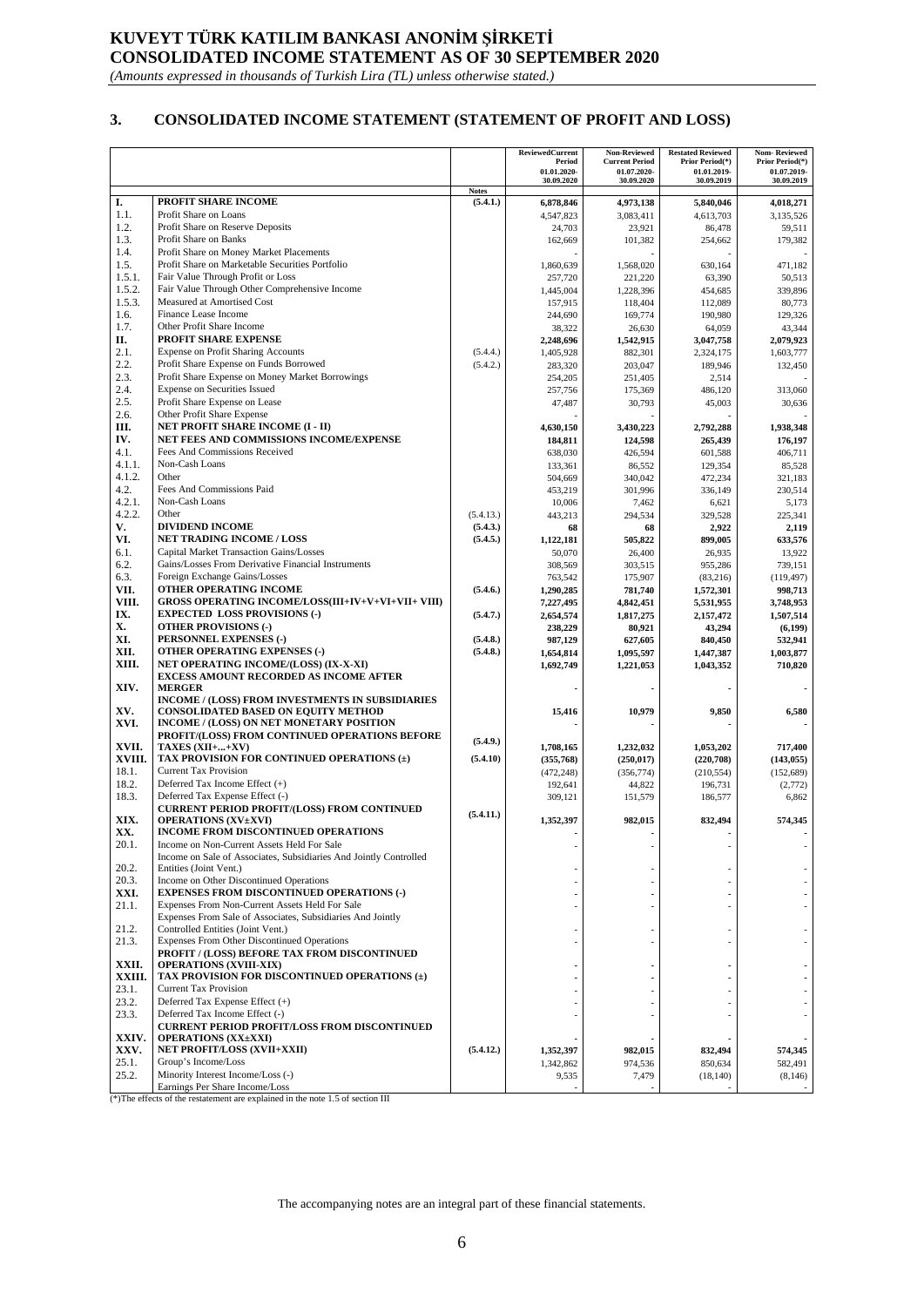#### **KUVEYT TÜRK KATILIM BANKASI ANONİM ŞİRKETİ CONSOLIDATED STATEMENT OF PROFIT OR LOSS AND OTHER COMPREHENSIVE INCOME AS OF 30 SEPTEMBER 2020**

*(Amounts expressed in thousands of Turkish Lira (TL) unless otherwise stated.)*

#### **4. CONSOLIDATED STATEMENT OF PROFIT OR LOSS AND OTHER COMPREHENSIVE INCOME**

|               |                                                                                                                              | <b>Reviewed</b><br><b>Current Period</b><br>30.09.2020 | <b>Restated Reviewed</b><br><b>Prior Period</b> <sup>(*)</sup><br>30.09.2019 |
|---------------|------------------------------------------------------------------------------------------------------------------------------|--------------------------------------------------------|------------------------------------------------------------------------------|
| Ι.<br>П.      | <b>CURRENT PROFIT (LOSS)</b><br>OTHER COMPREHENSIVE INCOME                                                                   | 1,352,397<br>(248, 293)                                | 832,494<br>162,952                                                           |
| 2.1           | Other Comprehensive Income Not Reclassified Through Profit Or Loss                                                           |                                                        |                                                                              |
| 2.1.1         | Property And Equipment Revaluation Increase/Decrease                                                                         |                                                        |                                                                              |
| 2.1.2         | Intangible Assets Revaluation Increase/Decrease                                                                              |                                                        |                                                                              |
| 2.1.3         | Defined Benefit Pension Plan Remeasurement Gain/Loss                                                                         |                                                        |                                                                              |
| 2.1.4         | Other Comprehensive Income Items Not Reclassified Through Profit Or Loss                                                     |                                                        |                                                                              |
| 2.1.5         | Taxes Related to Other Comprehensive Income Items Not Reclassified Through Profit or Loss                                    |                                                        |                                                                              |
| $2.2^{\circ}$ | Other Comprehensive Income Reclassified Through Profit Or Loss                                                               | (248, 293)                                             | 162,952                                                                      |
| 2.2.1         | Foreign Currency Translation Difference                                                                                      | 261,833                                                | 10,483                                                                       |
| 2.2.2         | Valuation And/Or Reclassification Income/Expense of the Financial<br>Assets At Fair Value Through Other Comprehensive Income | (415,680)                                              | 228,726                                                                      |
| 2.2.3         | Cash Flow Hedge Income/Loss                                                                                                  | 11,512                                                 | (16,994)                                                                     |
| 2.2.4         | Foreign Net Investment Hedge Income/Loss                                                                                     | (264, 351)                                             | (11,011)                                                                     |
| 2.2.5         | Other Comprehensive Income Items Reclassified Through Profit or Losses                                                       |                                                        |                                                                              |
| 2.2.6         | Taxes Related Other Comprehensive Income Items Reclassified Through Profit Or Loss                                           | 158,393                                                | (48, 252)                                                                    |
| Ш.            | TOTAL COMPREHENSIVE INCOME (LOSS) (I+II)                                                                                     | 1,104,104                                              | 995,446                                                                      |

(\*)The effects of the restatement are explained in the note 1.5 of section III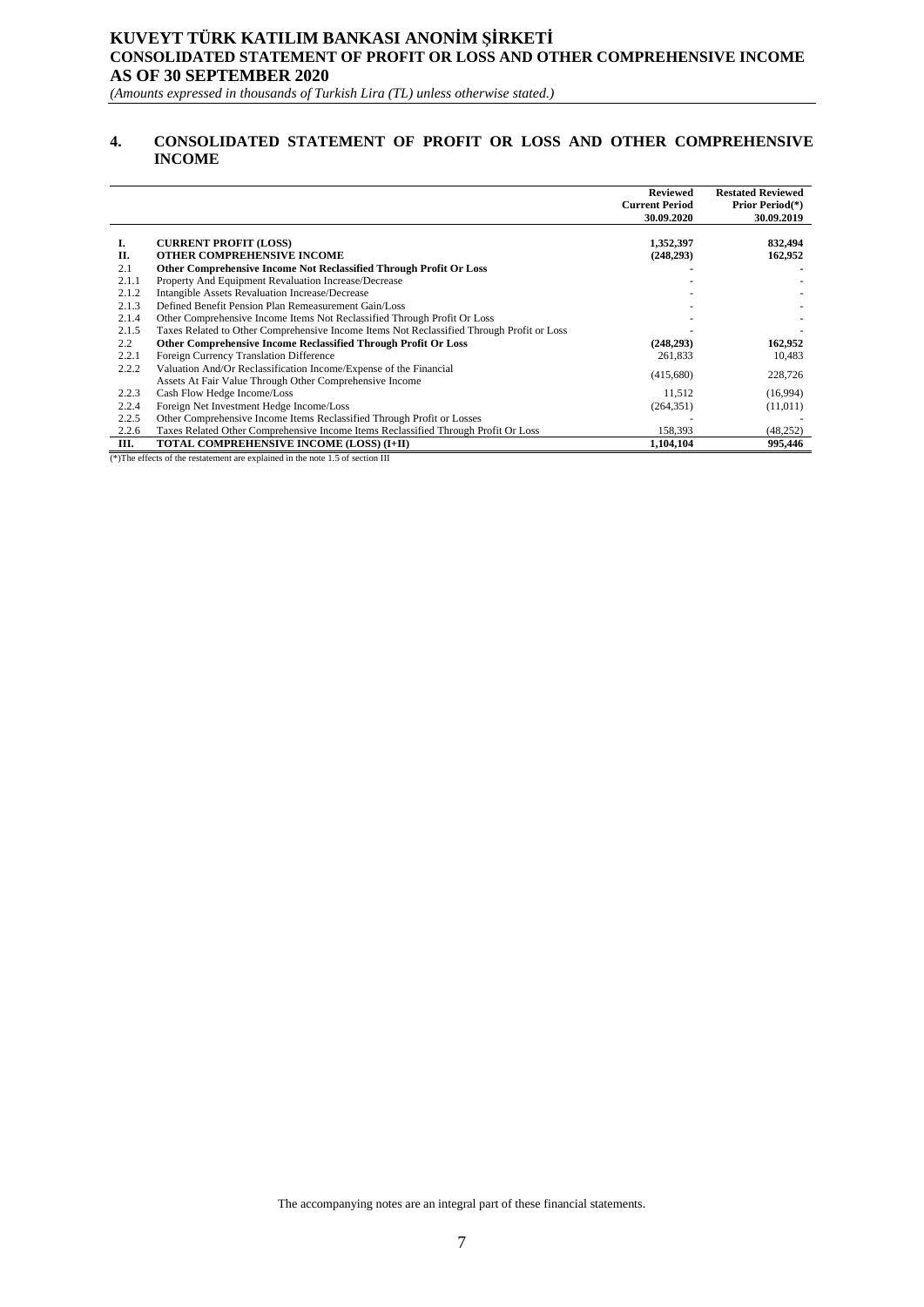## **KUVEYT TÜRK KATILIM BANKASI ANONİM ŞİRKETİ CONSOLIDATED STATEMENT OF CHANGES IN SHAREHOLDERS' EQUITY AS OF 30 SEPTEMBER 2020**

*(Amounts expressed in thousands of Turkish Lira (TL) unless otherwise stated.)*

#### **5. CONSOLIDATED STATEMENTS OF CHANGES IN SHAREHOLDERS' EQUITY**

|              |                                                                                             |             |                    |                          |                                         |                                     |        | <b>Accumulated Other</b><br><b>Income or Loss That</b><br><b>Will Not Be Reclassified</b><br>to Profit or Loss |                         |         | <b>Accumulated Other Income or</b><br><b>Loss That Will Be Reclassified to</b> | <b>Profit or Loss</b> |                           |                                            |                                        |                                                                 |                           |                                  |
|--------------|---------------------------------------------------------------------------------------------|-------------|--------------------|--------------------------|-----------------------------------------|-------------------------------------|--------|----------------------------------------------------------------------------------------------------------------|-------------------------|---------|--------------------------------------------------------------------------------|-----------------------|---------------------------|--------------------------------------------|----------------------------------------|-----------------------------------------------------------------|---------------------------|----------------------------------|
|              |                                                                                             | <b>Note</b> | Paid-in<br>Capital | <b>Share</b><br>Premiums | <b>Share</b><br>cancellation<br>profits | Other<br>Capital<br><b>Reserves</b> |        | $\overline{2}$                                                                                                 | $\overline{\mathbf{3}}$ |         | 5                                                                              | 6                     | Profit<br><b>Reserves</b> | <b>Prior Period</b><br>Profit or<br>(Loss) | Net<br>Prfit/Loss<br>for the<br>Period | Total<br>Shareholders'E<br>quity Less<br><b>Minority Shares</b> | Minority<br><b>Shares</b> | Total<br>Shareholders'<br>Equity |
|              | <b>Restated Prior Period</b><br>$(01/01/2019 - 30/09/2019)$                                 |             |                    |                          |                                         |                                     |        |                                                                                                                |                         |         |                                                                                |                       |                           |                                            |                                        |                                                                 |                           |                                  |
| L.<br>П.     | <b>Prior Period Ending Balance</b><br><b>Corrections and Accounting Policy Changes Made</b> |             | 3,497,322          | 24,208                   |                                         |                                     |        | (13,296)                                                                                                       |                         | 173,232 | (117, 150)                                                                     | (88, 812)             | 1,110,535                 | (1,160)                                    | 809,543                                | 5,394,422                                                       | 25,112                    | 5,419,534                        |
|              | <b>According to TAS 8</b>                                                                   |             |                    |                          |                                         |                                     |        |                                                                                                                |                         |         | 28,613                                                                         | (28, 613)             | 13,041                    | 154,865                                    | 98,493                                 | 266,399                                                         |                           | 266,399                          |
| 2.1          | <b>Effect Of Corrections</b>                                                                |             |                    |                          |                                         |                                     |        |                                                                                                                |                         | $\sim$  | 28,613                                                                         | (28, 613)             |                           |                                            |                                        |                                                                 |                           |                                  |
| 2.2          | Effect Of Changes In Accounting Policies                                                    |             |                    |                          |                                         |                                     |        |                                                                                                                |                         |         |                                                                                |                       | 13,041                    | 154,865                                    | 98,493                                 | 266,399                                                         |                           | 266,399                          |
| Ш.           | <b>Adjusted Beginning Balance (I+II)</b>                                                    |             | 3,497,322          | 24.208                   |                                         |                                     |        | (13.296)                                                                                                       |                         | 173,232 | (88, 537)                                                                      | (117, 425)            | 1,123,576                 | 153,705                                    | 908,036                                | 5,660,821                                                       | 25,112                    | 5,685,933                        |
| IV.          | Total Comprehensive Income (Loss)(*)                                                        |             |                    |                          |                                         |                                     |        |                                                                                                                |                         | 10.483  | 176,735                                                                        | (24, 266)             |                           | ×                                          | 850,634                                | 1,013,586                                                       | 3.598                     | 1,017,184                        |
| V.           | <b>Capital Increase by Cash</b>                                                             |             |                    |                          |                                         |                                     |        |                                                                                                                |                         |         |                                                                                |                       |                           |                                            |                                        |                                                                 |                           |                                  |
| VI.          | <b>Capital Increase by Internal Reserves</b>                                                |             | 500,000            |                          |                                         |                                     |        |                                                                                                                |                         |         |                                                                                |                       | (500,000)                 |                                            |                                        |                                                                 |                           |                                  |
| VII.         | <b>Paid in Capital Inflation Adjustment Difference</b>                                      |             |                    |                          |                                         |                                     |        |                                                                                                                |                         |         |                                                                                |                       |                           |                                            |                                        |                                                                 |                           |                                  |
| VIII.        | <b>Convertible Bonds to Share</b>                                                           |             |                    |                          |                                         |                                     |        |                                                                                                                |                         |         |                                                                                |                       |                           |                                            |                                        |                                                                 |                           |                                  |
| IX.          | <b>Subordinated Debt Instruments</b>                                                        |             |                    |                          |                                         |                                     |        |                                                                                                                |                         |         |                                                                                |                       |                           |                                            |                                        |                                                                 |                           |                                  |
| Х.<br>XI.    | <b>Increase / Decrease by Other Changes</b><br><b>Profit Distribution</b>                   |             | (1, 556)           | 317                      | 1,239                                   |                                     |        |                                                                                                                |                         |         |                                                                                |                       | 184                       | (70, 245)<br>61,702                        | 61,720<br>(969, 756)                   | (8,341)<br>(36, 546)                                            |                           | (8,341)<br>(36, 546)             |
| 11.1         | Dividends Paid                                                                              |             |                    |                          |                                         |                                     |        |                                                                                                                |                         |         |                                                                                |                       | 871,508<br>$\sim$         | (30,000)                                   | (6, 546)                               | (36, 546)                                                       |                           | (36, 546)                        |
| 11.2         | <b>Transfers To Legal Reserves</b>                                                          |             |                    |                          |                                         |                                     |        |                                                                                                                |                         |         |                                                                                |                       | 863.266                   |                                            | (863, 266)                             |                                                                 |                           |                                  |
| 11.3         | Other                                                                                       |             |                    |                          |                                         |                                     |        |                                                                                                                |                         |         |                                                                                |                       | 8,242                     | 91,702                                     | (99, 944)                              |                                                                 |                           |                                  |
|              |                                                                                             |             |                    |                          |                                         |                                     |        |                                                                                                                |                         |         |                                                                                |                       |                           |                                            |                                        |                                                                 |                           |                                  |
|              | Balances at end of the period $(III+IV++X+XI)$                                              | (5.2.12.)   | 3.995.766          | 24.525                   | 1.239                                   | $\sim$                              | $\sim$ | (13.296)                                                                                                       | $\sim 10$               | 183,715 | 88.198                                                                         | (141.691)             | 1.495.268                 | 145,162                                    | 850,634                                | 6.629.520                                                       | 28,710                    | 6,658,230                        |
|              | <b>Current Period</b><br>$(01/01/2020 - 30/09/2020)$                                        |             |                    |                          |                                         |                                     |        |                                                                                                                |                         |         |                                                                                |                       |                           |                                            |                                        |                                                                 |                           |                                  |
| L.           | <b>Prior Period Ending Balance</b>                                                          |             | 3,995,766          | 24,525                   | 1,239                                   |                                     |        | (19,082)                                                                                                       |                         | 225,512 | 214,695                                                                        | (185, 436)            | 1,472,776                 | (89, 157)                                  | 1,117,637                              | 6,758,475                                                       | 28,461                    | 6,786,936                        |
| П.           | <b>Corrections and Accounting Policy Changes Made</b>                                       |             |                    |                          |                                         |                                     |        |                                                                                                                |                         |         |                                                                                |                       |                           |                                            |                                        |                                                                 |                           |                                  |
|              | <b>According to TAS 8</b>                                                                   |             |                    |                          |                                         |                                     |        |                                                                                                                |                         |         | (16,092)                                                                       |                       | 21,283                    | 244,442                                    | 156,304                                | 405,937                                                         |                           | 405,937                          |
| 2.1          | <b>Effect Of Corrections</b>                                                                |             |                    |                          |                                         |                                     |        |                                                                                                                |                         |         | (16,092)                                                                       |                       |                           | 16,092                                     |                                        |                                                                 |                           |                                  |
| 2.2          | Effect Of Changes In Accounting Policies                                                    |             |                    |                          |                                         |                                     |        |                                                                                                                | $\sim$                  |         |                                                                                |                       | 21,283                    | 228,350                                    | 156,304                                | 405,937                                                         |                           | 405,937                          |
| Ш.           | <b>Adjusted Beginning Balance (I+II)</b>                                                    |             | 3.995.766          | 24.525                   | 1.239                                   |                                     |        | (19.082)                                                                                                       |                         | 225,512 | 198,603                                                                        | (185, 436)            | 1.494.059                 | 155,285                                    | 1.273.941                              | 7,164,412                                                       | 28.461                    | 7,192,873                        |
| IV.          | Total Comprehensive Income (Loss)(*)                                                        |             |                    |                          |                                         |                                     |        |                                                                                                                |                         | 261,833 | (324, 230)                                                                     | (185, 896)            |                           |                                            | 1,342,862                              | 1,094,569                                                       | 1,057                     | 1,095,626                        |
| V.           | <b>Capital Increase by Cash</b>                                                             |             |                    |                          |                                         |                                     |        |                                                                                                                |                         |         |                                                                                |                       |                           |                                            |                                        |                                                                 |                           |                                  |
| VI.          | <b>Capital Increase by Internal Reserves</b>                                                |             | 600,000            |                          |                                         |                                     |        |                                                                                                                |                         |         |                                                                                |                       | (600,000)                 |                                            |                                        |                                                                 |                           |                                  |
| VII.         | <b>Paid in Capital Inflation Adjustment Difference</b>                                      |             |                    |                          |                                         |                                     |        |                                                                                                                |                         |         |                                                                                |                       |                           |                                            |                                        |                                                                 |                           |                                  |
| VIII.        | <b>Convertible Bonds to Share</b>                                                           |             |                    |                          |                                         |                                     |        |                                                                                                                |                         |         |                                                                                |                       |                           | $\sim$                                     |                                        |                                                                 |                           |                                  |
| IX.          | <b>Subordinated Debt Instruments</b>                                                        |             |                    |                          |                                         |                                     |        |                                                                                                                |                         |         |                                                                                |                       |                           | ×                                          |                                        |                                                                 |                           |                                  |
| Х.           | Increase / Decrease by Other Changes(**)                                                    |             | (635)              |                          | 635                                     |                                     |        |                                                                                                                |                         |         |                                                                                |                       | (85)                      | (727, 948)                                 | (6, 534)                               | (734, 567)                                                      | (6)                       | (734, 573)                       |
| XI.          | <b>Profit Distribution</b>                                                                  |             |                    |                          |                                         |                                     |        |                                                                                                                |                         |         |                                                                                |                       | 1,103,377                 | 156,750                                    | (1,267,407)                            | (7,280)                                                         |                           | (7,280)                          |
| 11.1<br>11.2 | Dividends Paid<br><b>Transfers To Legal Reserves</b>                                        |             |                    |                          |                                         |                                     |        |                                                                                                                |                         |         |                                                                                |                       | 1,102,558                 |                                            | (7,280)<br>(1,102,558)                 | (7,280)                                                         |                           | (7,280)                          |
| 11.3         | Other                                                                                       |             |                    |                          |                                         |                                     |        |                                                                                                                |                         |         |                                                                                |                       | 819                       | 156,750                                    | (157, 569)                             |                                                                 |                           |                                  |
|              |                                                                                             |             |                    |                          |                                         |                                     |        |                                                                                                                |                         |         |                                                                                |                       |                           |                                            |                                        |                                                                 |                           |                                  |
|              | Balances at end of the period (III+IV++X+XI)                                                | (5.2.12.)   | 4.595.131          | 24.525                   | 1.874                                   | $\sim$                              |        | (19.082)                                                                                                       | - 20                    | 487.345 | (125.627)                                                                      | (371.332)             | 1.997.351                 | (415.913)                                  | 1.342.862                              | 7.517.134                                                       | 29.512                    | 7.546.646                        |

(\*) Neova Sigorta A.S., a subsidiary of the group manages the risk fund formed due to the contributions of the participants separately in accordance with Article 6 of the "regulation on participation insurance and working Finance. Accordingly, the profit/(expense) amount of the risk fund, which is due to participant contributions amounting to 8.478 TL for the current period, has been classified under other liabilities in balance sheet. (30

 $(**)$  The effects of the restatement are explained in the note 1.5 of section III

1.Accumulated Revaluation Increase / Decrease of Fixed Assets

2.Accumulated Remeasurement Gain / Loss of Defined Benefit Pension Plan

3.Other (Shares of Investments Valued by Equity Method in Other Comprehensive Income Not Classified Through Profit or Loss and Other Accumulated Amounts of Other Comprehensive Income Items Not Reclassified Through Other Pr

4.Foreign Currency Translition Differences

5.Accumulated Revaluation and/or Remeasurement Gain/Loss of the Financial Asset at Fair Value Through Other Comprehensive Income

6.Other (Cash Flow Hedge Gain/Loss, Shares of Investments Valued by Equity Method in Other Comprehensive Income Classified Through Profit or Loss and Other Accumulated Amounts of Other Comprehensive Income Items Reclassifi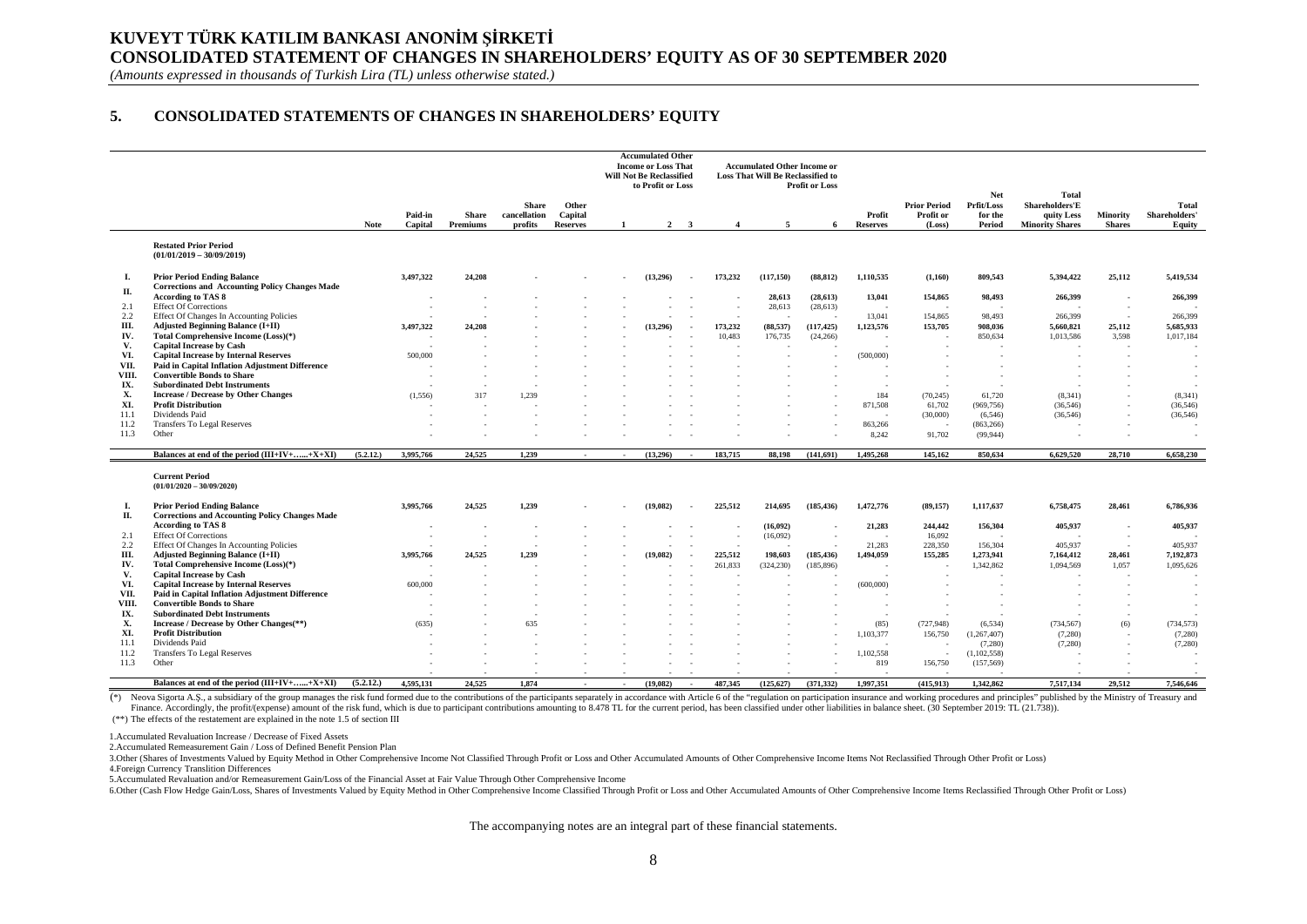## **KUVEYT TÜRK KATILIM BANKASI ANONİM ŞİRKETİ**

**CONSOLIDATED STATEMENT OF CASH FLOWS AS OF 30 SEPTEMBER 2020**

*(Amounts expressed in thousands of Turkish Lira (TL) unless otherwise stated.)*

## **6. CONSOLIDATED STATEMENT OF CASH FLOWS**

|                |                                                                                                     |             | <b>Reviewed</b><br><b>Current Period</b> | <b>Restated</b><br><b>Reviewed</b><br><b>Prior Period</b> |
|----------------|-----------------------------------------------------------------------------------------------------|-------------|------------------------------------------|-----------------------------------------------------------|
|                |                                                                                                     | <b>Note</b> | 01.01.2020-<br>30.09.2020                | 01.01.2019-<br>30.09.2019                                 |
| А.             | <b>CASH FLOWS FROM BANKING OPERATIONS</b>                                                           |             |                                          |                                                           |
| 1.1            | <b>Operating Profit Before Changes in Assets And Liabilities From Banking Operations</b>            |             | 3,403,863                                | 869,583                                                   |
| 1.1.1          | Profit Share Income Received                                                                        |             | 5,527,714                                | 6,272,497                                                 |
| 1.1.2          | Profit Share Expense Paid                                                                           |             | (2,249,661)                              | (3,024,944)                                               |
| 1.1.3          | Dividends Received                                                                                  |             | 68                                       | 2,922                                                     |
| 1.1.4          | Fees And Commissions Received                                                                       |             | 638,030                                  | 605,225                                                   |
| 1.1.5          | Other Income                                                                                        |             | 2,917,525                                | 1,974,264                                                 |
| 1.1.6          | Collections From Previously Written Off Loans                                                       |             | 216,310                                  | 136,304                                                   |
| 1.1.7          | Payments to Personnel And Service Suppliers                                                         |             | (991, 662)                               | (825, 895)                                                |
| 1.1.8<br>1.1.9 | <b>Taxes Paid</b><br>Others                                                                         |             | (740, 441)                               | (206, 243)                                                |
|                |                                                                                                     |             | (1,914,020)                              | (4,064,547)                                               |
| 1,2            | <b>Changes in Assets And Liabilities From Banking Operations</b>                                    |             | 3,707,474                                | 7,084,812                                                 |
| 1.2.1          | Net (Increase) Decrease Held For Trading Financial Assets                                           |             | (3,146,162)                              | (2,683,061)                                               |
| 1.2.2          | Net (Increase) Decrease in Financial Assets at Fair Value Through Profit or Loss                    |             | (9,700,244)                              | (6, 531, 116)                                             |
| 1.2.3          | Net (Increase) Decrease in Due From Banks And Other Financial Institutions                          |             | (18, 881, 344)                           | (7, 389, 269)                                             |
| 1.2.4          | Net (Increase) Decrease in Loans                                                                    |             | (345, 479)                               | (1,074,532)                                               |
| 1.2.5<br>1.2.6 | Net (Increase) Decrease in Other Assets                                                             |             | 631,694                                  | (235, 612)<br>23,826,797                                  |
| 1.2.7          | Net Increase (Decrease) in Bank Deposits<br>Net Increase (Decrease) in Other Deposits               |             | 23,760,567<br>(28)                       |                                                           |
| 1.2.8          | Net Increase (Decrease) in Funds Borrowed                                                           |             | 1,472,805                                | (459, 924)                                                |
| 1.2.9          | Net Increase (Decrease) in Due Payables                                                             |             |                                          |                                                           |
| 1.2.10         | Net Increase (Decrease) in Other Liabilities                                                        |             | 9,915,665                                | 1.631.529                                                 |
| I.             | Net Cash Provided From / (Used in) Banking Operations                                               |             | 7,111,337                                | 7,954,395                                                 |
| В.             | <b>CASH FLOWS FROM INVESTING ACTIVITIES</b>                                                         |             |                                          |                                                           |
| П.             | Net Cash Provided From / (Used in) Investing Activities                                             |             | (21, 023, 568)                           | (5,341,910)                                               |
| 2.1            | Cash Paid For Purchase Jointly Controlled Operations, Associates And Subsidiaries                   |             |                                          | (7,984)                                                   |
| 2.2            | Cash Obtained From Sale of Jointly Controlled Operations, Associates And Subsidiaries               |             |                                          |                                                           |
| 2.3            | <b>Fixed Assets Purchases</b>                                                                       |             | (59, 229)                                | (27, 502)                                                 |
| 2.4            | <b>Fixed Assets Sales</b>                                                                           |             | 3,928                                    | 10,130                                                    |
| 2.5            | Cash Paid For Purchase of Financial Assets at Fair Value Through Other Comprehensive                |             |                                          |                                                           |
|                | Income<br>Cash Obtained From Sale of Financial Assets at Fair Value Through Other Comprehensive     |             | (22,823,652)                             | (6,840,840)                                               |
| 2.6            | Income                                                                                              |             | 3,905,991                                | 1,816,819                                                 |
| 2.7<br>2.8     | Cash Paid For Purchase of Investment Securities<br>Cash Obtained From Sale of Investment Securities |             | (3, 133, 720)<br>1,123,478               | (1,432,778)<br>1,125,120                                  |
| 2.9            | Other                                                                                               |             | (40, 364)                                | 15,125                                                    |
|                |                                                                                                     |             |                                          |                                                           |
| C.             | <b>CASH FLOWS FROM FINANCING ACTIVITIES</b>                                                         |             |                                          |                                                           |
| Ш.             | Net Cash Provided From / (Used in) Financing Activities                                             |             | 499,901                                  | (2,488,113)                                               |
| 3.1            | Cash Obtained From Funds Borrowed And Securities Issued                                             |             | 5,013,599                                | 5,221,630                                                 |
| 3.2            | Cash Used for Repayments Funds Borrowed And Securities Issued                                       |             | (4,847,576)                              | (7,608,802)                                               |
| 3.3            | Equity instruments                                                                                  |             | 388,645                                  |                                                           |
| 3.4            | Dividends Paid                                                                                      |             | (7,280)                                  | (57, 719)                                                 |
| 3.5<br>3.6     | Payments For Finance Leases<br>Other                                                                |             | (47, 487)                                | (43, 222)                                                 |
| IV.            | Effect of Change in Foreign Exchange Rate on Cash And Cash Equivalents                              | (5.5.4)     | 4,097,509                                | 1,474,010                                                 |
| V.             | Net Increase (Decrease) in Cash And Cash Equivalents                                                |             | (9,314,821)                              | 1,598,382                                                 |
| VI.            | Cash And Cash Equivalents at The Beginning of The Period                                            | (5.5.1)     | 20,412,202                               | 7,214,008                                                 |
| VII.           | Cash And Cash Equivalents at The End of The Period                                                  | (5.5.1)     | 11,097,381                               | 8,812,390                                                 |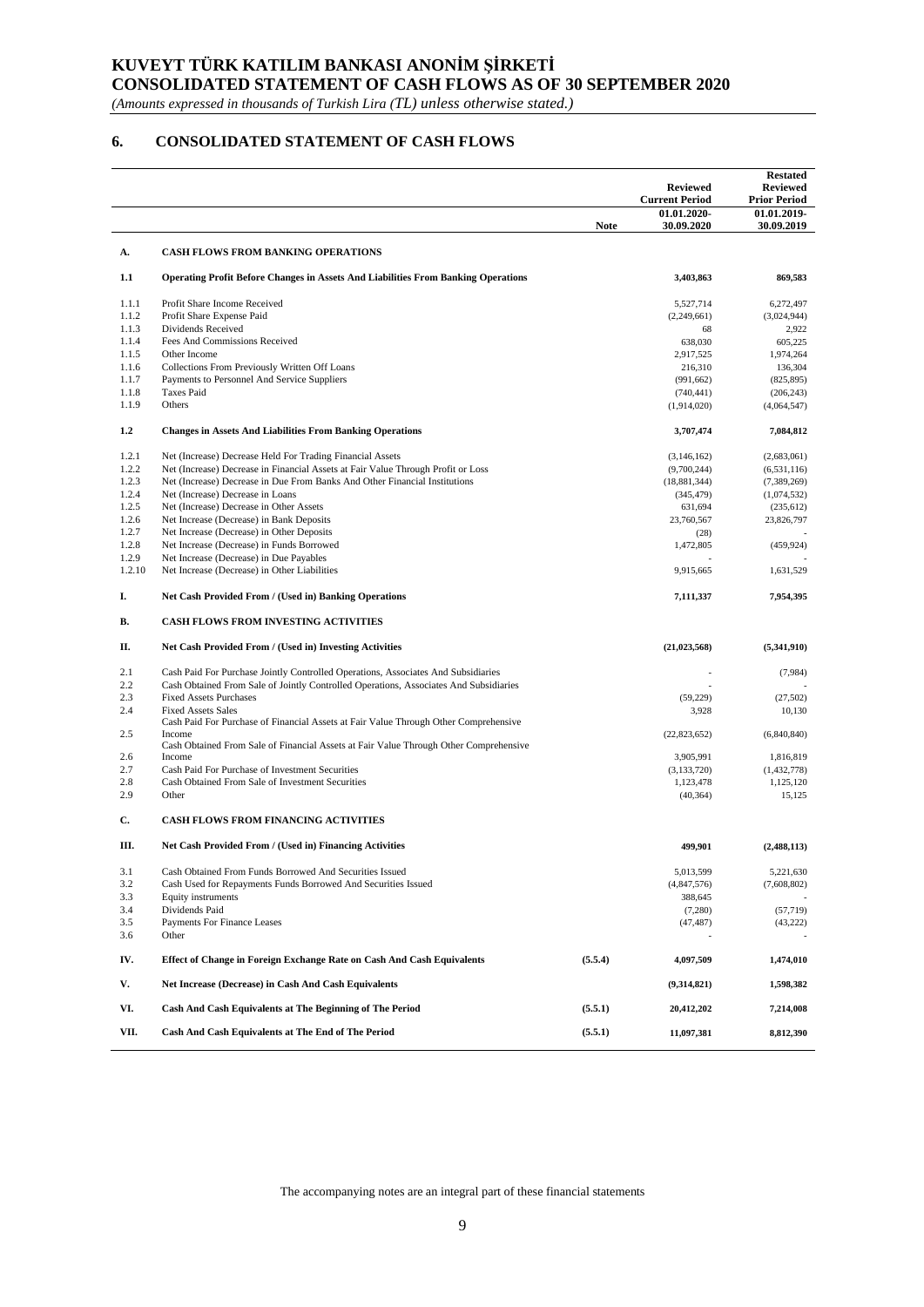*(Amounts expressed in thousands of Turkish Lira (TL) unless otherwise stated.)*

## **SECTION THREE**

#### **EXPLANATIONS ON ACCOUNTING POLICIES**

#### **1. Explanations on Basis of Presentation**

#### **1.1. The preparation of the consolidated financial statements and related notes and explanations in accordance with the Turkish Accounting Standards and Regulation on Accounting Applications for Banks and Safeguarding of Documents:**

The Parent Bank prepares its financial statements in accordance with the "Regulation On The Procedures And Principles For Accounting Practices And Retention Of Documents By Banks" published in the Official Gazette dated 1 November 2006 with numbered 26333, and other regulations on accounting records of banks published by the Banking Regulation and Supervision Agency ("BRSA") as well as the circulars and pronouncements published by the BRSA. For matters not regulated by the aforementioned legislations, the Bank prepares its financial statements in accordance with the BRSA Accounting and Financial Reporting Legislation, which comprises the terms of the Turkish Financial Reporting Standards issued by the Public Oversight Accounting and Auditing Standards Authority.

#### **Additional paragraph for convenience translation**

The differences between the standards set out by BRSA Accounting and Financial Reporting Legislation and the accounting principles generally accepted in countries in which the accompanying financial statements are to be distributed and International Financial Reporting Standards (IFRS) have not been quantified in the accompanying financial statements. Accordingly, the accompanying financial statements are not intended to present the financial position, results of operations and changes in financial position and cash flows in accordance with the accounting principles generally accepted in such countries and IFRS.

#### **1.2. Accounting policies and valuation principles applied in the preparation of financial statements:**

The financial statements have been prepared on the historical cost basis except for the financial instruments at fair value through profit or loss, and the financial assets and liabilities at fair value through other comprehensive income that are measured at fair values.

The preparation of consolidated financial statements in conformity with BRSA Accounting and Financial Reporting Legislation requires the Group management to make assumptions and estimates with respect to the assets and liabilities on the balance sheet and contingent issues outstanding as of the balance sheet date. These assumptions and estimates mainly consist of calculations of the fair values of financial instruments and the impairment on assets. The assumptions an estimates are reviewed regularly and, when necessary, appropriate corrections are made and the effects of such corrections are reflected on the income statement.

The ongoing COVID-19 pandemic, which has recently emerged in China, has spread to various countries in the world, cousing potentially fatal respiratory infections, negatively effects both regional and global economic conditions, as well as it causes disruptions in operations, especially countries that are exposed to the epidemic. As a result of the spread of COVID-19 around the world, several measures are still being taken in Turkey as well as in the world in order to prevent the spread of the virus and measures are still being taken. In addition to the measures, economic measures are also taken to minimize the economic impact of the virus outbreak on individuals and businesses in Turkey and worldwide.

Since it is aimed to update the most recent financial information in the interim financial statements prepared as of September 30, 2020, considering the magnitude of the economic changes due to COVID-19, the Bank made certain estimates in the calculation of expected credit losses and disclosed them in third section footnote numbered 1.6 "Explanations on Expected Credit Loss". In the upcoming periods, the Bank will update its revelant assumptions are necessary and revise the realizations of past estimates.

#### **1.3. Changes in accounting estimates, errors and classifications**

If changes in accounting estimates are related to only one period, they are applied in the current period in which the change is made, and if they are related to future periods, they are applied both prospectively and in the future periods. There were no significant changes in the accounting estimates of the Group in the current year. Significant accounting errors are applied retrospectively and prior period financial statements are restated.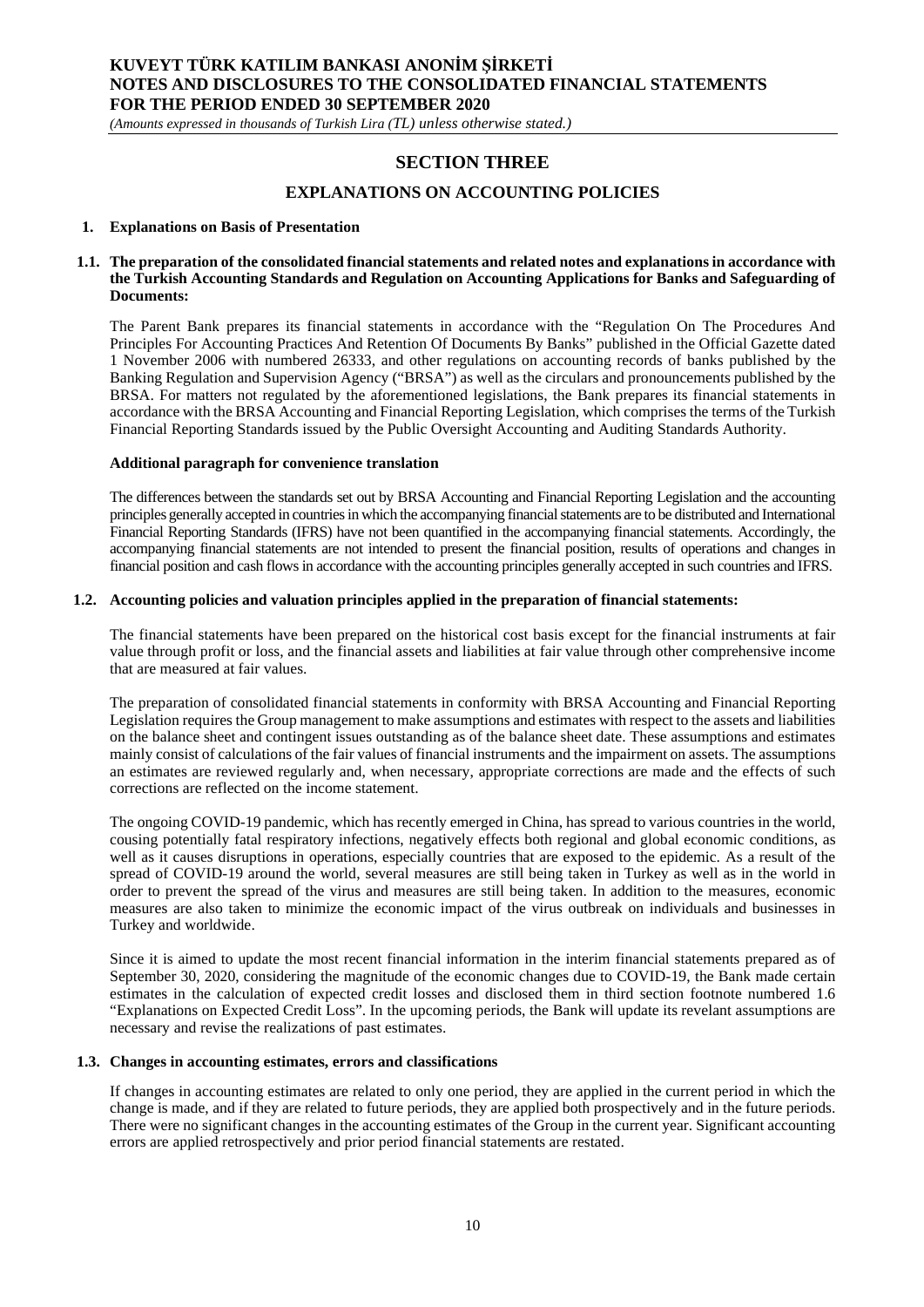*(Amounts expressed in thousands of Turkish Lira (TL) unless otherwise stated.)*

#### **1.4. Preparation of the financial statements as regards to the current purchasing power of money:**

Until 31 December 2004, the consolidated financial statements of the Group were subject to inflation adjustments in accordance with Turkish Accounting Standard No: 29 "Financial Reporting in Hyperinflationary Economies" ("TAS 29"). As per the BRSA decision numbered 1623 and dated 21 April 2005 and the BRSA circular dated 28 April 2005 it was stated that the indicators for the application of inflation accounting were no longer applicable. Consequently as of 1 January 2005, the inflation accounting has not been applied.

#### **1.5. TFRS 3 Explanations on Business Combinations Standard:**

The acquisition of subsidiaries and businesses are accounted for using the acquisition method. The consideration transferred in a business combination is measured at fair value, which is calculated as the sum of the acquisition-date fair values of the assets transferred by the Group, liabilities incurred by the Group to the former owners of the acquiree and the equity interests issued by the Group in exchange for control of the acquiree. Bussiness combinations are accounted in accordance with TFRS 3 "Business Combinations" except for the assets (or disposal groups) that are classified as held for sale in accordance with TFRS 5 "Non-current Assets Held for Sale and Discontinued Operations" are measured in accordance with that Standard.

The interests of non-controlling shareholders in the acquire is initially measured at the non-controlling's proportion of the fair value of the assets, liabilities and contingent liabilities recognized.

When the consideration transferred by the Group in a business combination includes assets or liabilities resulting from a contingent consideration arrangement, the contingent consideration is measured at its acquisition-date fair value and included as part of the consideration transferred in a business combination. Changes in the fair value of the contingent consideration that qualify as measurement period adjustments are adjusted retrospectively, with corresponding adjustments against goodwill. Measurement period adjustments are adjustments that arise from additional information obtained during the 'measurement period' (which cannot exceed one year from the acquisition date) about facts and circumstances that existed at the acquisition date.

Explanations regarding the accounting policy applied for the acquisition of Neova Sigorta A.Ş.  $\Box$ 

Following the necessary legal permissions on May 5, 2020, the Bank finalized the purchase of Neova Sigorta A.Ş. by completing the share transfer process. The Bank purchased 78,864,212 shares by paying TL 745,860 and increased the partnership share in Neova Sigorta A.Ş. from 7% to 100% by owning all the shares.

As per the principle related to "Accounting for business combinations under common control" the Public Oversight Accounting and Auditing Standards Authority issued in the Official Gazette No. 30568 dated 17 October 2018, business combinations under common control shall be accounted through restating previous period's financial statements via the pooling of interest method. In line with the aforementioned Authority decisions, The Group management restated its consolidated balance sheet and off-balance sheet as at 31 December 2019 and 1 January 2019 and also the consolidated statements of profit or loss and other comprehensive income, consolidated statement of changes in shareholder's equity and cash flows for the period ended at 30 September 2019 due to the purchase of Neova Sigorta A.S.

The effects of the regulations and classifications described above are presented in detail below.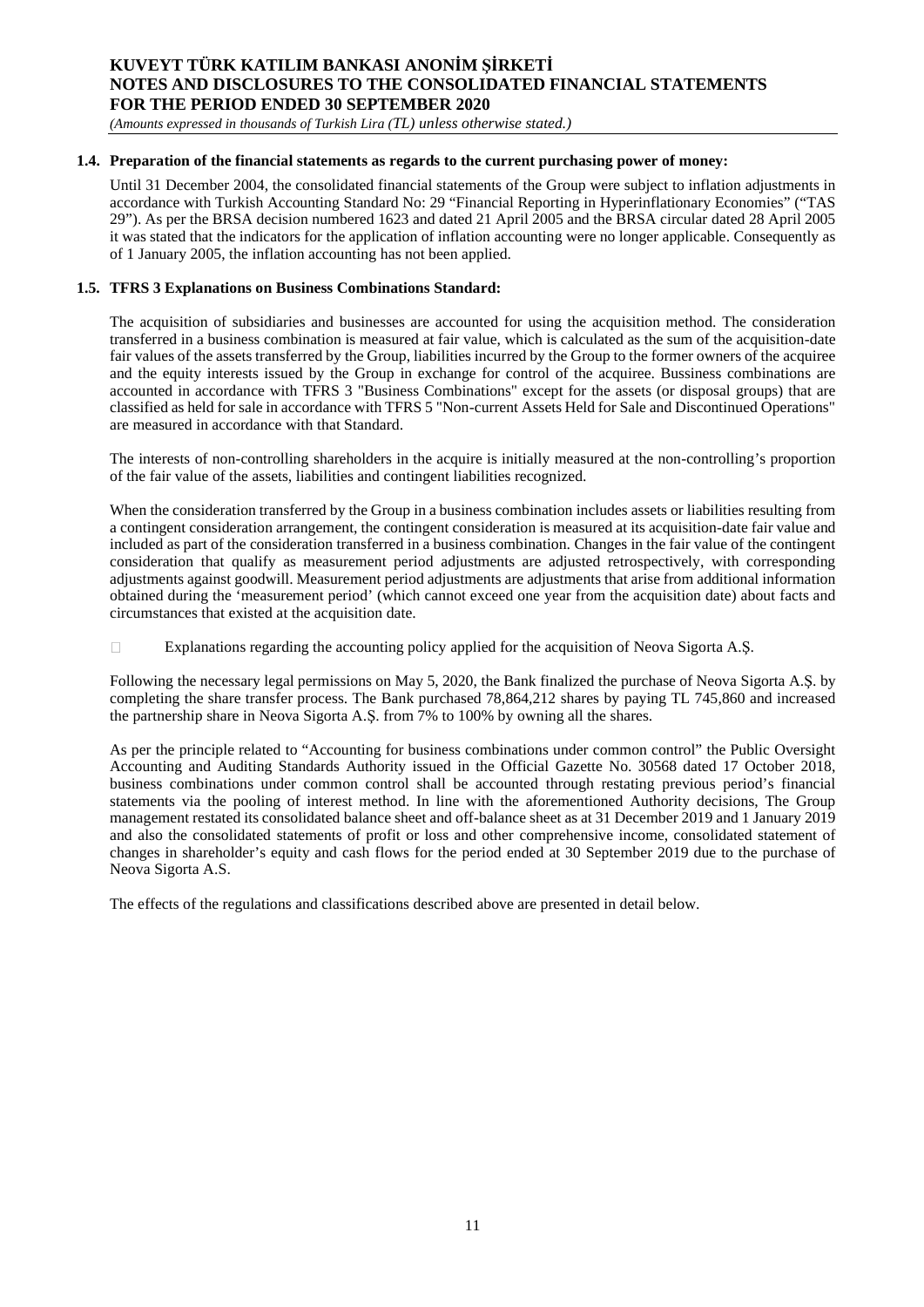*(Amounts expressed in thousands of Turkish Lira (TL) unless otherwise stated.)*

#### *I)Effects of regulations and classifications on consolidated financial statements as of January 1, 2019:*

|       | <b>ASSETS</b>                                                     | <b>Notes</b> | <b>Reported</b><br>31/12/2018 | <b>Restatement Effects,</b><br><b>Including Elimination</b><br><b>Effects</b> | <b>Restated</b><br>01/01/2019 |
|-------|-------------------------------------------------------------------|--------------|-------------------------------|-------------------------------------------------------------------------------|-------------------------------|
| I.    | <b>FINANCIAL ASSETS (Net)</b>                                     |              | 23,757,096                    | 394,196                                                                       | 24,151,292                    |
| 1.1   | <b>Cash and Cash Equivalents</b>                                  | (5.1.1)      | 17,407,571                    | 290,505                                                                       | 17,698,076                    |
| 1.1.2 | <b>Banks</b>                                                      | (5.1.3)      | 6,896,927                     | 290,505                                                                       | 7,187,432                     |
| 1.2   | Financial Assets at Fair Value Through Profit or Loss             |              | 103,094                       | 108,462                                                                       | 211,556                       |
| 1.2.3 | Other Financial Assets                                            |              | 72,997                        | 108,462                                                                       | 181,459                       |
| 1.3   | Financial Assets at Fair Value Through Other Comprehensive Income | (5.1.4)      | 6,204,420                     | (4,771)                                                                       | 6,199,649                     |
| 1.3.2 | <b>Equity Instruments</b>                                         |              | 27,548                        | (4,771)                                                                       | 22,777                        |
| П.    | FINANCIAL ASSETS MEASURED WITH AMORTISED COSTS (Net)              | (5.1.5)      | 46,974,574                    | 447,912                                                                       | 47,422,486                    |
| 2.3   | <b>Financial Assets Measured At Amortized Cost</b>                | (5.1.6.)     | 37,156                        | 447,912                                                                       | 485,068                       |
| 2.3.1 | <b>Government Debt Securities</b>                                 |              | 37,156                        | 176,891                                                                       | 214,047                       |
| 2.3.2 | Other Financial Assets                                            |              |                               | 271,021                                                                       | 271,021                       |
| V.    | <b>TANGIBLE ASSETS (Net)</b>                                      |              | 457,187                       | 8,656                                                                         | 465,843                       |
| VI.   | <b>INTANGIBLE ASSETS (Net)</b>                                    |              | 200,765                       | 2,496                                                                         | 203,261                       |
| 6.2   | Other                                                             |              | 200,765                       | 2,496                                                                         | 203,261                       |
| IX.   | <b>DEFERRED TAX ASSETS</b>                                        | (5.1.12)     | 380,683                       | 12,439                                                                        | 393,122                       |
| X.    | <b>OTHER ASSETS</b>                                               | (5.1.13)     | 2,890,428                     | 557,963                                                                       | 3,448,391                     |
|       | <b>TOTAL ASSETS</b>                                               |              | 75,012,986                    | 1,423,662                                                                     | 76,436,648                    |

|        |                                         |              | <b>Reported</b> | <b>Restatement Effects,</b>                    | <b>Restated</b> |
|--------|-----------------------------------------|--------------|-----------------|------------------------------------------------|-----------------|
|        | <b>LIABILITIES</b>                      | <b>Notes</b> | 31/12/2018      | <b>Including Elimination</b><br><b>Effects</b> | 01/01/2019      |
| I.     | <b>FUNDS COLLECTED</b>                  | (5.2.1)      | 55,230,018      | (238, 365)                                     | 54,991,653      |
| IV.    | <b>SECURITIES ISSUED (Net)</b>          |              | 7,792,870       | (147, 565)                                     | 7,645,305       |
| VIII.  | <b>PROVISIONS</b>                       |              | 800,522         | 1,288,762                                      | 2,089,284       |
| 8.2    | <b>Reserves For Employee Benefits</b>   |              | 229,078         | 10,211                                         | 239,289         |
| 8.3    | Insurance For Technical Provision (Net) |              |                 | 1,274,777                                      | 1,274,777       |
| 8.4    | <b>Other Provisions</b>                 |              | 571,444         | 3,774                                          | 575,218         |
| IX.    | <b>CURRENT TAX LIABILITIES</b>          | (5.2.8.1)    | 177,652         | 28,901                                         | 206,553         |
| XIII.  | <b>OTHER LIABILITIES</b>                | (5.2.4)      | 1,337,718       | 225,530                                        | 1,563,248       |
| XIV.   | <b>EQUITY</b>                           | (5.2.11)     | 5,419,534       | 266,399                                        | 5,685,933       |
| 14.5   | <b>Profit Reserves</b>                  |              | 1,110,535       | 13,041                                         | 1,123,576       |
| 14.5.1 | <b>Legal Reserves</b>                   |              | 187,583         | 13,186                                         | 200,769         |
| 14.5.4 | <b>Other Profit Reserves</b>            |              | (584)           | (145)                                          | (729)           |
| 14.6   | Profit or Loss                          |              | 808,383         | 253,358                                        | 1,061,741       |
| 14.6.1 | <b>Retained Earnings</b>                |              | (1,160)         | 154,865                                        | 153,705         |
| 14.6.2 | Net Profit of the Period                |              | 809,543         | 98,493                                         | 908,036         |
|        | <b>TOTAL LIABILITIES</b>                |              | 75,012,986      | 1,423,662                                      | 76,436,648      |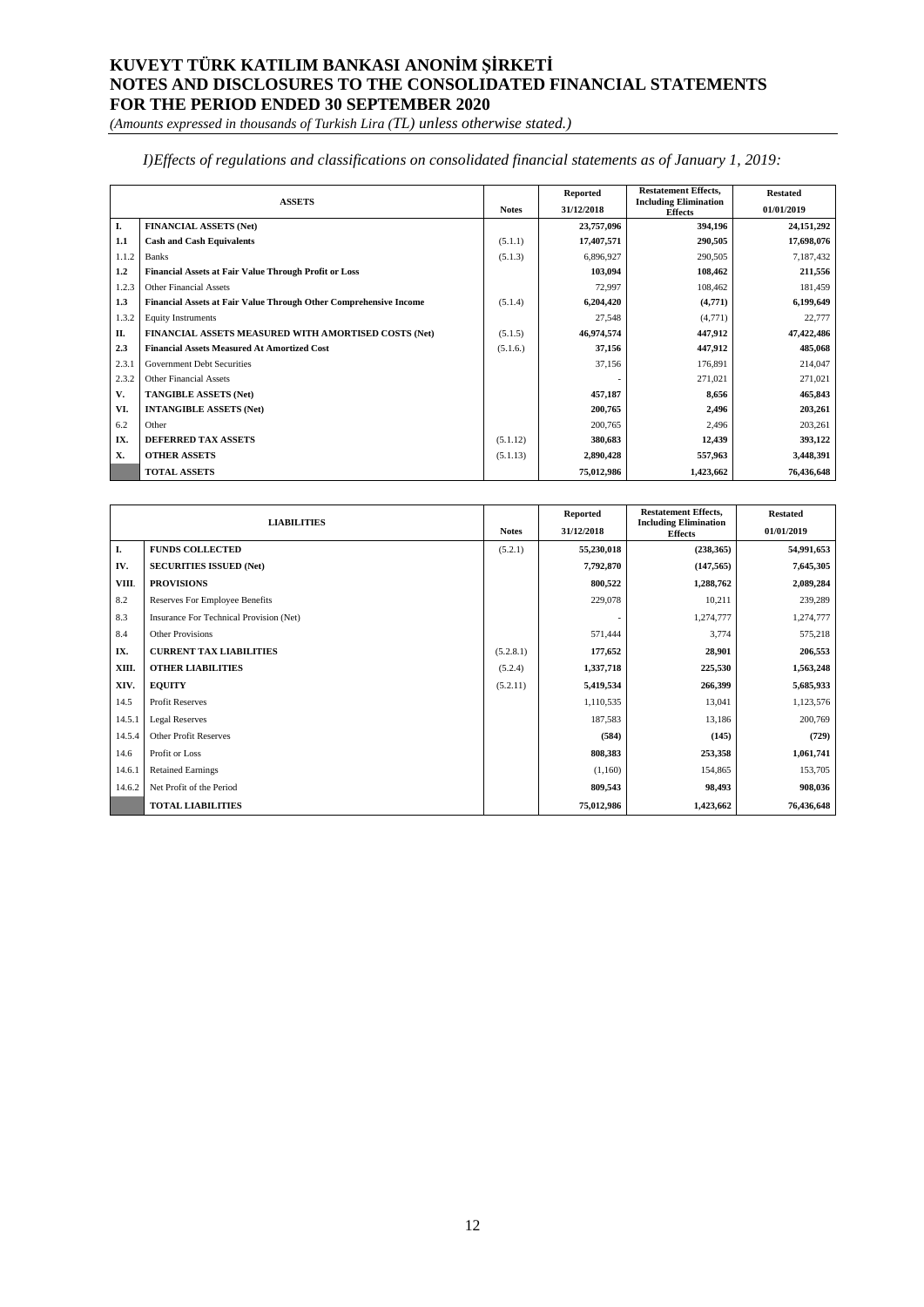*(Amounts expressed in thousands of Turkish Lira (TL) unless otherwise stated.)*

#### *II) Effects of regulations and classifications on consolidated financial statements as of December 31, 2019:*

| <b>ASSETS</b> |                                                                   |          | Reported    | <b>Restatement Effects.</b>                    | <b>Restated</b> |
|---------------|-------------------------------------------------------------------|----------|-------------|------------------------------------------------|-----------------|
|               |                                                                   |          | 31/12/2019  | <b>Including Elimination</b><br><b>Effects</b> | 31/12/2019      |
| I.            | <b>FINANCIAL ASSETS (Net)</b>                                     |          | 43,374,329  | 1,167,817                                      | 44,542,146      |
| 1.1           | <b>Cash and Cash Equivalents</b>                                  | (5.1.1)  | 26,730,059  | 915,156                                        | 27,645,215      |
| 1.1.2         | <b>Banks</b>                                                      | (5.1.3)  | 7,516,772   | 915,156                                        | 8,431,928       |
| 1.2           | <b>Financial Assets at Fair Value Through Profit or Loss</b>      |          | 4,001,504   | 258,167                                        | 4,259,671       |
| 1.2.3         | <b>Other Financial Assets</b>                                     |          | 59,910      | 258,167                                        | 318,077         |
| 1.3           | Financial Assets at Fair Value Through Other Comprehensive Income | (5.1.4)  | 12,460,760  | (5,506)                                        | 12,455,254      |
| 1.3.2         | <b>Equity Instruments</b>                                         |          | 38,583      | (5,506)                                        | 33,077          |
| П.            | FINANCIAL ASSETS MEASURED WITH AMORTISED COSTS (Net)              | (5.1.5)  | 59,782,476  | 353,543                                        | 60,136,019      |
| 2.3           | <b>Financial Assets Measured At Amortized Cost</b>                | (5.1.6.) | 2,859,381   | 353,543                                        | 3,212,924       |
| 2.3.1         | <b>Government Debt Securities</b>                                 |          | 2,725,997   | 176,942                                        | 2,902,939       |
| 2.3.2         | <b>Other Financial Assets</b>                                     |          | 133,384     | 176,601                                        | 309,985         |
| V.            | <b>TANGIBLE ASSETS (Net)</b>                                      |          | 834,101     | 12,242                                         | 846,343         |
| VI.           | <b>INTANGIBLE ASSETS (Net)</b>                                    |          | 198,760     | 3,239                                          | 201,999         |
| 6.2           | Other                                                             |          | 198,760     | 3,239                                          | 201,999         |
| IX.           | <b>DEFERRED TAX ASSETS</b>                                        | (5.1.12) | 401,782     | 15,071                                         | 416,853         |
| X.            | <b>OTHER ASSETS</b>                                               | (5.1.13) | 1.698.669   | 584,516                                        | 2,283,185       |
|               | <b>TOTAL ASSETS</b>                                               |          | 106,865,150 | 2,136,428                                      | 109,001,578     |

|        | <b>LIABILITIES</b>                      | <b>Notes</b> | Reported<br>31/12/2019 | <b>Restatement Effects,</b><br><b>Including Elimination</b><br><b>Effects</b> | <b>Restated</b><br>31/12/2019 |
|--------|-----------------------------------------|--------------|------------------------|-------------------------------------------------------------------------------|-------------------------------|
| I.     | <b>FUNDS COLLECTED</b>                  | (5.2.1)      | 88,249,772             | (253, 637)                                                                    | 87,996,135                    |
| IV.    | <b>SECURITIES ISSUED (Net)</b>          |              | 350,955                | 3,096                                                                         | 354,051                       |
| VIII.  | <b>PROVISIONS</b>                       |              | 1,099,254              | 1,710,118                                                                     | 2,809,372                     |
| 8.2    | <b>Reserves For Employee Benefits</b>   |              | 302,820                | 14,502                                                                        | 317,322                       |
| 8.3    | Insurance For Technical Provision (Net) |              |                        | 1,693,153                                                                     | 1,693,153                     |
| 8.4    | <b>Other Provisions</b>                 |              | 796,434                | 2,463                                                                         | 798,897                       |
| IX.    | <b>CURRENT TAX LIABILITIES</b>          | (5.2.8.1)    | 226,221                | 29,176                                                                        | 255,397                       |
| XIII.  | <b>OTHER LIABILITIES</b>                | (5.2.4)      | 1,257,502              | 241,738                                                                       | 1,499,240                     |
| XIV.   | <b>EQUITY</b>                           | (5.2.11)     | 6,786,936              | 405,937                                                                       | 7,192,873                     |
| 14.5   | <b>Profit Reserves</b>                  |              | 1,472,776              | 21,283                                                                        | 1,494,059                     |
| 14.5.1 | <b>Legal Reserves</b>                   |              | 231,728                | 21,428                                                                        | 253,156                       |
| 14.5.4 | <b>Other Profit Reserves</b>            |              | 70,251                 | (145)                                                                         | 70,106                        |
| 14.6   | Profit or Loss                          |              | 1,028,480              | 384,654                                                                       | 1,413,134                     |
| 14.6.1 | <b>Retained Earnings</b>                |              | (89, 157)              | 228,350                                                                       | 139,193                       |
| 14.6.2 | Net Profit for the Period               |              | 1,117,637              | 156,304                                                                       | 1,273,941                     |
|        | <b>TOTAL LIABILITIES</b>                |              | 106,865,150            | 2,136,428                                                                     | 109,001,578                   |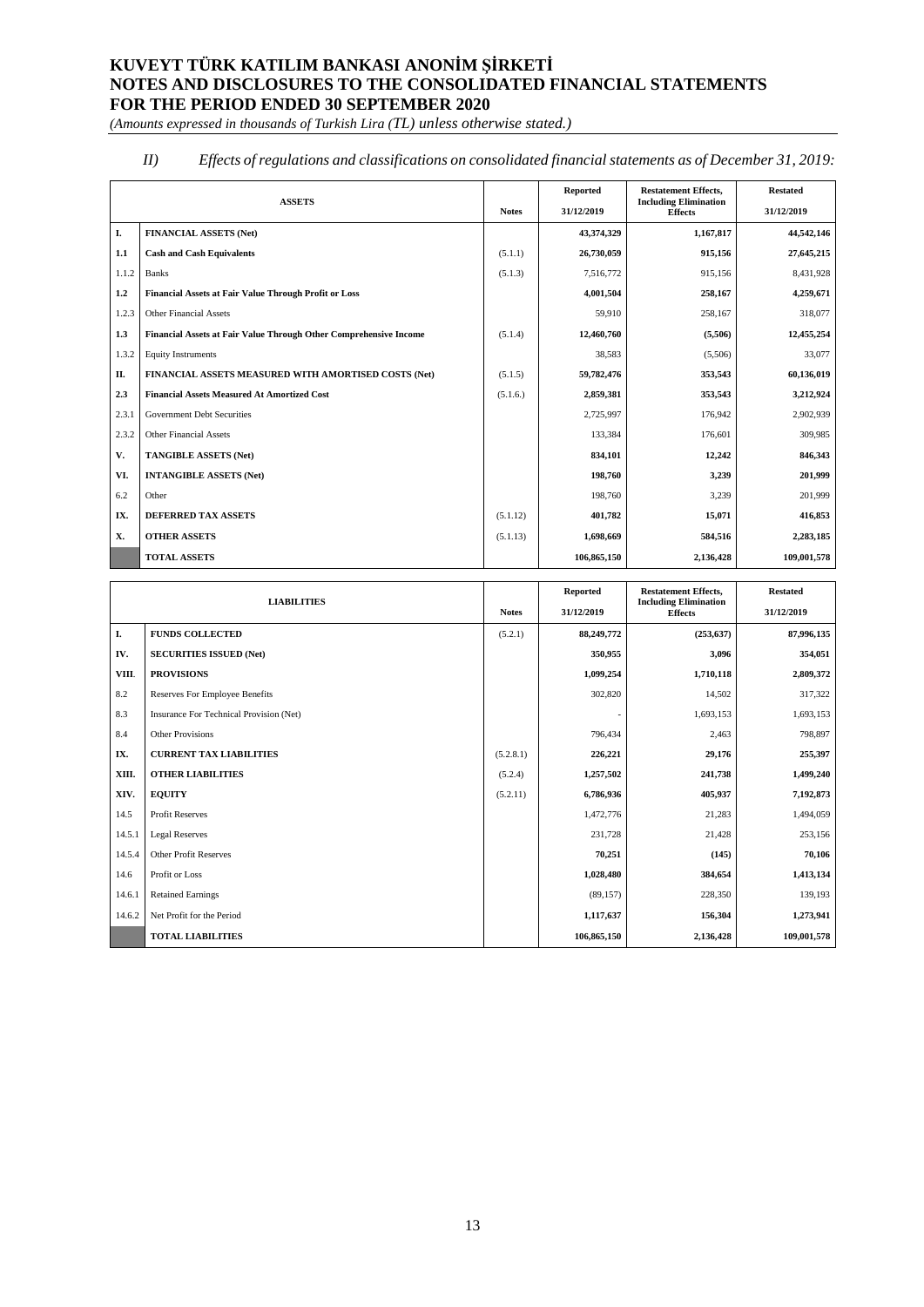*(Amounts expressed in thousands of Turkish Lira (TL) unless otherwise stated.)*

*III) January 1, 2019 and December 31, 2019 effects of the regulations and classifications on the Consolidated Statement of offsetting accounts:*

|        |                                             | <b>Reported</b><br>31/12/2018 | <b>Restatement Effects,</b><br><b>Including Elimination Effects</b> | <b>Restated</b><br>01/01/2019 |
|--------|---------------------------------------------|-------------------------------|---------------------------------------------------------------------|-------------------------------|
|        | A. COMMITMENTS AND CONTINGENCIES (I+II+III) | 86,759,151                    | (299, 101)                                                          | 86,460,050                    |
| L.     | <b>GUARANTEES AND WARRANTIES</b>            | 11,876,080                    | (299, 101)                                                          | 11,576,979                    |
| 1.1.   | Letters of Guarantee                        | 10,391,279                    | (299, 101)                                                          | 10,092,178                    |
| 1.1.3. | Other Letters of Guarantee                  | 9,460,501                     | (299, 101)                                                          | 9,161,400                     |
|        | TOTAL OFF-BALANCE SHEET ACCOUNTS            | 545,744,255                   | (299, 101)                                                          | 545,445,154                   |
|        |                                             |                               |                                                                     |                               |
|        |                                             | <b>Reported</b><br>31/12/2019 | <b>Restatement Effects,</b><br><b>Including Elimination Effects</b> | <b>Restated</b><br>31/12/2019 |
|        |                                             |                               |                                                                     |                               |
|        | A. COMMITMENTS AND CONTINGENCIES (I+II+III) | 123,656,675                   | (299, 101)                                                          | 123,357,574                   |
| I.     |                                             |                               |                                                                     |                               |
|        | <b>GUARANTEES AND WARRANTIES</b>            | 11,902,354                    | (299, 101)                                                          | 11,603,253                    |
| 1.1.   | Letters of Guarantee                        | 10,007,571                    | (299, 101)                                                          | 9,708,470                     |
| 1.1.3. | Other Letters of Guarantee                  | 9,272,139                     | (299, 101)                                                          | 8,973,038                     |

*IV) Effects of regulations and classifications on Consolidated Income Statement as of September 30, 2019:*

|        |                                                                   | <b>Reported</b><br>30/09/2019 | <b>Restatement Effects,</b><br><b>Including Elimination Effects</b> | <b>Restated</b><br>30/09/2019 |
|--------|-------------------------------------------------------------------|-------------------------------|---------------------------------------------------------------------|-------------------------------|
| I.     | PROFIT SHARE INCOME                                               | 5,696,511                     | 143,535                                                             | 5,840,046                     |
| 1.3    | Profit Share on Banks                                             | 190,134                       | 64,528                                                              | 254,662                       |
| 1.5    | Profit Share on Marketable Securities Portfolio                   | 551,157                       | 79,007                                                              | 630,164                       |
| 1.5.1  | Fair Value Through Profit or Loss                                 | 41.846                        | 21,544                                                              | 63,390                        |
| 1.5.3  | Measured at Amortised Cost                                        | 54,626                        | 57,463                                                              | 112,089                       |
| П.     | <b>PROFIT SHARE EXPENSE (-)</b>                                   | 3,099,232                     | (51, 474)                                                           | 3,047,758                     |
| 2.1    | <b>Expense on Profit Sharing Accounts</b>                         | 2,353,142                     | (28,967)                                                            | 2,324,175                     |
| 2.4    | Expense on Securities Issued                                      | 508,627                       | (22, 507)                                                           | 486,120                       |
| Ш.     | NET PROFIT SHARE INCOME (I - II)                                  | 2,597,279                     | 195,009                                                             | 2,792,288                     |
| IV.    | NET FEES AND COMMISSIONS INCOME/EXPENSE                           | 355,027                       | (89, 588)                                                           | 265,439                       |
| 4.1    | Fees And Commissions Received                                     | 587,726                       | 13,862                                                              | 601,588                       |
| 4.1.2  | Other                                                             | 458,372                       | 13,862                                                              | 472,234                       |
| 4.2    | Fees And Commissions Paid                                         | 232,699                       | 103,450                                                             | 336,149                       |
| 4.2.2  | Other                                                             | 226,078                       | 103,450                                                             | 329,528                       |
| VI.    | <b>NET TRADING INCOME / LOSS</b>                                  | 897,189                       | 1,816                                                               | 899,005                       |
| 6.3    | Foreign Exchange Gains/Losses                                     | (85,032)                      | 1,816                                                               | (83,216)                      |
| VII.   | OTHER OPERATING INCOME                                            | 739,298                       | 833,003                                                             | 1,572,301                     |
| VIII.  | <b>GROSS OPERATING INCOME / LOSS (III+IV+V+VI+VII+ VIII)</b>      | 4,591,715                     | 940,240                                                             | 5,531,955                     |
| Х.     | <b>OTHER PROVISIONS (-)</b>                                       | 37,736                        | 5,558                                                               | 43,294                        |
| XI.    | PERSONNEL EXPENSES (-)                                            | 806,584                       | 33,866                                                              | 840,450                       |
| XII.   | <b>OTHER OPERATING EXPENSES (-)</b>                               | 696,017                       | 751,370                                                             | 1,447,387                     |
| XIII.  | NET OPERATING INCOME/(LOSS) (IX-X-XI)                             | 893,906                       | 149,446                                                             | 1,043,352                     |
| XVII.  | PROFIT/(LOSS) FROM CONTINUED OPERATIONS BEFORE                    | 903,756                       | 149,446                                                             | 1,053,202                     |
| XVIII. | TAXES (XII++XV)<br>TAX PROVISION FOR CONTINUED OPERATIONS $(\pm)$ | (184, 788)                    | (35,920)                                                            | (220, 708)                    |
| 18.1   | <b>Current Tax Provision</b>                                      | (172, 395)                    | (38, 159)                                                           | (210, 554)                    |
| 18.3   | Deferred Tax Expense Effect (-)                                   |                               |                                                                     |                               |
| XIX.   | <b>CURRENT PERIOD PROFIT/(LOSS) FROM CONTINUED</b>                | 184,338                       | 2,239                                                               | 186,577                       |
| XXV.   | <b>OPERATIONS (XV±XVI)</b><br>NET PROFIT/LOSS (XVII+XXII)         | 718,968                       | 113,526                                                             | 832,494                       |
| 25.1   | Group's Income/Loss                                               | 718,968                       | 113,526                                                             | 832,494                       |
| 25.2   | Minority Interest Income/Loss (-)                                 | 715,370                       | 135,264                                                             | 850,634                       |
|        |                                                                   | 3,598                         | (21, 738)                                                           | (18, 140)                     |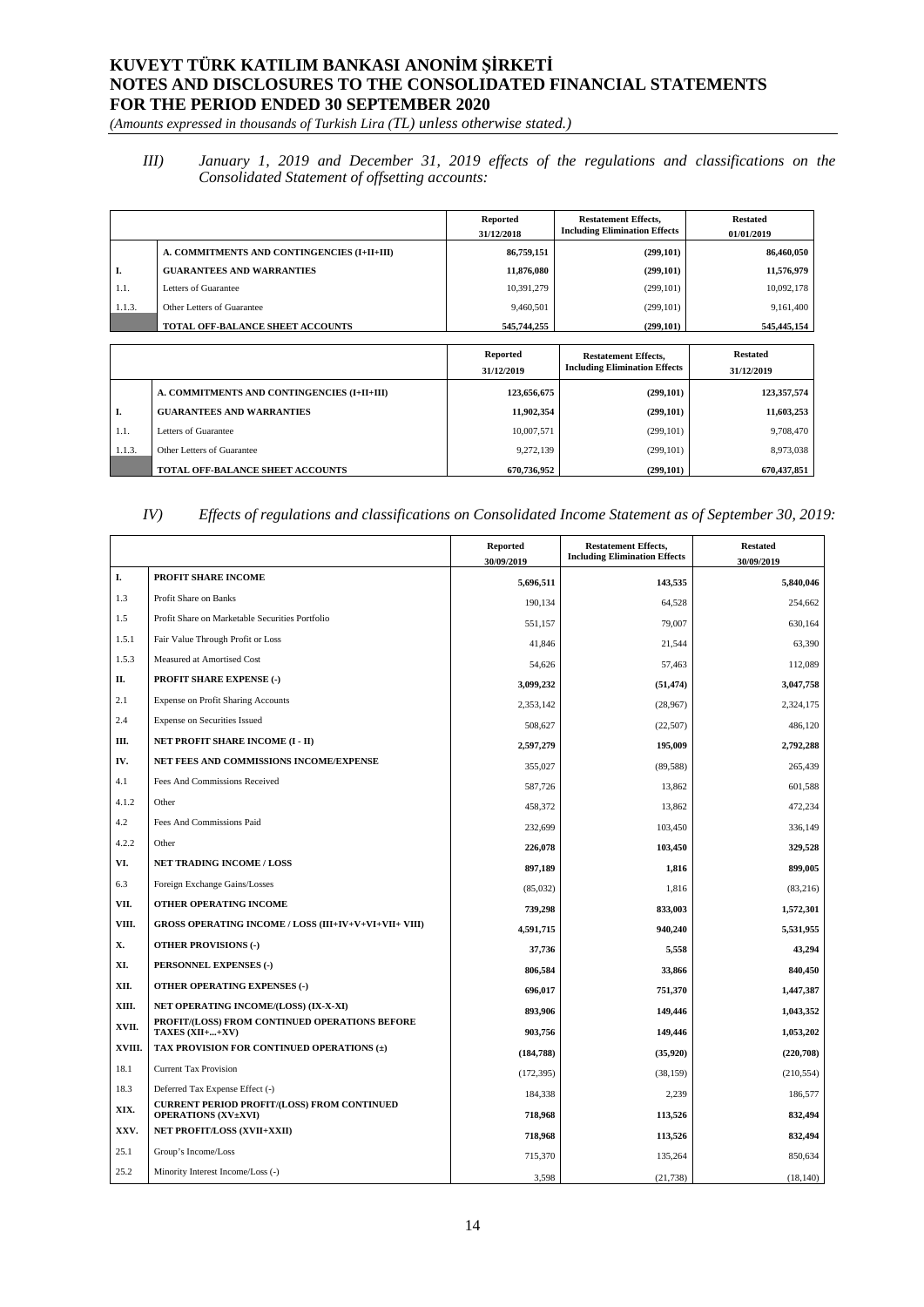*(Amounts expressed in thousands of Turkish Lira (TL) unless otherwise stated.)*

#### **1.6. Disclosures Regarding TFRS 9 Financial Instruments:**

TFRS 9 "Financial Instruments", which is effective as at 1 January 2018 is published by the Public Oversight Accounting and Auditing Standards Authority ("POA") in the Official Gazette numbered 29953 dated 19 January 2017. As of 1 January 2018, the application of TFRS 9 replaced "TAS 39: Financial Instruments: Recognition and Measurement." standard.

TFRS 9 also includes new principles for general hedge accounting which aims to harmonize hedge accounting with risk management applications. In the admission of the accounting policies, TFRS 9 presents the option of postponing the adoption of TFRS 9 hedge accounting and continuing to apply the hedge accounting provisions of TAS 39.

All recognized financial assets that are within the scope of TFRS 9 are required to be initially measured at amortized cost or fair value. Specifically, debt investments that are held within a business model whose objective is to collect the contractual cash flows, and that have contractual cash flows that are solely payments of principal and interest on the principal outstanding are generally measured at amortized cost at the end of subsequent accounting periods. Debt instruments that are held within a business model whose objective is achieved both by collecting contractual cash flows and selling financial assets, and that have contractual terms that give rise on specified dates to cash flows that are solely payments of principal and profit share on the principal amount outstanding, are generally measured at FVTOCI. All other debt investments and equity investments are measured at their fair value at the end of subsequent accounting periods. In addition, under TFRS 9, entities may make an irrevocable election to present subsequent changes in the fair value of an equity investment in other comprehensive income, with only dividend income generally recognized in profit or loss.

Dividends obtained from such investments are accounted in the financial statements as profit or loss unless they are evidently a part of the recoverable cost of investment.

As a result of the combination of contractual cash flow characteristics and business models, the differences in the classification of financial assets are reflected in the financial statements compared to the current classification in TAS 39.

During the first recognition of a financial asset into the financial statements, business model determined by the Parent Bank management and the nature of contractual cash flows of the financial asset are taken into consideration.

#### **Classification And Measurement of Financial Instruments:**

According to TFRS 9 requirements, classification and measurement of financial assets will depend on the business model within which financial assets are managed and their contractual cash flow characteristics whether the cash flows represent "solely payments of principal and profit share" (SPPI).

Upon initial recognition each financial asset shall be classified as either fair value through profit or loss ("FVTPL") amortized cost or fair value through other comprehensive income ("FVOCI"). As for the classification and measurement of financial liabilities, the application of the existing terms of TAS 39 remain largely unchanged under TFRS 9.

#### **Explanations on Expected Credit Loss :**

As of 1 January 2018, the Parent Bank will recognize provisions for impairment in accordance with the TFRS 9 requirements according to the "Regulation on the Procedures and Principles for Classification of Loans by Banks and Provisions to be set aside" published in the Official Gazette dated 22 June 2016 numbered 29750. The expected credit loss estimates are required to be unbiased, probability-weighted and should include supportable information about past events, current conditions, and forecasts of future economic conditions.

Modeling studies were carried out on the principal components of the Expected Loan Loss calculation and the default probability (CTR) models were developed on various loan portfolios. Credit portfolios are determined according to customer segments that form the basis of banking activities. The cyclical default probabilities generated by these models developed for use in the Internal Rating Based Approach (IDD) are translated into the Instantaneous Default Probabilities and these instantaneous default probabilities are used when calculating the Expected Loan Loss on TFRS 9Calculation on Default (CPI) calculation reflects the legal deduction rates and the Bank's past collection performance on unsecured loans. Default Amount (TT) corresponds to the balance used in cash at the reporting date for cash loans, non-cash loans and balance after application of the loan to commitment risks.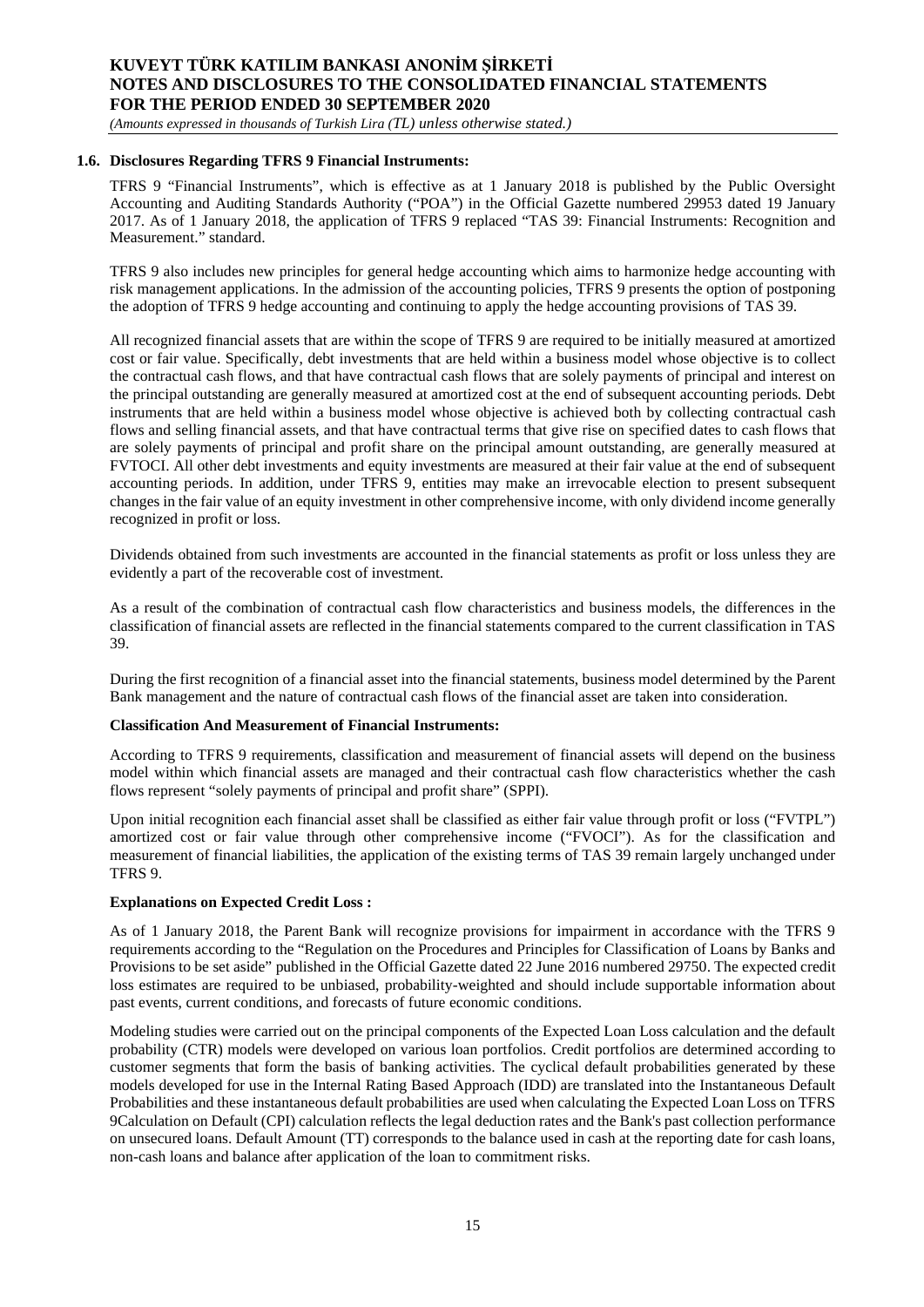*(Amounts expressed in thousands of Turkish Lira (TL) unless otherwise stated.)*

Macroeconomic scenarios affect TO and THK values. The amount of credit losses expected with 3 different scenarios, Base and Good and Bad scenario, is calculated. The probability of default of the debtors and the loss rates in default vary with each scenario.

The Group has calculated the possible effects of the COVID-19 outbreak as of 30 September 2020 with the best estimate method, which it obtained on the principle of maximum effort to estimate and reasoning used in the calculation of expected credit losses. In the light of the aforementioned data, the Bank revised its macroeconomic expectations in the calculation of expected credit loss, and the calculation made taking into account the change in PD with the update in the EDF model was reflected in the financial statements as of 30 September 2020. By its nature, the model effects are reflected in the financial statements with a delay due to the occurrence of the events and their effects at different times. For this reason, if deemed necessary the Bank may make sectoral based valuations in order to eliminate the timing difference and establish additional provisions for the sector or customers which are considered to have a high impact due to outbreak.

Within the scope of Article 4 and 5 of the Regulation On Procedures And Principles For Classification Of Loans And Provisions in accordance with the BRSA Decision numbered 8948 dated 17 March 2020, due to the disruptions in economic and commercial activities resulting from the Covid-19 outbreak, the 90 days default periods for loans to be classified as non-performing loans shall be applied as 180 days; the 30 days periods for loans to be classified as stage 2 shall be applied as 90 days according to assembly's resolution dated on 17 March 2020. This measure will be effective until 31 December 2020. In this context,

- Temporarily, it is possible to classify the receivables that cannot be collected up to 90 days in stage 1, and the receivables that cannot be collected up to 180 days in Stage 2
- In restructured installment receivables, the practice of shifting installments without a contract breakdown, within the defined terms has started for costumers who do not want to be late in their instalments.

Terminatively, this leads the Banks continue to set aside privisions for such receivables in accordance with their own risk models used in the calculation of expected credit losses under TFRS 9.

The expected credit loss estimates are required to be unbiased, probability-weighted and include supportable information about past events, current conditions, and forecast of future economic conditions.

The Parent Bank applies a 'three-stage' impairment model depending on the gradual increase in credit risk observed since initial recognition

**Stage 1:** Includes financial assets not having significant increase in their credit risk from initial recognition till the following reporting date or financial assets having low credit risk at the reporting date. It is recognized 12-month expected credit losses for such financial assets.

**Stage 2:** Includes financial assets having significant increase in their credit risk subsequent to the initial recognition, but not having objective evidence about impairment. It is recognized life time expected credit losses for such financial assets.

In this context; The basic considerations that are taken into account in determining the significant increase in the credit risk of a financial asset and its transfer to Phase 2 are, but are not limited to, the following.

- Delayed by more than 30 days as of the reporting date
- Restructuring
- Close Monitoring
- Evaluation of distortion in Rating Note

The rating of the rating is calculated by using the Bank's rating ratings based on the internal rating of the parent Bank by using the rating of the credit rating. For the loan, the rating rating calculated on the reporting date exceeds the determined threshold values and is considered as a distortion in the rating.

In this context; in accordance with the decision of the BRSA in the context of the covid-19 outbreak, the 30-day delay period for the classification of loans as Stage 2 has been implemented as 90 days until 31 December 2020; The Bank continues to provide provisions in accordance with this loan credit risk policy.

**Stage 3:** Includes financial assets having objective evidence about impairment at the reporting date. It is recognized life time expected credit losses for such financial assets.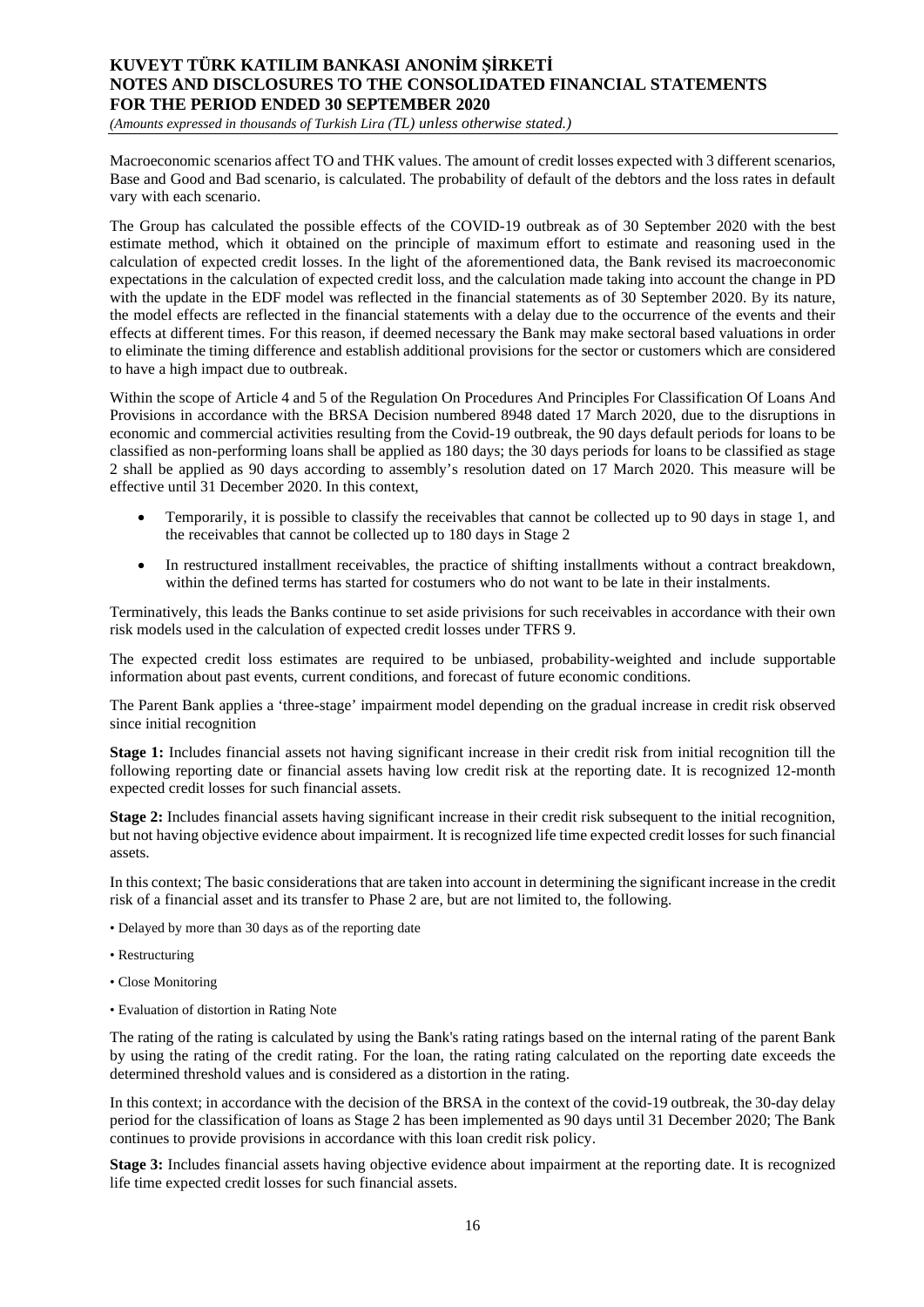*(Amounts expressed in thousands of Turkish Lira (TL) unless otherwise stated.)*

The Group periodically evaluates the provisions of loans and other receivables in accordance with TFRS 9 retrospectively on the basis of their results and, if deemed necessary, revises the basketing rules and the parameters used in the calculation of the related provision balances.

In this context; in accordance with the decision of the BRSA in the context of the covid-19 outbreak, the 90-day delay period for the classification of loans as Stage 3 has been implemented as 180 days until 31 December 2020; The Bank continues to provide provisions in accordance with this loan credit risk policy.

#### **1.7 Revenue from TFRS 15 Customer Contracts:**

TFRS 15 Revenue from Customer Contracts provides a single, comprehensive model and guidance on the recognition of revenue and is recorded in accordance with TFRS 15.

#### **1.8 Explanations on TFRS 16 Leases Standard**

The leasing transactions are presented by the lessess as assets (right-of-use assets) and liabilities from leasing transactions. TFRS 16 Standard eliminates the dual accounting model of leasing transactions on balance sheet and operational leasing transactions as direct expense except balance sheet.

Within the scope of TFRS 16, the Group reflects the existence of a lease obligation and a right of use to the financial statements at the date of initial application. The Bank measures the leasing liability on the present value of the remaining lease payments, discounted at their present value using the alternative borrowing cost ratio at the date of initial application of the Bank. In addition, the Group measures the existence of the right to use of such right at an amount equal to the lease obligation, which is reflected in the statement of financial position immediately after the first application date, adjusted for the amount of all prepaid or accrued lease payments.

As of September 30, 2020, the right-of-use assets classified tangible assets amounting to TL 516,713 in the balance sheet of the Group and lease obligations amounting to TL 376,542. In the nine-month period that ended as of the same date, financial expenses amounting to TL 47,487 and depreciation expenses amounting to TL 86,187 were incurred.

On 5 June 2020, Public Oversight Accounting and Auditing Standards Authority ("POA") has changed to TFRS 16 "Leases" standard by publishing Privileges Granted in Lease Payments -"Amendments to TFRS 16 Leases" concerning Covid-19. With this change, tenants are exempted from whether there has been a change in the rental priviliges in lease payments due to Covid-19. This change did not have a significant impact on the financial status or performance of the Bank.

#### **2. Explanations on Strategy of Using Financial Instruments And Foreign Currency Transactions**

The Group follows an asset-liability management strategy that mitigates risk and increases earnings by balancing the funds borrowed and the investments in various financial assets. The main objective of asset-liability management is to limit the Parent Bank's exposure to liquidity risk, currency risk and credit risk while increasing profitability and strengthening the Parent Bank's equity. The assets-liabilities committee (ALC) manages the assets and liabilities within the trading limits on the level of exposure placed by the Executive Risk Committee.

Gains and losses arising from foreign currency transactions have been recorded in the period in which the transaction took place. Foreign currency denominated monetary assets and liabilities are valued with the period end exchange rates published by the Central Bank of Turkey converting them into Turkish Lira and valuation differences of foreign currencies have been recognized in the income statement under the net foreign exchange income/expense account.

The foreign currency exchange differences resulting from the translation of debt securities issued and monetary financial instruments into Turkish Lira are included in the income statement. There are no foreign currency differences capitalized by the Parent Bank.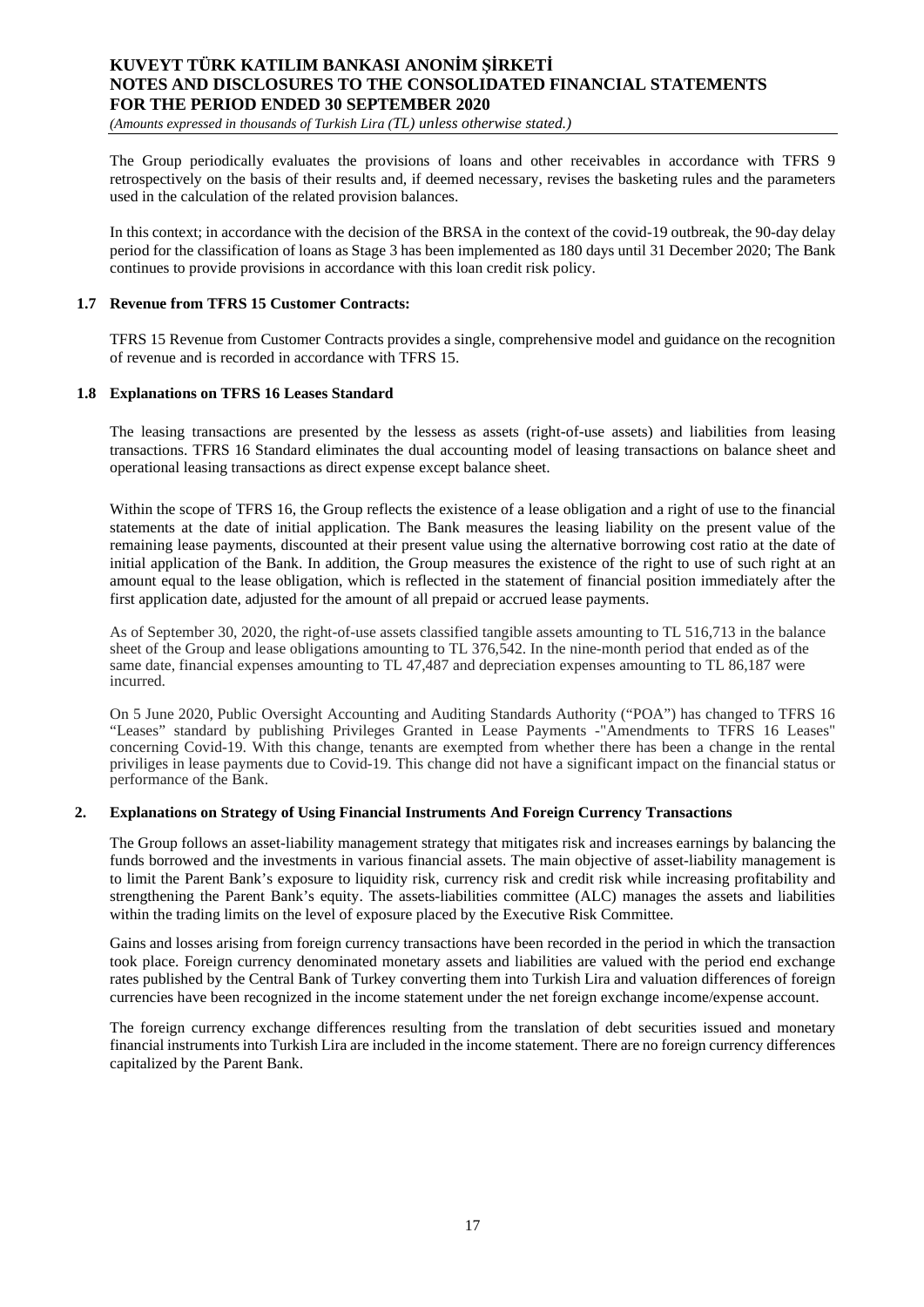*(Amounts expressed in thousands of Turkish Lira (TL) unless otherwise stated.)*

#### **3. Investments in Associates And Subsidiaries**

Consolidated and Financial Statements '' Turkey Accounting Standard for Consolidated Financial Statements" (TFRS 10) has been prepared in accordance with the provisions.

Titles, locations of the headquarters, main operations and Group's shares relating the consolidated entities are as follows:

| <b>Title</b>                                  | <b>Address</b><br>(City/Country) | <b>Main Operation</b>      | 30-Sep-20 | 31-Dec-19 | <b>Consolidation</b><br>method   |
|-----------------------------------------------|----------------------------------|----------------------------|-----------|-----------|----------------------------------|
| KT Bank AG                                    | Frankfurt/Germany                | Banking                    | 100.00%   | 100.00%   | Full consolidation               |
| KT Kira Sertifikaları<br>Varlık Kiralama A.S. | İstanbul/Turkey                  | <b>Financial Instution</b> | 100.00%   | 100.00%   | Full consolidation               |
| <b>KT Sukuk Varlık</b><br>Kiralama A.S.       | Istanbul/Turkey                  | <b>Financial Instution</b> | 100.00%   | 100.00%   | Full consolidation               |
| KT Portföy Yönetimi<br>A.Ş.                   | İstanbul/Turkey                  | <b>Financial Instution</b> | 100.00%   | 100.00%   | Full consolidation               |
| Körfez Gayrimenkul<br>Yatırım Ortaklığı A.Ş.  | İstanbul/Turkey                  | <b>Financial Instution</b> | 75.00%    | 75.00%    | Full consolidation               |
| Katılım Emeklilik ve<br>Hayat A.S.            | İstanbul/Turkey                  | <b>Financial Instution</b> | 50.00%    | 50.00%    | Accounted with<br>equity pick-up |
| Neova Sigorta A.S.                            | İstanbul/Turkey                  | <b>Financial Instution</b> | 100.00%   | 7.00%     | Full consolidation               |

KT Sukuk Company Limited, established on July 31, 2015 in the Cayman Islands for the issuance of the bank's Tier-II subordinated loan, was excluded.

Parent Bank and the subsidiaries, the financial tables of which are consolidated along with the Parent Bank, are collectively referred as "the Group."

#### Consolidation basis of subsidiaries:

Subsidiaries are entities whose capital and management are directly or indirectly controlled by the Parent Bank. Subsidiaries are consolidated by the full consolidation method, within the framework of significance on the basis of operational outcomes, assets sizes and equity sizes. The financial statements of the relevant subsidiaries are included in the consolidated financial statements as of the date that control is transferred to Parent Bank.

Control denotes any of the following circumstances: the Parent Bank directly or indirectly through subsidiaries has over 50% of the voting rights or, dominance over the voting rights as described afore does not exist but the Parent Bank owns the preferred shares, or; the Parent Bank has voting rights appropriating more than %50 percent of all voting rights due to the agreements signed with other shareholders, or; the Parent Bank has the authority to manage the operational and financial policies of the entity due to certain arrangements or agreements, or; the Parent Bank has the power to influence the majority of the votes within the Board of Directors or any other executive organ vested with similar rights, or; the Parent Bank by any means has the power to appoint or dismiss the majority of the Board of Directors.

In accordance with the full consolidation, all of the assets, liabilities, income, expense and off-balance sheet liabilities of the subsidiaries are consolidated with the assets, liabilities, income, expense and off-balance sheet liabilities of the Parent Bank. The carrying value of the Group's investment in each subsidiary is offset with the cost value of the subsidiary's capital owned by the Group. Balances regarding the transactions between the subsidiaries in the scope of the consolidation and the unrealized gains/losses are reciprocally offset. Minority shares within the net income of the consolidated subsidiaries are determined provided that the net income of the Group shall be calculated, and these minority shares are presented as a seperate item in the income statement. Minority shares are presented under the equity in the consolidated balance sheet.

In the case where the accounting policies implemented by the subsidiary are different than the Parent Bank, the accounting policies are reconciled.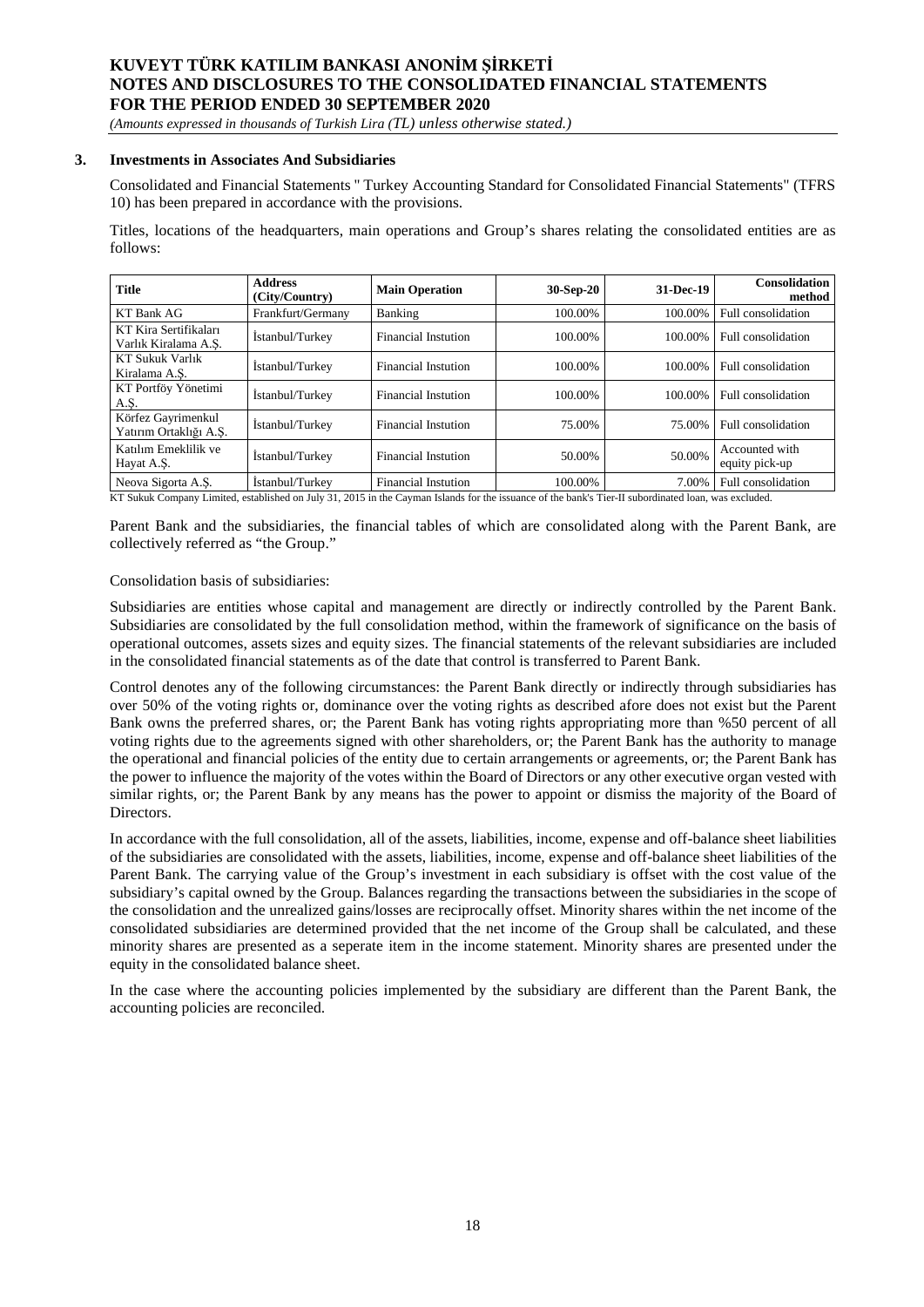*(Amounts expressed in thousands of Turkish Lira (TL) unless otherwise stated.)*

#### **4. Explanations on Forward Transactions And Option Contracts And Derivative Instruments**

The Group enters into forward agreements to decrease its currency risk and to manage its foreign currency liquidity. Derivative instruments are classified as 'hedging derivative financial asset' and 'derivative financial assets/liabilities at fair value profit or loss'. The Group classifies its derivative instruments as "Derivative Financial Instruments Held for Hedging Purposes" and "Derivative Financial Instruments Held for Trading" in accordance with TAS 39. Even though some derivative transactions economically hedge risk, since all necessary conditions for hedge accounting are not met, they are accounted for as "held for trading" within the framework of TAS 39, and are reflected in the "Derivative Financial Assets/liabilities at fair value profit or loss" account in the balance sheet. The Group has no derivative financial assets/liabilities for hedging purposes as of balance sheet date.

The payables and receivables arising from derivative transactions are recorded in off-balance sheet accounts at their notional amounts.

Fair values of foreign currency forward transactions and swaps are calculated by using the discounted cash flow model. Differences resulting from the changes in the fair values of derivatives held for trading are accounted under 'Trading Income/Loss' line in the income statement.

Embedded derivatives are separated from the host contract if the economic characteristics and risks of the embedded derivative are not closely related to the economic characteristics and risks of the host contract, a separate instrument with the same terms as the embedded derivative would meet the definition of a derivative and the hybrid instrument is not measured at fair value with changes in fair value recognized in profit or loss. Embedded derivatives are accounted as derivative instruments in-line with TAS 39. If the embedded derivatives are closely related with the host contract, embedded derivatives are accounted for in-line with the relevant standard applicable for the host contract.

TFRS 9 permits to defer application of TFRS 9 hedge accounting and continue to apply hedge accounting in accordance with TAS 39 as a policy choice. Accordingly, the Bank has continued to apply hedge accounting in accordance with TAS 39 in this context. The Group's cash flow hedging process has ended as of 30 September 2020.

#### **5. Explanations on Profit Share Income And Expense**

Profit share income is recognized in the income statement on an accrual basis by using the method of internal rate of return and is accounted under profit share income account in the financial statements. While applying the internal rate of return method, the Group amortizes the fees included in the account of the effective profit rate over the expected life of the financial instrument. If the financial asset is impaired and classified as a non-performing loan, profit accruals and rediscount calculations for these customers within the scope of TFRS 9 Financial Instruments Standard.

The Group calculates expense accrual in accordance with the unit value calculation method on profit/loss sharing accounts and reflects these amounts in "Funds Collected" account on the balance sheet.

#### **6. Explanations on Fees And Commission Income And Expenses**

Other than fees and commission income and expenses received from certain banking transactions that are recorded as income or expense in the period they are collected, fees and commission income and expenses are recognized in the income statement depending on the duration of the transaction. Except for fees and commissions that are integral part of the effective interest rates of financial instruments measured at amortized costs, the fees and commissions are accounted for in accordance with TFRS 15 Revenue from Contracts with Customers.

Except for fees and commissions that are integral part of the effective interest rates of financial instruments measured at amortized costs, the fees and commissions are accounted for in accordance with TFRS 15 Revenue from Contracts with Customers. Except for certain fees related with certain banking transactions and recognized when the related service is given, fees and commissions received or paid, and other fees and commissions paid to financial institutions are accounted under accrual basis of accounting throughout the service period. The income derived from agreements or asset purchases from real-person or corporate third parties are recognized as income when realized.

In accordance with the provisions of TAS, commission and fees collected in advance for loans granted are deferred and reflected to the income statement by using the internal rate of return method. Unearned portion of the commission and fees relating to the future periods are recorded to the "Unearned Revenues" account under "Other Liabilities" on the balance sheet.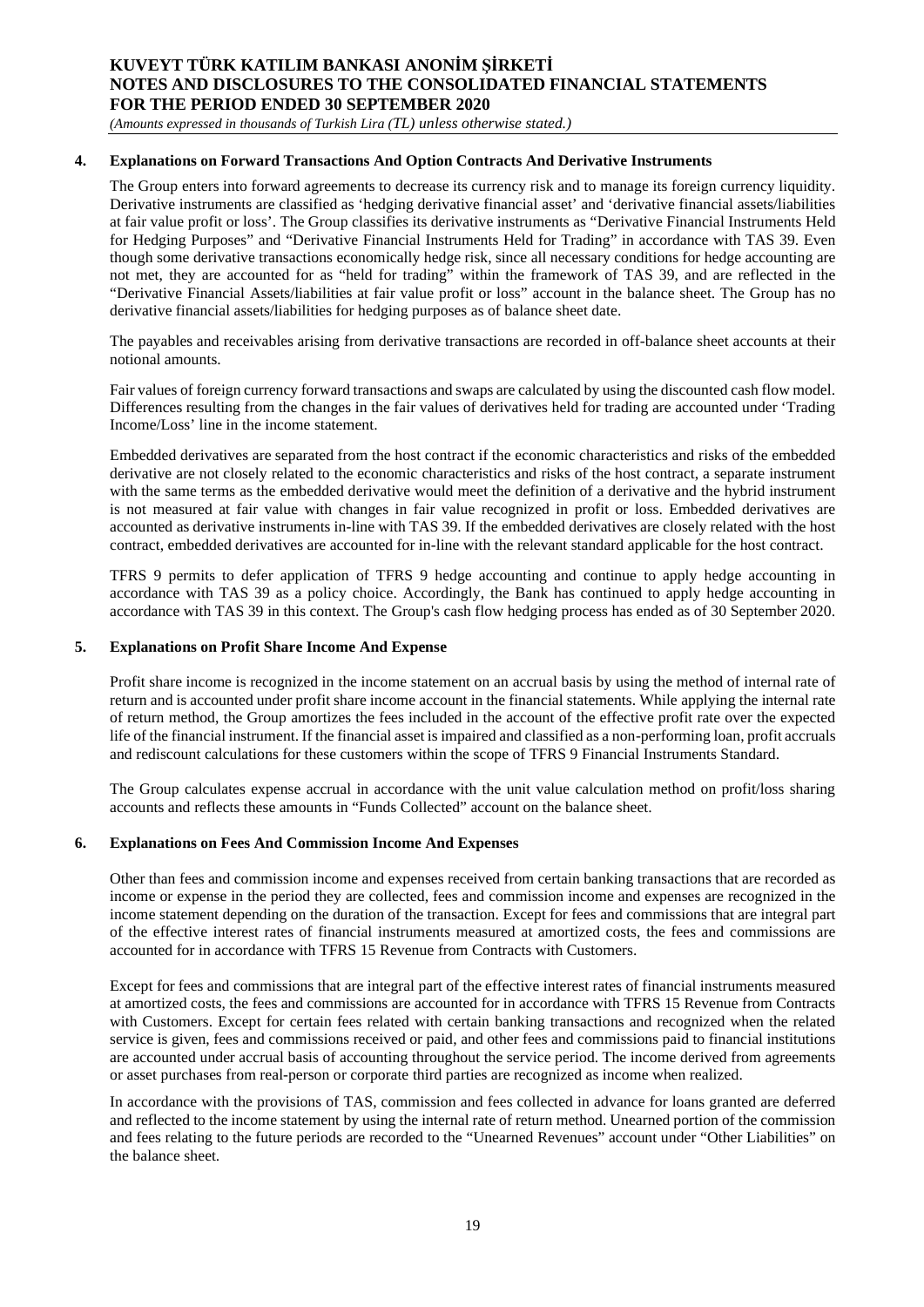*(Amounts expressed in thousands of Turkish Lira (TL) unless otherwise stated.)*

#### **7. Explanations on Financial Assets**

The Group classifies and accounts for its financial assets as 'Fair Value Through Profit/Loss', 'Fair Value Through Other Comprehensive Income,' or 'Amortized Cost.' Such financial assets, are recognized and derecognized as per the terms of "Recognition and Derecognition in Financial Statements" under the section three of the "TFRS 9 Financial Instruments" regarding the classification and measurements of financial instruments, published in the Official Gazette numbered 29953 and dated 19 January 2017 by Public Oversight, Accounting and Auditing Standards Authority ("POA"). When financial assets are included in the financial statements for the first time, they are measured at fair value. Transaction costs are initially added to fair value or deducted from fair value at the initial measurement of financial assets other than the "Fair Value at Fair Value Through Profit or Loss".

The Group recognizes a financial asset in the financial statements only when it becomes a party to the contractual terms of a financial instrument. During the initial recognition of a financial asset, the business model determined by parent Bank management and the nature of contractual cash flows of the financial asset are taken into consideration. When the business model determined by the Group management is changed, all affected financial assets are reclassified and this reclassification is applied prospectively. In such cases, no adjustments is made to gains, losses or profit shares that were previously recorded in the financial statements.

#### **7.1 Financial assets at fair value through profit or loss:**

Financial assets at fair value through profit or loss are financial assets that are managed within a business model other than the business model whose objective is achieved by holding contractual cashflows for collection and the business model whose objective is achieved by collecting and selling contractual cash flows. Also, in case that the contractual terms of financial assets do not give rise on specified dates to cash flows that are solely payments of principal and profit share on the principal amount, such assets are those that are, obtained with the aim of providing profit from the short-term price or other factor fluctuations in the market or are part of a portfolio aiming to obtain short-term profit, regardless of the reason of acquisition.

#### **7.2 Financial assets at fair value through other comprehensive income:**

A financial asset is classified as at fair value through other comprehensive income when the asset is managed within a business model whose objective is achieved by collecting contractual cash flows and selling the financial asset, as well as when the contractual terms of the financial asset give rise on specified dates to cash flows are solely payments of principal and profit share on the principal amount.

Financial assets at fair value through other comprehensive income are recognized by adding transaction cost to acquisition costs that reflect the fair value of the financial asset. After the recognition, financial assets at fair value through other comprehensive income are remeasured at fair value. Profit share income calculated with effective profit share method regarding the financial assets at fair value through other comprehensive income and dividend income from equity securities are recorded to income statement. "Unrealized gains and losses," which is the difference between the amortized cost and the fair value of financial assets at fair value through other comprehensive income, are not reflected in the income statement of the period until the acquisition of the asset, sale of the asset, the disposal of the asset, or the impairment of the asset. "Unrealized gains and losses" are accounted under the "Accumulated other comprehensive income or expense to be reclassified through profit or loss" under shareholders' equity.

Equity securities, which are classified as financial assets at fair value through other comprehensive income, are carried at fair value, in the case that the securities have a quoted market price in an active market and/or the fair values of the securities can be reliably measured. In contrary case, the securities are carried at cost, less provision for impairment.

During initial recognition an entity can make an irrevocable election regarding the presentation of the subsequent changes in the fair value of the investment in an equity instrument, that is not held for trading purposes, in the other comprehensive income. In the case that the entity elects to present the changes as described, dividends arising from the investment is accounted in the financial statements as profit or loss.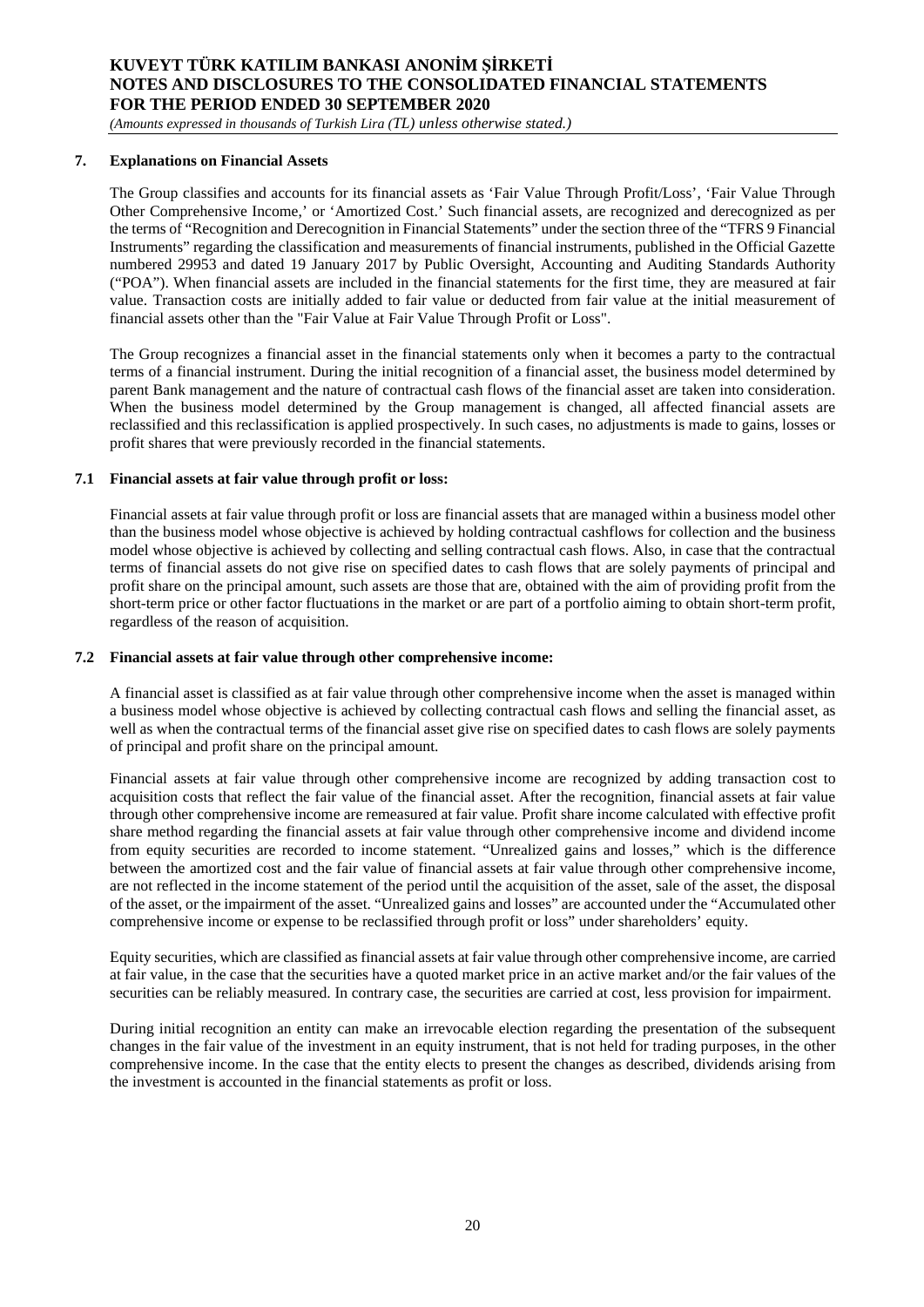*(Amounts expressed in thousands of Turkish Lira (TL) unless otherwise stated.)*

#### **7.3 Financial assets measured at amortized cost:**

In the case that a financial asset is held within a business model whose objective is achieved both by collecting contractual cash flows and that the contractual terms of the financial asset give rise to cash flows on specified dates that are solely payments of principal and profit share on the principal amount, the financial asset is classified as financial asset measured at amortized cost.

Financial Assets Measured at Amortized Cost; are financial assets, other than loans and receivables, which are held for the purpose of custody until maturity, with conditions necessary for such assets to be held until contractual maturity met, including funding ability; and which have fixed or determinable payments and fixed maturities. Financial assets measured at amortized cost are initially recognized at cost and subsequently measured at amortized cost using the internal rate of return method. Profit share income related to Financial Assets measured at amortized cost is reflected in the income statement.

#### **7.4 Derivative financial assets:**

The major derivative instruments utilized by the Group are foreign currency swaps, cross currency swaps and currency forwards.

Payables and receivables arising from the derivative instruments are recorded in the off-balance sheet accounts at their contractual values.

Derivative transactions are valued at their fair values subsequent to their acquisition. In accordance with the classification of derivative financial instruments, the fair value amounts are classified as "Derivative Financial Assets Designated at Fair Value Through Profit or Loss." The fair value differences of derivative financial instruments are recognized in the income statement under trading profit/loss line in profit/loss from derivative financial transactions. The fair value of derivative instruments is calculated by taking into account the market value of the derivatives or by using the discounted cash flow model.

#### **7.5 Loans:**

Loans are financial assets that have fixed or determinable payments terms and are not quoted in an active market. Loans are initially recognized at acquisition cost plus transaction costs presenting their fair value and thereafter measured at amortized cost using the "Effective Profit Share Rate (internal rate of return) Method".

#### **8. Explanations on Offsetting of Financial Assets And Liabilities**

Financial assets and liabilities are offset and the net amount is reported in the balance sheet when the Parent Bank has a legally enforceable right to offset the recognized amounts and there is an intention to collect/pay the related financial assets and liabilities on a net basis, or to realize the asset and settle the liability simultaneously.

#### **9. Explanations on Sale And Repurchase Agreements And Lending of Securities**

Central Bank of the Republic of Turkey ("CBRT") made some changes on orders for open market transactions ("OMT") and prepared an additional frame contract for participation banks in order to present rent certificates to open market operations of CBRT in accordance with the principles of participation banks. According to this agreement; a new type of transaction was formed which enables participation banks to resell or repurchase rent certificates on their portfolio to CBRT when they are in need of funding or in attempt to evaluate the excess liquidity. In this content, the Bank performs sale transactions of treasury rent certificates that are recognized in the assets of the balance sheet in return for conditional repurchasing by tendering to purchase auctions held by CBRT with various maturities; and thusly raises funds.

As of 30 September 2020, the Group has repurchase agreement amounting to TL 8,224,602 (31 December 2019: None).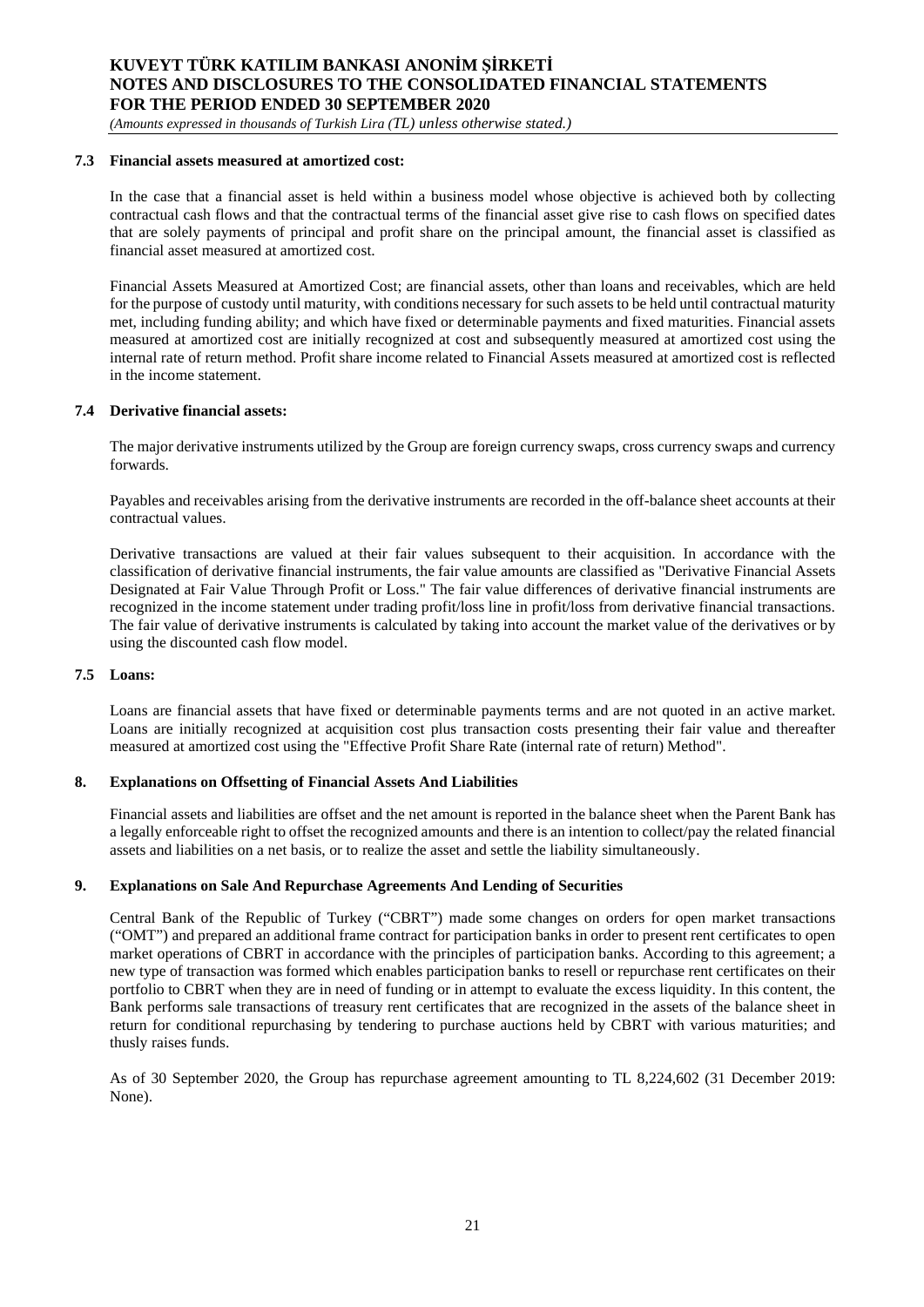*(Amounts expressed in thousands of Turkish Lira (TL) unless otherwise stated.)*

#### **10. Explanations on Assets Held For Sale And Discontinued Operations And Related Liabilities**

As mandated by the Banking Act 5411 Article 57 "banks cannot participate in commercial real-estate and commodity trade with the exception of real-estate and commodity based agreements within the scope of Capital Markets Act No. 2499, and precious metal trade as seen appropriate by the board, and cannot participate in partnerships with firms whose main business activity is commercial real-estate, with the exception of real-estate investment partnerships and companies that finance mortgaged residential estates. The rules and procedures regarding the sales of real-estate and commodities that were acquired due to receivables and debtors' obligations to the bank are determined by the board."

Assets that meet the criteria for classification as assets held for sale are measured at the lower of the carrying amount of assets and fair value less any costs to be incurred for disposal. Assets held for sale are not amortized and presented in the financial statements separately. In order to classify an asset as held for sale, the sale should be highly probable and the asset (or disposal group) should be available for immediate sale in its present condition. Highly saleable condition requires a plan by the management regarding the sale of the asset (or the disposal group) together with an active program for the determination of buyers as well as for the completion of the plan. Also the asset (or the disposal group) should be actively in the market at a price consistent with its fair value. In addition, the sale is expected to be recognized as a completed sale within one year after the classification date and the necessary transactions and procedures to complete the plan should demonstrate the fact that there is remote possibility of making any significant changes in the plan or cancellation of the plan. Various events and conditions may extend the completion period of the disposal over one year. If such delay arises from any events and conditions beyond the control of the entity and there is sufficient evidence that the entity has an ongoing disposal plan for these assets, such assets (or disposal group) can remain to be classified as assets (or disposal group) held for sale. Extension of the period necessary to complete the sale, does not avoid the classification of the related asset (or disposal group) to be classified as asset held for sale.

A discontinued operation is a component of an entity that either has been disposed of, or is classified as held for sale. Discontinued operations are presented separately in the income statement. The Group has no discontinued operations.

#### **11. Explanations on Goodwill And Other Intangible Assets**

Intangible assets are stated at cost adjusted for inflation until 31 December 2004, less provision for impairment, if any, and accumulated amortization and amortized with straight-line method.

The other intangible assets of the Group comprise mainly computer software. The useful lives of such assets acquired prior to 2004 have been determined as 5 years and for the year 2004 and forthcoming years, as 3 years.

The amortization period of the licenses is determined on the basis of the duration of the license agreements.

There is no goodwill related to associates and subsidiaries.

#### **12. Explanations on Tangible Assets**

Fixed assets are stated at cost adjusted for inflation until 31 December 2004, less accumulated depreciation and provision for impairment, if any.

Depreciation is calculated on a straight-line basis over the estimated useful life of the assets. The annual rates used for amortization are as follows:

Property 2% and 2% and 2% and 2% and 2% and 2% and 2% and 2% and 2% and 2% and 2% and 2% and 2% and 2% and 2% Movables, leased assets 6.67% - 20%

Depreciation is calculated on a pro-rata basis for the assets that have been placed in use for less than one year as of the balance sheet date. Leasehold improvements are depreciated over the term of the lease agreements by straight-line method.

If the recoverable amount (the higher of value in use and fair value) of a tangible asset is less than its carrying value, impairment loss is provided and the carrying value is written down to its recoverable amount.

Gains or losses resulting from disposals of the fixed assets are recorded in the income statement as the difference between the net proceeds and net book value of the asset.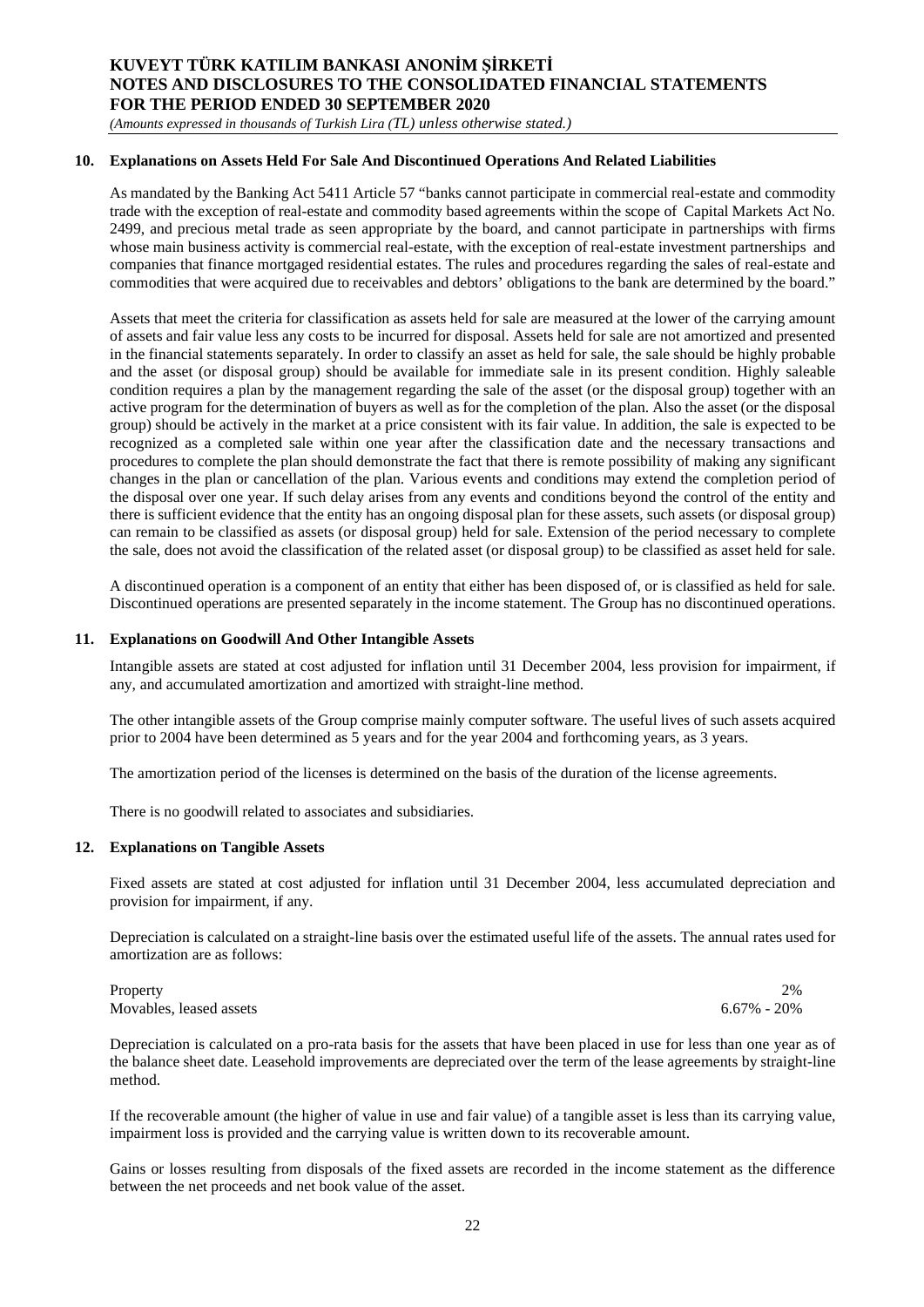*(Amounts expressed in thousands of Turkish Lira (TL) unless otherwise stated.)*

Expenses for repair costs are capitalized if the expenditure increases economic life of the asset; other repair costs are expensed as incurred.

The capital expenditures made in order to increase the capacity of the tangible asset or to increase its future benefits are capitalized on the cost of the tangible asset. The capital expenditures include the cost components which are used either to increase the useful life or the capacity of the asset or the quality of the product, or to decrease the costs.

Property held for long-term rental yields and/or capital appreciation is classified as investment property. Investment properties are stated at cost less accumulated depreciation and any impairment in value. Depreciation is calculated on a straight-line basis over the estimated useful lives of the properties.

#### **13. Explanations on Leasing Transactions**

For contracts concluded prior to 1 January 2019, the Group assesses whether the contract has a lease qualification or include a lease transaction.

(a) The right to obtain almost all of the economic benefits from the use of the leased asset and,

(b) Whether the leased asset which has the right to manage its use is evaluated

The Bank has started implementing the TFRS 16 - Leases standard from 1 January 2019, the first date of the TFRS 16 standard. At the commencement date of the lease, the Group recognizes lease liabilities measured at the present value of lease payments to be made over the lease term. Lease payments are discounted by using the Bank's alternative borrowing profit rate.

The Bank has recognized the right to lease assets equal to the lease obligation by restating the previously paid or accrued lease payments.

#### **The right of the use asset**

The Group reflects the existence of a right of use and a lease obligation to the financial statements at the date the lease is commenced.

The right to use asset is recognized first by cost method and includes the following:

- (a) The first measurement amount of the lease obligation,
- (b) The amount obtained by deducting all rental incentives received from all lease payments made at or before the date of the rental.

When the Group applying cost method, the existence of the right of use:

- (a) Accumulated depreciation and accumulated impairment losses are deducted and
- (b) Measures the restatement of the lease obligation over the adjusted cost.

The Group applies the depreciation liabilities in TAS 16 Tangible Fixed Assets while depreciating the right of use asset.

The Group determines whether the right of use has been impaired and recognizes any identified impairment losses in accordance with TAS 36 – Impairment of Assets.

#### **Lease Obligation**

At the effective date of the lease, the Group measures the leasing liability at the present value of the lease payments not paid at that time. Lease payments are discounted using the Group's alternative borrowing interest rate.

The profit on the lease liability for each period of the lease term is the amount found by applying a fixed periodic profit rate to the remaining balance of the lease liability. Periodic profit rate is the Group's borrowing profit rate.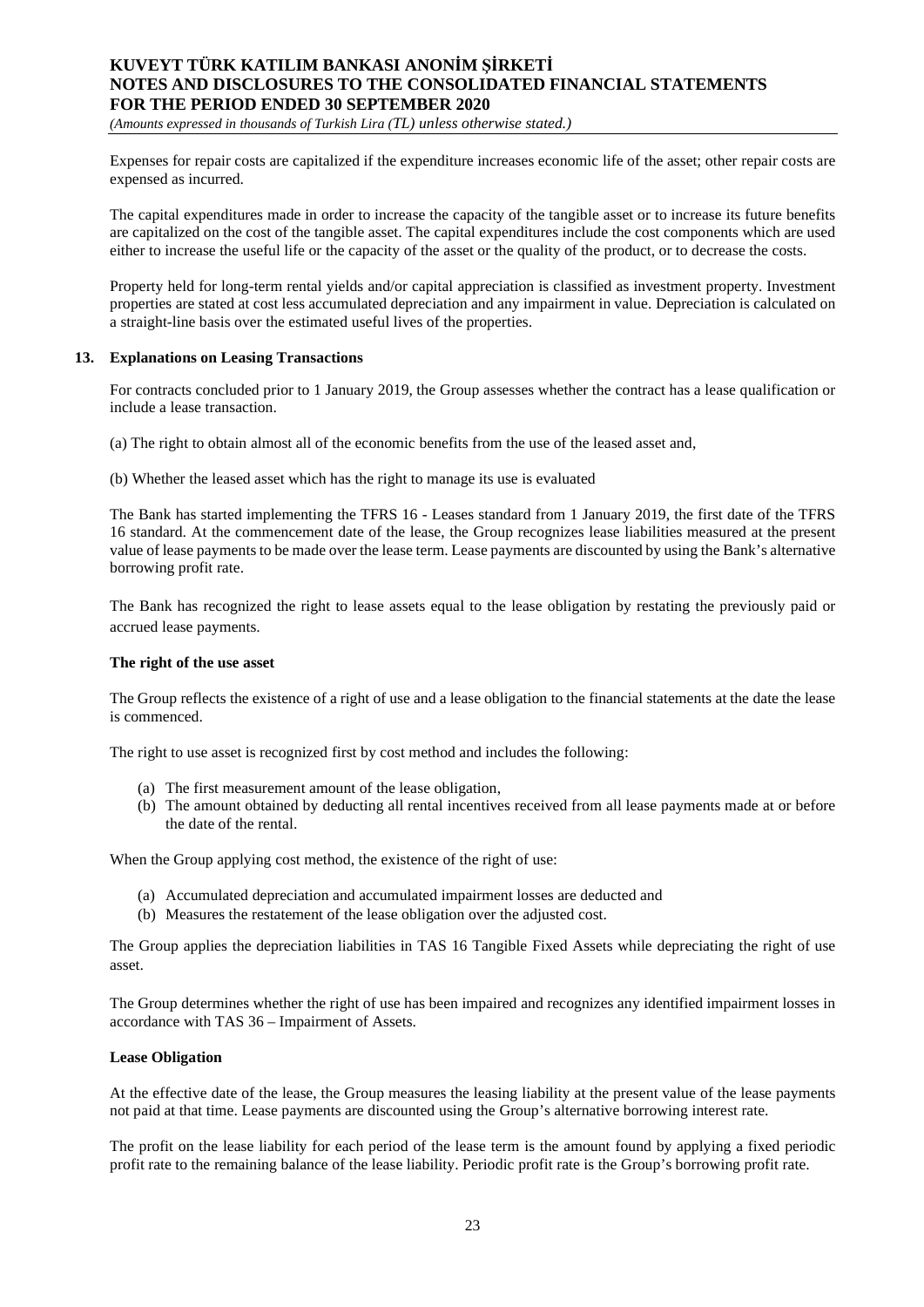*(Amounts expressed in thousands of Turkish Lira (TL) unless otherwise stated.)*

After the beginning of a contract, the Group remeasures its lease liability to reflect changes in lease payments. The Group reflects the restatement amount of the lease obligation to the financial statements as revised in the presence of the right of use.

The Group measures the lease obligation by discounting the revised lease payments on a revised discount rate when any of the following conditions occur:

- A change in the rental period.
- The Group determines revised rent payments based on revised lease term.
- The Group determines the revised discount rate for the remaining portion of the lease term as the alternative borrowing interest rate at the date of Bank's revaluation.

#### **14. Insurance Technical Income and Expense**

In insurance companies, premium income is obtained after diminishing the shares transferred from arranged policy income to reassurer.

Claims are recorded in expense on accrual basis. Outstanding loss provisions are recognized for the claims reported but not paid yet and for the claims that incurred but not reported. Reassurer' shares of outstanding and paid claims are offset in the provisions.

#### **15. Explanations on insurance technical provisions**

TFRS 4 requires that all contracts issued by insurance companies be classified as either insurance contracts or investment contracts. Contracts with significant insurance risk are considered insurance contracts. Insurance risk is defined as risk, other than financial risk, transferred from the holder of a contract to the issuer. Contracts issued by insurance companies without significant insurance risk are considere investment contracts. Invesment contracts are accounted for in accordance with TAS 39 "Turkish Accounting Standard for Financial Instruments: Recognition and Measurement".

Within the framework of the current insurance regulation, insurance technical provisions accounted by insurance companies for unearned Premium claims, unexpired risk reserver, outstanding claims and life-mathematical reserves are presented in the consolidated financial statements.

Unearned premium reserve is recognized on accrued premiums without discount or commision which extends to the next period or periods on a daily basis for the current insurance contracts.

In case the expected loss premium ratio is over 95%, the unexpired risk reserves are recognized fort he main branches specified by the Undersecretariat of Tresury. For each main branch, the amount found by multiplying the ratio exceeding 95% by the net unearned premium provision, is added to the unearned premium provision of that main branch.

If the outstanding claim reserve is established and confirmed by approximation and if there are unpaid or unidentifed compensation amounts in both prior and current Accounting periods; it is separated for estimated yet unreported compensation amounts.

Mathematical reserve is recognized on actuarial bases in order to meet the requirements of policyholders and beneficiaries for life, healt and personal accident insurance contracts for a period longer than a year.

On the other hand, actuarial chan ladder method is used to estimate the reserve amount to be set aside in the current period by looking at the data of the past materialized losses. If the reserve amount found as a result of this method exceeds the amount of reserve fort he amount of uncertain indemnity, additional reserve must be set aside fort he difference.

Reinsurance companies recognize fort he outstanding claims that is declared by the companies, accrued and determined on account.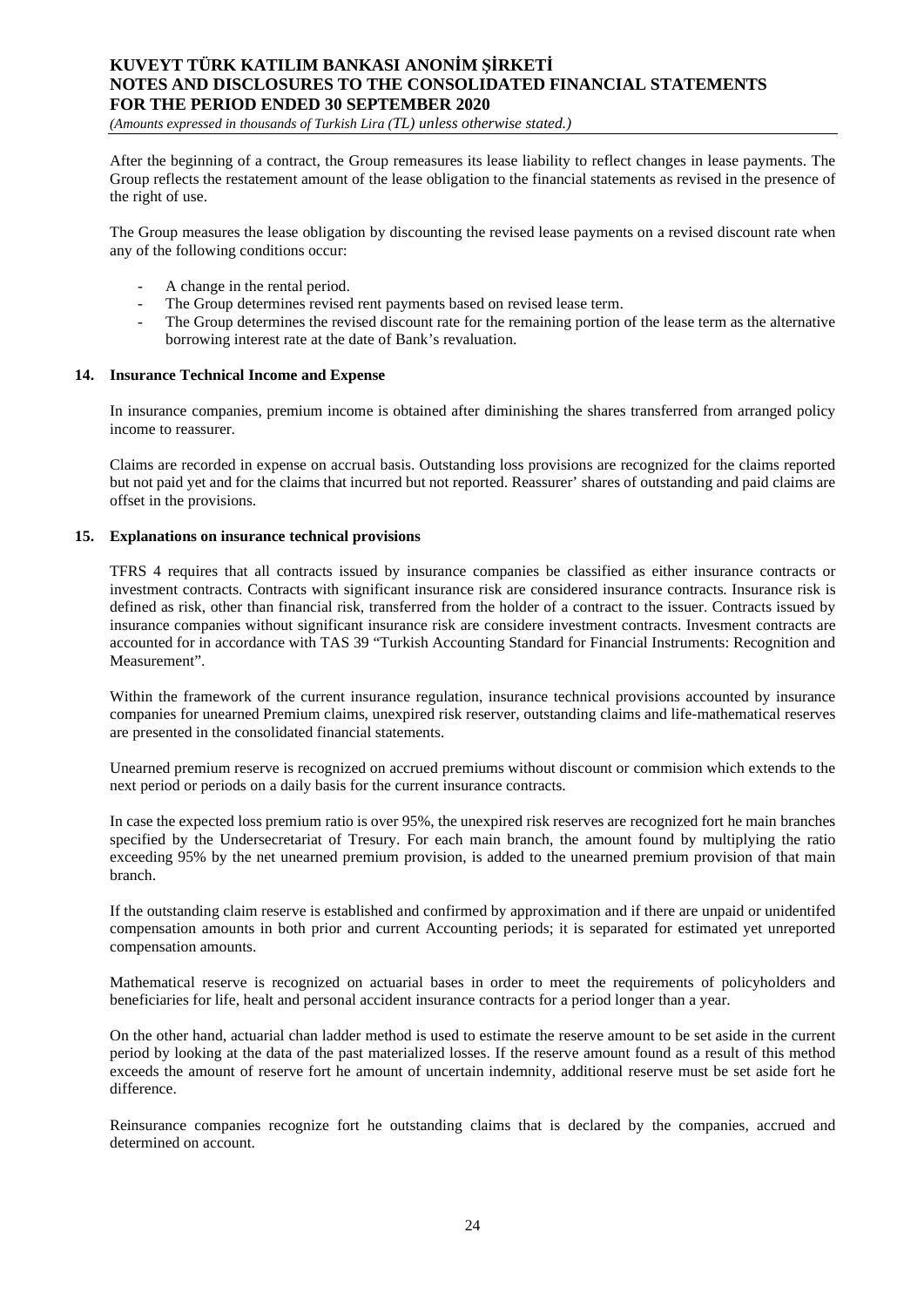*(Amounts expressed in thousands of Turkish Lira (TL) unless otherwise stated.)*

Insurance companies of the Group cede premium and risks in the normal course of business in order to limit the potential for losses arising from risks accepted Insurance premiums ceded to reinsurers on contract that are deemed to transfer significant insurance risk are recognized as an expense in a manner that is consistent with the recognition of insurance premium revenue arising from the underlying risks being protected.

Cost which vary and are directyl associated with the acquisition of insurance and reinsurance contracts including brokerage, commissions, underwriting expenses and other acquisition costs are deferred and amortized over the period of contract, consistent with the earning of premium.

#### **16. Explanations on Provisions And Contingent Liabilities**

Provisions and contingent liabilities are accounted for in accordance with "Turkish Accounting Standard for Provisions, Contingent Liabilities and Contingent Assets" (TAS 37).

Provisions are recognized when the Bank has a present obligation, legal or constructive, as a result of a past event, when it is probable that an outflow of resources embodying economic benefits will be required to settle the obligation and when a reliable estimate can be made of the amount of the obligation.

As per the "Matching Principle," a provision is provided for the liabilities arising as a result of past events in the period they arise, if it is probable that the liability will be settled and a reliable estimate for the liability amount can be made.

When a reliable estimate of the amount of the obligation cannot be made or it is not probable that an outflow of resources will be required to settle the obligation, the obligation is considered as a "Contingent" liability and is disclosed in the related notes to the financial statements.

#### **17. Explanations on Liabilities Relating to Employee Benefits**

#### **17.1 Defined benefit plans:**

In accordance with existing social legislation, the group is required to make severance pay to each employee who has completed over one year of service with the group and who retires or quits the employment to receive old age or disability benefits, to fulfill the compulsory military service, because of the marriage (for females) or because of the other compulsive reasons as defined in the laws and whose employment is terminated due to reasons other than resignation or misconduct.

Liabilities amount which is related to "Turkish Accounting Standard on Employee Benefits" ("TAS 19") is reflected accompanying financial statements and these liabilities are calculated by an independent actuary firm. Group is accounted all actuarial profit and loss under Statement of other Comprehensive Income.

The Group's employees are not members of any pension fund, foundations, union or other similar entities.

#### **17.2 Defined contribution plans:**

The group pays defined contribution plans to publicly administered Social Security Funds for its employees as mandated by the Social Security Association. The Bank has no further payment obligations other than this contribution share. The contributions are recognized as employee benefit expense when they are due.

#### **17.3 Short term benefits to employees:**

In accordance with "TAS 19", vacation pay liabilities are defined as "Short Term Benefits to Employees" and accrued as earned.

Group management calculates bonus accrual if it foresees that the budgeted year-end figures approved by the Board of Directors are attainable.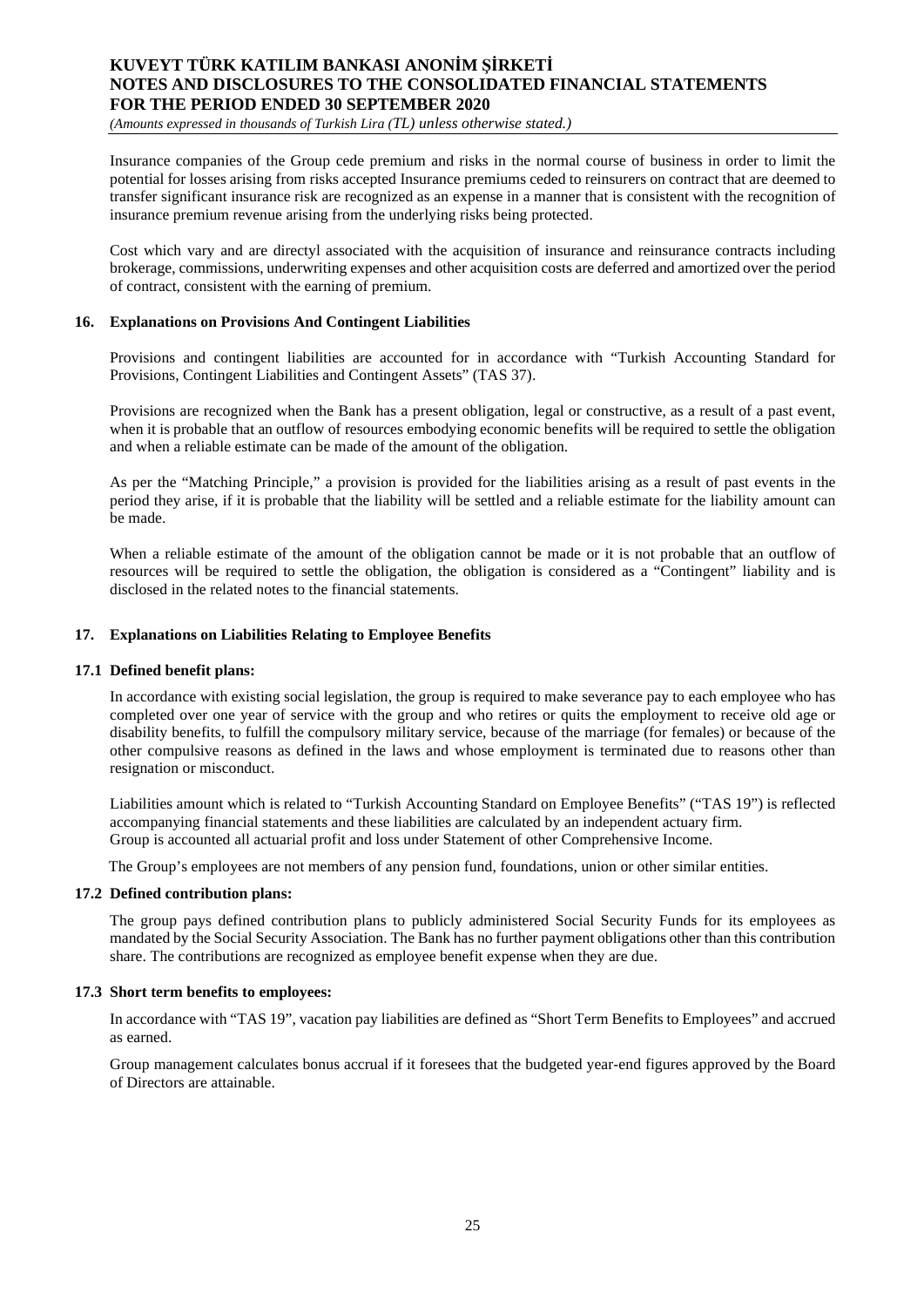*(Amounts expressed in thousands of Turkish Lira (TL) unless otherwise stated.)*

#### **18. Explanations on Taxation**

#### *Current Tax*

As per the terms of the provisional article 10 added to the Law No. 5520 by the Article 91 of the Law No. 7061, it was established that the rate of 20%, as disclosed in the first paragraph of the Article 32 of the Corporate Tax Law No. 5520, shall be applied as 22% over the corporation income for the tax periods of the years 2018, 2019, 2020 (and for entities that are appointed with special accounting period, for the accounting periods beginning within the relevant year). Council of Ministers is entitled to lower the rate of 22% as disclosed in the first paragraph to a limit of 20%.

Under this scope, corporate tax with the rate of 22% shall be calculated over the corporate income of the corporate taxpayers for the accounting periods of 2018, 2019 and 2020. In addition, as per provisions of the Income Tax Law, advance tax with the rate of 22% shall be paid by the taxpayers in the aforementioned periods in order to be offset from the corporate tax for the aforementioned tax periods.

The corporate tax rate will be applied as 22% for the years 2018, 2019 and 2020. This rate is applied on taxable income which is calculated by adjusting the income before tax for certain disallowable expenses, tax exempt income and other allowances. No further tax is applicable unless the profit is distributed. According to the tax legislations, advance tax amount shall also be calculated using a rate of 20% for each quarter over tax base and shall be paid, then the advance taxes paid within the year shall be offset from the corporate tax calculated over the yearly corporate tax return for that year.

Withholding taxes is not applied to dividends distributed to companies resident in Turkey or companies who earn income in Turkey through their resident representatives in Turkey. With the Council of Minister's decision numbered 2009/14593 and 2009/14594 which are published in official gazette numbered 27130 and dated 3 February 2009, some deduction rates in 15<sup>th</sup> and 30<sup>th</sup> articles of the corporate tax law numbered 5520 were re-determined. In accordance with this, dividends distributed to companies other than companies resident in Turkey or companies who earn income in Turkey through their resident representatives in Turkey are subject to 15% withholding taxes. Double tax treaty agreements are also taken into consideration during the application of withholding taxes on dividends distributed to real persons and to foreign-based taxpayers. Addition of profit to share capital is not considered as dividend distributed therefore no withholding taxes is applied.

With the aforementioned amendment to the law, entities calculate advance tax using a rate of 22% over the quarterly financial income, for the years 2018-2019-2020 and advance tax returns are filed by the fourteenth day of the second month following the related period and taxes are paid by the seventeenth day. Advance taxes are paid within the year belong to that year, and the paid advance taxes are offset from the corporate tax liability calculated over the corporate tax returns in the subsequent year. Any remaining amount of paid advance taxes after the offset can be paid back in cash or it can be deducted from financial loans to the government.

For the purpose of issuance of certificate of leasing immovables to resource institutions, with the sale of asset leasing companies, the scope of Financial Leasing, Factoring and Financing Companies Law No.6361, dated 21 November 2012 in order to lease it back and in case of taking back at the end of the contract, with the sale of financial leasing companies and asset leasing by asset leasing companies, for profit from the sale of the immovable property inherited from the institution applies this rate as 100% and for the immovable is not compulsory to be in assets at least for a period of two years. But the mentioned immovable's; except in case of failure to fulfill the obligations arising from the source institution, the lesser or leasing agreement, immovable in question by the asset leasing company, in case of selling a third person or institutions, these immovable's with the carrying value before its transfer to resource institution or asset leasing in lesser or asset leasing company, in mentioned institutions taking into consideration the total amount of depreciation is taxable for corporation engaged in the sale.

Corporate tax returns are filed by the twenty-fifth day of the fourth month following the balance sheet date and taxes is paid in one installment by the end of that month.

Corporate tax losses can be carried forward for a maximum period of five years following the year in which the losses were incurred. However, losses cannot be carried back to offset profits from previous periods. The tax authorities can inspect tax returns and the related accounting records for a retrospective maximum period of five years.

In Turkey, there is no procedure for a final and definite agreement on tax assessments.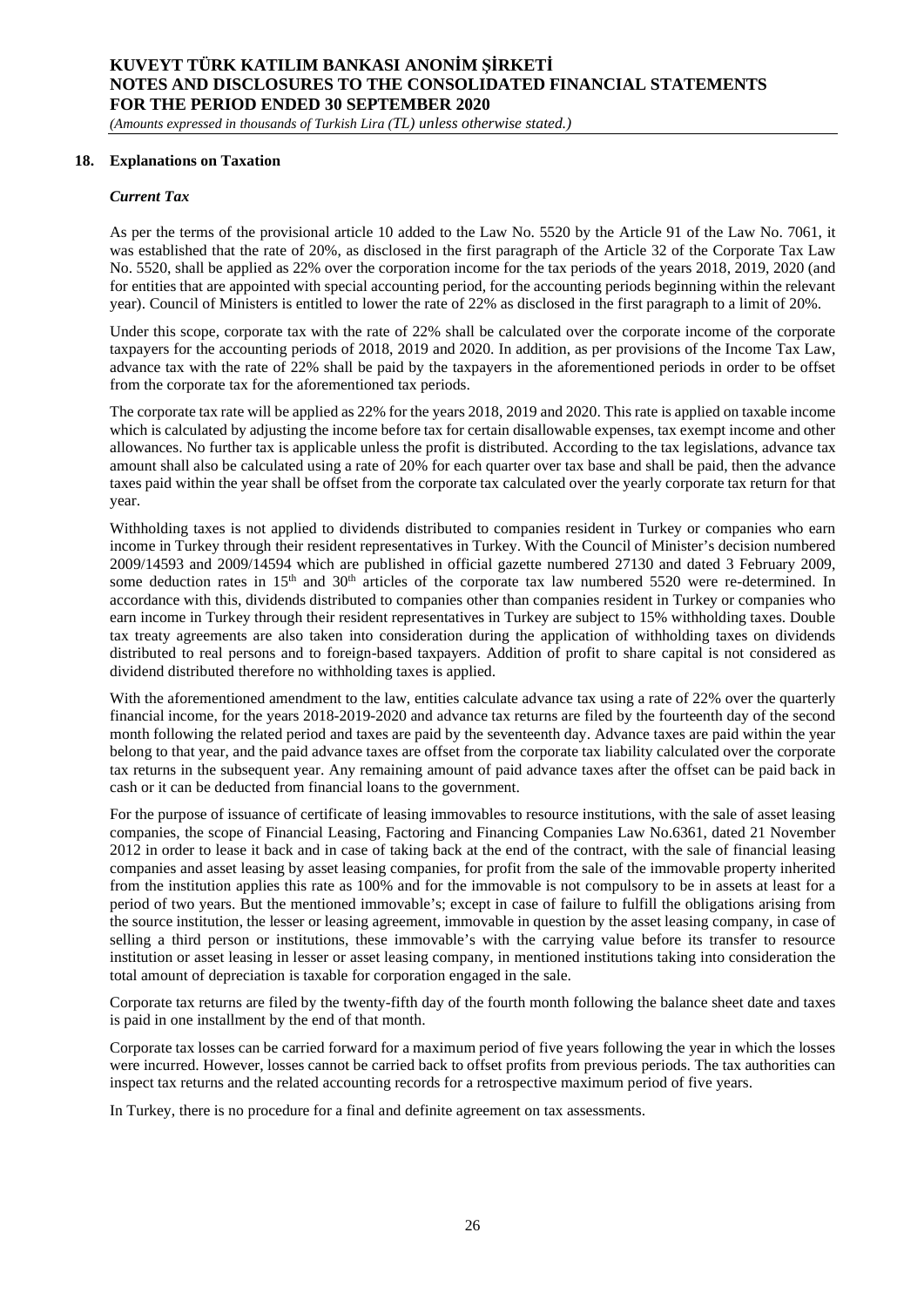*(Amounts expressed in thousands of Turkish Lira (TL) unless otherwise stated.)*

#### *Deferred Tax*

For taxable temporary differences arising between the tax bases of assets and liabilities and their carrying amounts, as per the provisions of "Turkish Accounting Standard on Income Taxes" ("TAS 12"), the Group calculates deferred tax liability over all taxable temporary differences and deferred tax asset or liabilities over taxable temporary differences, apart from the provisions for Expected Credit Losses for 12-Months (Stage 1) and for Lifetime Credit Losses (Stage 2) with significant increase in the credit risk after initial recognition, to the extent that is probable that taxable profit will be available in subsequent periods. Deferred tax asset and liabilities are shown in the accompanying financial statements on a net basis. The tax effect regarding the items directly accounted in equity are also reflected in equity. The rate is used in the calculation of deferred tax assets and liabilities was 22% over temporary timing differences expected to be reversed in 2018, 2019 and 2020, and 20% over temporary timing differences expected to be reversed in 2021 and the following years.

#### **19. Explanations on Additional Disclosures on Borrowings**

Borrowings other than funds collected are measured at amortized cost using the internal rate of return method after the initial recognition. The Parent Bank does not apply hedging techniques on related borrowings.

The Group has not issued convertible bonds.

#### **20. Explanations on Share Certificates Issued**

There is no significant amount of transaction costs on Bank about share certificates.

#### **21. Explanations on Acceptances And Availed Drafts**

Acceptances and availed drafts are realized simultaneously with the payment dates of the customers and they are presented as commitments in off-balance sheet accounts.

#### **22. Explanations on Government Grants**

There are no government grants received by the Group.

#### **23. Explanations on Segment Reporting**

The Group operates in three main segments; Retail Banking, Corporate and Commercial Banking, Treasury and International Banking. Each segment operates with unique products, and the operational results are followed based on these segments.

Segment reporting is disclosed in Section Four, Note 12.

#### **24. Explanations on Other Matters**

The Group has no disclosures on other matters.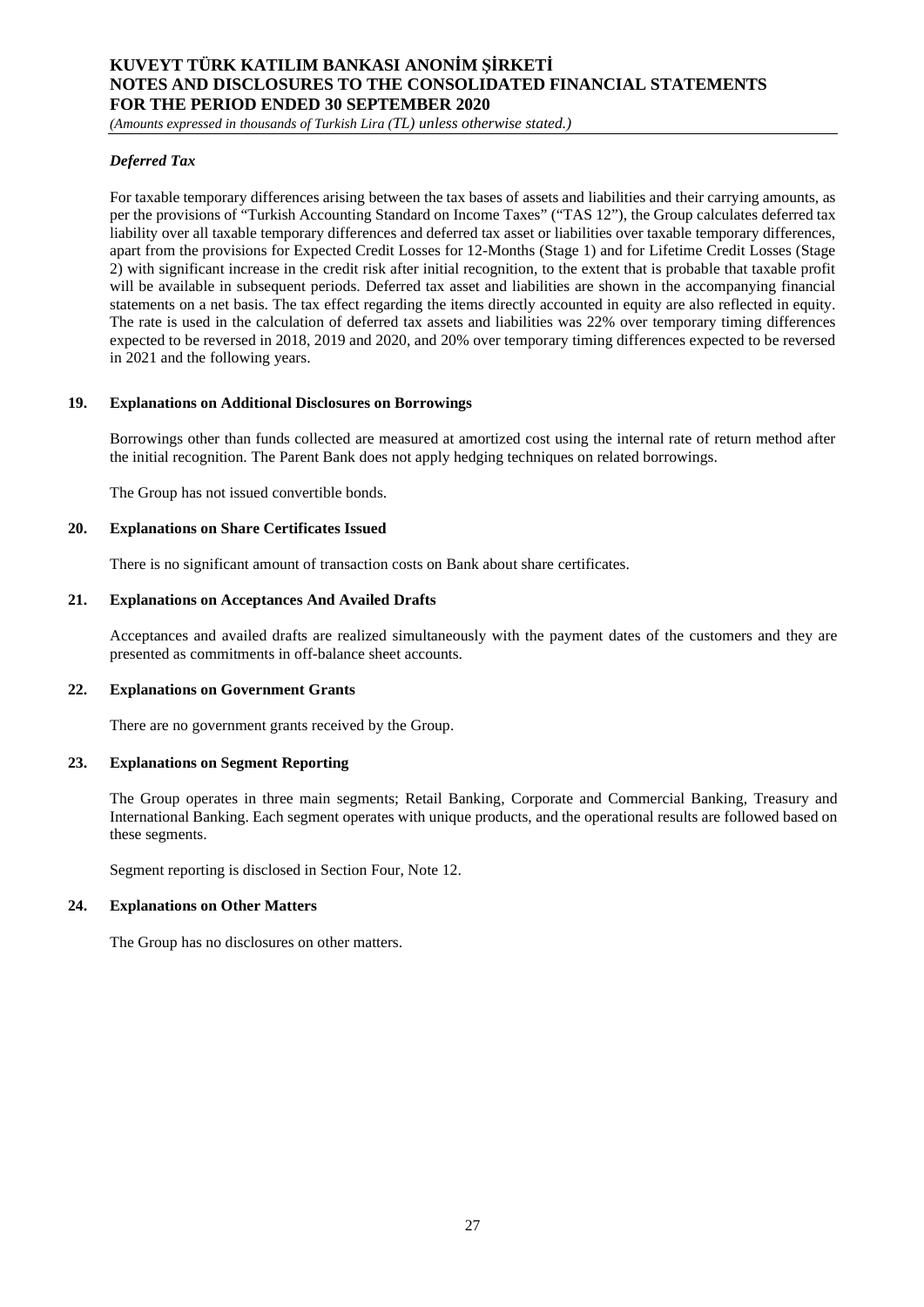*(Amounts expressed in thousands of Turkish Lira (TL) unless otherwise stated.)*

## **SECTION FOUR**

#### **INFORMATION RELATED TO FINANCIAL POSITION AND RISK MANAGEMENT OF THE GROUP**

#### **1. Explanations on Consolidated Equity Items**

Total capital and Capital adequacy ratio have been calculated in accordance with the "Regulation on Equity of Banks" and "Regulation on Measurement and Assessment of Capital Adequacy of Banks". As of 30 September 2020 Group's total capital has been calculated as TL 12,314,004 (31 December 2019: TL 10,668,414), capital adequacy ratio is 21.58% (31 December 2019: 18.96%).

Based on the press release made by the BRSA on 23 March 2020; due to the fluctuations in the financial markets as a result of the COVID-19 outbreak; in the calculation of the amount subject to credit risk in accordance with the Regulation on Measurement and Evalation of Capital Aduquacy; with monetary assets and non-monetary assets excluding assets that are measured in terms of historical cost in a foreign currency valued amount of items in accordance with TAS and its special privisons amounts, spot puchase exchange rate can be used in preparation of financial statements as of 31 December, 2019, may be considered in the calculation of Turkish Lira equivalent of credit risk exposures in foreign currencies, and negative revalation differences of the securities classified under "Financial Assets Measured at Fair Value through Other Comprehensive Income" which acquired before 23 March, 2020 may not be included in capital calculation. As of 30 September 2020, the Bank has used these opportunities in capital adequacy calculations.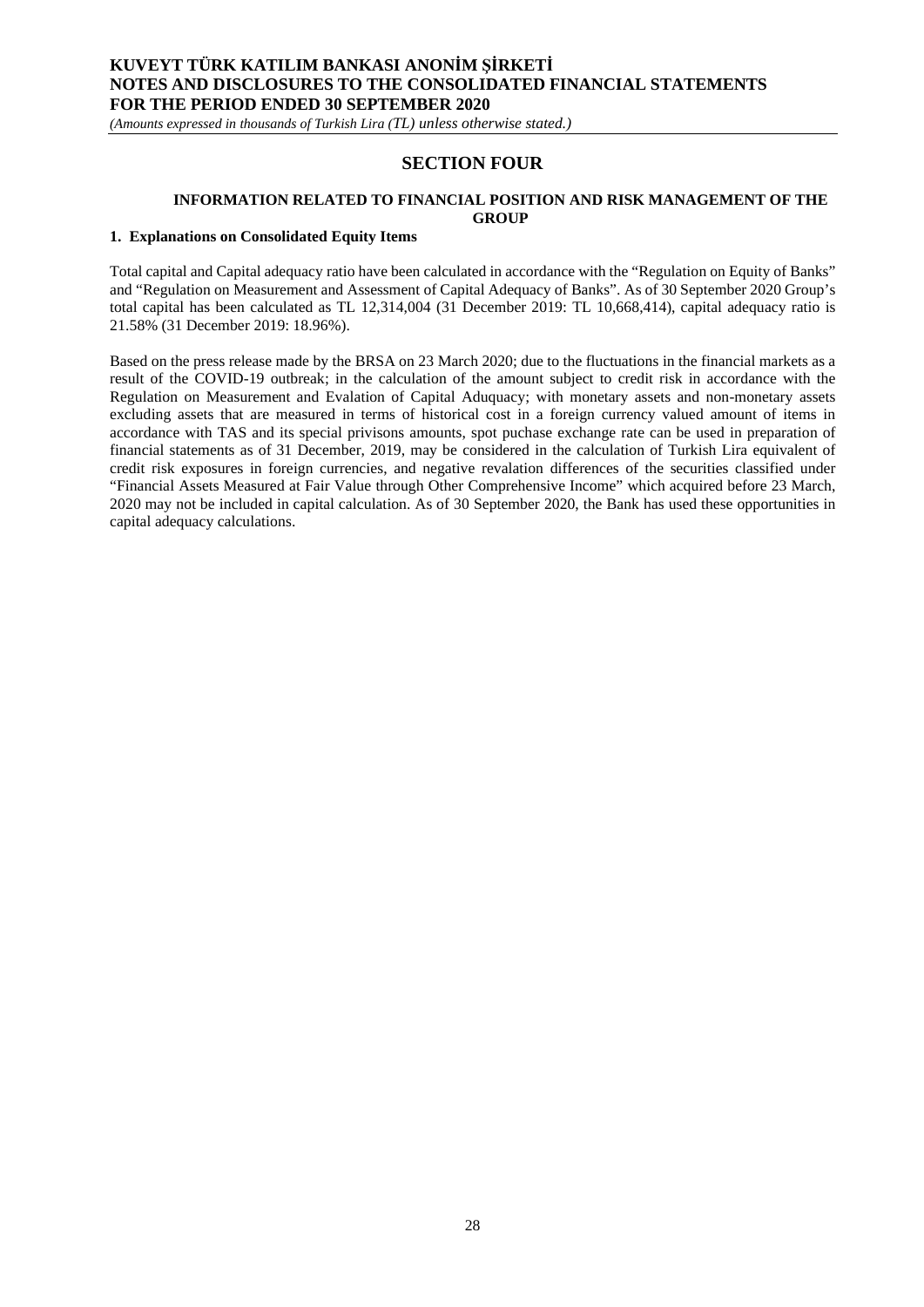*(Amounts expressed in thousands of Turkish Lira (TL) unless otherwise stated.)*

#### **1.1. Information on consolidated equity items**

|                                                                                                                                                                                                                                             |                                                      | <b>Restated Prior</b>                 |
|---------------------------------------------------------------------------------------------------------------------------------------------------------------------------------------------------------------------------------------------|------------------------------------------------------|---------------------------------------|
|                                                                                                                                                                                                                                             | <b>Current Period</b><br>30/09/2020<br><b>Amount</b> | Period<br>31/12/2019<br><b>Amount</b> |
| <b>COMMON EQUITY TIER I CAPITAL</b>                                                                                                                                                                                                         |                                                      |                                       |
| Paid-In Capital To Be Entitled For Compensation After All Creditors                                                                                                                                                                         | 4,600,000                                            | 4,000,000                             |
| <b>Share Premium</b>                                                                                                                                                                                                                        | 24,525                                               | 24,525                                |
| Reserves                                                                                                                                                                                                                                    | 1,997,351                                            | 1,494,059                             |
| Other Comprehensive Income According to TAS                                                                                                                                                                                                 | 181,372                                              | 268,165                               |
| Profit                                                                                                                                                                                                                                      | 926,949                                              | 1,413,134                             |
| <b>Current Period Profit</b>                                                                                                                                                                                                                | 1,342,862                                            | 1,273,941                             |
| Prior Period Profit                                                                                                                                                                                                                         | (415,913)                                            | 139,193                               |
| <b>Minority Shares</b>                                                                                                                                                                                                                      |                                                      |                                       |
| Bonus Shares From Associates, Affiliates And Joint-Ventures Not Accounted In Current Period's Profit                                                                                                                                        | 29,512                                               | 28,461                                |
| <b>Common Equity Tier I Capital Before Deductions</b>                                                                                                                                                                                       |                                                      |                                       |
|                                                                                                                                                                                                                                             | 7,759,709                                            | 7,228,344                             |
| <b>Deductions From Common Equity Tier I Capital</b>                                                                                                                                                                                         |                                                      |                                       |
| Valuation Adjustments Calculated As Per The Article 9. (I) Of The Regulation On Bank Capital                                                                                                                                                | $\overline{a}$                                       | ٠                                     |
| Current And Prior Periods' Losses Not Covered By Reserves, And Losses Accounted Under Equity According To<br>TAS $(-)$                                                                                                                      | 138,139                                              | 13,394                                |
| Leasehold Improvements On Operational Leases (-)                                                                                                                                                                                            | 72,368                                               | 66,940                                |
| Goodwill Netted With Deferred Tax Liabilities                                                                                                                                                                                               |                                                      |                                       |
| Other Intangible Assets Netted With Deferred Tax Liabilities Except Mortgage Servicing Rights                                                                                                                                               | 240,054                                              | 192,334                               |
| Remaining after deducting from the related deferred tax liability with the deferred tax asset based on future                                                                                                                               |                                                      |                                       |
| taxable income, except for deferred tax assets based on temporary differences                                                                                                                                                               |                                                      |                                       |
| Differences Arise When Assets And Liabilities Not Held At Fair Value, Are Subjected To Cash Flow Hedge                                                                                                                                      |                                                      |                                       |
| Accounting                                                                                                                                                                                                                                  |                                                      |                                       |
| Total Credit Losses That Exceed Total Expected Loss Calculated According To The Regulation On Calculation                                                                                                                                   |                                                      |                                       |
| Of Credit Risk By Internal Ratings Based Approach                                                                                                                                                                                           |                                                      |                                       |
| <b>Securitization Gains</b>                                                                                                                                                                                                                 | $\overline{\phantom{a}}$                             | $\overline{\phantom{a}}$              |
| Unrealized Gains And Losses From Changes In Bank's Liabilities' Fair Values Due To Changes In                                                                                                                                               |                                                      |                                       |
| Creditworthiness                                                                                                                                                                                                                            |                                                      |                                       |
| Net Amount Of Defined Benefit Plans                                                                                                                                                                                                         | 19,082                                               | 19,082                                |
| Direct And Indirect Investments Of The Bank On Its Own Tier I Capital (-)                                                                                                                                                                   | 4,869                                                | 4,234                                 |
| Shares Obtained Against Article 56, Paragraph 4 Of The Banking Law (-)                                                                                                                                                                      |                                                      |                                       |
| Total Of Net Long Positions Of The Investments In Equity Items Of Unconsolidated Banks And Financial<br>Institutions Where The Bank Owns 10% Or Less Of The Issued Share Capital Exceeding The 10% Threshold<br>Of Above Tier I Capital (-) |                                                      |                                       |
| Total Of Net Long Positions Of The Investments In Equity Items Of Unconsolidated Banks And Financial<br>Institutions Where The Bank Owns 10% Or More Of The Issued Share Capital Exceeding The 10% Threshold<br>Of Above Tier I Capital (-) | $\overline{\phantom{a}}$                             | $\sim$                                |
| Mortgage Servicing Rights Exceeding The 10% Threshold Of Tier I Capital (-)                                                                                                                                                                 |                                                      |                                       |
| Net Deferred Tax Assets Arising From Temporary Differences Exceeding The10% Threshold Of Tier I Capital (-)                                                                                                                                 | ٠                                                    | $\overline{\phantom{a}}$              |
| Amount Exceeding The 15% Threshold Of Tier I Capital As Per The Article 2, Clause 2 Of The Regulation On                                                                                                                                    |                                                      |                                       |
| Measurement And Assessment Of Capital Adequacy Of Banks (-)                                                                                                                                                                                 |                                                      |                                       |
| The Portion Of Net Long Position Of The Investments In Equity Items Of Unconsolidated Banks And Financial<br>Institutions Where The Bank Owns 10% Or More Of The Issued Share Capital Not Deducted From Tier I<br>Capital $(-)$             |                                                      |                                       |
| Mortgage Servicing Rights Not Deducted (-)                                                                                                                                                                                                  |                                                      |                                       |
| Excess Amount Arising From Deferred Tax Assets From Temporary Differences (-)                                                                                                                                                               | $\overline{\phantom{a}}$                             | $\overline{\phantom{a}}$              |
| Other Items To Be Defined By The BRSA (-)                                                                                                                                                                                                   | $\overline{a}$                                       |                                       |
| Deductions From Tier I Capital In Cases Where There Are No Adequate Additional Tier I Or Tier II Capitals (-)                                                                                                                               |                                                      |                                       |
| <b>Total Deductions From Common Equity Tier I Capital</b>                                                                                                                                                                                   | 474,512                                              | 295,984                               |
| <b>Total Common Equity Tier I Capital</b>                                                                                                                                                                                                   | 7,285,197                                            | 6,932,360                             |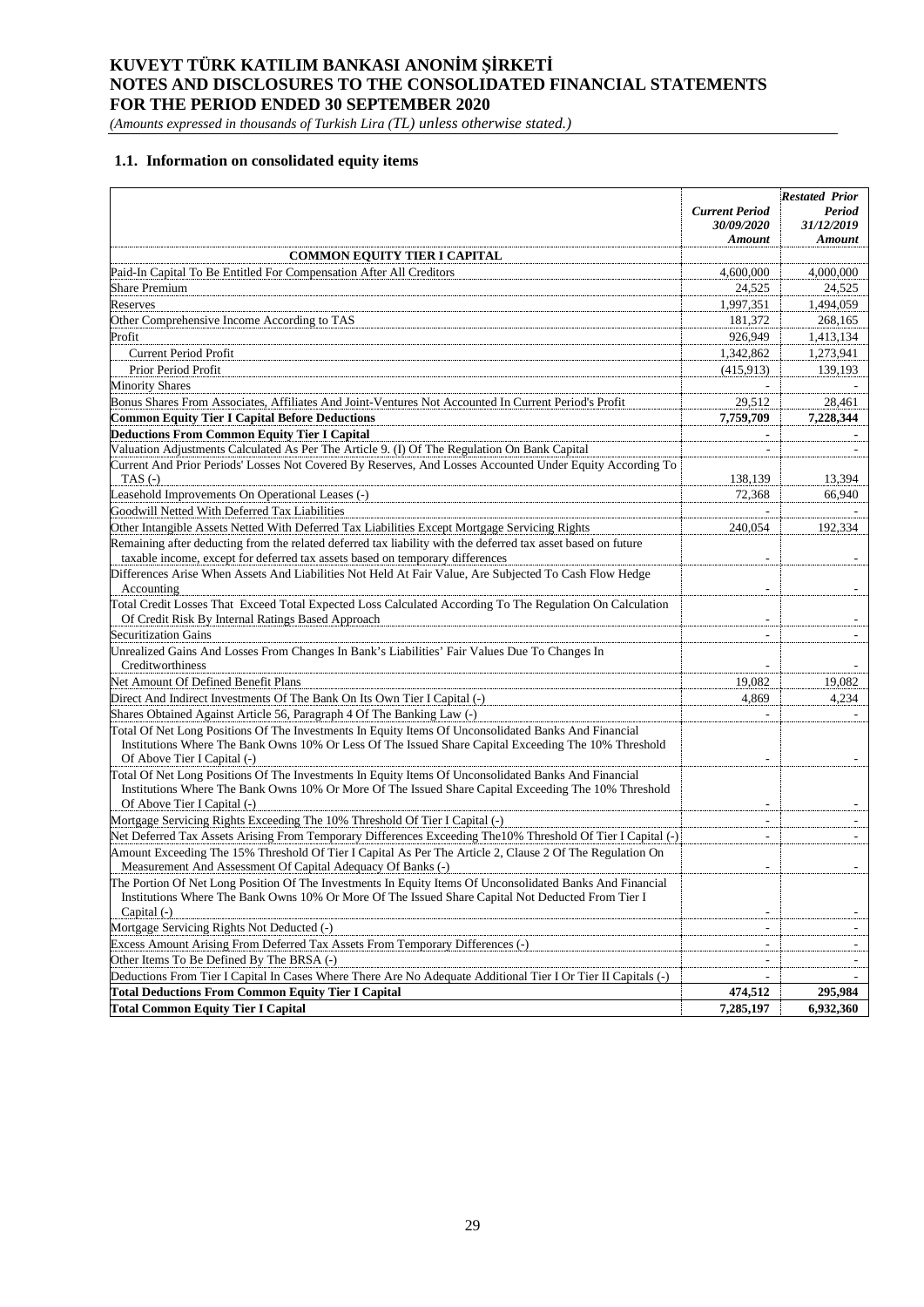*(Amounts expressed in thousands of Turkish Lira (TL) unless otherwise stated.)*

| <b>ADDITIONAL TIER I CAPITAL</b>                                                                                                                                                                                                                                                             |                |            |
|----------------------------------------------------------------------------------------------------------------------------------------------------------------------------------------------------------------------------------------------------------------------------------------------|----------------|------------|
| Privileged stocks not included in common equity and share premiums                                                                                                                                                                                                                           |                |            |
| Debt Instruments and the Related Issuance Premiums Defined by the BRSA                                                                                                                                                                                                                       | 1,944,075      | 1,189,404  |
| Debt Instruments and the Related Issuance Premiums Defined by the BRSA (Covered by Temporary Article 4)                                                                                                                                                                                      |                |            |
| <b>Additional Tier I Capital before Deductions</b>                                                                                                                                                                                                                                           | 1,944,075      | 1,189,404  |
| <b>Deductions From Additional Tier I Capital</b>                                                                                                                                                                                                                                             | $\blacksquare$ |            |
| Direct And Indirect Investments Of The Bank On Its Own Additional Tier I Capital (-)                                                                                                                                                                                                         |                |            |
| Investments In Equity Instruments Issued By Banks Or Financial Institutions Invested In Bank's Additional Tier I<br>Capital And Having Conditions Stated In The Article 7 Of The Regulation                                                                                                  |                |            |
| Total Of Net Long Positions Of The Investments In Equity Items Of Unconsolidated Banks And Financial<br>Institutions Where The Bank Owns 10% Or Less Of The Issued Share Capital Exceeding The 10% Threshold<br>Of Above Tier I Capital (-)                                                  |                |            |
| The Total Of Net Long Position Of The Direct Or Indirect Investments In Additional Tier I Capital Of<br>Unconsolidated Banks And Financial Institutions Where The Bank Owns More Than 10% Of The Issued Share<br>Capital $(-)$                                                               | ÷,             |            |
| Other Items To Be Defined By The BRSA (-)                                                                                                                                                                                                                                                    |                |            |
| Items To Be Deducted From Tier I Capital During The Transition Period                                                                                                                                                                                                                        |                |            |
| Goodwill And Other Intangible Assets And Related Deferred Taxes Not Deducted From Tier I Capital As Per The<br>Temporary Article 2, Clause 1 Of The Regulation On Measurement And Assessment Of Capital Adequacy Of<br>Banks $(-)$                                                           |                |            |
| Net Deferred Tax Asset/Liability Not Deducted From Tier I Capital As Per The Temporary Article 2, Clause 1 Of                                                                                                                                                                                |                |            |
| The Regulation On Measurement And Assessment Of Capital Adequacy Of Banks (-)                                                                                                                                                                                                                |                |            |
| Deduction From Additional Tier I Capital When There Is Not Enough Tier II Capital (-)                                                                                                                                                                                                        | $\overline{a}$ |            |
| <b>Total Deductions From Additional Tier I Capital</b>                                                                                                                                                                                                                                       |                |            |
| <b>Total Additional Tier I Capital</b>                                                                                                                                                                                                                                                       | 1,944,075      | 1,189,404  |
| Total Tier I Capital (Tier I Capital= Common Equity Tier I Capital + Additional Tier I Capital)                                                                                                                                                                                              | 9,229,272      | 8,121,764  |
| <b>Tier II Capital</b>                                                                                                                                                                                                                                                                       |                |            |
| Debt Instruments And The Related Issuance Premiums Defined By The BRSA                                                                                                                                                                                                                       | 2,721,700      | 2,073,399  |
| Debt Instruments And The Related Issuance Premiums Defined By The BRSA (Covered By Temporary Article 4)                                                                                                                                                                                      |                |            |
| Provisions (Amounts Explained In The First Paragraph Of The Article 8 Of The Regulation On Bank Capital)                                                                                                                                                                                     | 588,984        | 595,205    |
| <b>Tier II Capital before deductions</b>                                                                                                                                                                                                                                                     | 3,310,684      | 2.668.604  |
| <b>Deductions From Tier II Capital</b>                                                                                                                                                                                                                                                       |                |            |
| Direct And Indirect Investments Of The Bank On Its Own Tier II Capital (-)                                                                                                                                                                                                                   |                |            |
| Investments In Equity Instruments Issued By Banks And Financial Institutions Invested In Bank's Tier II Capital<br>And Having Conditions Stated In The Article 8 Of The Regulation                                                                                                           |                |            |
| Total Of Net Long Positions Of The Investments In Equity Items Of Unconsolidated Banks And Financial<br>Institutions Where The Bank Owns 10% Or Less Of The Issued Share Capital Exceeding The 10% Threshold<br>Of Above Tier I Capital (-)                                                  |                |            |
| The Total Of Net Long Position Of The Direct Or Indirect Investments In Additional Tier I Capital And Tier II<br>Capital Of Unconsolidated Banks And Financial Institutions Where The Bank Owns 10% Or More Of The<br>Issued Share Capital Exceeding The 10% Threshold Of Tier I Capital (-) | ÷,             |            |
| Other Items To Be Defined By The BRSA (-)                                                                                                                                                                                                                                                    |                |            |
| <b>Total Deductions From Tier II Capital</b>                                                                                                                                                                                                                                                 |                |            |
| <b>Total Tier II Capital</b>                                                                                                                                                                                                                                                                 | 3,310,684      | 2,668,604  |
| Total Equity (Total Tier I And Tier II Capital)                                                                                                                                                                                                                                              | 12,539,956     | 10,790,368 |

(\*) TL 5 of Tier II capital issue amounting to TL 2,721,705 issued via KT Sukuk Company Limited has been withdrawn and is deducted from equity.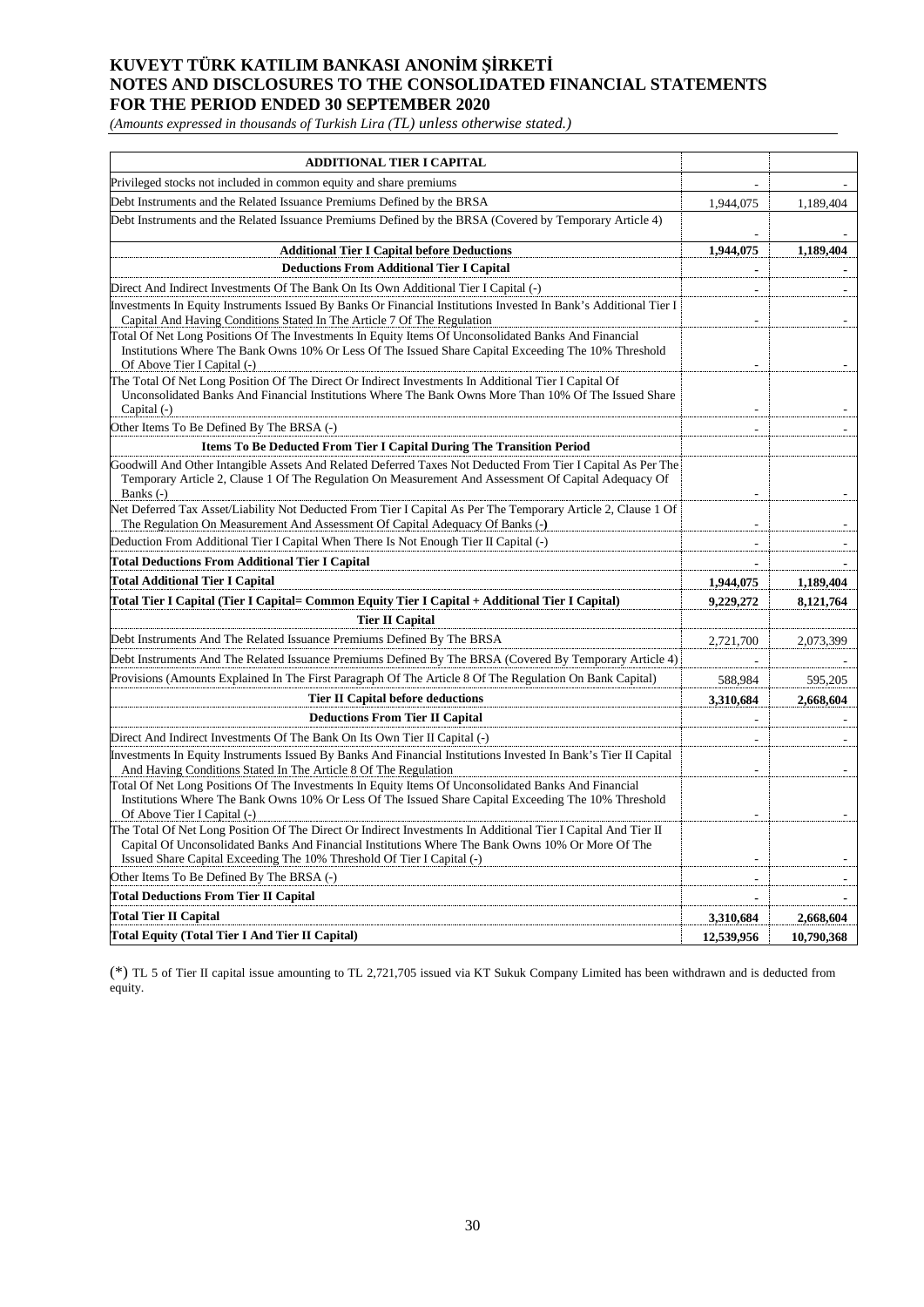*(Amounts expressed in thousands of Turkish Lira (TL) unless otherwise stated.)*

| <b>Total Tier I Capital And Tier II Capital (Total Equity)</b>                                                                                                                             |            |                          |
|--------------------------------------------------------------------------------------------------------------------------------------------------------------------------------------------|------------|--------------------------|
| Loans Granted Against The Articles 50 And 51 Of The Banking Law (-)                                                                                                                        |            |                          |
| Net Book Values Of Movables And Immovables Exceeding The Limit Defined In The Article 57, Clause 1 Of The                                                                                  |            |                          |
| Banking Law And The Assets Acquired Against Overdue Receivables And Held For Sale But Retained More                                                                                        |            |                          |
| Than Five Years (-)                                                                                                                                                                        | 11,875     | 5,505                    |
| Other Items To Be Defined By The BRSA (-)                                                                                                                                                  | 214,077    | 116,449                  |
| Items To Be Deducted From The Sum Of Tier I And Tier II Capital (Capital) During The Transition<br>Period                                                                                  |            |                          |
| The Portion Of Total Of Net Long Positions Of The Investments In Equity Items Of Unconsolidated Banks And                                                                                  |            |                          |
| Financial Institutions Where The Bank Owns 10% Or Less Of The Issued Share Capital Exceeding The 10%                                                                                       |            |                          |
| Threshold Of Above Tier I Capital Not Deducted From Tier I Capital, Additional Tier I Capital Or Tier II Capital                                                                           |            |                          |
| As Per The Temporary Article 2, Clause 1 Of The Regulation (-)                                                                                                                             |            |                          |
| The Portion Of Total Of Net Long Positions Of The Investments In Equity Items Of Unconsolidated Banks And                                                                                  |            |                          |
| Financial Institutions Where The Bank Owns More Than 10% Of The Issued Share Capital Exceeding The 10%                                                                                     |            |                          |
| Threshold Of Above Tier I Capital Not Deducted From Additional Tier I Capital Or Tier II Capital As Per The<br>Temporary Article 2, Clause 1 Of The Regulation (-)                         |            |                          |
| The Portion Of Net Long Position Of The Investments In Equity Items Of Unconsolidated Banks And Financial                                                                                  |            |                          |
| Institutions Where The Bank Owns 10% Or More Of The Issued Share Capital, Of The Net Deferred Tax Assets                                                                                   |            |                          |
| Arising From Temporary Differences And Of The Mortgage Servicing Rights Not Deducted From Tier I Capital                                                                                   |            |                          |
| As Per The Temporary Article 2, Clause 2, Paragraph (1) And (2) And Temporary Article 2, Clause 1 Of The                                                                                   |            |                          |
| Regulation (-)                                                                                                                                                                             |            |                          |
| Capital                                                                                                                                                                                    |            |                          |
| Total Capital (Total Of Tier I Capital And Tier II Capital)                                                                                                                                | 12,314,004 | 10,668,414               |
| <b>Total Risk Weighted Assets</b>                                                                                                                                                          | 57,060,112 | 56,262,955               |
| <b>Capital Adequacy Ratios</b>                                                                                                                                                             |            |                          |
| CET1 Capital Ratio (%)                                                                                                                                                                     | 12.77      | 12.32                    |
| Tier I Capital Ratio (%)                                                                                                                                                                   | 16.18      | 14.44                    |
| Capital Adequacy Ratio (%)                                                                                                                                                                 | 21.58      | 18.96                    |
| <b>Buffers</b>                                                                                                                                                                             |            |                          |
| Bank-Specific Total CET1 Capital Ratio                                                                                                                                                     | 2.50       | 2.50                     |
| Capital Conservation Buffer Ratio (%)                                                                                                                                                      | 2.50       | 2.50                     |
| Systemic Significant Bank Buffer Ratio (%)                                                                                                                                                 |            |                          |
| Additional CET1 Capital Over Total Risk Weighted Assets Ratio Calculated According To The Article 4 Of Capital                                                                             |            |                          |
| Conservation And Counter-Cyclical Capital Buffers Regulation                                                                                                                               | 8.27       | 7.82                     |
| <b>Amounts Lower Than Excesses As Per Deduction Rules</b>                                                                                                                                  |            |                          |
| Remaining Total Of Net Long Positions Of The Investments In Equity Items Of Unconsolidated Banks And<br>Financial Institutions Where The Bank Owns 10% Or Less Of The Issued Share Capital |            |                          |
| Remaining Total Of Net Long Positions Of The Investments In Tier I Capital Of Unconsolidated Banks And                                                                                     |            |                          |
| Financial Institutions Where The Bank Owns More Than 10% Or Less Of The Issued Share Capital                                                                                               |            |                          |
| <b>Remaining Mortgage Servicing Rights</b>                                                                                                                                                 |            |                          |
| Net Deferred Tax Assets Arising From Temporary Differences                                                                                                                                 |            |                          |
| <b>Limits For Provisions Used In Tier II Capital Calculation</b>                                                                                                                           |            |                          |
| General Loan Provisions For Exposures In Standard Approach (Before Limit Of One Hundred And Twenty Five Per                                                                                |            |                          |
| Ten Thousand)                                                                                                                                                                              | 588,984    | 595,205                  |
| General Loan Provisions For Exposures In Standard Approach Limited By 1.25% Of Risk Weighted Assets                                                                                        | 588,984    | 595,205                  |
| Total Loan Provision That Exceeds Total Expected Loss Calculated According To Communiqué On Calculation Of                                                                                 |            |                          |
| Credit Risk By Internal Ratings Based Approach                                                                                                                                             |            |                          |
| Total Loan Provision That Exceeds Total Expected Loss Calculated According To Communiqué On Calculation Of                                                                                 |            |                          |
| Credit Risk By Internal Ratings Based Approach, Limited By 0.6% Risk Weighted Assets                                                                                                       |            | $\sim$                   |
| Debt Instruments Covered By Temporary Article 4 (Effective Between 1.1.2018-1.1.2022)                                                                                                      |            |                          |
| Upper Limit For Additional Tier I Capital Items Subject To Temporary Article 4                                                                                                             |            |                          |
| Amount Of Additional Tier I Capital Items Subject To Temporary Article 4 That Exceeds Upper Limit                                                                                          | ÷          |                          |
| Upper Limit For Additional Tier II Capital Items Subject To Temporary Article 4                                                                                                            |            | $\overline{\phantom{a}}$ |
| Amount Of Additional Tier II Capital Items Subject To Temporary Article 4 That Exceeds Upper Limit                                                                                         |            | $\sim$                   |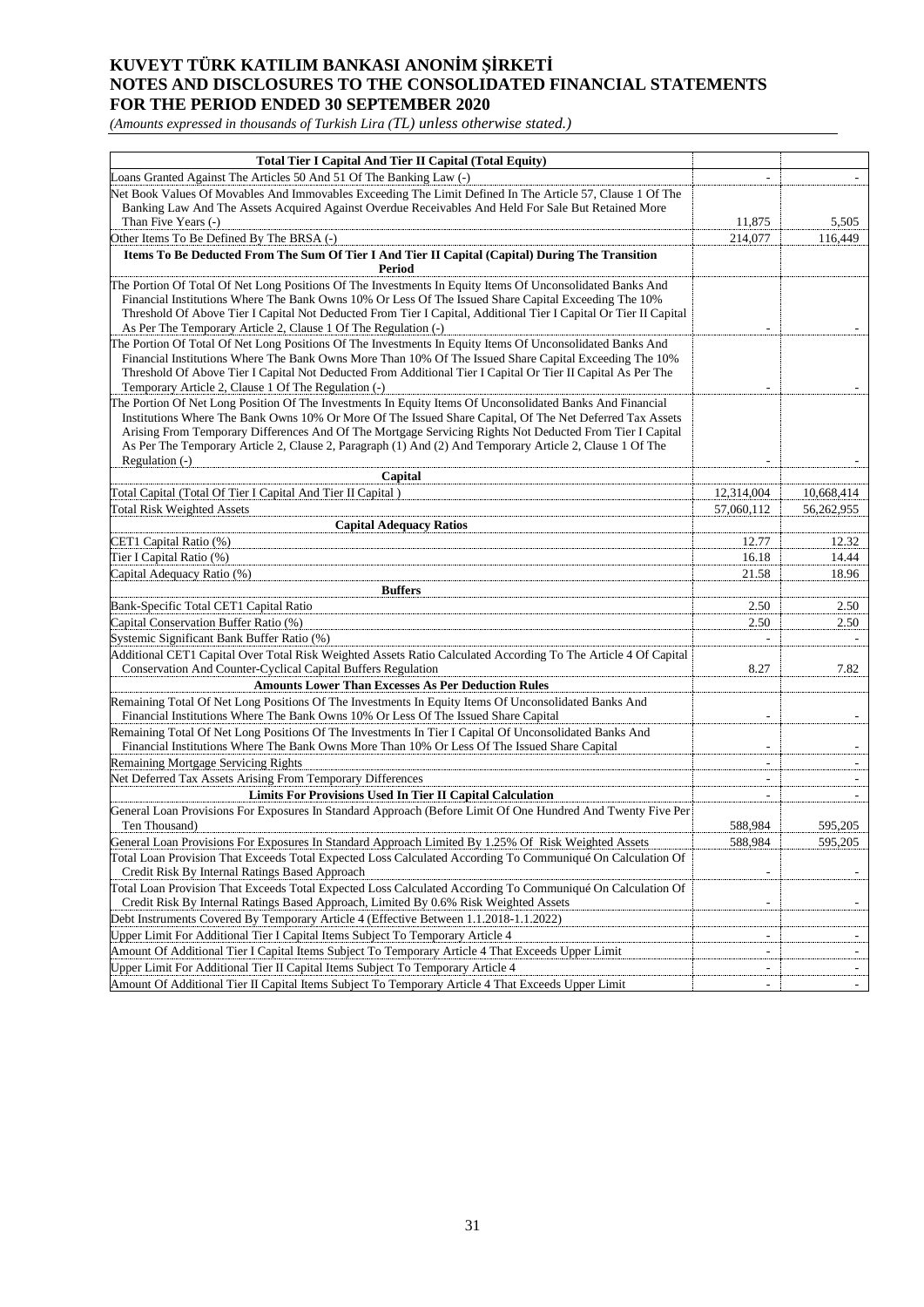*(Amounts expressed in thousands of Turkish Lira (TL) unless otherwise stated.)*

| Information on debt instruments to be included in equity<br>calculation:                                                                                                  |                                                          |                                                          |                                                          |
|---------------------------------------------------------------------------------------------------------------------------------------------------------------------------|----------------------------------------------------------|----------------------------------------------------------|----------------------------------------------------------|
| Issuer                                                                                                                                                                    | KT SUKUK COMPANY<br><b>LIMITED</b>                       | <b>KT ONE COMPANY</b><br><b>LIMITED</b>                  | KT AT One Company<br>Limited                             |
| Mean Code (CUSIP, ISIN vb.)                                                                                                                                               | XS1323608635                                             | XS2028862998                                             | XS2227803819                                             |
| Legislation to which the mean is subject                                                                                                                                  | <b>BRSA</b> regulation on<br>Shareholders ' Equity       | <b>BRSA</b> regulation on<br>Shareholders ' Equity       | <b>BRSA</b> regulation on<br>Shareholders ' Equity       |
| <b>Consideration In Equity Calculation</b>                                                                                                                                |                                                          |                                                          |                                                          |
| Subject to consideration application reduced by 10% from<br>1/1/2015                                                                                                      | Not being subject                                        | Not being subject                                        | Not being subject                                        |
| Validity on a consolidated or unconsolidated basis or both<br>consolidated and unconsolidated basis                                                                       | Current on both consolidated<br>and unconsolidated basis | Current on both consolidated<br>and unconsolidated basis | Current on both consolidated<br>and unconsolidated basis |
| Means Type                                                                                                                                                                | Subordinated Sukuk                                       | Subordinated Sukuk                                       | <b>Subordinated Sukuk</b>                                |
| Amount taken into account in equity calculation (as of last<br>reporting date-TL million)                                                                                 | 2,722                                                    | 1,555                                                    | 389                                                      |
| Nominal value of the mean (TL million))                                                                                                                                   | 2,722                                                    | 1,555                                                    | 389                                                      |
| The account in which the mean is followed accounting                                                                                                                      | 3470103                                                  | 3470003                                                  | 3470003                                                  |
| Export date of the mean                                                                                                                                                   | 02/17/2016                                               | 06/17/2019                                               | 09/28/2020                                               |
| Maturity structure of the mean (demand/term))                                                                                                                             | Term                                                     | Demand                                                   | Demand                                                   |
| Initial maturity of the mean                                                                                                                                              | 10 Years (Maturity Date:<br>02/17/2026                   | Demand                                                   | Demand                                                   |
| Whether the issuer has the right to refund subject to BRSA<br>approval                                                                                                    | Yes                                                      | Yes                                                      | Yes                                                      |
| Date of repayment option, contingent repayment options and<br>amount to be paid back                                                                                      | $02/17/2021$ – Complete                                  | $07/16/2024 - Complete$                                  | 09/28/2025 - Complete                                    |
| Subsequent repayment option dates                                                                                                                                         | 02/17/2021                                               | 07/16/2024                                               | 09/28/2025                                               |
| <b>Dividend payments</b>                                                                                                                                                  |                                                          |                                                          |                                                          |
| Fixed or variable dividend payments                                                                                                                                       | Fixed dividend payments                                  | Fixed dividend payments                                  | Fixed dividend payments                                  |
| Dividend ratio and index value for dividend ratio                                                                                                                         | 7.90%                                                    | 9.13%                                                    | 9.95%                                                    |
| Whether there are any restrictions that stop paying dividends                                                                                                             | None                                                     | None                                                     | None                                                     |
| The ability to be completely optional, partially optional or<br>mandatory                                                                                                 | Mandatory                                                | Mandatory                                                | Mandatory                                                |
| Whether there is an element to encourage repayment, such as a<br>dividend rate hike                                                                                       | None                                                     | None                                                     | None                                                     |
| Non-accumulative or cumulative property                                                                                                                                   | Noncumulative                                            | Noncumulative                                            | Noncumulative                                            |
| Ability to convert to stock                                                                                                                                               |                                                          |                                                          |                                                          |
| Trigger events/events that would cause conversion if converted<br>to stock                                                                                                | Cannot be converted into<br>stock.                       | Cannot be converted into<br>stock.                       | Cannot be converted into<br>stock.                       |
| Fully or partially convert property if it can be converted to stock                                                                                                       | Cannot be converted into<br>stock.                       | Cannot be converted into<br>stock.                       | Cannot be converted into<br>stock.                       |
| If it can be converted to stock, the conversion rate                                                                                                                      | Cannot be converted into<br>stock.                       | Cannot be converted into<br>stock.                       | Cannot be converted into<br>stock.                       |
| Forced or optional conversion property, if it can be converted to<br>stock                                                                                                | Cannot be converted into<br>stock.                       | Cannot be converted into<br>stock.                       | Cannot be converted into<br>stock.                       |
| Types of convertible means, if convertible to stock                                                                                                                       | Cannot be converted into<br>stock.                       | Cannot be converted into<br>stock.                       | Cannot be converted into<br>stock.                       |
| Issuer of the debt instrument to be converted, if it can be<br>converted to stock                                                                                         | Cannot be converted into<br>stock.                       | Cannot be converted into<br>stock.                       | Cannot be converted into<br>stock.                       |
| <b>Value reduction feature</b>                                                                                                                                            |                                                          |                                                          |                                                          |
| Trigger events/events to cause reduction if value reduction is<br>enabled                                                                                                 | No Value Reduction                                       | No Value Reduction                                       | No Value Reduction                                       |
| If it has a value reduction feature, it has a total or partial value<br>reduction feature                                                                                 | No Value Reduction                                       | No Value Reduction                                       | No Value Reduction                                       |
| If the value reduction property is continuous or transient                                                                                                                | No Value Reduction                                       | No Value Reduction                                       | No Value Reduction                                       |
| If the value can be temporarily reduced, the value increment<br>mechanism                                                                                                 | No Value Reduction                                       | No Value Reduction                                       | No Value Reduction                                       |
| In the case of liquidation, which is in the order in respect of the<br>right of receivables (the instrument which is located just above<br>this instrument of borrowing)) | Primary Unsecured Sukuk                                  | Tier - $1$                                               | Tier - $1$                                               |
| Whether or not the provisions of Articles 7 and 8 of the<br>regulation on the shareholders 'equity of the banks are not met                                               | None                                                     | None                                                     | None                                                     |
| Which of the conditions contained in Articles 7 and 8 of the<br>regulation on the shareholders 'equity of the banks are not met                                           | None                                                     | None                                                     | None                                                     |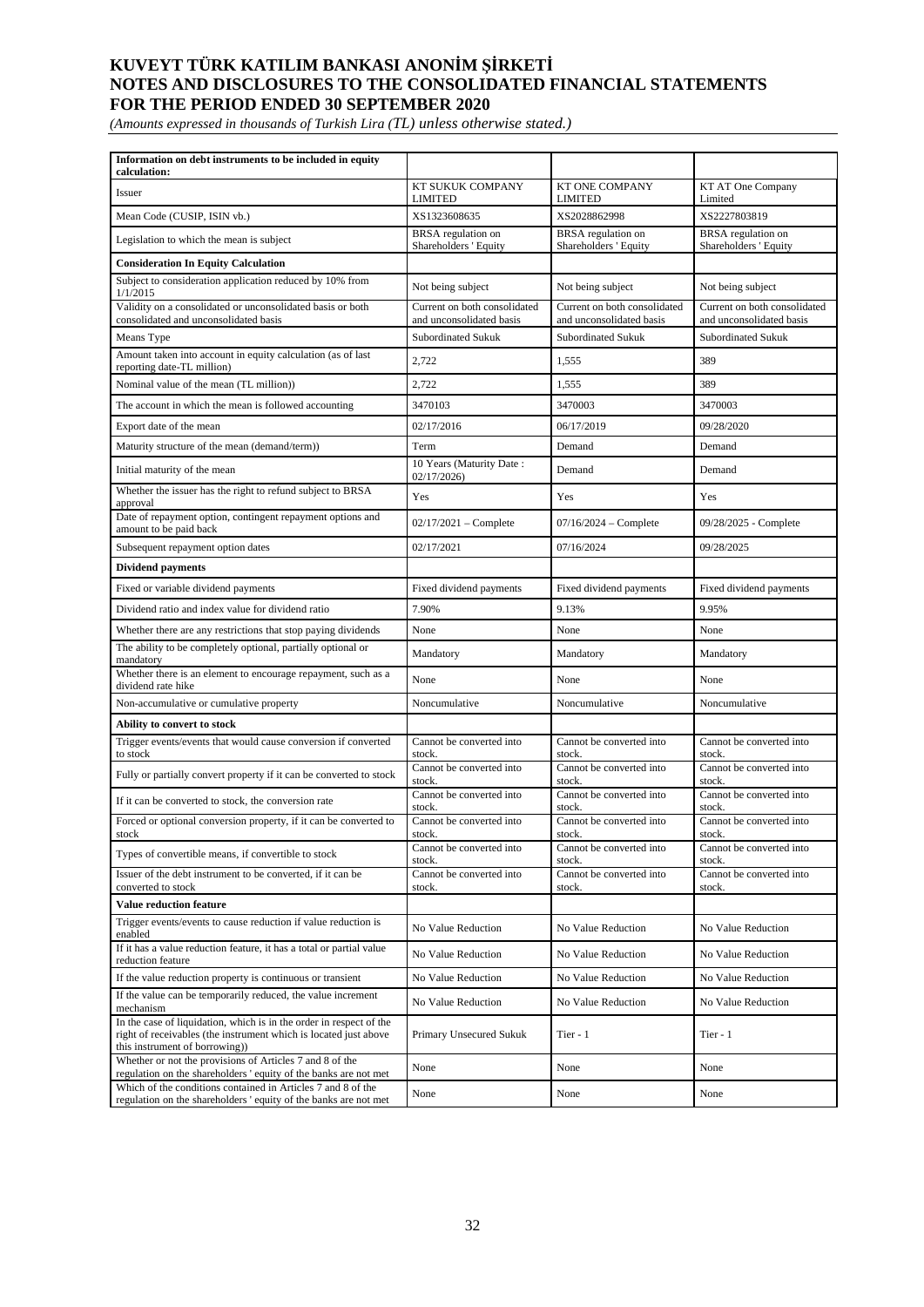*(Amounts expressed in thousands of Turkish Lira (TL) unless otherwise stated.)*

### **1.2 Approaches applied to assess the adequacy of internal capital requirement in terms of current and future activities:**

Internal evaluation process is established for continuously evaluating and maintaining the types, componenets and distribution of the adequate level of capital in order to provide for various risks exposed to or to be exposed to. The final purpose of the evaluation process of the internal capital requirement, is to define and evaluate all the risks included or not in the calculations of the legal capital requirements, within the frame of the activities of the bank, and to provide the availability od adequate capital in order to cover these risks and the application of the risk management techniques. The results obtained in this evaluation process by taking into consideration, the Parenst Banks' growth strategy, assets-liabilities structure, funding sources, liquidıty position, foreign currency position, the effect of the price and market fluctuations on the capital, which are among the variables of the economy, aim to provide the continuity of the mentioned capital adequacy level at the determined level in compliance with the Banks' risk profile and risk appetite.

Within this scope, capital structure is reviewed as based on the frame of the activities and risks exposed to, and the internal capital requirement, probable to occur within the direction of targets and strategies of the Group is evaluated. This evaluation includes interest rate risk, concentration risk, liquidation risk, reputation risk, residual risk, country risk and strategic risk arising of the banking books as well as market, credit and operational risks. Capital requirement internal evaluation is evaluated to be a developing process and the development areas for the future period are determined and plans are prepared.

### **2. Explanations on consolidated currency risk**

Foreign currency risk represents the Group's exposure to loss due to the changes in foreign currency exchange rates. All foreign currency assets, liabilities and foreign currency forward transactions are considered in calculation of capital to be employed for foreign currency risk according to standard method.

The Parent monitors daily the designated limits set by the Board of Directors and additionally observes the possible value changes in foreign currency positions. The limits are determined and followed both for the net foreign currency position and for the cross exchange rate risk within the position. As a tool of foreign currency risk management, foreign currency forward transactions are used when necessary to mitigate the risk.

As of 30 September 2020, the Group has a long position amounting to TL 24,022 (31 December 2019 – TL 446,838 long position), consisting of a balance sheet short position amounting to TL 20,230,160 (31 December 2019 – TL 8,378,733 long position) and an off-balance long position amounting to 20,254,182 (31 December 2019 – TL 7,931,895 short position).

The announced current foreign exchange buying rates of the Parent Bank as of 30 September 2019 and the previous five working days are as follows (full TL):

|             | 23/09/2020 | 24/09/2020 | 25/09/2020 | 28/09/2020 | 29/09/2020 | <b>Balance Sheet</b><br><b>Valuation Rate</b> |
|-------------|------------|------------|------------|------------|------------|-----------------------------------------------|
|             |            |            |            |            |            |                                               |
| <b>USD</b>  | 7.681      | 7.65277    | 7.58626    | 7.77289    | 7.82037    | 7.7763                                        |
| <b>EURO</b> | 8.98232    | 8.91378    | 8.84042    | 9.05792    | 9.14489    | 9.10906                                       |
| <b>GBP</b>  | 9.76777    | 9.74993    | 9.67144    | 9.98583    | 10.05734   | 9.98122                                       |
| <b>CHF</b>  | 8.3417     | 8.27212    | 8.18222    | 8.38174    | 8.47536    | 8.43152                                       |
| JPY         | 0.0731     | 0.07261    | 0.07197    | 0.07376    | 0.07404    | 0.07361                                       |

The simple arithmetic averages of the major current foreign exchange buying rates of the Parent Bank for the thirty days preceding the balance sheet date are as follows (full TL):

|             | <b>Monthly</b><br>average FC<br>purchase rate |
|-------------|-----------------------------------------------|
| <b>USD</b>  |                                               |
| <b>EURO</b> | 7.53738<br>8.88932                            |
|             |                                               |
| GBP         | 9.77054                                       |
| ${\rm CHF}$ | 8.24205                                       |
| <b>JPY</b>  | 0.07140                                       |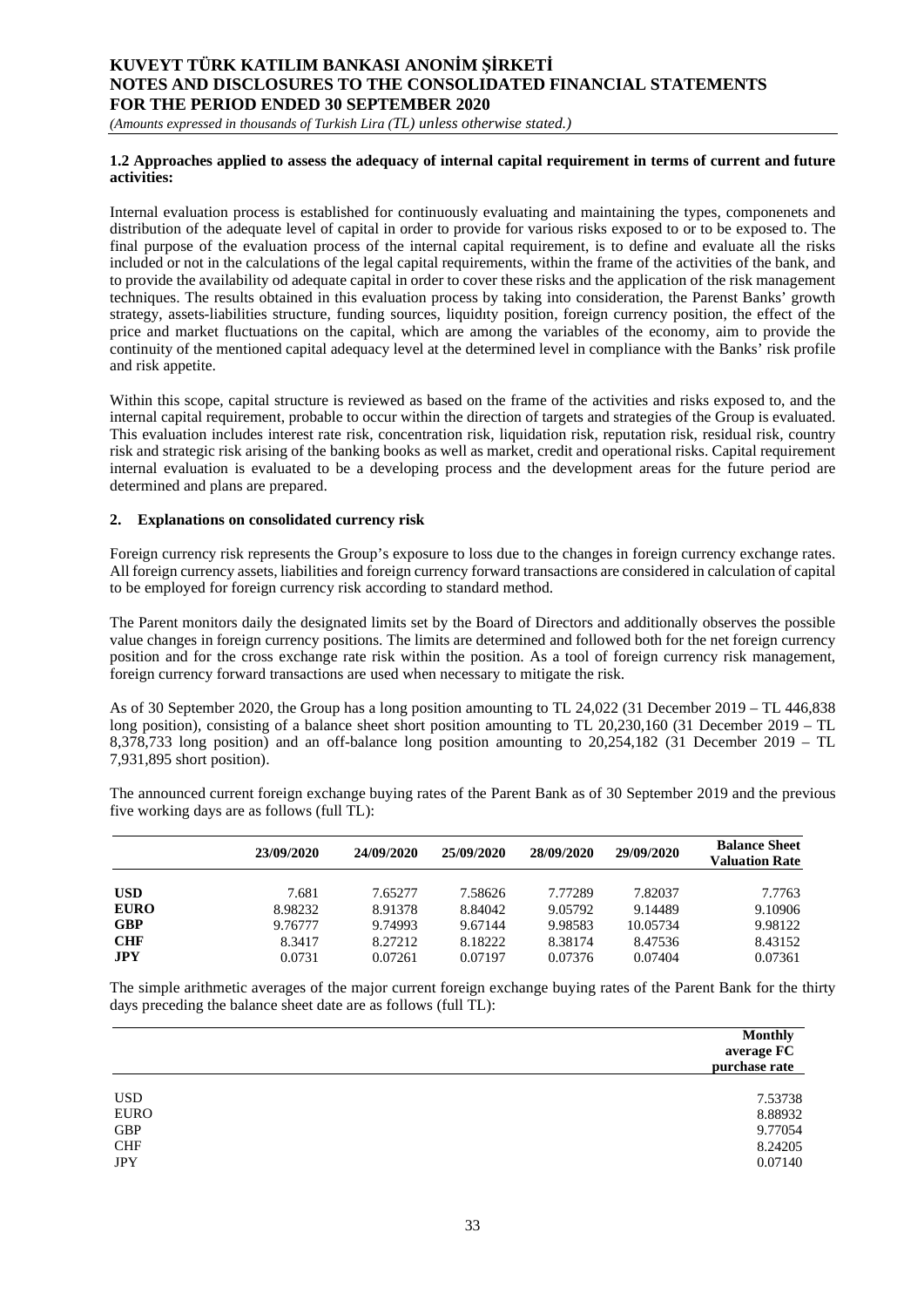*(Amounts expressed in thousands of Turkish Lira (TL) unless otherwise stated.)*

### **Consalidated currency risk of the Group:**

| <b>Current period</b><br>Assets<br>Cash (cash in vault, effectives, money in transit, cheques purchased)<br>and balances with the Central Bank of the Republic of Turkey (***)<br>6,993,842<br>8,307,025<br>5,486,943<br>20,787,810<br>Banks(*****)<br>3,711,941<br>4,974,790<br>967,089<br>295,760<br>6,689,586<br>Financial assets at fair value through profit and loss<br>283,931<br>77,664<br>7,051,181<br>Money market placements<br>Financial assets at fair value through other comprehensive income<br>2,938,407<br>5,108,253<br>8,046,660<br>$\overline{a}$<br>Loans and finance lease receivables (*)<br>14,226,549<br>14,941,123<br>132,422<br>29,300,094<br>Subsidiaries, associates and joint ventures<br>3,942,019<br>2,435,834<br>6,377,853<br>Financial assets at amortized cost<br>Derivative financial assets for hedging purposes<br>14,379<br>15,704<br>Tangible assets<br>1,325<br>Intangible assets<br>80,539<br>80,536<br>3<br>Other assets (****)<br>155,685<br>234,750<br>84,886<br>475,321<br>29,602,437<br>31,401,737<br>16,105,778<br>77,109,952<br><b>Total assets</b><br><b>Liabilities</b><br>398,859<br>806,376<br>Current account and funds collected from Banks via participation accounts<br>174,482<br>233,035<br>Current and profit sharing accounts FC (***)<br>15,469,593<br>37,197,048<br>84,080,303<br>31,413,662<br>Money market borrowings<br>Funds provided from other financial institutions<br>295,419<br>7,217,710<br>7,513,129<br>$\overline{\phantom{a}}$<br>Marketable securities issued<br>3,567,293<br>3,567,293<br>÷,<br>Miscellaneous payables<br>197,410<br>381,159<br>11,048<br>589,617 |
|--------------------------------------------------------------------------------------------------------------------------------------------------------------------------------------------------------------------------------------------------------------------------------------------------------------------------------------------------------------------------------------------------------------------------------------------------------------------------------------------------------------------------------------------------------------------------------------------------------------------------------------------------------------------------------------------------------------------------------------------------------------------------------------------------------------------------------------------------------------------------------------------------------------------------------------------------------------------------------------------------------------------------------------------------------------------------------------------------------------------------------------------------------------------------------------------------------------------------------------------------------------------------------------------------------------------------------------------------------------------------------------------------------------------------------------------------------------------------------------------------------------------------------------------------------------------------------------------------------------------------------------------------|
|                                                                                                                                                                                                                                                                                                                                                                                                                                                                                                                                                                                                                                                                                                                                                                                                                                                                                                                                                                                                                                                                                                                                                                                                                                                                                                                                                                                                                                                                                                                                                                                                                                                  |
|                                                                                                                                                                                                                                                                                                                                                                                                                                                                                                                                                                                                                                                                                                                                                                                                                                                                                                                                                                                                                                                                                                                                                                                                                                                                                                                                                                                                                                                                                                                                                                                                                                                  |
|                                                                                                                                                                                                                                                                                                                                                                                                                                                                                                                                                                                                                                                                                                                                                                                                                                                                                                                                                                                                                                                                                                                                                                                                                                                                                                                                                                                                                                                                                                                                                                                                                                                  |
|                                                                                                                                                                                                                                                                                                                                                                                                                                                                                                                                                                                                                                                                                                                                                                                                                                                                                                                                                                                                                                                                                                                                                                                                                                                                                                                                                                                                                                                                                                                                                                                                                                                  |
|                                                                                                                                                                                                                                                                                                                                                                                                                                                                                                                                                                                                                                                                                                                                                                                                                                                                                                                                                                                                                                                                                                                                                                                                                                                                                                                                                                                                                                                                                                                                                                                                                                                  |
|                                                                                                                                                                                                                                                                                                                                                                                                                                                                                                                                                                                                                                                                                                                                                                                                                                                                                                                                                                                                                                                                                                                                                                                                                                                                                                                                                                                                                                                                                                                                                                                                                                                  |
|                                                                                                                                                                                                                                                                                                                                                                                                                                                                                                                                                                                                                                                                                                                                                                                                                                                                                                                                                                                                                                                                                                                                                                                                                                                                                                                                                                                                                                                                                                                                                                                                                                                  |
|                                                                                                                                                                                                                                                                                                                                                                                                                                                                                                                                                                                                                                                                                                                                                                                                                                                                                                                                                                                                                                                                                                                                                                                                                                                                                                                                                                                                                                                                                                                                                                                                                                                  |
|                                                                                                                                                                                                                                                                                                                                                                                                                                                                                                                                                                                                                                                                                                                                                                                                                                                                                                                                                                                                                                                                                                                                                                                                                                                                                                                                                                                                                                                                                                                                                                                                                                                  |
|                                                                                                                                                                                                                                                                                                                                                                                                                                                                                                                                                                                                                                                                                                                                                                                                                                                                                                                                                                                                                                                                                                                                                                                                                                                                                                                                                                                                                                                                                                                                                                                                                                                  |
|                                                                                                                                                                                                                                                                                                                                                                                                                                                                                                                                                                                                                                                                                                                                                                                                                                                                                                                                                                                                                                                                                                                                                                                                                                                                                                                                                                                                                                                                                                                                                                                                                                                  |
|                                                                                                                                                                                                                                                                                                                                                                                                                                                                                                                                                                                                                                                                                                                                                                                                                                                                                                                                                                                                                                                                                                                                                                                                                                                                                                                                                                                                                                                                                                                                                                                                                                                  |
|                                                                                                                                                                                                                                                                                                                                                                                                                                                                                                                                                                                                                                                                                                                                                                                                                                                                                                                                                                                                                                                                                                                                                                                                                                                                                                                                                                                                                                                                                                                                                                                                                                                  |
|                                                                                                                                                                                                                                                                                                                                                                                                                                                                                                                                                                                                                                                                                                                                                                                                                                                                                                                                                                                                                                                                                                                                                                                                                                                                                                                                                                                                                                                                                                                                                                                                                                                  |
|                                                                                                                                                                                                                                                                                                                                                                                                                                                                                                                                                                                                                                                                                                                                                                                                                                                                                                                                                                                                                                                                                                                                                                                                                                                                                                                                                                                                                                                                                                                                                                                                                                                  |
|                                                                                                                                                                                                                                                                                                                                                                                                                                                                                                                                                                                                                                                                                                                                                                                                                                                                                                                                                                                                                                                                                                                                                                                                                                                                                                                                                                                                                                                                                                                                                                                                                                                  |
|                                                                                                                                                                                                                                                                                                                                                                                                                                                                                                                                                                                                                                                                                                                                                                                                                                                                                                                                                                                                                                                                                                                                                                                                                                                                                                                                                                                                                                                                                                                                                                                                                                                  |
|                                                                                                                                                                                                                                                                                                                                                                                                                                                                                                                                                                                                                                                                                                                                                                                                                                                                                                                                                                                                                                                                                                                                                                                                                                                                                                                                                                                                                                                                                                                                                                                                                                                  |
|                                                                                                                                                                                                                                                                                                                                                                                                                                                                                                                                                                                                                                                                                                                                                                                                                                                                                                                                                                                                                                                                                                                                                                                                                                                                                                                                                                                                                                                                                                                                                                                                                                                  |
|                                                                                                                                                                                                                                                                                                                                                                                                                                                                                                                                                                                                                                                                                                                                                                                                                                                                                                                                                                                                                                                                                                                                                                                                                                                                                                                                                                                                                                                                                                                                                                                                                                                  |
|                                                                                                                                                                                                                                                                                                                                                                                                                                                                                                                                                                                                                                                                                                                                                                                                                                                                                                                                                                                                                                                                                                                                                                                                                                                                                                                                                                                                                                                                                                                                                                                                                                                  |
|                                                                                                                                                                                                                                                                                                                                                                                                                                                                                                                                                                                                                                                                                                                                                                                                                                                                                                                                                                                                                                                                                                                                                                                                                                                                                                                                                                                                                                                                                                                                                                                                                                                  |
|                                                                                                                                                                                                                                                                                                                                                                                                                                                                                                                                                                                                                                                                                                                                                                                                                                                                                                                                                                                                                                                                                                                                                                                                                                                                                                                                                                                                                                                                                                                                                                                                                                                  |
|                                                                                                                                                                                                                                                                                                                                                                                                                                                                                                                                                                                                                                                                                                                                                                                                                                                                                                                                                                                                                                                                                                                                                                                                                                                                                                                                                                                                                                                                                                                                                                                                                                                  |
|                                                                                                                                                                                                                                                                                                                                                                                                                                                                                                                                                                                                                                                                                                                                                                                                                                                                                                                                                                                                                                                                                                                                                                                                                                                                                                                                                                                                                                                                                                                                                                                                                                                  |
|                                                                                                                                                                                                                                                                                                                                                                                                                                                                                                                                                                                                                                                                                                                                                                                                                                                                                                                                                                                                                                                                                                                                                                                                                                                                                                                                                                                                                                                                                                                                                                                                                                                  |
| Derivative financial liabilities for hedging purposes                                                                                                                                                                                                                                                                                                                                                                                                                                                                                                                                                                                                                                                                                                                                                                                                                                                                                                                                                                                                                                                                                                                                                                                                                                                                                                                                                                                                                                                                                                                                                                                            |
| Other liabilities (****)<br>783,394<br>243,533<br>509,679<br>30,182                                                                                                                                                                                                                                                                                                                                                                                                                                                                                                                                                                                                                                                                                                                                                                                                                                                                                                                                                                                                                                                                                                                                                                                                                                                                                                                                                                                                                                                                                                                                                                              |
|                                                                                                                                                                                                                                                                                                                                                                                                                                                                                                                                                                                                                                                                                                                                                                                                                                                                                                                                                                                                                                                                                                                                                                                                                                                                                                                                                                                                                                                                                                                                                                                                                                                  |
| 16,604,814<br>97,340,112<br><b>Total liabilities</b><br>49,047,371<br>31,687,927                                                                                                                                                                                                                                                                                                                                                                                                                                                                                                                                                                                                                                                                                                                                                                                                                                                                                                                                                                                                                                                                                                                                                                                                                                                                                                                                                                                                                                                                                                                                                                 |
|                                                                                                                                                                                                                                                                                                                                                                                                                                                                                                                                                                                                                                                                                                                                                                                                                                                                                                                                                                                                                                                                                                                                                                                                                                                                                                                                                                                                                                                                                                                                                                                                                                                  |
| (15, 582, 149)                                                                                                                                                                                                                                                                                                                                                                                                                                                                                                                                                                                                                                                                                                                                                                                                                                                                                                                                                                                                                                                                                                                                                                                                                                                                                                                                                                                                                                                                                                                                                                                                                                   |
| 12,997,623<br>(17, 645, 634)<br>Net balance sheet position<br>(20, 230, 160)<br>$\lambda$                                                                                                                                                                                                                                                                                                                                                                                                                                                                                                                                                                                                                                                                                                                                                                                                                                                                                                                                                                                                                                                                                                                                                                                                                                                                                                                                                                                                                                                                                                                                                        |
| Net off-balance sheet position<br>(13,306,303)<br>17,974,376<br>20,254,182<br>15,586,109                                                                                                                                                                                                                                                                                                                                                                                                                                                                                                                                                                                                                                                                                                                                                                                                                                                                                                                                                                                                                                                                                                                                                                                                                                                                                                                                                                                                                                                                                                                                                         |
| Financial derivative assets<br>707,145<br>25,825,956<br>17,126,752<br>43,659,853                                                                                                                                                                                                                                                                                                                                                                                                                                                                                                                                                                                                                                                                                                                                                                                                                                                                                                                                                                                                                                                                                                                                                                                                                                                                                                                                                                                                                                                                                                                                                                 |
| Financial derivative liabilities<br>7,851,580<br>14,013,448<br>1,540,643<br>23,405,671                                                                                                                                                                                                                                                                                                                                                                                                                                                                                                                                                                                                                                                                                                                                                                                                                                                                                                                                                                                                                                                                                                                                                                                                                                                                                                                                                                                                                                                                                                                                                           |
| 5,244,296<br>Non-cash loans (**)<br>2,141,073<br>2,447,892<br>655,331                                                                                                                                                                                                                                                                                                                                                                                                                                                                                                                                                                                                                                                                                                                                                                                                                                                                                                                                                                                                                                                                                                                                                                                                                                                                                                                                                                                                                                                                                                                                                                            |
|                                                                                                                                                                                                                                                                                                                                                                                                                                                                                                                                                                                                                                                                                                                                                                                                                                                                                                                                                                                                                                                                                                                                                                                                                                                                                                                                                                                                                                                                                                                                                                                                                                                  |
| Prior period                                                                                                                                                                                                                                                                                                                                                                                                                                                                                                                                                                                                                                                                                                                                                                                                                                                                                                                                                                                                                                                                                                                                                                                                                                                                                                                                                                                                                                                                                                                                                                                                                                     |
| Total assets<br>32,421,730<br>25,771,122<br>11,237,311<br>69,430,163                                                                                                                                                                                                                                                                                                                                                                                                                                                                                                                                                                                                                                                                                                                                                                                                                                                                                                                                                                                                                                                                                                                                                                                                                                                                                                                                                                                                                                                                                                                                                                             |
| 12,507,749<br><b>Total liabilities</b><br>36,360,587<br>12,183,094<br>61,051,430                                                                                                                                                                                                                                                                                                                                                                                                                                                                                                                                                                                                                                                                                                                                                                                                                                                                                                                                                                                                                                                                                                                                                                                                                                                                                                                                                                                                                                                                                                                                                                 |
| 8,378,733<br>Net balance sheet position<br>19,913,981<br>(10, 589, 465)<br>(945, 783)                                                                                                                                                                                                                                                                                                                                                                                                                                                                                                                                                                                                                                                                                                                                                                                                                                                                                                                                                                                                                                                                                                                                                                                                                                                                                                                                                                                                                                                                                                                                                            |
| Net off-balance sheet position<br>(20,055,210)<br>11,193,288<br>930,027<br>(7,931,895)                                                                                                                                                                                                                                                                                                                                                                                                                                                                                                                                                                                                                                                                                                                                                                                                                                                                                                                                                                                                                                                                                                                                                                                                                                                                                                                                                                                                                                                                                                                                                           |
| Financial derivative assets<br>1,463,898<br>371,647<br>19,860,378<br>21,695,923                                                                                                                                                                                                                                                                                                                                                                                                                                                                                                                                                                                                                                                                                                                                                                                                                                                                                                                                                                                                                                                                                                                                                                                                                                                                                                                                                                                                                                                                                                                                                                  |
| 20,426,857<br>8,667,090<br>533,871<br>29,627,818<br>Financial derivative liabilities                                                                                                                                                                                                                                                                                                                                                                                                                                                                                                                                                                                                                                                                                                                                                                                                                                                                                                                                                                                                                                                                                                                                                                                                                                                                                                                                                                                                                                                                                                                                                             |
| 1,883,918<br>4,963,915<br>Non-cash loans (**)<br>2,503,577<br>576,420                                                                                                                                                                                                                                                                                                                                                                                                                                                                                                                                                                                                                                                                                                                                                                                                                                                                                                                                                                                                                                                                                                                                                                                                                                                                                                                                                                                                                                                                                                                                                                            |

(\*) Includes expected credit loss of TL 1,400,363 (31 December 2019 - TL 640,235) in the balance sheet and foreign currency indexed loans amounting to TL 2,268,491 (December 31, 2019 - TL 2,662,329) followed as TL on the balance sheet

(\*\*) Does not have any effect to the net off-balance sheet position.

(\*\*\*) Precious metals are included in "Other FC" column.

Other liabilities at fair value through TL 4,696 in the calculation of profit  $/$  loss of securities are not included in the foreign currency risk of impairment provisions. It also includes a provision for foreign currency indexed loans amounting to TL 177,835

(\*\*\*\*\*) Includes provisions for expected losses amounting to TL 385 in the balance sheet

Foreign currency amounts that are not included in the currency risk table due to the legislation related to calculation of foreign currency net position to equity standard ratio, are explained by their gradation in the financial statements below;

- Derivative financial assets held for trading TL 459,215 (31 December 2019 TL 163,236)
- Prepaid expenses: TL 2,108 (31 December 2019 1,217 TL)
- Derivative financial liabilities held for trading: TL 331,376 (31 December 2019 TL 164,719)
- Marketable securities of FC revaluation reverse: (26,908) (31 December 2019 TL 82,154)
- Derivative financial liabilities held for hedging : None (31 December 2019 TL 129,728 )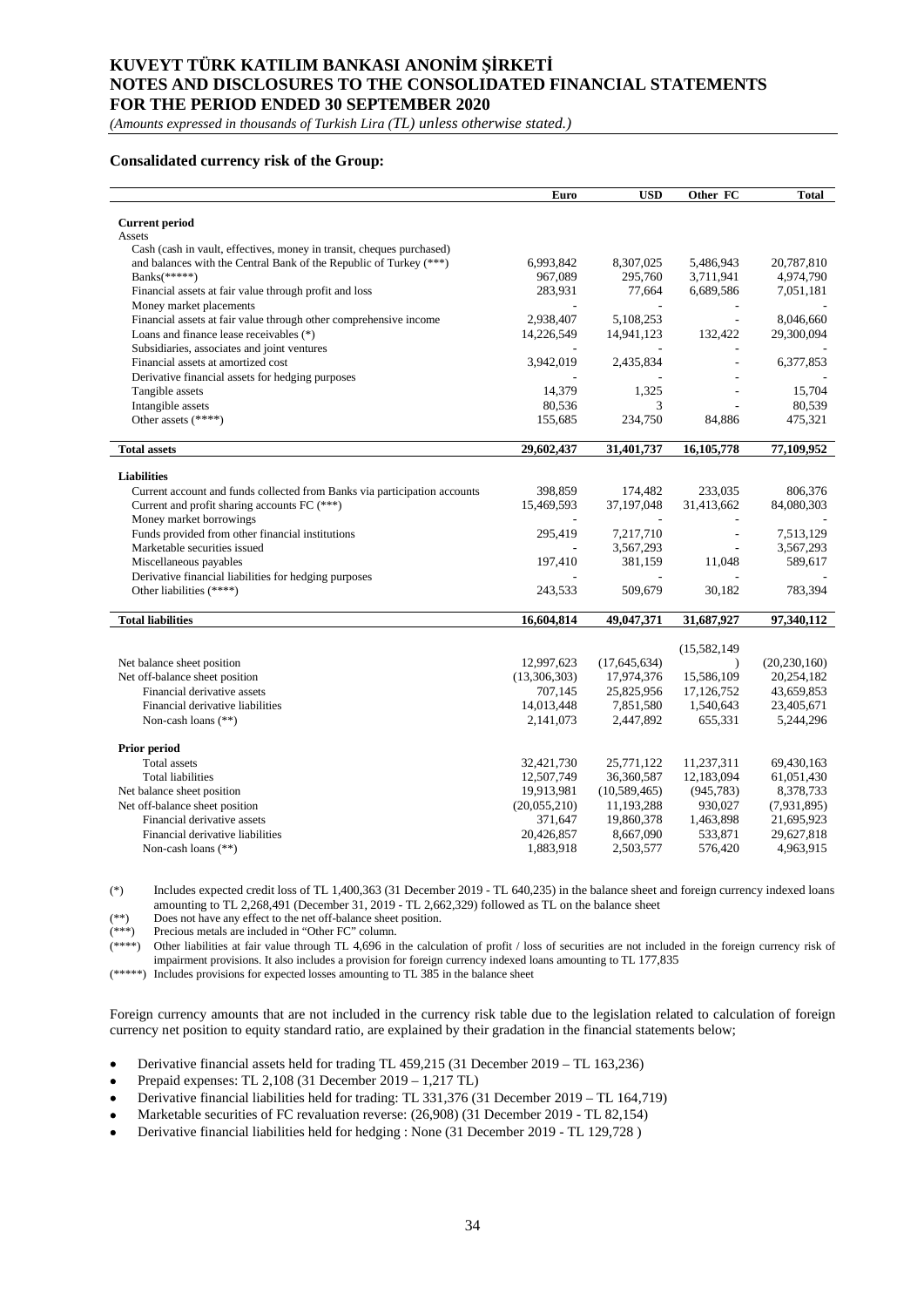*(Amounts expressed in thousands of Turkish Lira (TL) unless otherwise stated.)*

Receivables/Payables related to derivative financial instruments include foreign currency purchase/sale transactions that are amounting to;

- Forward foreign currency purchase transactions TL 1,159,377 (31 December 2019 TL 907,180)
- Forward foreign currency sale transactions: TL 1,647,152 (31 December 2019 TL 983,763)
- Precious metals purchase transactions TL 16,556,317 (31 December 2019 TL 15,348)
- Precious metals sale transactions TL 892,190 (31 December 2019 TL 322,394)

#### **Sensitivity to exchange rate risk**

The group is largely exposed to exchange rate risk in Euros, US dollars and Gold.

The following table shows the group's sensitivity to a 10% increase in US Dollar, Euro and gold exchange rates.

|            | exchange rate % | Change in<br>Effect on profit / loss         |           |                          | <b>Effect on equity</b> |
|------------|-----------------|----------------------------------------------|-----------|--------------------------|-------------------------|
|            |                 | <b>Prior period</b><br><b>Current period</b> |           | <b>Current</b><br>period | Prior period            |
| <b>USD</b> | 10%             | 32,874                                       | 60,382    | 32,874                   | 60,382                  |
| <b>EUR</b> | 10%             | (30, 868)                                    | (14, 123) | (30, 868)                | (14, 123)               |
| GOLD       | 10%             | 10.448                                       | 3,545     | 10.448                   | 3,545                   |

#### **3. Explanations on stock position risk arising from banking accounts**

**3.1 Relation of risks with gains accounted under equity and analyzing according to their aims including strategic reasons and the accounting policies applied and general information about valuation techniques with assumptions in this application, the elements that manipulate valuation and important changes:**

The Group's non-quoted securities are accounted for fair value. When the fair value cannot be reliably measured, the cost method is used.

**3.2. Carrying value of share investments, for fair value and quoted securities, comparison with market value if market value is significantly different from fair value:**

|                       | <b>Current Period</b>                                                        |                       | Comparison        |                     |
|-----------------------|------------------------------------------------------------------------------|-----------------------|-------------------|---------------------|
|                       | Equity Securities (shares) investments (*)                                   | <b>Carrying Value</b> | <b>Fair Value</b> | <b>Market Value</b> |
|                       | <b>Securities at Fair Value Through Other</b><br><b>Comprehensive Income</b> | 27,371                |                   |                     |
|                       | <b>Quoted Securities</b>                                                     |                       |                   |                     |
|                       | <b>Investments in Associates</b>                                             |                       |                   |                     |
|                       | <b>Quoted Securities</b>                                                     |                       |                   |                     |
| 3                     | <b>Investment in Subsidiaries</b>                                            | 23,680                |                   |                     |
|                       | <b>Quoted Securities</b>                                                     |                       |                   |                     |
| 4                     | Other                                                                        | 55,797                |                   |                     |
|                       | <b>Quoted Securities</b>                                                     |                       |                   |                     |
|                       | <b>Prior Period</b>                                                          |                       | Comparison        |                     |
|                       | Equity Securities (shares) investments (*)                                   | <b>Carrying Value</b> | <b>Fair Value</b> | <b>Market Value</b> |
|                       | <b>Securities Available-for-Sale</b>                                         | 33,077                |                   |                     |
|                       | <b>Quoted Securities</b>                                                     |                       |                   |                     |
| $\mathcal{D}_{\cdot}$ | <b>Investments in Associates</b>                                             |                       |                   |                     |
|                       | <b>Quoted Securities</b>                                                     |                       |                   |                     |
|                       | <b>Investment in Subsidiaries</b>                                            | 23,680                |                   |                     |
|                       | <b>Quoted Securities</b>                                                     |                       |                   |                     |
| 4                     | <b>Other</b>                                                                 | 40,381                |                   |                     |
|                       | <b>Ouoted Securities</b>                                                     |                       |                   |                     |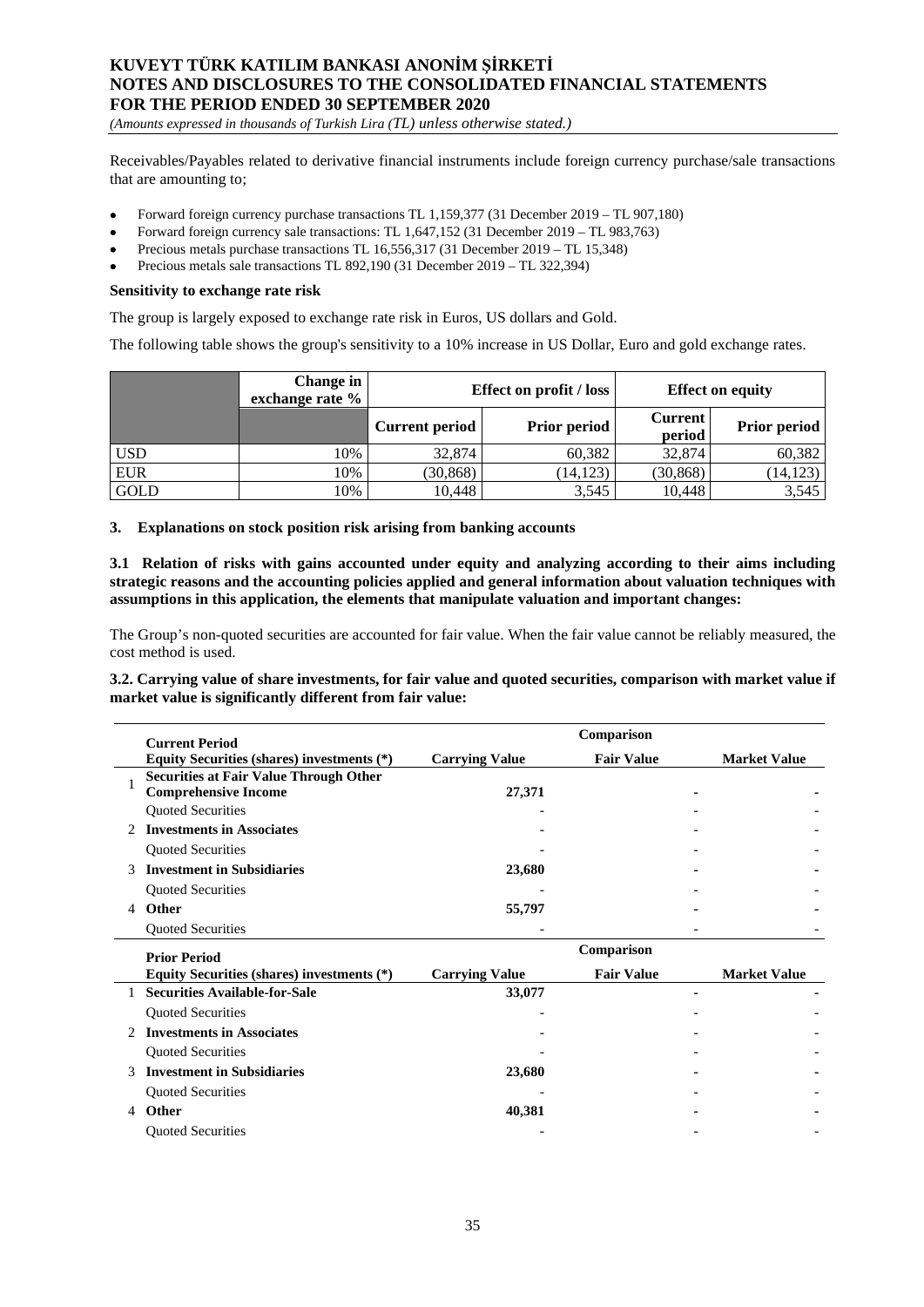*(Amounts expressed in thousands of Turkish Lira (TL) unless otherwise stated.)*

### **3.3 Realized gains/losses, revaluation surplus, unrealized gains/losses on equity securities and results included in core and supplementary capitals:**

None.

### **4. Consolidated Liquidity risk management and liquidity coverage ratio**

The liquidity risk of the Group is the risk of being unable to fulfill its payment obligations on time due to not having enough cash sources or cash inflows to finance its cash outflows fully and on time due to cash flow instabilities. It has been evaluated in two main categories:

Funding Liquidity Risk: It is a kind of risk which does not meet the any unexpected loss and non defaulting debts and liabilities.

Market Liquidity Risk: It is a kind of risk which consists of the position that cannot be sold without affecting market price due to insufficient market depth or market conditions' deterioration or that cannot be completed with the position of market price for any reasons.

Liquidity risk is managed by the Asset - Liability Committee (ALC) and related business units within the framework of the Liquidity Risk Policy and risk appetite approved by the Board of Directors. In liquidity risk management, the measures to be taken and the practices to be carried out are determined by taking into account normal economic conditions and stress conditions. The Bank defines liquidity risk, measures risks with liquidity risk measurement methods in accordance with international standards, monitors them and periodically presents them to the interested parties. Liquidity risk stress tests are performed during monthly periods. An emergency funding plan (liquidity contingency plan) has been created to regulate the procedures and principles for the bank to maintain and maintain adequate liquidity levels under stress conditions.

The Group's liquidity risk ratios are well above the legal limits. The Group maintains its liquidity buffer at high levels, taking into account periods when liquidity risk may increase. Due to this approach, it is evaluated that the negative effects of the COVID-19 pandemic on the global level do not have a significant impact on the Group's liquidity needs.

## **4.1 Information on risk capacity of the Group, Responsibilities and structure of liquidity risk management, the Bank's internal liquidity risk reporting, communication between the Board of Directors and business lines on liquidity risk strategy, policy and application:**

The applications and responsibilities related to the liquidity risk has been determied according to the Treasury Liquidity and Market Management Policies and Practices approved by Board of Directors. The Groups's liquidity and funding policy is to own sufficient liquidity reserve and funding opportunities to meet its liabilities even in cases of stress, resulting from the market conditions or other conditions specific to the Group.

The Group has a strong capital structure and is supported by its main shareholder is Kuwait Finance House; also its current and paticipation accounts are spread to the base and are stable, and its sources of foreign borrowing are diversified. Hence, by the virtue of the aforementioned facts, the Group has a high risk capacity. In addition, the Liquidity Coverage Ratio of the Group which insures its cash outflows with the high-quality liquid assets is deemed high. The Bank also has limits available for use at Central Bank of Turkey and other financial institutions.

Indicators regarding the liquidity position are analyzed and liquidity risk is evaluated at the ALC meetings attended by the senior management. Furthermore, the Board of Directors are informed through the Audit Committee.

For the management of liquidity risk, the Risk Management Department follows the funding and liquidity risks, market conditions, in the participating accounts, the distribution of different currencies, maturity, cost and expected future cash flow requirements (particularly with regard to large deposits). Reports on the liquidity gap analysis prepared weekly by Budget and Management Reporting and monitored by the Asset and Liability Committee. These units also estimate the possible liquidity needs of the Group in case of urgent situations and generate action plans based on these estimates. Risk Management Department follows the limits on liquidity risk determined by the Board of Directors. Risk Management Department, in addition to these, is implementing monthly liquidity stress tests to measure the effects of negative scenarios on liquidity position of the Group. The Treasury Group Managemant manages the liquidity risk and funding risk in order to prevent insufficiencies of funding relating to any time or any source and makes reports related with the liquidity position to Asset and Liability Committee regularly. Official and international Reporting Directorate tracks the liquidity coverage ratio and the results are reported to the BRSA.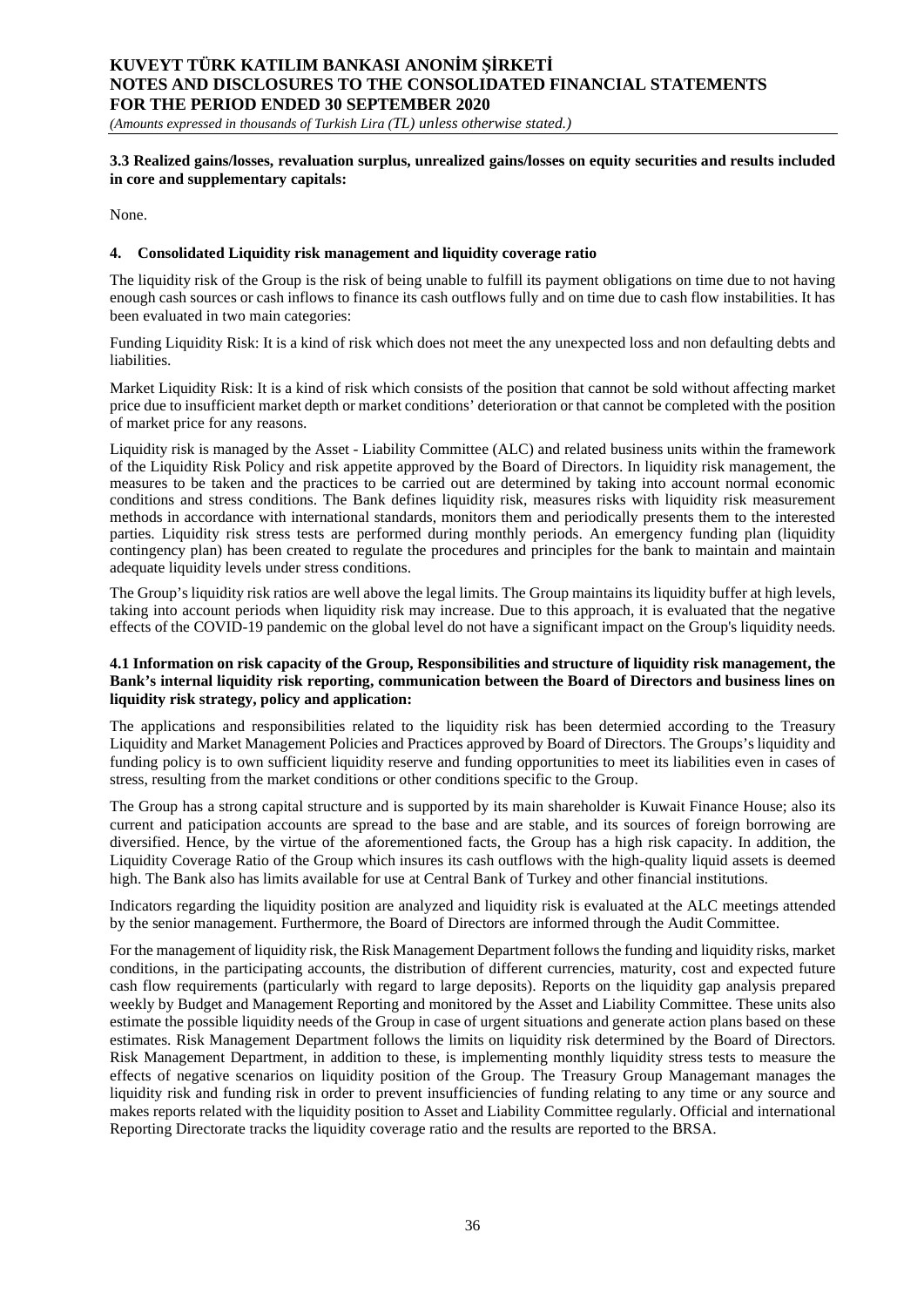*(Amounts expressed in thousands of Turkish Lira (TL) unless otherwise stated.)*

### **4.2. Information on the centralization degree of liquidity management and funding strategy and the functioning between the Group and the Group's subsidiaries:**

The Group's liquidity management is performed by the Asset and Liability Management. Depending on the Parent Bank's consolidated subsidiaries are subject to liquidity risk is managed in-house, but the necessary communication and coordination within the Assistant General Manager in charge of Treasury and International Banking are provided.

### **4.3 Information on the Group's funding strategy including the policies on funding types and variety of maturities:**

Group's spread to the base of current and partipication accounts and that a stable, long-term diversification and aims to be the source of the funds used. Ratio of liquid assets to total assets ratio and risk indicators related to liquidity, credit and the ratio of funds, issues such as the concentration in collected funds are being closely monitored.

### **4.4 Information on liquidity management on the basis of currencies constituting a minimum of five percent of the Group's total liabilities:**

Almost all liabilities of the Group are denominated in Turkish Lira, American Dollar, Euro or Gold. The TL denominated liquidity of the Group is managed through the open market transactions implemented by the Central Bank of the Turkish Republic and interbank operations. Liabilites denominated in TL are used in order to fund assets that are denominated in TL, assets denominated in TL are generated through foreign exchange based funds with swap operations if necessary. Foreign currency funds are provided with the foreign sourced credits denominated in foreign currency and sukuk-financial certificates issued. Liquidity denominated in foreign currency is kept at the interbank operations and accounts of the corresponding bonds within the limits. Liabilities denominated in Gold are kept at the required reserve accounts of the Central Bank of the Turkish substantialy.

## **4.5. Information on liquidity risk mitigation techniques:**

Liquidity risk is mitigated by using techniques such as maintaining high quality liquid asset buffer to cover possible fund outflows, diversification of funding sources so far as possible and inclusion to the base, homogenizing the maturity distribution of repayments as far as possible, obtaining limits from funding institutions to use when necessary and ensuring that a determined portion of funding sources are comprised of deposits. In addition, core deposit analysis is performed and concentration on collected funds are closely monitored.

### **4.6. Information on the use of stress tests:**

In order to analyze the source of the possible liquidity insufficiencies and whether comformably move exists on existing off-balance sheet and balance sheet positions relavant with liquidity risk expectation, 3 types liquidity stress tests are applied by Risk Management Directorate. These includes stress test scenarios are special to the Group, related with the overall market or scenarios take in consideration both of the situations. Stress tests telated with liquidity risk are repeated at monthly periods. Results are tracked with key risk indicators and monitored by Senior Management.

### **4.7. General information on emergency funding plan:**

Necessary strategy and procedures for the management of possible liquidity crisis are determined with the Emergency Funding Plan, which is approved and reviewed every year by the Executive Risk Committee. The actions to be taken favor the benefits of depositors, creditors of the Bank and shareholders. Indicators of Emergency Funding Plan were determined, in case of unexpected progress at the liquidity situation occur or at situations trigger of other indicators, plan is put into use. After Liquidity Contingency Plan is put into use, Liquidity Contingency Management Commitee is responsible from the determination of actions to be taken.

### **4.8. Presentation of financial liabilities according to contractual maturities**

This footnote has not been prepared in accordance with Article 25 of the Communiqué on the financial statements about disclosures to be announced to public by the banks.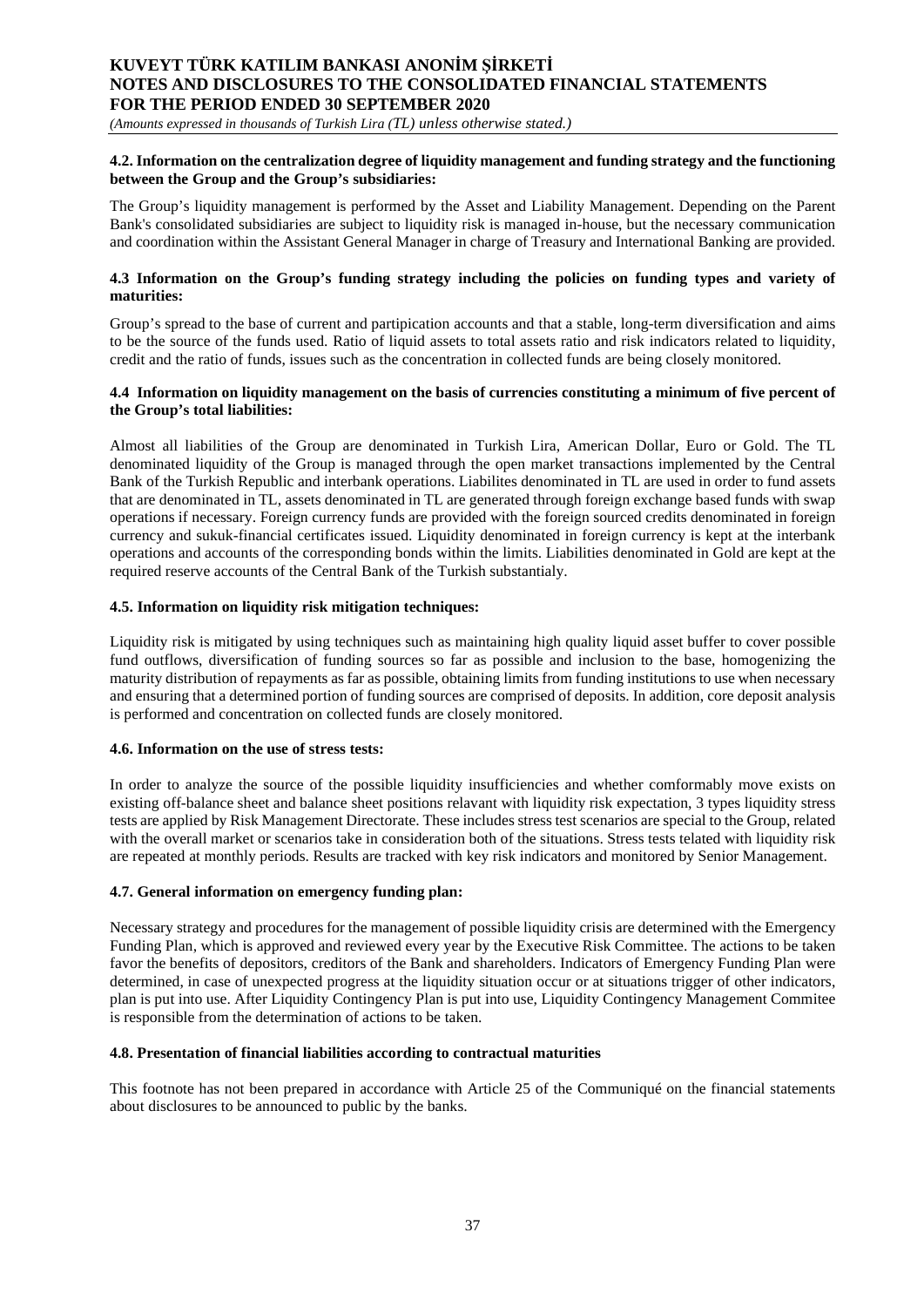*(Amounts expressed in thousands of Turkish Lira (TL) unless otherwise stated.)*

#### **Liquidity coverage ratio**

| <b>Current Period</b> |                                                                                                       | <b>Total Unweighted Value</b><br>$(Average)^{(*)}$ |            | <b>Total Weighted Value</b><br>$(Average)$ <sup>(*)</sup> |                                   |  |
|-----------------------|-------------------------------------------------------------------------------------------------------|----------------------------------------------------|------------|-----------------------------------------------------------|-----------------------------------|--|
|                       |                                                                                                       | $TL+FC$                                            | <b>FC</b>  | $TL+FC$                                                   | <b>FC</b>                         |  |
|                       | <b>HIGH-QUALITY LIQUID ASSETS</b>                                                                     |                                                    |            |                                                           |                                   |  |
| 1                     | Total high-quality liquid assets (HQLA)                                                               | 33,710,274                                         | 19,410,009 | 31,457,435                                                | 17,157,169                        |  |
|                       | <b>CASH OUTFLOWS</b>                                                                                  |                                                    |            |                                                           |                                   |  |
| $\overline{2}$        | Retail deposits and deposits from small business<br>customers, of which:                              | 57,649,198                                         | 13,472,514 | 5,077,722                                                 | 1,347,251                         |  |
| 3                     | Stable deposits                                                                                       | 13,743,947                                         |            | 687,197                                                   |                                   |  |
| $\overline{4}$        | Less stable deposits                                                                                  | 43,905,251                                         | 13,472,514 | 4,390,525                                                 | 1,347,251                         |  |
| 5                     | Unsecured wholesale funding, of which:                                                                | 22,625,380                                         | 15,431,237 | 12,498,882                                                | 8,822,263                         |  |
| 6                     | Operational deposits                                                                                  |                                                    |            |                                                           |                                   |  |
| 7                     | Non-operational deposits                                                                              | 17,933,685                                         | 11,619,688 | 7,807,187                                                 | 5,010,714                         |  |
| 8                     | <b>Unsecured</b> funding                                                                              | 4,691,695                                          | 3,811,549  | 4,691,695                                                 | 3,811,549                         |  |
| 9                     | Secured wholesale funding                                                                             |                                                    |            |                                                           |                                   |  |
| 10                    | Other cash outflows of which:                                                                         | 21,070,657                                         | 13,504,100 | 21,070,657                                                | 13,504,100                        |  |
| 11                    | Outflows related to derivative exposures and other<br>collateral requirements                         | 21,070,657                                         | 13,504,100 | 21,070,657                                                | 13,504,100                        |  |
| 12                    | Outflows related to restructured financial Instruments                                                |                                                    |            |                                                           |                                   |  |
| 13                    | Payment commitments and other off-balance sheet<br>commitments granted for debts to financial markets |                                                    |            |                                                           |                                   |  |
| 14                    | Other revocable off-balance sheet commitments and<br>contractual obligations                          |                                                    |            |                                                           |                                   |  |
| 15                    | Other irrevocable or conditionally revocable off-balance<br>sheet obligations                         | 17,393,917                                         | 5,124,491  | 1,418,961                                                 | 281,155                           |  |
| 16                    | <b>TOTAL CASH OUTFLOWS</b>                                                                            |                                                    |            | 40,066,222                                                | 23,954,769                        |  |
|                       | <b>CASH INFLOWS</b>                                                                                   |                                                    |            |                                                           |                                   |  |
| 17                    | Secured receivables                                                                                   |                                                    |            |                                                           |                                   |  |
| 18                    | Unsecured receivables                                                                                 | 15,335,113                                         | 9,290,577  | 12,009,255                                                | 8,793,504                         |  |
| 19                    | Other cash inflows                                                                                    | 21,040,077                                         | 20,571,775 | 21,040,077                                                | 20,571,775                        |  |
| 20                    | <b>TOTAL CASH INFLOWS</b>                                                                             | 36,375,190                                         | 29,862,352 | 33,049,332                                                | 29,365,279                        |  |
|                       |                                                                                                       |                                                    |            |                                                           | <b>Upper Limit Applied Values</b> |  |
| 21                    | <b>TOTAL HQLA STOCK</b>                                                                               |                                                    |            | 31,457,435                                                | 17,157,169                        |  |
| 22                    | <b>TOTAL NET CASH OUTFLOWS</b>                                                                        |                                                    |            | 10,016,556                                                | 5,988,692                         |  |
| 23                    | <b>LIQUIDITY COVERAGE RATIO (%)</b>                                                                   |                                                    |            | 314.05                                                    | 286.49                            |  |

(\*) The average of last three months' liquidity coverage ratio calculated by monthly simple averages.

The table below presents highest, lowest and average liquidity coverage ratios for the period between 1 January – 30 September 2020:

|           | <b>Highest</b> | <b>Date</b> | Lowest | Date       | Average |
|-----------|----------------|-------------|--------|------------|---------|
| $TL + FC$ | 397.95         | 28/01/2020  | 233.35 | 28/04/2020 | 325.07  |
| F(        | 495.60         | 31/01/2020  | 196.65 | 14/06/2020 | 1.89    |

The liquidity coverage rate is calculated by the proportion of high quality liquid assets held by the parent bank to its one month maturity cash outflows. Important balance sheet items that determine the rate; Compulsory provisions held by the CBRT, repo / non-repurchase securities, institutional qualified participation accounts, funds from abroad and receivables from banks. These items have more impact on the liquidity coverage ratio than the liquidity assets and net cash outflows, because they have a high share of the current cointegration, high concentration and variability over time.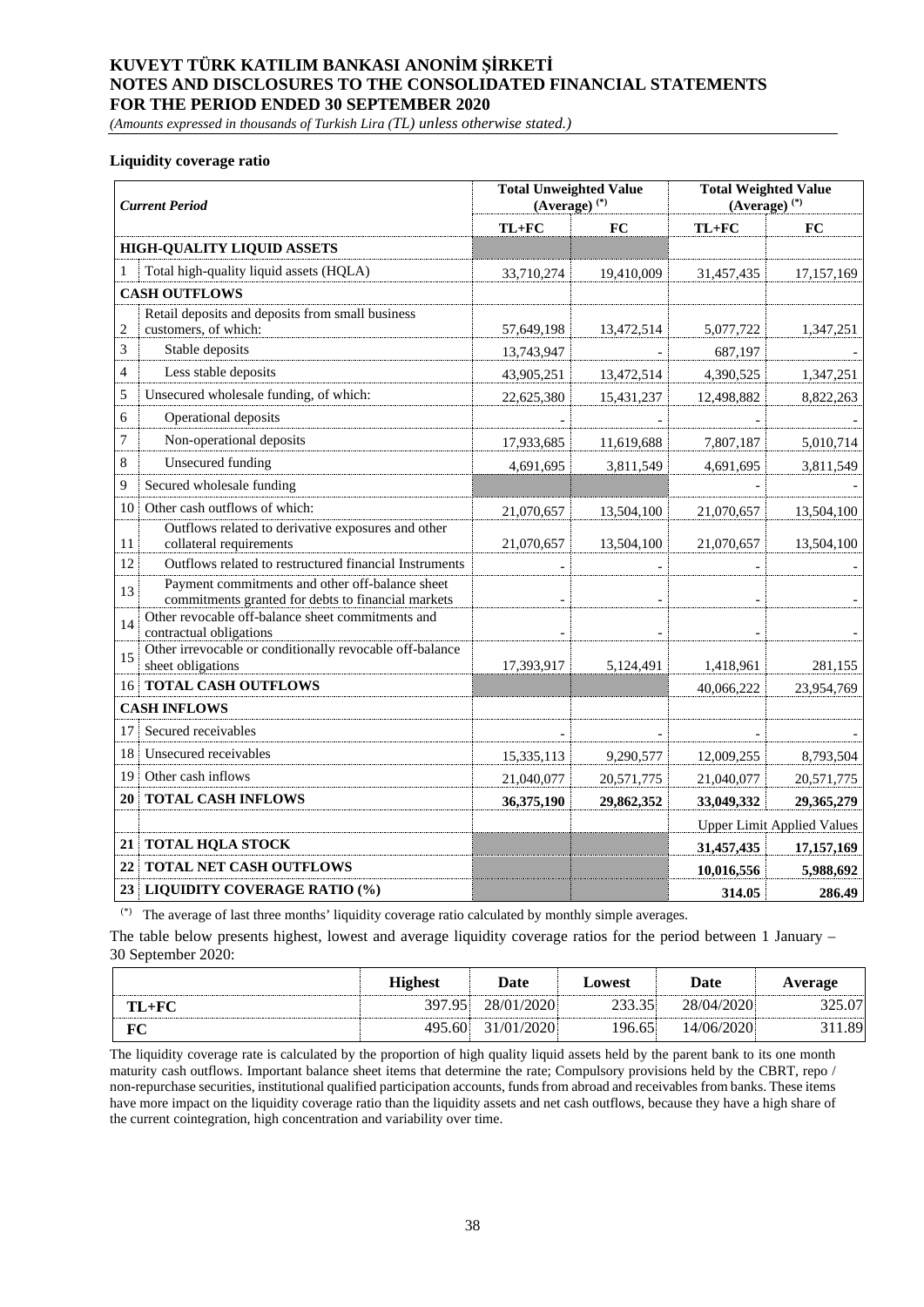*(Amounts expressed in thousands of Turkish Lira (TL) unless otherwise stated.)*

### **Liquidity risk management and liquidity coverage ratio (continued)**

|                          | <b>Prior Period</b>                                                                                   | <b>Total Unweighted Value</b><br>$(Average)$ <sup>(*)</sup> |            | <b>Total Weighted Value</b><br>$(Average)$ <sup>(*)</sup> |                                   |  |
|--------------------------|-------------------------------------------------------------------------------------------------------|-------------------------------------------------------------|------------|-----------------------------------------------------------|-----------------------------------|--|
|                          |                                                                                                       | $TL+FC$                                                     | FC         | $TL+FC$                                                   | FC                                |  |
|                          | <b>HIGH-QUALITY LIQUID ASSETS</b>                                                                     |                                                             |            |                                                           |                                   |  |
|                          | Total high-quality liquid assets (HQLA)                                                               | 25, 272, 325                                                | 22,026,474 | 25,124,149                                                | 21,878,298                        |  |
|                          | <b>CASH OUTFLOWS</b>                                                                                  |                                                             |            |                                                           |                                   |  |
| $\overline{c}$           | Retail deposits and deposits from small business<br>customers, of which:                              | 46,310,797                                                  | 14,182,034 | 4,066,501                                                 | 1,418,203                         |  |
| 3                        | Stable deposits                                                                                       | 11,291,580                                                  |            | 564,579                                                   |                                   |  |
| $\overline{\mathcal{L}}$ | Less stable deposits                                                                                  | 35,019,217                                                  | 14,182,034 | 3,501,922                                                 | 1,418,203                         |  |
| 5                        | Unsecured wholesale funding, of which:                                                                | 16,772,002                                                  | 11,695,643 | 9,399,904                                                 | 6,911,683                         |  |
| 6                        | Operational deposits                                                                                  |                                                             |            |                                                           |                                   |  |
| 7                        | Non-operational deposits                                                                              | 13,256,946                                                  | 8,617,440  | 5,884,848                                                 | 3,833,480                         |  |
| 8                        | <b>Unsecured</b> funding                                                                              | 3,515,056                                                   | 3,078,203  | 3,515,056                                                 | 3,078,203                         |  |
| 9                        | Secured wholesale funding                                                                             |                                                             |            |                                                           |                                   |  |
| 10                       | Other cash outflows of which:                                                                         | 12,550,258                                                  | 12,180,971 | 12,550,258                                                | 12,180,971                        |  |
| 11                       | Outflows related to derivative exposures and other<br>collateral requirements                         | 12,550,258                                                  | 12,180,971 | 12,550,258                                                | 12,180,971                        |  |
| 12                       | Outflows related to restructured financial Instruments                                                |                                                             |            |                                                           |                                   |  |
| 13                       | Payment commitments and other off-balance sheet<br>commitments granted for debts to financial markets |                                                             |            |                                                           |                                   |  |
| 14                       | Other revocable off-balance sheet commitments and<br>contractual obligations                          |                                                             |            |                                                           |                                   |  |
| 15                       | Other irrevocable or conditionally revocable off-balance<br>sheet obligations                         | 16,207,218                                                  | 4,972,052  | 1,161,643                                                 | 273,377                           |  |
| 16                       | <b>TOTAL CASH OUTFLOWS</b>                                                                            |                                                             |            | 27,178,306                                                | 20,784,234                        |  |
|                          | <b>CASH INFLOWS</b>                                                                                   |                                                             |            |                                                           |                                   |  |
| 17                       | Secured receivables                                                                                   |                                                             |            |                                                           |                                   |  |
| 18                       | Unsecured receivables                                                                                 | 18,201,958                                                  | 12,419,370 | 15,337,019                                                | 11,801,428                        |  |
| 19                       | Other cash inflows                                                                                    | 12,642,247                                                  | 6,676,898  | 12,642,247                                                | 6,676,898                         |  |
| 20                       | <b>TOTAL CASH INFLOWS</b>                                                                             | 30,844,205                                                  | 19,096,268 | 27,979,266                                                | 18,478,326                        |  |
|                          |                                                                                                       |                                                             |            |                                                           | <b>Upper Limit Applied Values</b> |  |
| 21                       | <b>TOTAL HQLA STOCK</b>                                                                               |                                                             |            | 25,124,149                                                | 21,878,298                        |  |
| 22                       | <b>TOTAL NET CASH OUTFLOWS</b>                                                                        |                                                             |            | 6,794,577                                                 | 5,196,059                         |  |
| 23                       | <b>LIQUIDITY COVERAGE RATIO (%)</b>                                                                   |                                                             |            | 369.77                                                    | 421.06                            |  |

(\*) The average of the calculated liquidity coverage ratio for the last three months based on the monthly simple arithmetic average,

The table below presents highest, lowest and average liquidity coverage ratios for 31 December 2019:

#### **Prior Period:**

|          | <b>Highest</b> | <b>Date</b> | ∟owest | Date       | Average |
|----------|----------------|-------------|--------|------------|---------|
| $TT\_FC$ | 406.63         | 21/10/2019  | 240.00 | 28/03/2019 | 321.01  |
| F        | 484.90         | 21/10/2019  | 266.24 | 28/03/2019 | 359.10  |

The liquidity coverage ratio is calculated by the ratio of the high quality liquid assets of the bank to the net cash outflows within the one-month maturity window. Important balance sheet items which are influential over the aforementioned ratio may be specified as required reserves held in the presence of TC Central Bank, securities not subject to repo/assurance, institutional qualified participation accounts, funds of foreign origins and receivables from banks. These items have a higher influence over the liquidity coverage ratio as their amounts have a higher share of liquid assets and net cash outflows, their consideration rate is higher and they may show variability over time.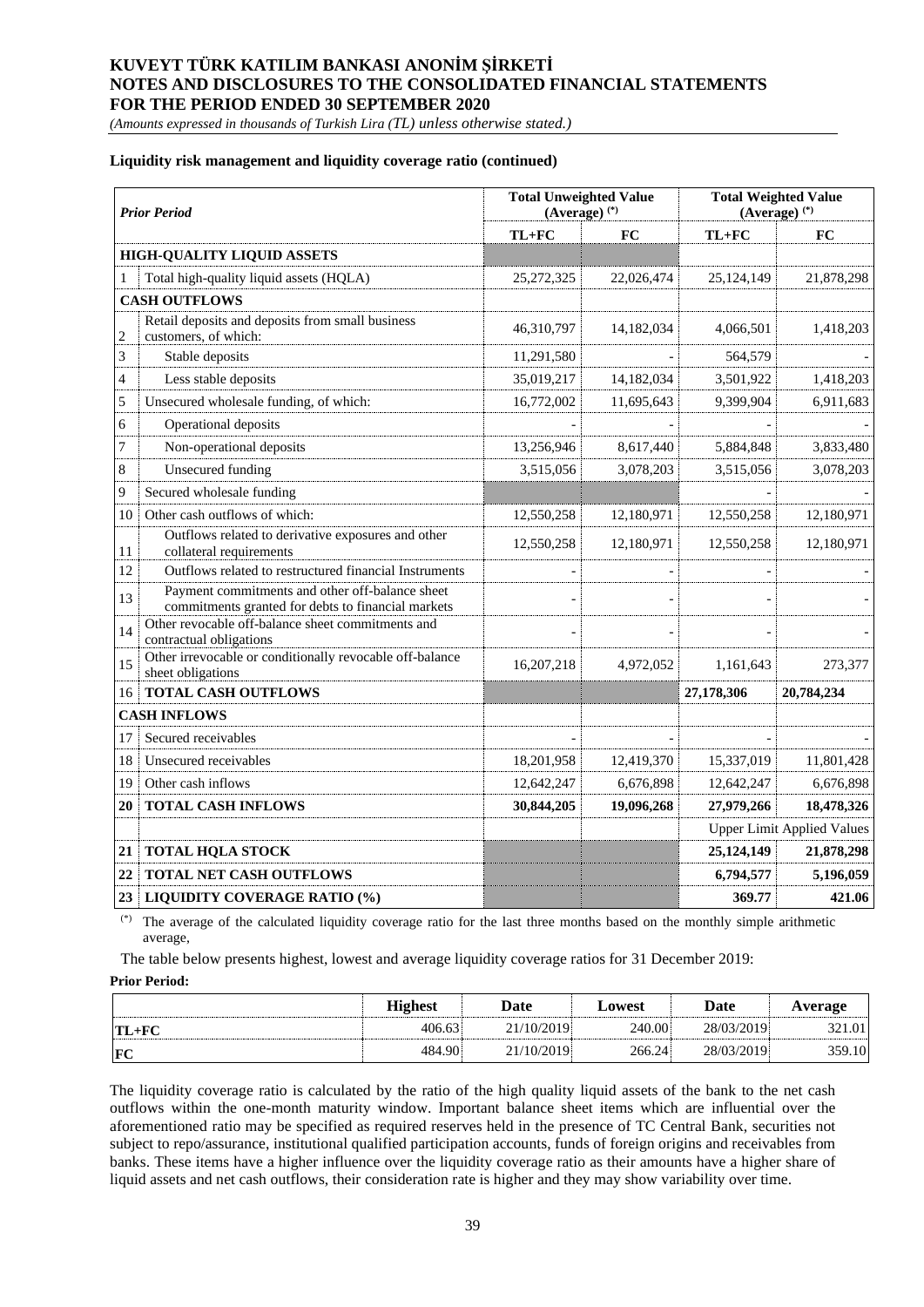*(Amounts expressed in thousands of Turkish Lira (TL) unless otherwise stated.)*

## **Presentation of assets and liabilities according to their remaining maturities:**

| <b>Current period</b>                                                                                                          | <b>Demand</b>                | $Up$ to $1$<br>month         | $1 - 3$<br><b>Months</b> | $3 - 12$<br>months       | $1 - 5$<br><b>Years</b> | Over<br>5 years      | <b>Unallocated</b><br>$(**)$ | <b>Total</b> |
|--------------------------------------------------------------------------------------------------------------------------------|------------------------------|------------------------------|--------------------------|--------------------------|-------------------------|----------------------|------------------------------|--------------|
|                                                                                                                                |                              |                              |                          |                          |                         |                      |                              |              |
|                                                                                                                                |                              |                              |                          |                          |                         |                      |                              |              |
| Assets<br>Cash (cash in vault, effectives, cash<br>in transit, Cheques purchased) and<br>balances with the Central Bank of the |                              |                              |                          |                          |                         |                      |                              |              |
| Republic of Turkey                                                                                                             | 5,133,383                    | 16,930,883                   |                          |                          |                         |                      |                              | 22,064,266   |
| $Banks(*)$<br>Financial assets at fair value                                                                                   | 4,318,579                    |                              | 1,657,056                |                          |                         |                      |                              | 5,975,635    |
| through profit and loss                                                                                                        |                              | 850,748                      | 555,418                  | 6,221,050                | 220,344                 |                      | 506,828                      | 8,354,388    |
| Money market placements<br>Financial assets at fair value<br>through other comprehensive                                       |                              |                              |                          |                          |                         |                      |                              |              |
| income                                                                                                                         |                              | 11,212,393                   | 3,925,608                | 3,744,614                | 13,484,790              |                      | 129,093                      | 32,496,498   |
| Loans $(**)$                                                                                                                   |                              | 9,797,101                    | 8,223,056                | 27,582,199               | 29,274,600              | 5,108,518            | (2,654,813)                  | 77,330,661   |
| Financial assets measured at<br>amortised cost                                                                                 |                              |                              | ä,                       | 3,656,288                | 2,694,150               |                      | 287,276                      | 6,637,714    |
| Other assets (***)                                                                                                             | 510,790                      | 1,020,376                    | 328,616                  | 89,906                   | 733,907                 | ä,                   | 3,463,945                    | 6,147,540    |
|                                                                                                                                |                              |                              |                          |                          |                         |                      |                              |              |
| <b>Total assets</b>                                                                                                            | 9,962,752                    | 39,811,501                   | 14,689,754               | 41,294,057               | 46,407,791              | 5,108,518            | 1,732,329                    | 159,006,702  |
|                                                                                                                                |                              |                              |                          |                          |                         |                      |                              |              |
| Liabilities                                                                                                                    |                              |                              |                          |                          |                         |                      |                              |              |
| Current account and funds collected<br>from banks via participation accounts                                                   | 831,058                      |                              |                          |                          |                         |                      |                              | 831,058      |
| Current and profit-sharing accounts                                                                                            | 68,816,680                   | 40,016,205                   | 7,437,741                | 5,420,522                | 1,234,643               | 1,860                |                              | 122,927,651  |
| Funds provided from other financial<br>institutions                                                                            | ä,                           | 515,685                      | 590,147                  | 1,974,930                | 1,780,261               | 3,164,030            |                              | 8,025,053    |
| Money market borrowings                                                                                                        |                              | 8,224,602                    | $\overline{\phantom{a}}$ | $\overline{\phantom{a}}$ |                         |                      |                              | 8,224,602    |
| Marketable securities issued                                                                                                   |                              | 256,649                      | 283,500                  | 1,008,745                | 3,577,581               |                      |                              | 5,126,475    |
| Miscellaneous payables                                                                                                         | 767,824                      | 180,106                      | $\overline{\phantom{a}}$ | $\overline{\phantom{a}}$ |                         |                      |                              | 947,930      |
| Other Liabilities (****)                                                                                                       |                              | 1,481,911                    | 381,398                  | 11,830                   |                         |                      | 11,048,794                   | 12,923,933   |
|                                                                                                                                |                              |                              |                          |                          |                         |                      |                              |              |
| <b>Total Liabilities</b>                                                                                                       | 70,415,562                   | 50,675,158                   | 8,692,786                | 8,416,027                | 6,592,485               | 3,165,890            | 11,048,794                   | 159,006,702  |
| Net liquidity gap                                                                                                              | (60, 452, 810)               | (10,863,657)                 | 5,996,968                | 32,878,030               | 39,815,306              | 1,942,628            | (9,316,465)                  |              |
| <b>Prior period</b>                                                                                                            |                              |                              |                          |                          |                         |                      |                              |              |
|                                                                                                                                |                              |                              |                          |                          |                         |                      |                              |              |
| Total assets                                                                                                                   | 16,456,130                   | 25,029,166                   | 8,599,635                | 21,375,011               | 33,237,258              | 2,911,169            | 1,393,209                    | 109,001,578  |
| <b>Total liabilities</b><br>Net liquidity gap                                                                                  | 37,304,079<br>(20, 847, 949) | 42,377,871<br>(17, 348, 705) | 6,494,668<br>2,104,967   | 5,242,158<br>16,132,853  | 5,061,569<br>28,175,689 | 2,239,399<br>671,770 | 10,281,834<br>(8,888,625)    | 109,001,578  |
|                                                                                                                                |                              |                              |                          |                          |                         |                      |                              |              |

(\*) Presented with netting off with the expected credit loss.

(\*\*) Includes receivables from leasing transactions and presented with netting off with the expected credit loss

(\*\*\*) Certain assets in the balance sheet that are necessary for the banking operations but cannot be readily convertible into cash in the near future, such as tangible assets, investments in associates and subsidiaries, stationary supplies and prepaid expenses are included under unallocated assets.

(\*\*\*\*) The other unallocated liabilities column consists mainly of equity and provision balances.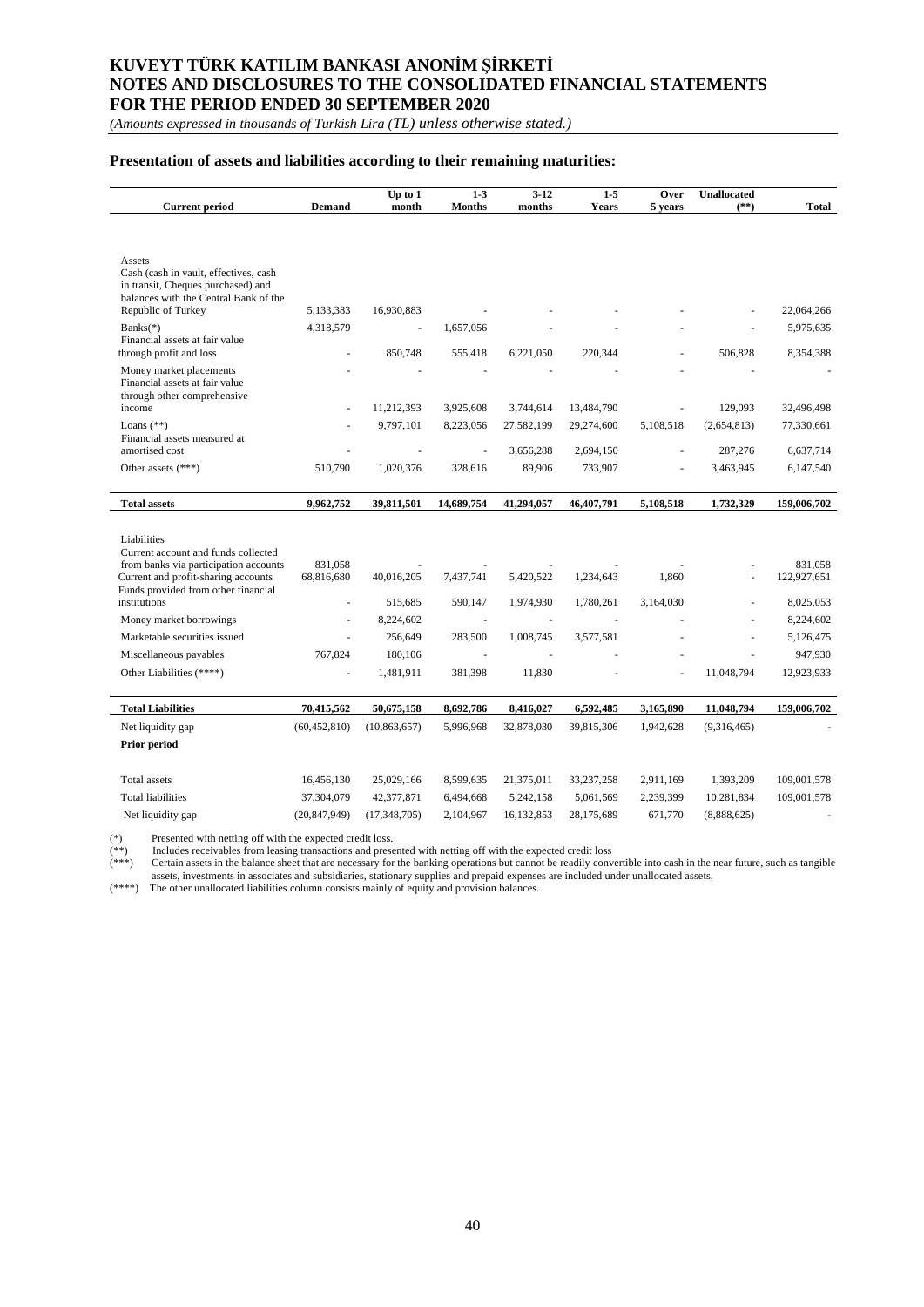*(Amounts expressed in thousands of Turkish Lira (TL) unless otherwise stated.)*

### **5. Explanations on consolidated leverage ratio**

### **5.1 Disclosure of leverage ratio template**

The leverage ratio table prepared in accordance with the communiqué "Regulation on Measurement and Assessment of Leverage Ratios of Banks" published in the Official Gazette no. 28812 dated 5 November 2013 is presented below:

|                 | On-balance sheet assets (*)                                                                                            | <b>Current</b><br>Period | <b>Prior</b><br>Period |
|-----------------|------------------------------------------------------------------------------------------------------------------------|--------------------------|------------------------|
| $\mathbf{1}$    | On-balance sheet items (excluding derivative financial instruments and credit derivatives<br>but including collateral) | 152,752,960              | 103,613,007            |
| 2               | (Assets amounts deducted in determining Basel III Tier I Capital)                                                      | (394, 618)               | (274,081)              |
| 3               | Total amount on-balance sheet risks (sum of lines 1 and 2)                                                             | 152,358,342              | 103,338,926            |
|                 | Derivative financial instruments and credit derivatives                                                                |                          |                        |
| 4               | Replacement cost associated with all derivative instruments and credit derivatives                                     | 946,692                  | 288,592                |
| 5               | The potential amount of credit risk with derivative financial instruments and credit<br>derivatives                    | 387,809                  | 390,743                |
| 6               | Total risks of derivative financial instruments and credit derivatives (sum of lines 4 to 5)                           | 1,334,501                | 679.335                |
|                 | Securities or commodity financing transactions (SCFT)                                                                  |                          |                        |
| 7               | Risks from SCFT assets (excluding on-balance sheet)                                                                    | 1,652,136                | 572,070                |
| 8               | Risks from brokerage activities related exposures                                                                      |                          |                        |
| 9               | Total risks related with securities or commodity financing transactions (sum of lines 7 to 8)                          | 1,652,136                | 572,070                |
|                 | Other off-balance sheet transactions                                                                                   |                          |                        |
| 10              | Gross notional amounts of off-balance sheet transactions                                                               | 68,394,174               | 65,620,425             |
| 11              | (Adjustments for conversion to credit equivalent amounts)                                                              | (42,905,808)             | (42,603,597)           |
| 12              | Total risks of off-balance sheet items (sum of lines 10 and 11)                                                        | 25,488,366               | 23,016,828             |
|                 | Capital and total risks                                                                                                |                          |                        |
| 13              | Tier I Capital                                                                                                         | 9,091,457                | 7,716,781              |
| 14              | Total risks (sum of lines 3, 6, 9 and 12)                                                                              | 180,833,345              | 127,607,159            |
|                 | Leverage ratio                                                                                                         |                          |                        |
| 15 <sup>1</sup> | Leverage ratio                                                                                                         | 5.03                     | 6.05                   |

(\*) Amounts in the table are three-month average amounts.

The leverage ratio calculated on the basis of the arithmetic average of the the amounts realized at the end of each month for the past three-month period as of the Group's consolidated balance sheet date was %5.03 (31 December 2019 - 6.05%). The main reason for the changes from the previous period is that the increase in the items related to the finance transactions secured by securitisation instruments and goods is higher compared to the increase in other items. Accordingly, main capital increased by 18% on profit for the period, while on-balance sheet risk increased by 47% and offbalance sheet increased by 11%. Accordingly, there is a decrease of 102 basis points in the current period leverage ratio compared to the previous period.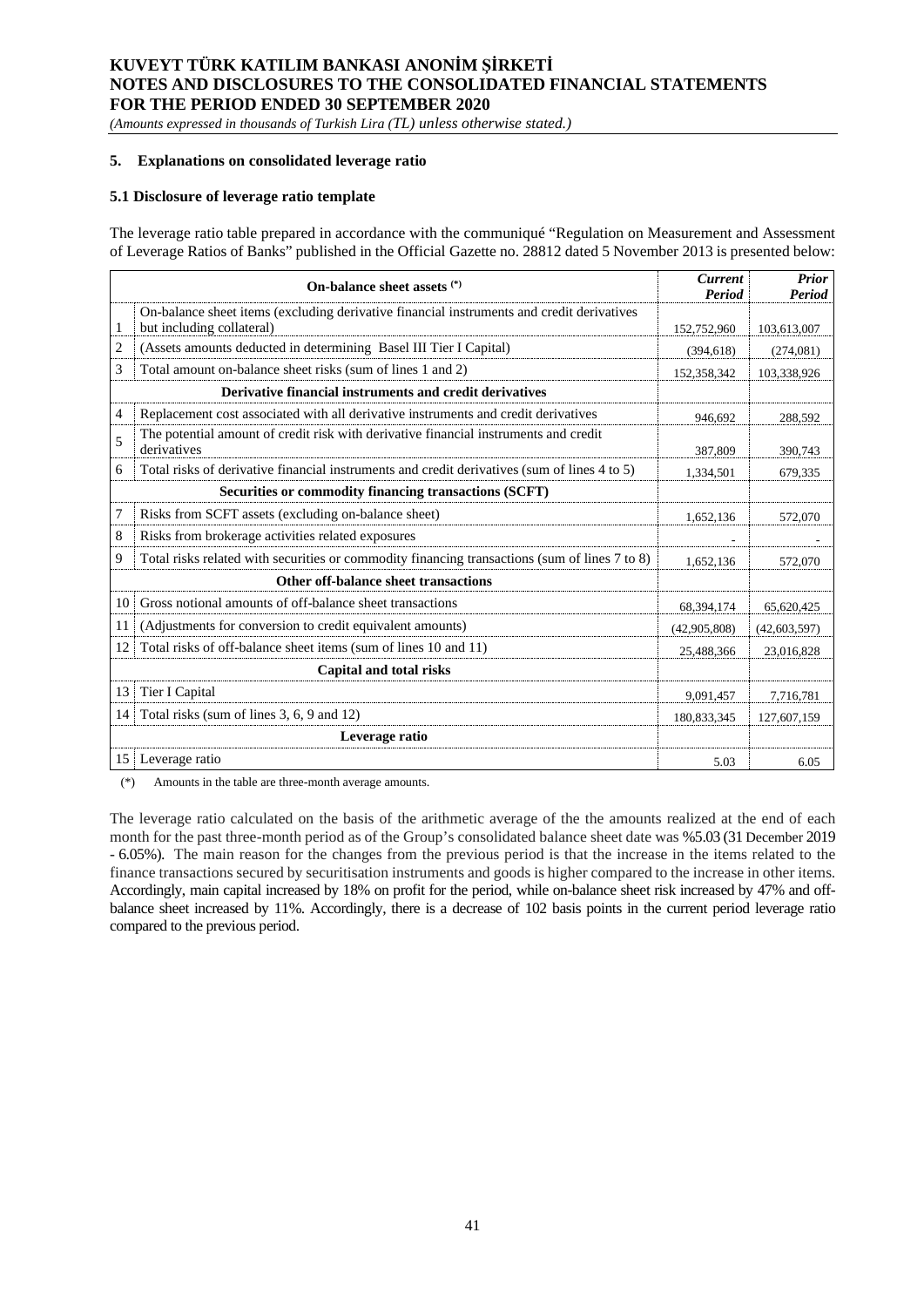*(Amounts expressed in thousands of Turkish Lira (TL) unless otherwise stated.)*

## **6. Explanations on fair value of consolidated financial assets and liabilities**

This footnote has not been prepared in accordance with Article 25 of the Communiqué on the financial statements about disclosures to be announced to public by the banks.

### **7. Explanations on the activities carried out on behalf and account of other persons, fiduciary-based transactions**

This footnote has not been prepared in accordance with Article 25 of the Communiqué on the financial statements about disclosures to be announced to public by the banks.

#### **8. Explanations on consolidated hedge accounting practices**

TFRS 9 permits to defer application of TFRS 9 hedge accounting principles and permits the companies continue to apply hedge accounting principles of TAS 39 as a policy choice. In this context, while the Bank continues to apply TAS 39 policy for the hedge accounting, Cash Flow Hedge ("CFH") accounting ended as of 30 September 2020.

The contractual amounts of the derivative financial instruments as of September 30, 2020 and the net fair values of the financial instruments are summarized in the table below:

|                                        | <b>Current Period</b> |       |           | Prior Period |       |           |
|----------------------------------------|-----------------------|-------|-----------|--------------|-------|-----------|
|                                        | Principal*            | Asset | Liability | Principal*   | Asset | Liability |
| Derivative Financial Instruments       |                       |       |           |              |       |           |
| Cross currency swap transactions (CFH) |                       |       |           | 1,289,330    |       | 129,728   |
| <b>Total</b>                           |                       |       |           | 1,289,330    |       | 129,728   |

(\*) Only the "sell" legs of the related derivative financial instruments are presented. As of 30 September 2020, there is no balance in the Statement of off-balance Sheet for these derivative transactions. Including the purchase legs of TL 1,162,576 on 31 December 2019, the total amount of these derivative transactions Derivative financial instrument principal total of TL 2,451,906 is accounted for in off-balance sheet under "Derivative financial instruments held for risk management" line item

When the hedging instrument expires, is executed or sold and when the hedge relationship becomes ineffective or is discontinued as a result of the hedge relationship being revoked;

• The hedging gains and losses that were previously recognized under equity are transferred to profit or loss when the cash flows of the hedged item a re realized,

In case the hedged item is derecognized, hedge accounting is discontinued and within context of fair value hedge accounting, adjustments made to the value of the hedged item are accounted in income statement.

In accordance with TAS, the replacement or rollover of a hedging instrument into another hedging instrument is not an expiration or termination if such replacement or rollover is part of the entity's documented hedging strategy.

#### **Net investment hedge:**

The Group applies a net investment hedge strategy to hedge its foreign currency risk due to its net investment of EUR 107,374,082 (Full Amount) of its subsidiary KT Bank AG. The same portion of the Group's foreign currency denominated participation funds is designated as hedging instrument. The effective portion of the exchange rate changes of the foreign currency participation funds in this scope is accounted for under hedging funds account under equity.

Hedging funds account under equity and other comprehensive income regarding net investment hedges have been accounted net (TL 371,332) and net (TL 185,896), respectively in the current period.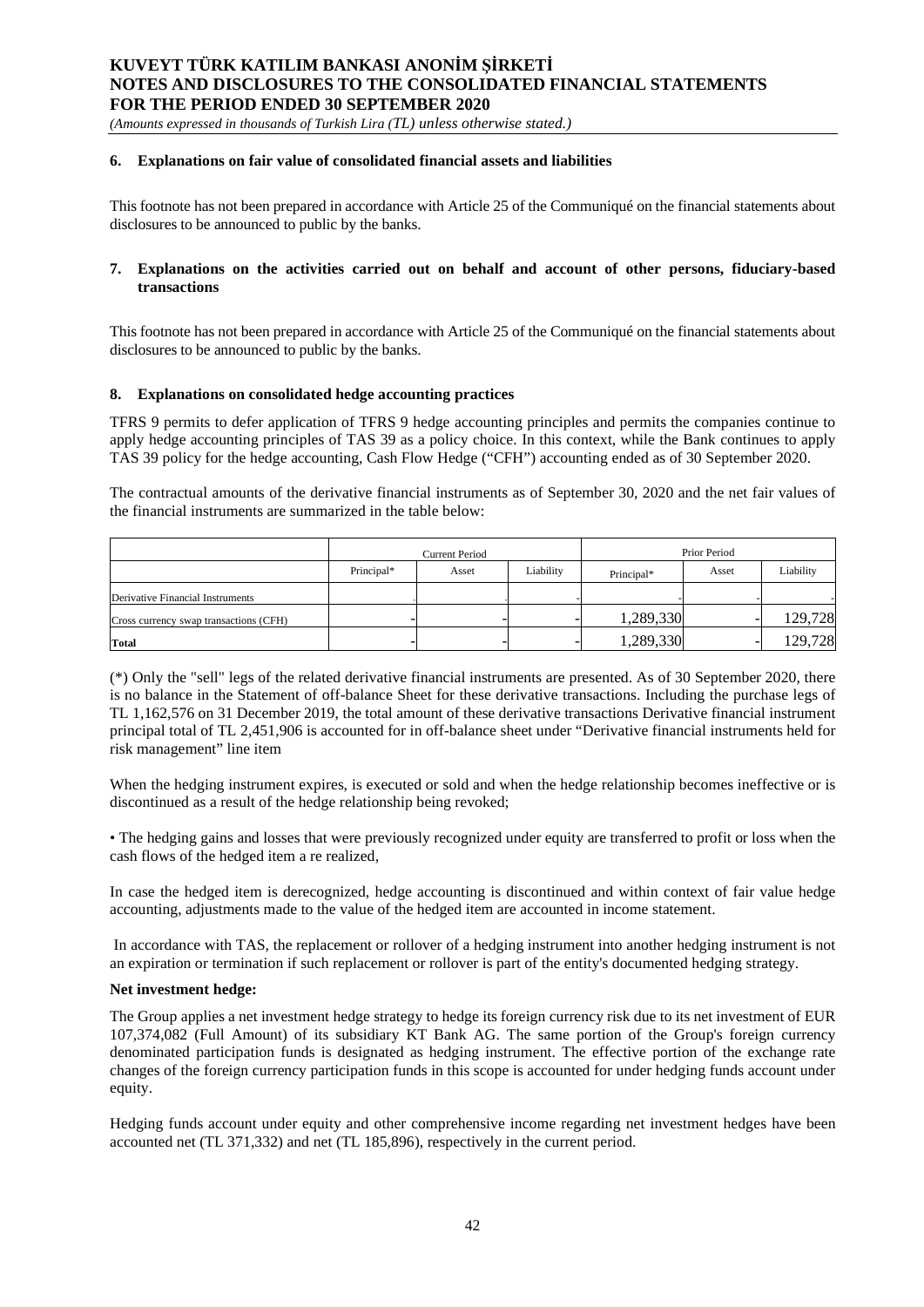*(Amounts expressed in thousands of Turkish Lira (TL) unless otherwise stated.)*

### **Cash flow hedge:**

As of 31 December 2020, The Parent Bank, convert Malaysian Ringgit (RM) 800,000 MYR borrowings to USD loan with cross currency swap and this fund was evaluating in profit share-yielding assets in USD. In this context, the Bank has started to implement cash flow hedge accounting on August 1, 2014 to protect itself with cross currency swap against cash flow risks due to the changes in MYR/TL foreign exchange rates on borrowings and changes in USD/TL foreign exchange rates on profit share-yielding assets.

In this context, the derivative financial instruments which are determined as hedging instruments are cross currency swaps and the hedged items are funds borrowed and profit share-yielding assets. However, the accounting of CFH applied by the Bank has ended as of September 30, 2020.

In the below table, the effect of accounting of CFH (current and prior period) is explained:

| <b>Current Period</b>      |                                            |                                            |       |                                             |                                  |  |
|----------------------------|--------------------------------------------|--------------------------------------------|-------|---------------------------------------------|----------------------------------|--|
| Type of hedging instrument | Hedged item (asset and liablity)<br>$(**)$ | Nature of hedged risks                     |       | Net fair value of the<br>hedging instrument | Amount in<br>hedging funds $(*)$ |  |
|                            |                                            |                                            | Asset | Liability                                   |                                  |  |
| <b>Swap Transactions</b>   | Loans received and profit share assets     | Cash flow risk of exchange<br>rate changes |       |                                             |                                  |  |

| Prior Period               |                                            |                                            |                                             |           |                                  |  |
|----------------------------|--------------------------------------------|--------------------------------------------|---------------------------------------------|-----------|----------------------------------|--|
| Type of hedging instrument | Hedged item (asset and liablity)<br>$(**)$ | Nature of hedged<br>risks                  | Net fair value of the<br>hedging instrument |           | Amount in hedging<br>funds $(*)$ |  |
|                            |                                            |                                            | Asset                                       | Liability |                                  |  |
| <b>Swap Transactions</b>   | Loans received and profit share assets     | Cash flow risk of<br>exchange rate changes |                                             | 1.162.576 | (11,514)                         |  |

(\*) Includes the deferred tax effect. As of prior period deferred tax effect amounting to TL 2,533

(\*\*) Bank's subsidiary KT Kira Sertifikaları A.Ş. Securities issued by the Parents Bank and presented in the "Securities Issued (net)" line in the financial statements.

At the inception date, the Parent Bank documents the relationship between the hedging instruments and hedged items required by the CFH accounting application in accordance with TAS 39 and its own risk management policies and principles. Every individual relationship is approved and documented in the same way. Effectiveness tests have been selected according to the methods that are allowed by TAS 39 in reliance to the risk strategies of the Participation Bank. Also, effectiveness tests have been performed at the end of every month and the effectiveness of the risk relationships have been measured.

As of September 30, 2020, the Parent Bank does not have any cash flow hedge transaction.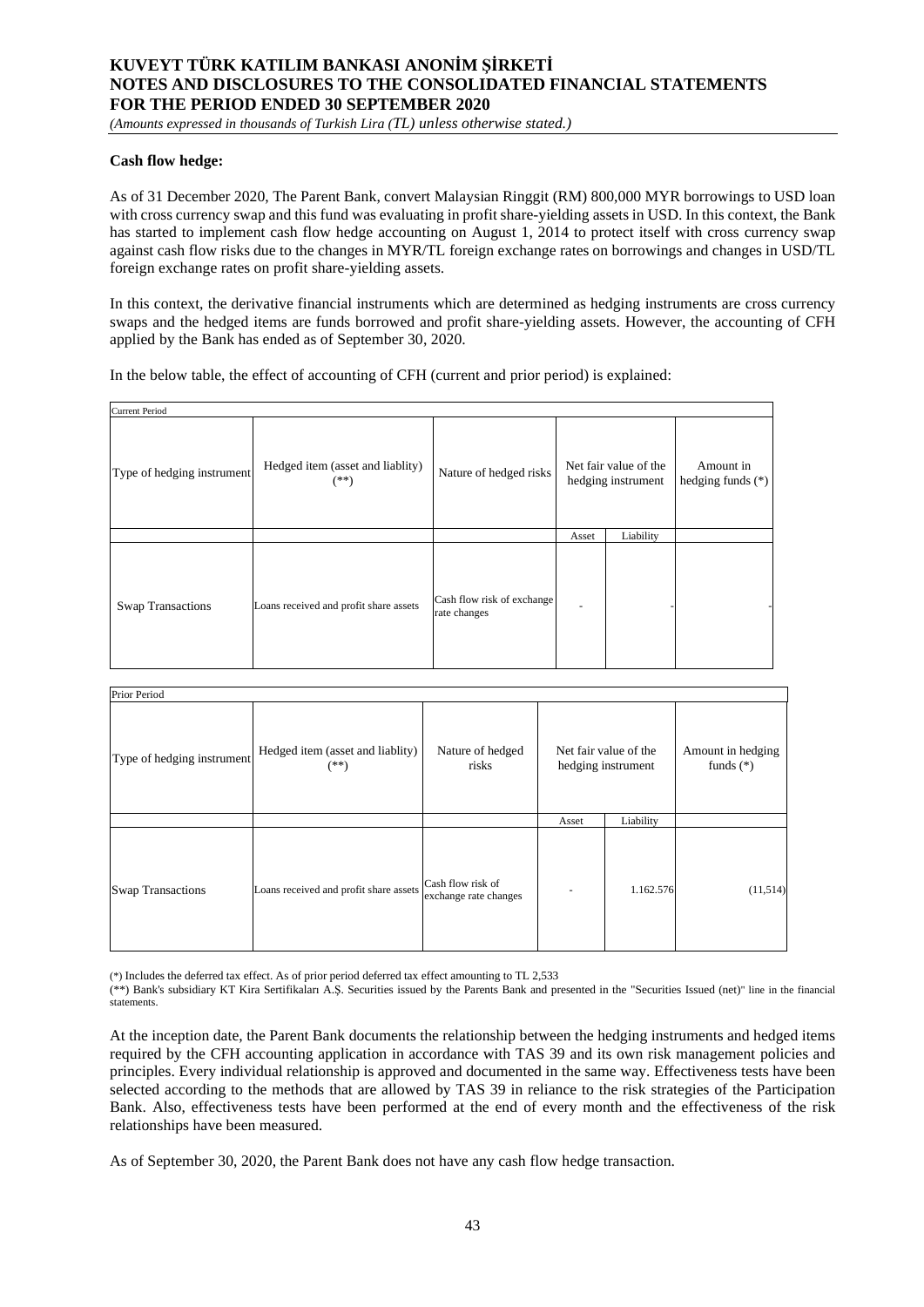*(Amounts expressed in thousands of Turkish Lira (TL) unless otherwise stated.)*

## **9. Explanations On Consolidated Risk Management**

Risk Management System refers to the Board of Directors, the Audit Committee, the Risk Management Committee, Asset-Liability Committee ("ALC") and the Risk Management Department ("RMD") which has been composed in order to manage systemic risks that the Parent Bank is exposed. The Board of Directors is the owner of the Parent Bank's Risk Management System and ensures the establishment of an effective, sufficient and appropriate risk management system as well as the continuity of the system. The main objective of the Parent Bank's Risk Management System is to identify, measure, monitor and control the risks that the Parent Bank is exposed to, by determining the policies, limits and procedures to control, to monitor, and if necessary to change the risk-return structure of the Bank's future cash flows and the level  $\&$  the quality of related activities.

### **9.1. Explanations on Risk Management and Risk Weighted Amounts:**

### **9.1.1. Overview of risk weighted amounts:**

|                                    |                                                                      | <b>Risk Weighted Amounts</b>                       |                      | <b>Minimum Capital</b><br><b>Requirements</b> |
|------------------------------------|----------------------------------------------------------------------|----------------------------------------------------|----------------------|-----------------------------------------------|
|                                    |                                                                      | <b>Current Period Restated Prior</b><br>30/09/2020 | Period<br>31/12/2019 | <b>Current Period</b><br>30/09/2020           |
|                                    | Credit risk (excluding counterparty credit risk) (CCR)               | 46,882,542                                         | 47,393,051           | 3,750,603                                     |
|                                    | Standardised approach (SA)                                           | 46,904,748                                         | 47,417,649           | 3,752,380                                     |
| $\frac{2}{4}$                      | Internal rating-based (IRB) approach                                 |                                                    |                      |                                               |
|                                    | Counterparty credit risk                                             | 213,972                                            | 198,727              | 17,118                                        |
| 5                                  | Standardised approach for counterpary credit                         |                                                    |                      |                                               |
|                                    | risk (SA-CCR)                                                        | 213,972                                            | 198,727              | 17,118                                        |
| 6                                  | Internal model method (IMM)                                          |                                                    |                      |                                               |
| 5                                  | Basic risk weight approach to internal models equity position in the |                                                    |                      |                                               |
|                                    | banking account                                                      |                                                    |                      |                                               |
| 8                                  | Investments made in collective investment companies - look-through   |                                                    |                      |                                               |
|                                    | approach                                                             | 22.206                                             | 24,598               | 1,776                                         |
| 9                                  | Investments made in collective investment companies - mandate-       |                                                    |                      |                                               |
|                                    | based approach                                                       |                                                    |                      |                                               |
| 10                                 | Investments made in collective investment companies $-1250\%$ risk   |                                                    |                      |                                               |
|                                    | weighting Approach                                                   |                                                    |                      |                                               |
| 11                                 | Settlement risk                                                      |                                                    |                      |                                               |
| $\frac{12}{13}$                    | Securitization exposures in banking book                             |                                                    |                      |                                               |
|                                    | IRB ratings-based approach (RBA)                                     |                                                    |                      |                                               |
| $\overline{14}$                    | IRB supervisory formula approach (SFA)                               |                                                    |                      |                                               |
| $\overline{15}$                    | SA/simplified supervisory formula approach (SSFA)                    |                                                    |                      |                                               |
| 16                                 | Market risk                                                          | 2,335,051                                          | 2,978,934            | 186,804                                       |
| 17                                 | Standardised approach (SA)                                           | 2,335,051                                          | 2,978,934            | 186,804                                       |
| 18                                 | Internal model approaches (IMM)                                      |                                                    |                      |                                               |
| $\overline{19}$                    | Operational risk                                                     | 7,606,341                                          | 5,667,645            | 608,507                                       |
|                                    | Basic indicator approach                                             | 7,606,341                                          | 5,667,645            | 608,507                                       |
| $\frac{20}{21}$<br>$\frac{22}{23}$ | Standardised approach                                                |                                                    |                      |                                               |
|                                    | Advanced measurement approach                                        |                                                    |                      |                                               |
|                                    | Amounts below the thresholds for deduction from capital              |                                                    |                      |                                               |
|                                    | (subject to 250% risk weight)                                        |                                                    |                      |                                               |
| $\frac{24}{25}$                    | Floor adjustment                                                     |                                                    |                      |                                               |
|                                    | Total $(1+4+7+8+9+10+11+12+16+19+23+24)$                             | 57.060.112                                         | 56,262,955           | 4.564.808                                     |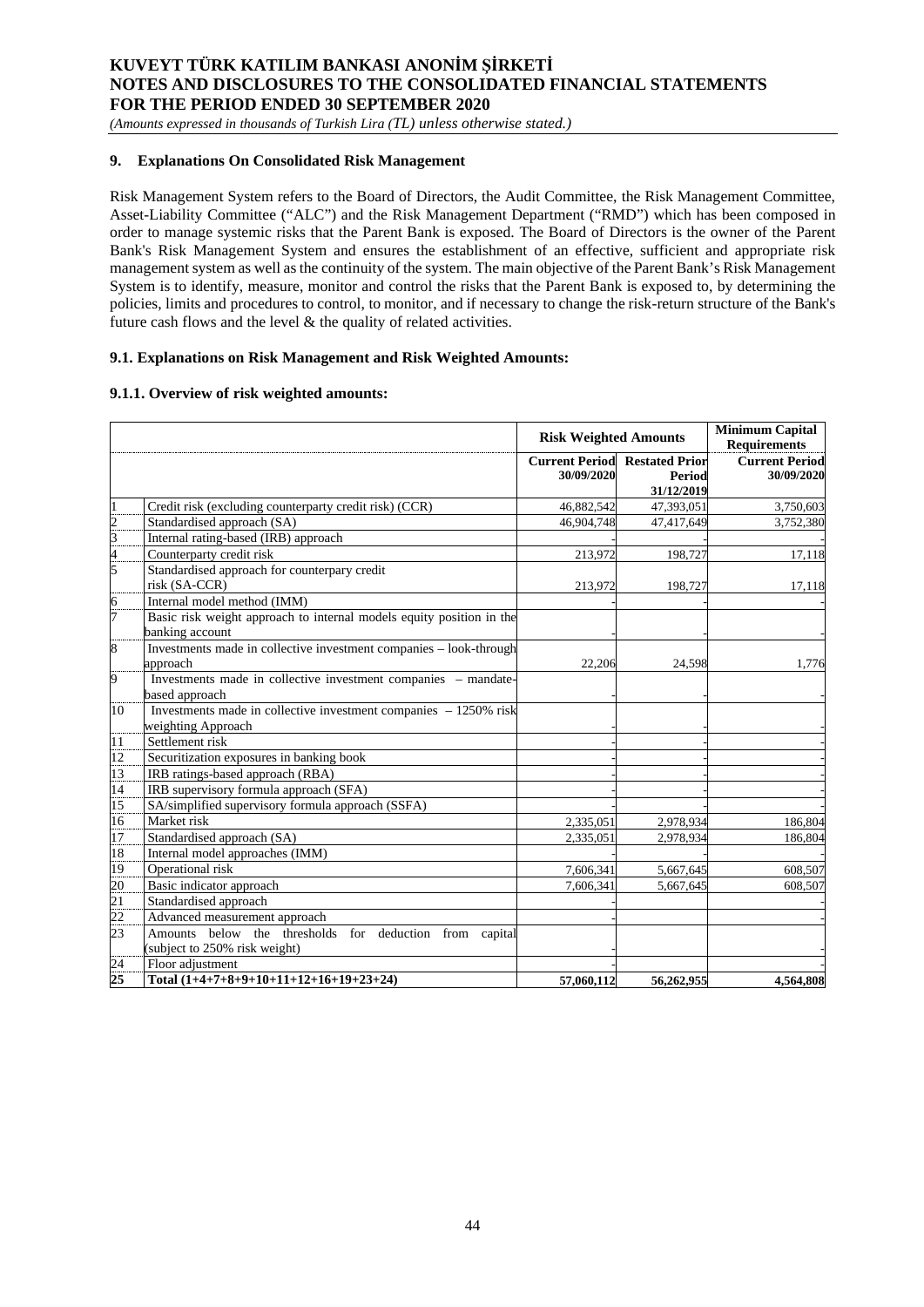*(Amounts expressed in thousands of Turkish Lira (TL) unless otherwise stated.)*

### **9.3.4. Guarantees used for counterparty credit risk:**

None.

## **9.3.5. Credit derivatives:**

None.

#### **9.3.6. Risks to the central counterparty ("CCT:):**

None.

#### **10. Securitization Positions**

None.

### **11. Explanations on the activities carried out on behalf and account of other persons, fiduciary-based transactions**

The Group does not perform purchases, sales and custody services in the name of others. The Group has no fiduciarybased transaction agreements.

#### **12. Explanations on consolidated business segments**

The Parent Bank operates in Retail Banking, Corporate and Commercial Banking, International Banking sectors.

Corporate and Commercial Banking: to meet the financial needs of the customers', unique cash flow and financial solutions are provided to customers through loans, non-cash loans, foreign trade financing services and similar customized products. Domestic and foreign business opportunities are supported by using different corporate banking instruments to serve the sustainability of the production of entities.

Retail and Enterprise Banking includes fund collection, installment commercial loans, business loans, non cash loans, consumer financing and credit cards. The Bank serves in the range of products areas of profit share accounts creation, banking services, Trade Finance, Checks, POS services, Credit Cards, ATM services, Online Banking and Mobile Banking in these fields.

In International Banking, the relationships with foreign correspondent banks and investment institutes are executed directly or via branches abroad, representative offices and agencies. The firms, which are exceed size limits, are classified "corporate" customers and directed to the Corporate Banking. The products are the same with the Commercial Banking. The aim of international banking is to enable foreign trade financing and develop mutual longterm financing agreements with foreign banks. Besides supplying syndicated loans and issue the Sukuk for the Group, investment banking also supplies syndicated loans in corporate basis for the firms and groups in Turkey. The Treasury in addition to monitoring foreign currency position and liquidity of the Group, also conducts spot and forward transactions in TL or foreign currencies, performs derivative transactions (forward, swap) with banks and customers, trades of gold within the context of membership of Istanbul Gold Exchange, trades share certificates in BIST and international markets and conducts Murabaha transactions with foreign banks.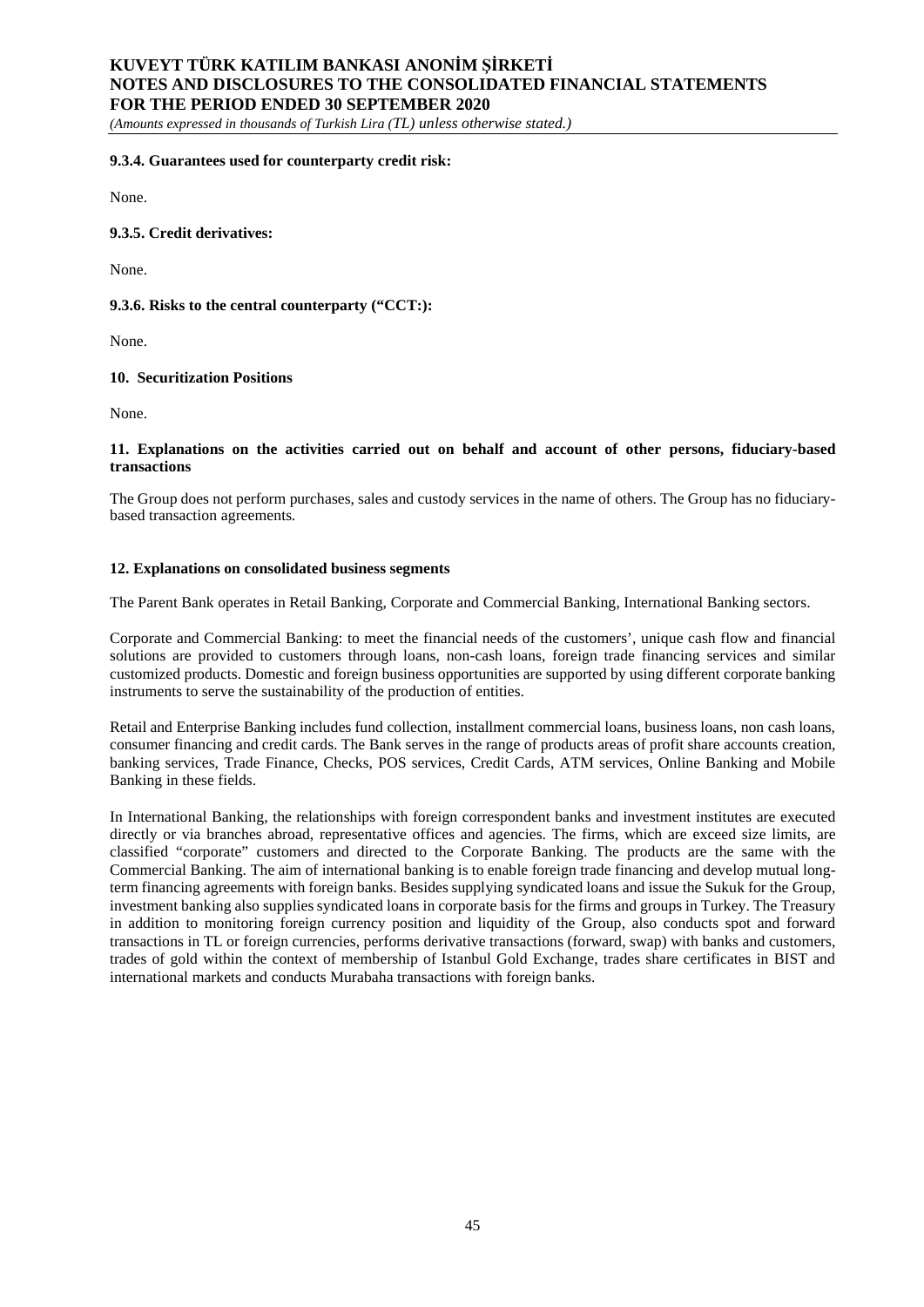*(Amounts expressed in thousands of Turkish Lira (TL) unless otherwise stated.)*

## **Specific balance sheet and income statement items according to segments:**

| <b>Current Period</b>                       | <b>Retail</b>  | <b>Corporate and</b><br><b>Commercial</b> | <b>Treasury and</b><br>international |                    | <b>Bank's total</b> |
|---------------------------------------------|----------------|-------------------------------------------|--------------------------------------|--------------------|---------------------|
| 1 January 2020-30 September 2020            | <b>Banking</b> | banking                                   | banking                              | <b>Unallocated</b> | operation           |
|                                             |                |                                           |                                      |                    |                     |
| Operating income                            | 3,840,155      | 4,974,283                                 | 876,743                              |                    | 9,691,181           |
| Operating expenses (-)                      | 3,222,036      | 1,510,902                                 | 623,831                              | 2,641,663          | 7,998,432           |
| Transfers between segments                  | 1,711,150      | (325, 131)                                | (1,386,019)                          |                    |                     |
| Net operating income(loss)                  | 2,329,269      | 3,138,250                                 | (1, 133, 107)                        | (2,641,663)        | 1,692,749           |
| Income from associates                      |                |                                           |                                      | 15,416             | 15,416              |
| Income (loss) before tax                    | 2,329,269      | 3,138,250                                 | (1, 133, 107)                        | (2,626,247)        | 1,708,165           |
| Provision for taxation (-)                  |                |                                           |                                      | 355,768            | 355,768             |
| Net income for the period                   | 2,329,269      | 3,138,250                                 | (1, 133, 107)                        | (2,982,015)        | 1,352,397           |
| <b>Current Period</b><br>30 September 2020  |                |                                           |                                      |                    |                     |
| Segment assets                              | 30,045,222     | 43,483,234                                | 81,510,500                           |                    | 155,038,956         |
| Associates, subsidiaries and joint ventures |                |                                           |                                      | 79,477             | 79,477              |
| Undistributed assets                        |                |                                           |                                      | 3,888,269          | 3,888,269           |
| <b>Total assets</b>                         | 30,045,222     | 43,483,234                                | 81,510,500                           | 3,967,746          | 159,006,702         |
| Segment liabilities                         | 109,330,154    | 22,649,900                                | 13,537,115                           |                    | 145,517,169         |
| Undistributed liabilities                   |                |                                           |                                      | 5,942,887          | 5,942,887           |
| Shareholders' equity                        |                |                                           |                                      | 7,546,646          | 7,546,646           |
| <b>Total liabilities</b>                    | 109.330.154    | 22,649,900                                | 13,537,115                           | 13,489,533         | 159,006,702         |

| <b>Prior Period</b>                         | <b>Retail</b>  | <b>Corporate and</b><br><b>Commercial</b> | <b>Treasury and</b><br>international |                    | <b>Bank's total</b> |
|---------------------------------------------|----------------|-------------------------------------------|--------------------------------------|--------------------|---------------------|
| 1 January 2019 - 30 September 2019          | <b>Banking</b> | banking                                   | banking                              | <b>Unallocated</b> | operation           |
| Operating income                            | 4,188,482      | 2,879,658                                 | 743,844                              | 1,066,142          | 8,878,126           |
| Operating expenses (-)                      | 3,480,340      | 1,757,591                                 | 179,703                              | 2,417,140          | 7,834,774           |
| Transfers between segments                  | 2,170,458      | (558, 572)                                | (1,611,886)                          |                    |                     |
| Net operating income(loss)                  | 2,878,600      | 563,495                                   | (1,047,745)                          | (1,350,998)        | 1,043,352           |
| Income from associates                      |                |                                           |                                      | 9.850              | 9,850               |
| Income (loss) before tax                    | 2,878,600      | 563,495                                   | (1,047,745)                          | (1,341,148)        | 1,053,202           |
| Provision for taxation (-)                  |                |                                           |                                      | 220,708            | 220,708             |
| Net income for the period                   | 2,878,600      | 563,495                                   | (1,047,745)                          | (1,561,856)        | 832,494             |
| <b>Prior Period</b>                         |                |                                           |                                      |                    |                     |
| 31 December 2019                            |                |                                           |                                      |                    |                     |
| Segment assets                              | 19,680,015     | 35,203,430                                | 50,268,046                           |                    | 105,151,491         |
| Associates, subsidiaries and joint ventures |                |                                           |                                      | 64,061             | 64,061              |
| Undistributed assets                        |                |                                           |                                      | 3,786,026          | 3,786,026           |
| <b>Total assets</b>                         | 19,680,015     | 35,203,430                                | 50,268,046                           | 3,850,087          | 109,001,578         |
| <b>Prior Period</b>                         |                |                                           |                                      |                    |                     |
| 31 December 2019                            |                |                                           |                                      |                    |                     |
| Segment liabilities                         | 73,909,898     | 14,083,077                                | 9,251,721                            |                    | 97,244,696          |
| Undistributed liabilities                   |                |                                           |                                      | 4,564,009          | 4,564,009           |
| Shareholders' equity                        |                |                                           |                                      | 7,192,873          | 7,192,873           |
| <b>Total liabilities</b>                    | 73,909,898     | 14,083,077                                | 9,251,721                            | 11,756,882         | 109,001,578         |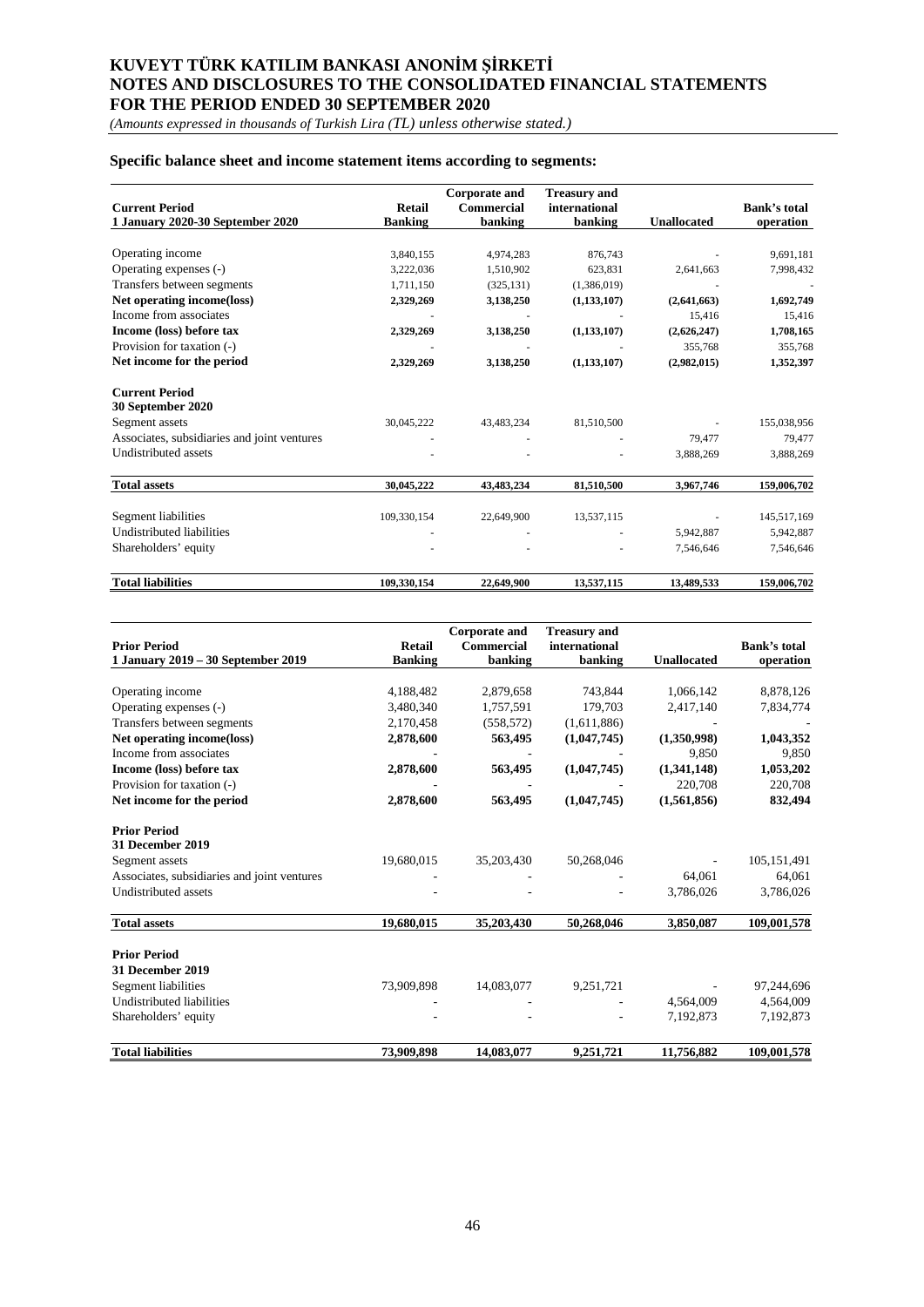*(Amounts expressed in thousands of Turkish Lira (TL) unless otherwise stated.)*

## **SECTION FIVE**

## **EXPLANATIONS AND NOTES ON THE CONSOLIDATED FINANCIAL STATEMENTS**

### **1. Explanations and notes related to consolidated assets:**

#### **1.1. Information regarding the cash assets and the Central Bank of Republic of Turkey:**

#### **1.1.1 Cash and balances with the Central Bank of Republic of Turkey:**

|                                        | <b>Current period</b> |            |           | <b>Prior period</b> |  |
|----------------------------------------|-----------------------|------------|-----------|---------------------|--|
|                                        | TL                    | FC         | TL        | FC                  |  |
|                                        |                       |            |           |                     |  |
| Cash/foreign currency                  | 547,206               | 2,514,591  | 613.156   | 1,838,246           |  |
| The Central Bank of Republic of Turkey | 570,475               | 16,930,959 | 1,155,591 | 14,498,131          |  |
| Other $(*)$                            | 158,775               | 1.342.260  |           | 1,111,168           |  |
| <b>Total</b>                           | 1,276,456             | 20,787,810 | 1,768,747 | 17,447,545          |  |

(\*) As of 30 September 2020, precious metal account amounting to TL 1,029,266 (31 December 2019 - TL 1,111,144) and money in transit amounting to TL 471,769 (31 December 2019 – TL 24) are presented in this line.

#### **1.1.2 Balances with the Central Bank of Turkey:**

|                                                                                     | <b>Current period</b> |                                              | <b>Prior period</b>       |                         |
|-------------------------------------------------------------------------------------|-----------------------|----------------------------------------------|---------------------------|-------------------------|
|                                                                                     | TL                    | FC                                           | TL                        | FC                      |
| Unrestricted demand deposit<br>Unrestricted time deposit<br>Restricted time deposit | 557,816<br>12.659     | 76<br>$\overline{\phantom{a}}$<br>16,930,883 | 730.347<br>425,000<br>244 | 3,201,221<br>11,296,910 |
| <b>Total</b>                                                                        | 570,475               | 16,930,959                                   | 1,155,591                 | 14,498,131              |

In accordance with the "Communiqué no. 2013/15 on Reserve Requirements", the Parent Bank is required to maintain reserves in CBRT for TL and foreign currency liabilities. The reserve requirements can be maintained as TL, USD, EUR and standard gold. CBRT started paying interest on reserve balances held in USD starting from May 2015 and held in TL starting from November 2014. The reserve rates for TL liabilities vary between 1 % and 4 % for TL deposits and other liabilities according to their maturities as of 30 September 2020 (31 December 2019: %1 ile % 7 for all TL liabilities). The reserve rates for foreign currency liabilities vary between 5% and 21% for deposit and other foreign currency liabilities according to their maturities as of 30 September 2020 (31 December 2019: 5% and 21% for all foreign currency liabilities). The reserve rates for precious metal funds vary between 16% and 22% (31 December 2019: 5% and 21% for all precious metal funds liabilities).

#### **1.2 Information on financial assets at fair value through profit and loss:**

As of 30 September 2020, there are no financial assets at fair value through profit and loss subject to repurchase transactions, given as a collateral or blocked (31 December 2019 – None).

Positive differences related to marketable derivative financial assets:

| Financial assets at financial assets at fair value through profit or loss |                          | <b>Current period</b>    |                          | <b>Prior period</b> |  |
|---------------------------------------------------------------------------|--------------------------|--------------------------|--------------------------|---------------------|--|
|                                                                           | TL                       | FC                       | TL                       | FC                  |  |
| Forward transactions                                                      | 16.913                   | 29.617                   | 14.949                   | 3,045               |  |
| Swap transactions                                                         | 1,212,086                | 429.598                  | 3,821                    | 160,191             |  |
| Futures transactions                                                      | $\overline{\phantom{0}}$ | $\overline{\phantom{0}}$ |                          |                     |  |
| Options                                                                   | ۰                        | $\overline{\phantom{0}}$ | $\overline{\phantom{0}}$ |                     |  |
| Other                                                                     | $\overline{\phantom{0}}$ | $\overline{\phantom{0}}$ | $\overline{\phantom{0}}$ |                     |  |
| <b>Total</b>                                                              | 1,228,999                | 459,215                  | 18,770                   | 163,236             |  |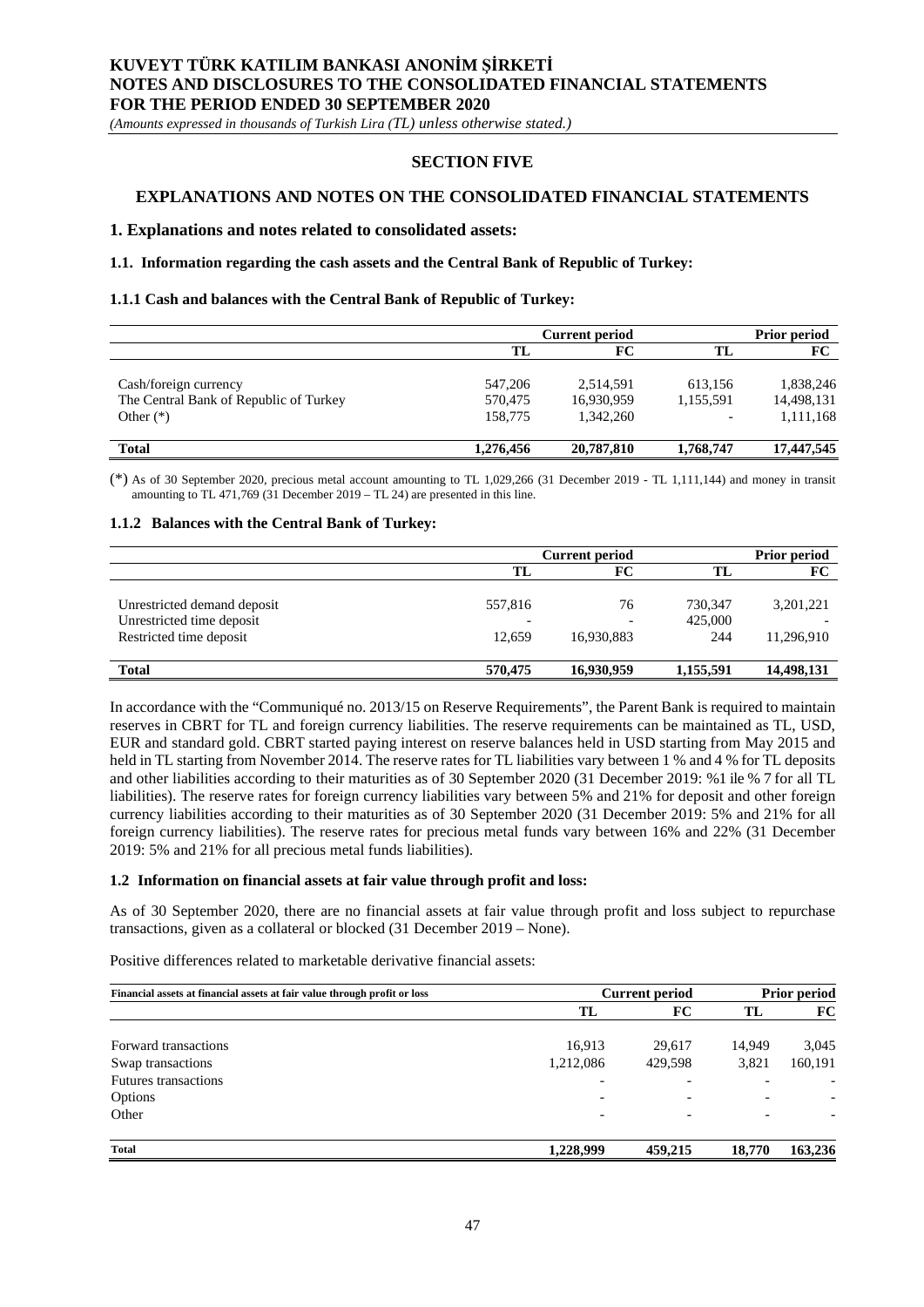*(Amounts expressed in thousands of Turkish Lira (TL) unless otherwise stated.)*

### **1.3 Information on Banks:**

## **1.3.1. Information on Banks:**

|                                     | <b>Current period</b> |                          |                          | <b>Prior Period</b> |
|-------------------------------------|-----------------------|--------------------------|--------------------------|---------------------|
|                                     | TL                    | FC                       | TL                       | FC                  |
| <b>Banks</b>                        | 1,001,482             | 4,975,175                | 924,323                  | 7,507,605           |
| Domestic                            | 1,001,189             | 141,658                  | 924,294                  | 3,771,051           |
| Foreign                             | 293                   | 4,833,517                | 29                       | 3,736,554           |
| Branches and head office abroad     |                       | $\overline{\phantom{0}}$ | $\overline{\phantom{0}}$ |                     |
| <b>Other Financial Institutions</b> |                       | $\overline{\phantom{a}}$ | $\overline{\phantom{0}}$ |                     |
| <b>Total</b>                        | 1,001,482             | 4.975.175                | 924,323                  | 7,507,605           |

#### **1.3.2 Information on foreign banks account:**

This footnote has not been prepared in accordance with Article 25 of the Communiqué on the financial statements about disclosures to be announced to public by the banks.

#### **1.4 Information on financial assets at fair value through other comprehensive income:**

|                              | <b>Current period</b> | <b>Prior Period</b> |
|------------------------------|-----------------------|---------------------|
|                              |                       |                     |
| <b>Debt Securities</b>       | 32,712,835            | 12,288,314          |
| Quoted on stock exchange     | 32,712,835            | 12,288,314          |
| Not quoted on stock exchange |                       |                     |
| <b>Share certificates</b>    | 106,441               | 180,226             |
| Quoted on stock exchange     | 82,981                | 94,539              |
| Not quoted on stock exchange | 23,460                | 85,687              |
| <b>Impairment provision</b>  | (322, 778)            | (13,286)            |
| <b>Total</b>                 | 32,496,498            | 12.455.254          |

### **1.4.1. Information on Given Collateral or Blocked Financial Assets at Fair Value through Other Comprehensive Income**

As of the balance sheet date, there is given colleteral financial assets amounting to TL 7,541,601 (31 December 2019: TL 3,362,194) at fair value through other comprehensive income

#### **1.4.2. Information on Subject to Repurchase Agreement Financial Assets at Fair Value Through Other Comprehensive Income**

As of the balance sheet date, there is a repurchase agreement financial assets amounting to TL 8,246,679 (31 December 2019: None) at fair value through other comprehensive income

#### **1.5 Explanations on financial assets measured at amortized cost:**

### **1.5.1 All types of loans and advances given to shareholders and employees of the Group:**

|                                        | <b>Current period</b> |                 | <b>Prior period</b>      |                 |
|----------------------------------------|-----------------------|-----------------|--------------------------|-----------------|
|                                        | Cash                  | <b>Non-Cash</b> | Cash                     | <b>Non-Cash</b> |
|                                        |                       |                 |                          |                 |
| Direct loans granted to shareholders   | 4,822                 | 8.474           | 1,868                    | 7,206           |
| Corporate shareholders                 |                       | 8.434           | $\overline{\phantom{0}}$ | 7,190           |
| Real person shareholders               | 4.822                 | 40              | 1,868                    | 16              |
| Indirect loans granted to shareholders | 61.916                | 663             | 780,512                  | 723             |
| Loans granted to employees             | 27.435                | 638             | 19.920                   | 619             |
| <b>Total</b>                           | 94.173                | 9,775           | 802.300                  | 8,548           |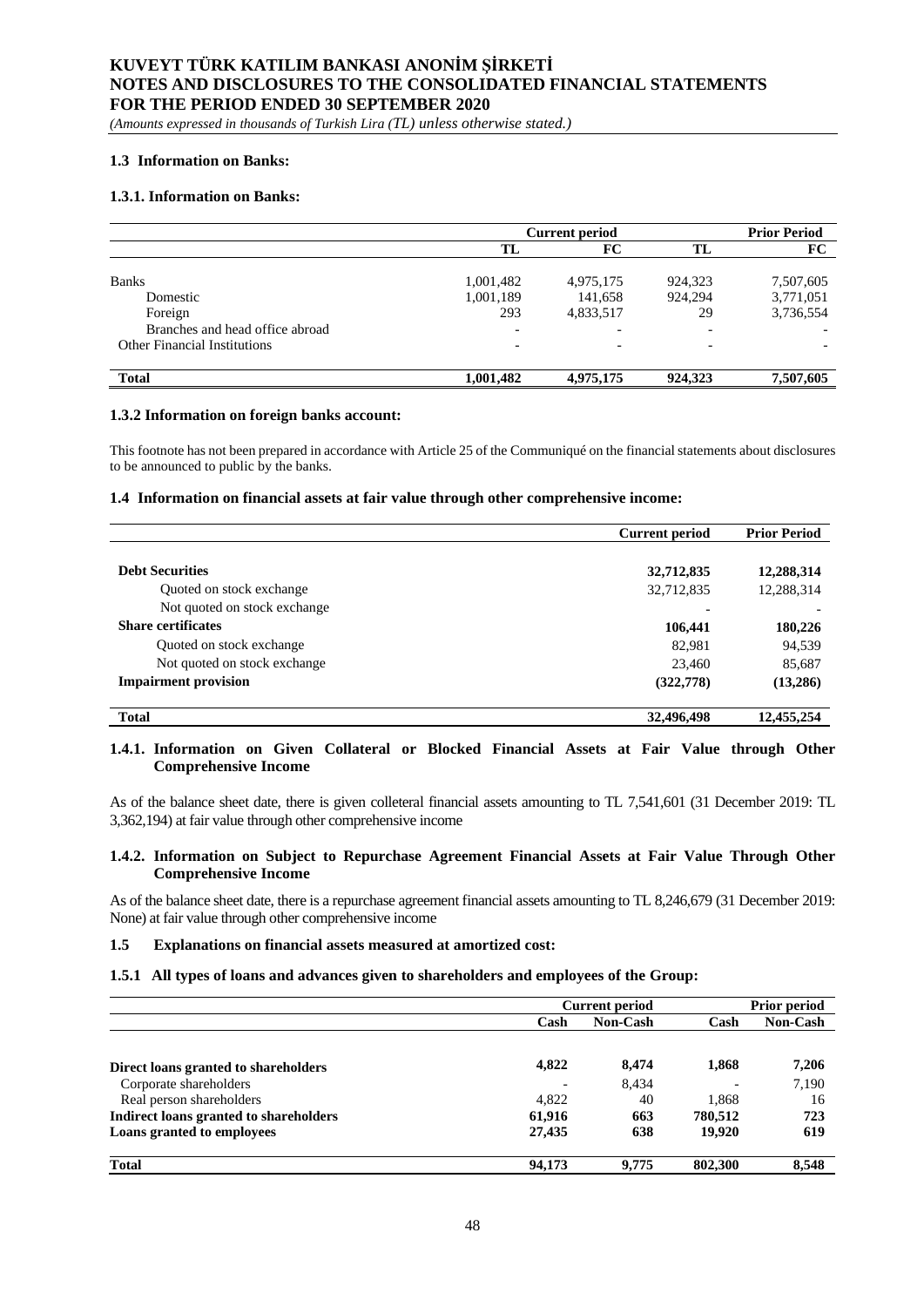*(Amounts expressed in thousands of Turkish Lira (TL) unless otherwise stated.)*

**1.5.2** Information on standart loans, loans underclose monitoring and restructured loans under close monitoring:

|                                 |                                                          | Loans and other receivables under close monitoring                               |                                                                                        |                                           |
|---------------------------------|----------------------------------------------------------|----------------------------------------------------------------------------------|----------------------------------------------------------------------------------------|-------------------------------------------|
| <b>Current Period</b>           |                                                          |                                                                                  |                                                                                        | <b>Restructured Loans and Receivables</b> |
| <b>Cash Loans</b>               | <b>Standard Loans</b><br>and Other<br><b>Receivables</b> | <b>Loans</b> and<br><b>Receivables Not</b><br>Subject to<br><b>Restructuring</b> | <b>Loans</b> and<br><b>Receivables with</b><br><b>Revised Contract</b><br><b>Terms</b> | <b>Refinance</b>                          |
| Loans                           | 67,868,725                                               | 4,318,355                                                                        | 2,766,848                                                                              |                                           |
| <b>Export Loans</b>             | 5,503,383                                                | 311,435                                                                          |                                                                                        |                                           |
| <b>Import Loans</b>             | 1,963,317                                                | 53,344                                                                           |                                                                                        |                                           |
| Corporation Loans               | 34,589,486                                               | 3,308,851                                                                        | 2,685,942                                                                              |                                           |
| <b>Consumer Loans</b>           | 12,869,105                                               | 365,748                                                                          | 63,390                                                                                 |                                           |
| Credit Cards                    | 1,164,440                                                | 126,745                                                                          | 17,516                                                                                 |                                           |
| Loans given to financial sector | 1,855,780                                                |                                                                                  | $\overline{\phantom{0}}$                                                               |                                           |
| Other                           | 9,923,214                                                | 152,232                                                                          | ۰                                                                                      |                                           |
| <b>Other Receivables</b>        | 4,409                                                    | 138,811                                                                          | 8,917                                                                                  |                                           |
| Total                           | 67,873,134                                               | 4,457,166                                                                        | 2,775,765                                                                              |                                           |

|                                 |                       | Loans and other receivables under close monitoring |                                           |                  |
|---------------------------------|-----------------------|----------------------------------------------------|-------------------------------------------|------------------|
| <b>Prior Period</b>             |                       |                                                    | <b>Restructured Loans and Receivables</b> |                  |
|                                 |                       | Loans and                                          | <b>Loans</b> and                          |                  |
| <b>Cash Loans</b>               | <b>Standard Loans</b> | <b>Receivables Not</b>                             | <b>Receivables with</b>                   | <b>Refinance</b> |
|                                 | and Other             | <b>Subject to</b>                                  | <b>Revised Contract</b>                   |                  |
|                                 | <b>Receivables</b>    | <b>Restructuring</b>                               | Terms                                     |                  |
| Loans                           | 49,298,335            | 3,556,702                                          | 2,264,742                                 |                  |
| <b>Export Loans</b>             | 4,531,667             | 319,767                                            |                                           |                  |
| <b>Import Loans</b>             | 951,591               | 42,549                                             |                                           |                  |
| Corporation Loans               | 20,627,346            | 2,652,310                                          | 2,194,384                                 |                  |
| <b>Consumer Loans</b>           | 7,717,979             | 304,840                                            | 47,325                                    |                  |
| Credit Cards                    | 950,450               | 117,001                                            | 23,033                                    |                  |
| Loans given to financial sector | 8,820,174             |                                                    |                                           |                  |
| Other                           | 5,699,128             | 120,235                                            |                                           |                  |
| <b>Other Receivables</b>        | 2,697                 | 15,292                                             | 11,199                                    |                  |
| Total                           | 49,301,032            | 3,571,994                                          | 2,275,941                                 |                  |

Information on standart loans and loans under close monitoring and restructured loans under close monitoring regarding provision:

|                                     | <b>Standard</b><br>Loans       | Loans and other<br>receivables under<br>close monitoring | <b>Standard Loans</b> | Loans and other<br>receivables under<br>close monitoring |
|-------------------------------------|--------------------------------|----------------------------------------------------------|-----------------------|----------------------------------------------------------|
|                                     | <b>Current</b><br>Period $(*)$ | <b>Current Period</b><br>(*)                             | <b>Prior Period</b>   | <b>Prior Period</b>                                      |
| 12 Month Expected Credit Losses     | 1.111.050                      |                                                          | 488.598               |                                                          |
| Significant Increase in Credit Risk |                                | 2,034,556                                                |                       | 996,886                                                  |
| <b>Total</b>                        | 1,111,050                      | 2,034,556                                                | 488,598               | 996,886                                                  |

(\*) Includes expected credit loss of other financial assets measured at amortized cost amounting TL 1,697 (31 December 2019 – TL 767)

#### **1.5.3 Distribution of cash loans and other receivables according to their maturities:**

This footnote has not been prepared in accordance with Article 25 of the Communiqué on the financial statements about disclosures to be announced to public by the banks.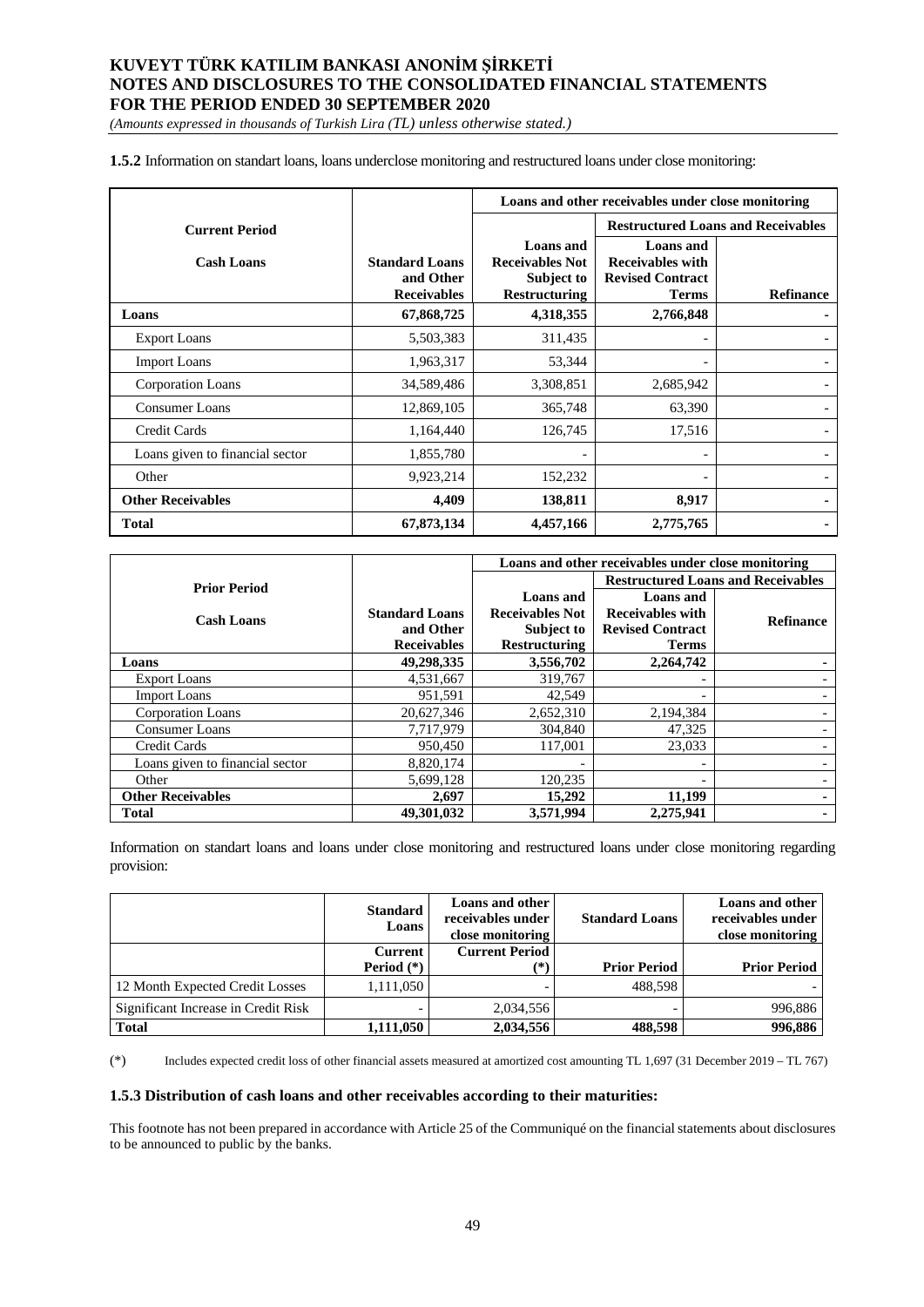*(Amounts expressed in thousands of Turkish Lira (TL) unless otherwise stated.)*

**1.5.4** Information on consumer loans, retail credit cards, loans given to personnel and personnel credit cards:

|                                           |                   | <b>Medium</b> and |              |
|-------------------------------------------|-------------------|-------------------|--------------|
| <b>Current Period</b>                     | <b>Short</b> term | long term         | <b>Total</b> |
|                                           |                   |                   |              |
| <b>Consumer Loans-TL</b>                  | 75,329            | 12,870,841        | 12,946,170   |
| Real Estate Loans                         | 18,699            | 10,999,794        | 11,018,493   |
| Vehicle Loans                             | 29,232            | 1,480,327         | 1,509,559    |
| Consumer Loans                            | 21,941            | 226,666           | 248,607      |
| Other                                     | 5,457             | 164,054           | 169,511      |
| <b>Consumer Loans-FC Indexed</b>          |                   |                   |              |
| Real Estate Loans                         |                   |                   |              |
| Vehicle Loans                             |                   |                   |              |
| Consumer Loans                            |                   |                   |              |
| Other                                     |                   |                   |              |
| <b>Consumer Loans-FC</b>                  | 5                 | 325,567           | 325,572      |
| Real Estate Loans                         |                   | 257,317           | 257,317      |
| Vehicle Loans                             |                   | 38,127            | 38,127       |
| Consumer Loans                            |                   | 30,123            | 30,123       |
| Other                                     | 5                 |                   | 5            |
| <b>Retail Credit Cards-TL</b>             | 545,514           | 70                | 545,584      |
| With Installment                          | 121,360           | 70                | 121,430      |
| Without Installment                       | 424,154           |                   | 424,154      |
| <b>Retail Credit Cards-FC</b>             | 3,383             |                   | 3,383        |
| With Installment                          | 3,383             |                   | 3,383        |
| Without Installment                       |                   |                   |              |
| <b>Personnel Loans-TL</b>                 | 2,088             | 24,413            | 26,501       |
| <b>Real Estate Loans</b>                  |                   | 2,124             | 2,124        |
| Vehicle Loans                             | 694               | 15,816            | 16,510       |
| Consumer Loans                            | 1,393             | 6,473             | 7,866        |
| Other                                     | 1                 |                   | 1            |
| <b>Personnel Loans-FC Indexed</b>         |                   |                   |              |
|                                           |                   |                   |              |
| Real Estate Loans                         |                   |                   |              |
| Vehicle Loans                             |                   |                   |              |
| Consumer Loans                            |                   |                   |              |
| Other                                     |                   |                   |              |
| <b>Personnel Loans-FC</b>                 |                   |                   |              |
| Real Estate Loans                         |                   |                   |              |
| <b>Vehicle Loans</b>                      |                   |                   |              |
| Consumer Loans                            |                   |                   |              |
| Other                                     |                   |                   |              |
| <b>Personnel Credit Cards-TL</b>          | 14,379            | 21                | 14,400       |
| With Installment                          | 5,141             | 21                | 5,162        |
| Without Installment                       | 9,238             |                   | 9,238        |
| <b>Personnel Credit Cards-FC</b>          |                   | $\blacksquare$    |              |
| Installment based                         |                   |                   |              |
| Without-installment                       |                   |                   |              |
| <b>Overdraft Account-TL (Real Person)</b> |                   |                   |              |
| <b>Overdraft Account-FC (Real Person)</b> | ۰                 | $\blacksquare$    | н.           |
| <b>Total</b>                              | 640,698           | 13,220,912        | 13,861,610   |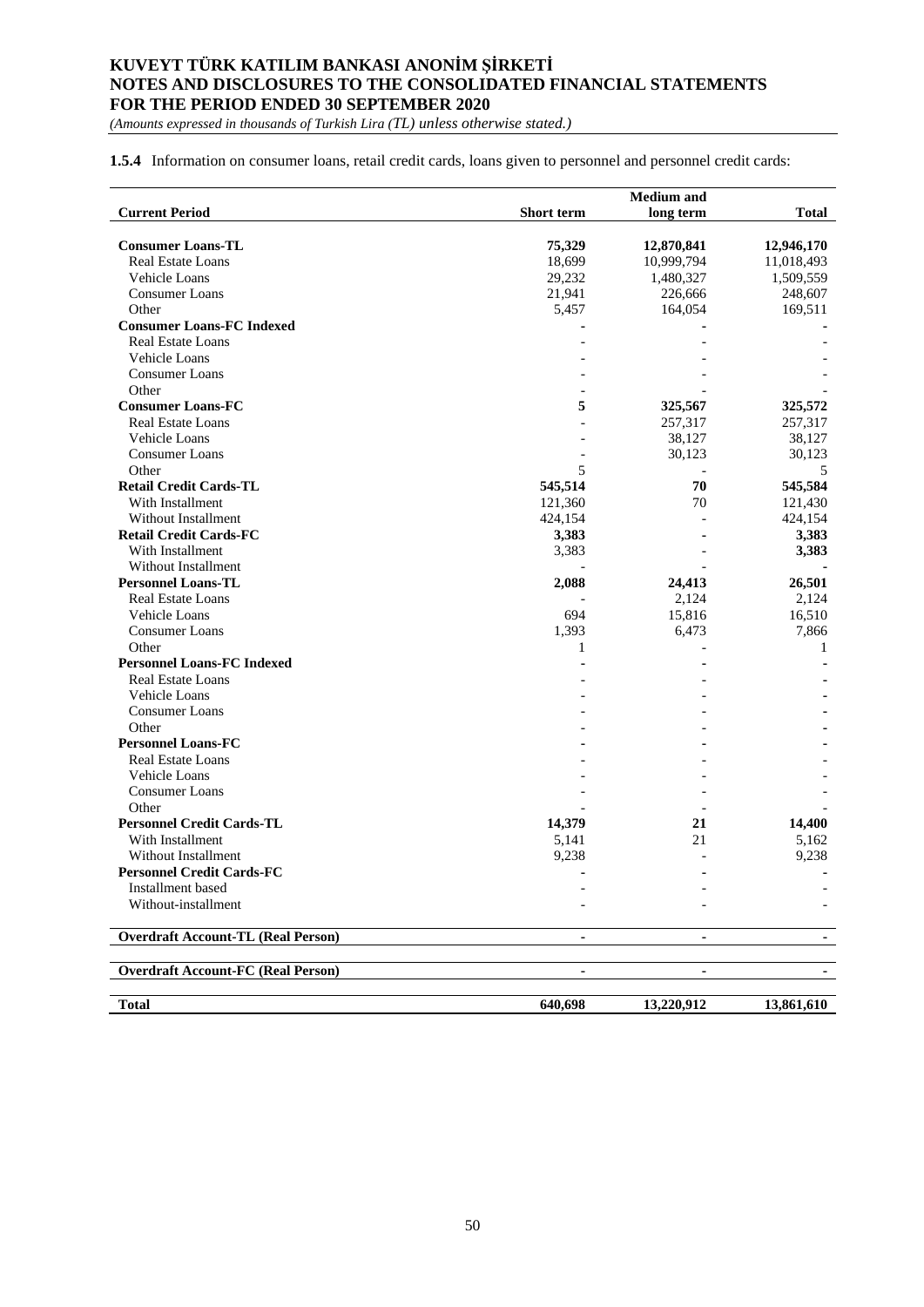*(Amounts expressed in thousands of Turkish Lira (TL) unless otherwise stated.)*

Information on consumer loans, retail credit cards, loans given to personnel and personnel credit cards: (continued)

|                                           |                          | <b>Medium</b> and        |                          |
|-------------------------------------------|--------------------------|--------------------------|--------------------------|
| <b>Prior Period</b>                       | <b>Short term</b>        | long term                | <b>Total</b>             |
|                                           |                          |                          |                          |
| <b>Consumer Loans-TL</b>                  | 75,033                   | 7,726,981                | 7,802,014                |
| Real Estate Loans                         | 22,116                   | 6,470,571                | 6,492,687                |
| Vehicle Loans                             | 31,568                   | 963,169                  | 994,737                  |
| <b>Consumer Loans</b>                     | 20,214                   | 219,628                  | 239,842                  |
| Other                                     | 1,135                    | 73,613                   | 74,748                   |
| <b>Consumer Loans-FC Indexed</b>          |                          |                          |                          |
| <b>Real Estate Loans</b>                  |                          |                          |                          |
| Vehicle Loans                             |                          |                          |                          |
| <b>Consumer Loans</b>                     |                          |                          |                          |
| Other                                     |                          |                          |                          |
| <b>Consumer Loans-FC</b>                  |                          | 249,220                  | 249,220                  |
| Real Estate Loans                         |                          | 216,395                  | 216,395                  |
| Vehicle Loans                             |                          | 373                      | 373                      |
| Consumer Loans                            |                          | 28,626                   | 28,626                   |
| Other                                     |                          | 3,826                    | 3,826                    |
| <b>Retail Credit Cards-TL</b>             | 456,724                  | 73                       | 456,797                  |
| With Installment                          | 98,257                   | 73                       | 98,330                   |
| Without Installment                       | 358,467                  |                          | 358,467                  |
| <b>Retail Credit Cards-FC</b>             | 1,650                    |                          | 1,650                    |
| With Installment                          | 1,650                    |                          | 1,650                    |
| <b>Without Installment</b>                |                          |                          |                          |
| <b>Personnel Loans-TL</b>                 | 1,912                    | 16,998                   | 18,910                   |
| Real Estate Loans                         |                          | 1,410                    | 1,410                    |
| Vehicle Loans                             | 596                      | 12,096                   | 12,692                   |
| <b>Consumer Loans</b>                     | 1,315                    | 3,492                    | 4,807                    |
| Other                                     | 1                        |                          | 1                        |
| <b>Personnel Loans-FC Indexed</b>         |                          |                          |                          |
| <b>Real Estate Loans</b>                  |                          |                          |                          |
| Vehicle Loans                             |                          |                          |                          |
| <b>Consumer Loans</b>                     |                          |                          |                          |
| Other                                     |                          |                          |                          |
| <b>Personnel Loans-FC</b>                 |                          |                          |                          |
| Real Estate Loans                         |                          |                          |                          |
| Vehicle Loans                             |                          |                          |                          |
| <b>Consumer Loans</b>                     |                          |                          |                          |
| Other                                     |                          |                          |                          |
| <b>Personnel Credit Cards-TL</b>          | 11,025                   | 60                       | 11,085                   |
| With Installment                          | 4,229                    | 60                       | 4,289                    |
| <b>Without Installment</b>                | 6,796                    |                          | 6,796                    |
| <b>Personnel Credit Cards-FC</b>          |                          |                          |                          |
| Installment based                         |                          |                          |                          |
| Without-installment                       |                          |                          |                          |
| <b>Overdraft Account-TL (Real Person)</b> |                          |                          |                          |
|                                           |                          |                          |                          |
| <b>Overdraft Account-FC (Real Person)</b> | $\overline{\phantom{a}}$ | $\overline{\phantom{a}}$ | $\overline{\phantom{a}}$ |
| <b>Total</b>                              | 546,344                  | 7,993,332                | 8,539,676                |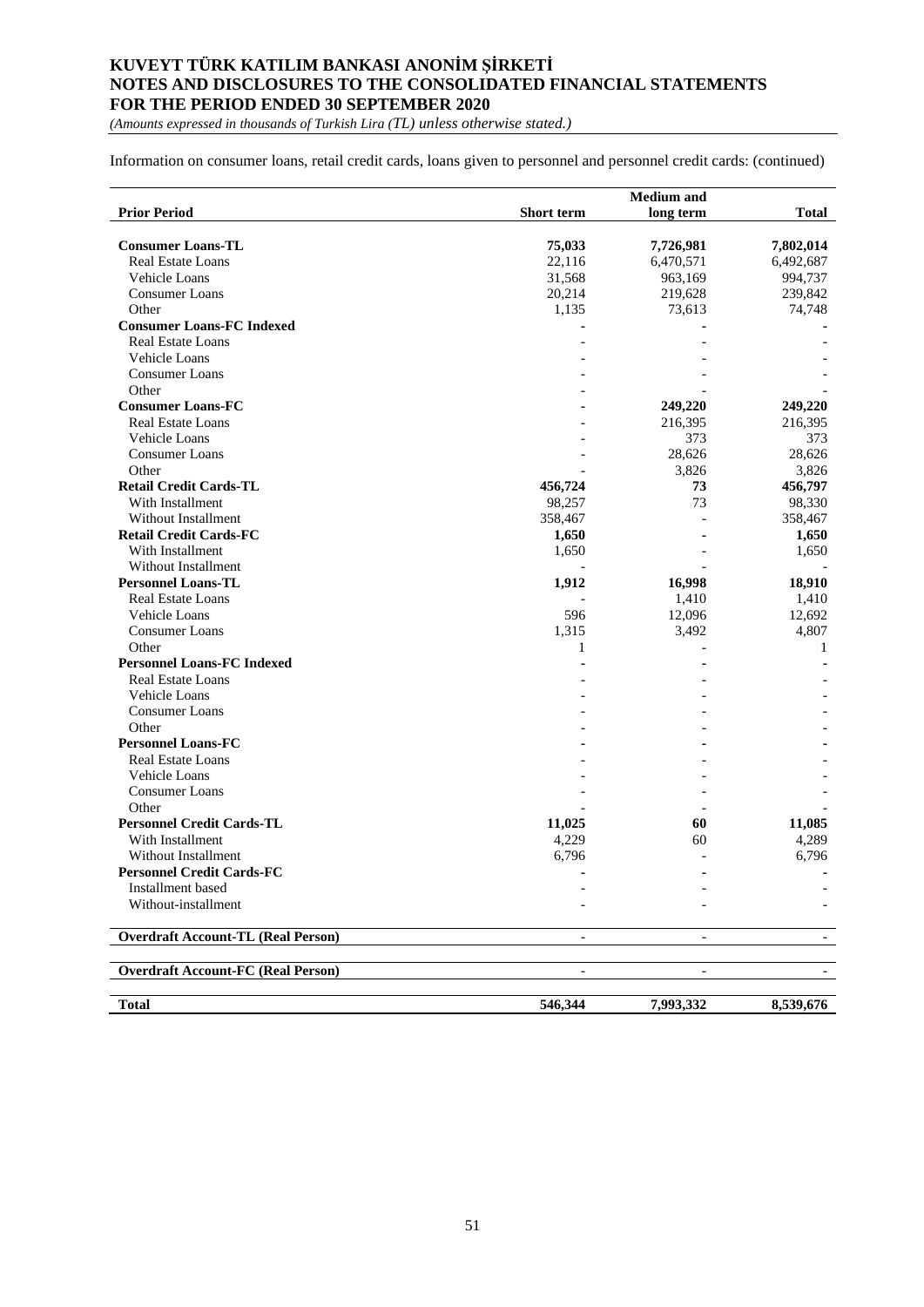*(Amounts expressed in thousands of Turkish Lira (TL) unless otherwise stated.)*

**1.5.5** Information on commercial installment loans and corporate credit cards:

|                                                |                   | <b>Medium</b> and |              |
|------------------------------------------------|-------------------|-------------------|--------------|
| <b>Current Period</b>                          | <b>Short</b> term | long term         | <b>Total</b> |
| <b>Commercial Installment Loans-TL</b>         | 402,354           | 8,921,629         | 9,323,983    |
| <b>Business Loans</b>                          | 7,004             | 2,004,434         | 2,011,438    |
| Vehicle Loans                                  | 321,986           | 4,400,773         | 4,722,759    |
| Consumer Loans                                 | 73,364            | 2,516,422         | 2,589,786    |
| Other                                          |                   |                   |              |
| <b>Commercial Installment Loans-FC Indexed</b> | 527               | 626,680           | 627,207      |
| <b>Business Loans</b>                          | 527               | 91.320            | 91,847       |
| Vehicle Loans                                  |                   | 17,138            | 17,138       |
| Consumer Loans                                 |                   | 518,222           | 518,222      |
| Other                                          |                   |                   |              |
| <b>Commercial Installment Loans-FC</b>         | 282,620           | 3,477,455         | 3,760,075    |
| <b>Business Loans</b>                          |                   | 594,878           | 594,878      |
| Vehicle Loans                                  | 414               | 91,520            | 91,934       |
| Consumer Loans                                 |                   |                   |              |
| Other                                          | 282,206           | 2,791,057         | 3,073,263    |
| <b>Corporate Credit Cards-TL</b>               | 745,334           |                   | 745,334      |
| With Installment                               | 288,465           |                   | 288,465      |
| Without Installment                            | 456,869           |                   | 456,869      |
| <b>Corporate Credit Cards-FC</b>               |                   |                   |              |
| With Installment                               |                   |                   |              |
| <b>Without Installment</b>                     |                   |                   |              |
| <b>Overdraft Account-TL (Legal Entity)</b>     |                   |                   |              |
| <b>Overdraft Account-FC (Legal Entity)</b>     |                   |                   |              |

| 420 Q25<br>10 |              |          |                                          |
|---------------|--------------|----------|------------------------------------------|
| 1.0.J.        | <b>Total</b> | .025.764 | 500<br>15 <i>.</i><br>$\Delta$<br>- 30.3 |

|                                                |                   | <b>Medium</b> and |              |
|------------------------------------------------|-------------------|-------------------|--------------|
| <b>Prior Period</b>                            | <b>Short</b> term | long term         | <b>Total</b> |
| <b>Commercial Installment Loans-TL</b>         | 248,040           | 4,929,680         | 5,177,720    |
| <b>Business Loans</b>                          | 18.447            | 1,248,841         | 1,267,288    |
| Vehicle Loans                                  | 194.640           | 2,385,462         | 2,580,102    |
| Consumer Loans                                 | 34,953            | 1,295,377         | 1,330,330    |
| Other                                          |                   |                   |              |
| <b>Commercial Installment Loans-FC Indexed</b> | 3,221             | 844,575           | 847,796      |
| <b>Business Loans</b>                          | 3,221             | 183.927           | 187,148      |
| Vehicle Loans                                  |                   | 71,904            | 71,904       |
| Consumer Loans                                 |                   | 588,744           | 588,744      |
| Other                                          |                   |                   |              |
| <b>Commercial Installment Loans-FC</b>         | 127,905           | 2,043,461         | 2,171,366    |
| <b>Business Loans</b>                          | 31,456            | 686.563           | 718,019      |
| Vehicle Loans                                  | 96,449            | 81,449            | 177,898      |
| Consumer Loans                                 |                   |                   |              |
| Other                                          |                   | 1,275,449         | 1,275,449    |
| <b>Corporate Credit Cards-TL</b>               | 620,612           |                   | 620,612      |
| With Installment                               | 207,219           |                   | 207,219      |
| Without Installment                            | 413.393           |                   | 413.393      |
| <b>Corporate Credit Cards-FC</b>               | 340               |                   | 340          |
| With Installment                               | 340               |                   | 340          |
| Without Installment                            |                   |                   |              |
| <b>Overdraft Account-TL (Legal Entity)</b>     |                   | $\blacksquare$    |              |
| <b>Overdraft Account-FC (Legal Entity)</b>     |                   |                   |              |
| <b>Total</b>                                   | 1,000,118         | 7,817,716         | 8,817,834    |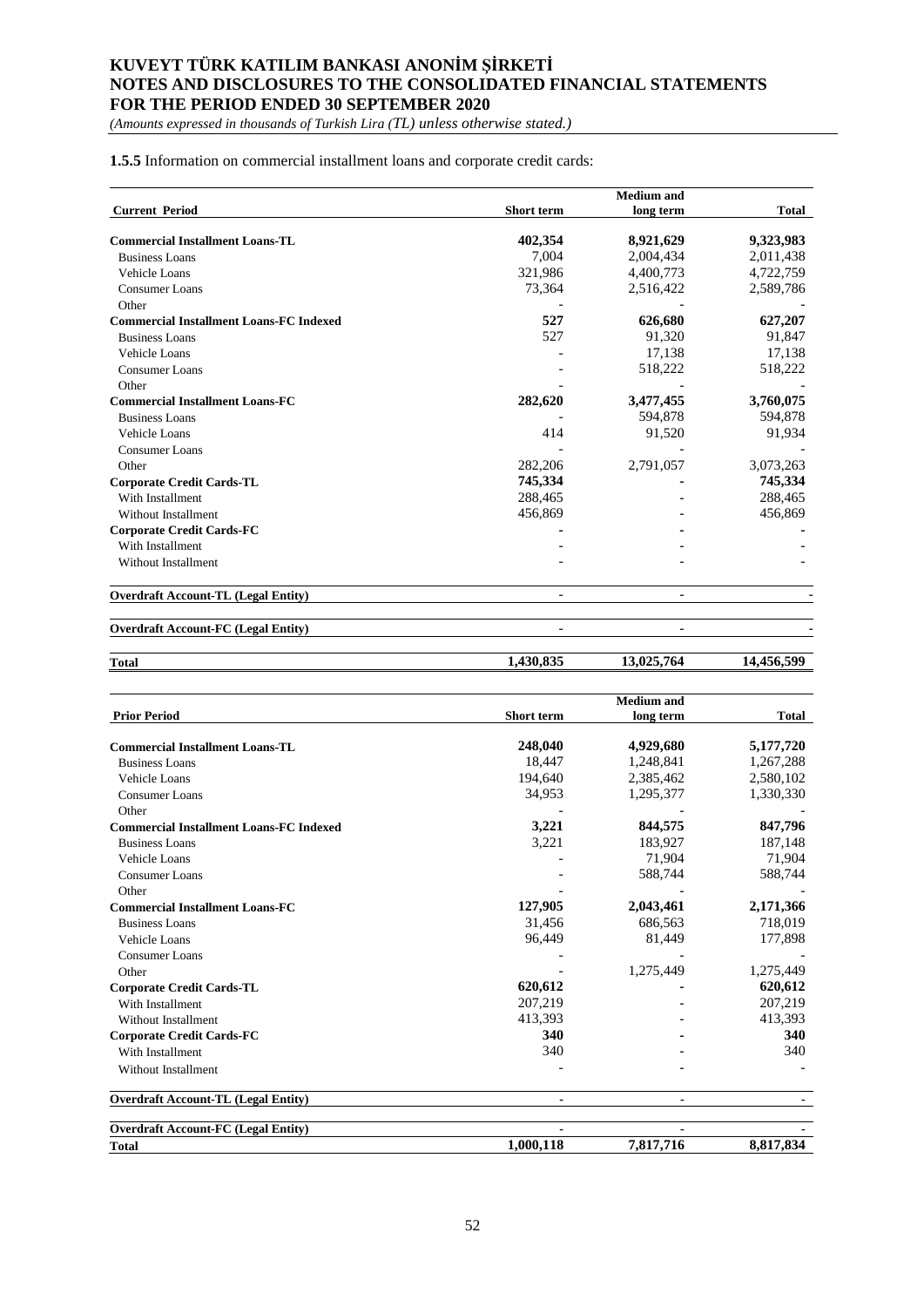*(Amounts expressed in thousands of Turkish Lira (TL) unless otherwise stated.)*

#### **1.5.6** Breakdown of loans by user:

This footnote has not been prepared in accordance with Article 25 of the Communiqué on the financial statements about disclosures to be announced to public by the banks.

## **1.5.7** Breakdown of domestic and foreign loans:

|                                 | <b>Current period</b>   | <b>Prior period</b>     |
|---------------------------------|-------------------------|-------------------------|
| Domestic loans<br>Foreign loans | 70,197,839<br>4.908.226 | 46,697,875<br>8,451,092 |
| <b>Total</b>                    | 75,106,065              | 55,148,967              |

#### **1.5.8** Loans granted to subsidiaries and associates:

|                                                                                                                  | <b>Current period</b> | <b>Prior period</b> |
|------------------------------------------------------------------------------------------------------------------|-----------------------|---------------------|
| Loans granted directly to subsidiaries and associates<br>Loans granted indirectly to subsidiaries and associates |                       | 182                 |
| <b>Total</b>                                                                                                     |                       | 182                 |

### **1.5.9** Specific provisions for loans or default (Third Stage) provisions:

|                                                    | <b>Current period</b> | <b>Prior period</b> |
|----------------------------------------------------|-----------------------|---------------------|
|                                                    |                       |                     |
| Loans and receivables with limited collectability  | 5,663                 | 209,492             |
| Loans and receivables with doubtful collectability | 506,115               | 228,439             |
| Uncollectible loans and receivables                | 1.594.272             | 1,119,658           |
| Total                                              | 2,106,050             | 1,557,589           |

**1.5.10** Information on non-performing loans (Net):

**1.5.10.1** Information on Loans and Other Receivables Included in Loans under Follow-Up Account, Which are Restructured or Rescheduled

|                                           | III. Group            | IV. Group                    | V. Group                   |
|-------------------------------------------|-----------------------|------------------------------|----------------------------|
|                                           | <b>Loans</b> and      |                              |                            |
|                                           | Receivables with      | <b>Loans and Receivables</b> |                            |
|                                           | Limited               | with Doubtful                | <b>Uncollectible Loans</b> |
|                                           | <b>Collectibility</b> | <b>Collectibility</b>        | and Receivables            |
| <b>Current Period:</b>                    |                       | 61,218                       |                            |
| (Gross Amount Before Specific Provisions) |                       |                              |                            |
| <b>Restructured Loans and Receivables</b> |                       | 61.218                       |                            |
| <b>Prior Period:</b>                      |                       | 65,699                       |                            |
| (Gross Amount Before Specific Provisions) |                       |                              |                            |
| <b>Restructured Loans and Receivables</b> |                       | 65.699                       |                            |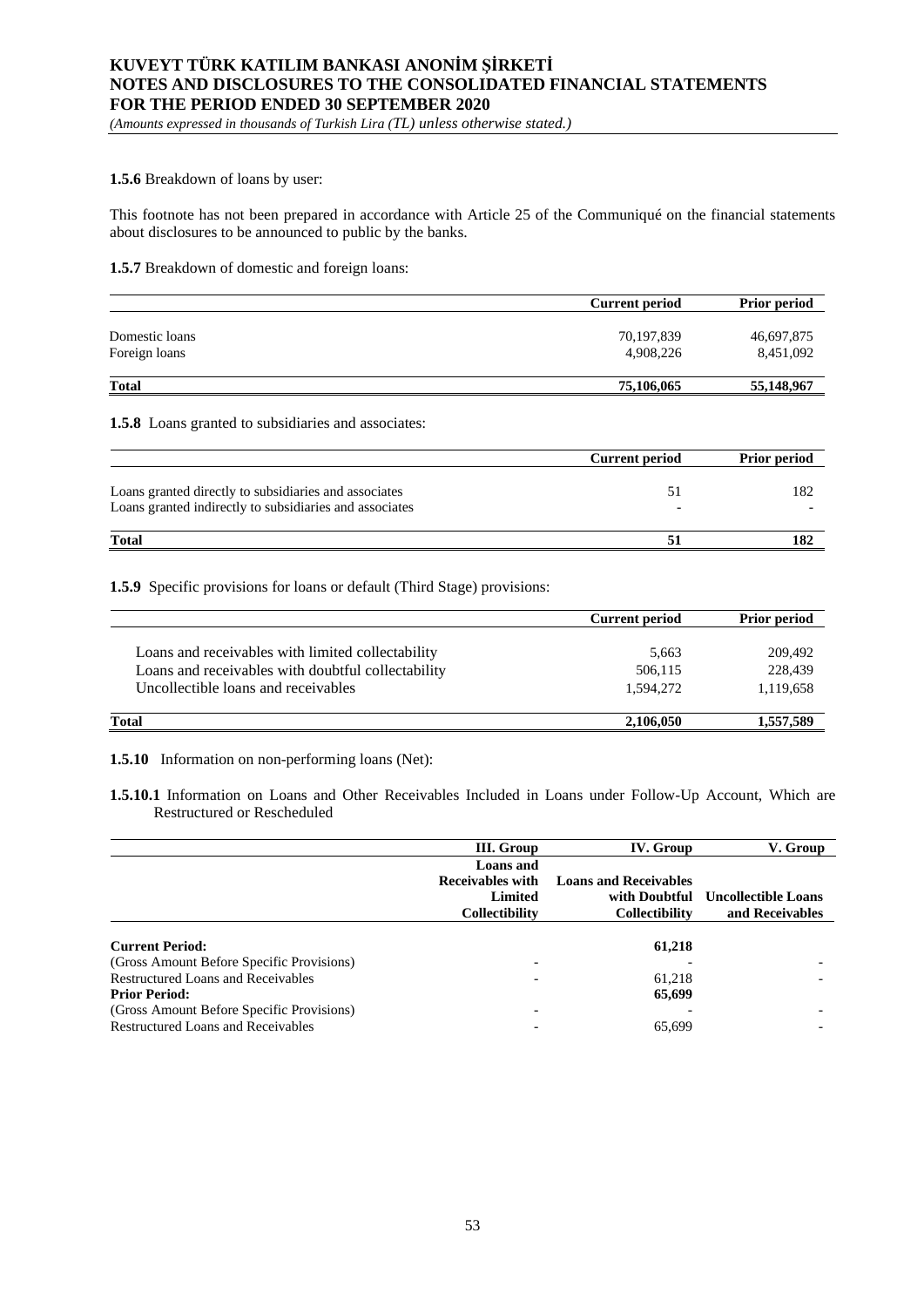*(Amounts expressed in thousands of Turkish Lira (TL) unless otherwise stated.)*

### **1.5.10.2** Information on the movement of total non-performing loans:

|                                                               | <b>Group III</b>                                                  | Group IV                                                        | Group V                                          |
|---------------------------------------------------------------|-------------------------------------------------------------------|-----------------------------------------------------------------|--------------------------------------------------|
|                                                               | <b>Loans</b> and<br>receivables with<br>limited<br>collectability | Loans and<br>receivables with<br>doubtful<br>collectabil<br>ity | <b>Uncollectible</b><br>loans and<br>receivables |
|                                                               |                                                                   |                                                                 |                                                  |
| Ending balance of prior period 31.12.2019                     | 250,407                                                           | 318,133                                                         | 1,541,141                                        |
| Additions in the current period $(+)$                         | 199,066                                                           | 408,371                                                         | 245,093                                          |
| Transfers from other categories of non-performing loans $(+)$ | 8,521                                                             | 401,386                                                         | 412,034                                          |
| Transfers to other categories of non-performing loans (-)     | 400,538                                                           | 412,008                                                         | 9,395                                            |
| Collections in the current period (-)                         | 18,369                                                            | 24,254                                                          | 173,687                                          |
| Write offs (-)                                                |                                                                   |                                                                 |                                                  |
| Sold Porfolio $(-)(*)$                                        |                                                                   |                                                                 | 153,338                                          |
| Corporate and commercial loans                                |                                                                   |                                                                 | 153,338                                          |
| Retail loans                                                  |                                                                   |                                                                 |                                                  |
| Credit Cards                                                  |                                                                   |                                                                 |                                                  |
| Other                                                         |                                                                   |                                                                 |                                                  |
| Ending balance of the current period                          | 39,087                                                            | 691,628                                                         | 1,861,848                                        |
| Specific provisions (-)                                       | 11,978                                                            | 506,115                                                         | 1,587,957                                        |
| Net balances on balance sheet                                 | 27,109                                                            | 185,513                                                         | 273,891                                          |

(\*) The group has sold a portion of its non-performing loan portfolio which 100% provision is provided and amounting to TL 153,338 to the asset management company at a cost of TL 50,000.

|                                                               | <b>Group III</b> | <b>Group IV</b>  | <b>Group V</b>       |
|---------------------------------------------------------------|------------------|------------------|----------------------|
|                                                               | <b>Loans</b> and | Loans and        |                      |
|                                                               | receivables with | receivables with | <b>Uncollectible</b> |
|                                                               | limited          | doubtful         | loans and            |
| <b>Prior Period</b>                                           | collectability   | collectability   | receivables          |
|                                                               |                  |                  |                      |
| Ending balance of prior period 31.12.2018                     | 142,629          | 310,520          | 732,691              |
| Additions in the current period $(+)$                         | 806.015          | 991,658          | 532,018              |
| Transfers from other categories of non-performing loans $(+)$ | 100,972          | 677,421          | 1,374,788            |
| Transfers to other categories of non-performing loans (-)     | 676,683          | 1,374,976        | 101,522              |
| Collections in the current period (-)                         | 112,153          | 129,774          | 189,767              |
| Write offs $(-)$                                              | 10,373           | 156,716          | 807,067              |
| Sold Porfolio (-)                                             |                  |                  |                      |
| Corporate and commercial loans                                |                  |                  |                      |
| Retail loans                                                  |                  |                  |                      |
| <b>Credit Cards</b>                                           |                  |                  |                      |
| Other                                                         |                  |                  |                      |
| Ending balance of the current period                          | 250,407          | 318,133          | 1,541,141            |
| Specific provisions (-)                                       | 209,492          | 228,439          | 1,119,658            |
| Net balance at the balance sheet                              | 40,915           | 89,694           | 421.483              |

**1.5.10.3** Information on non-performing loans granted as foreign currency:

|                                      | <b>Group III</b> | <b>Group IV</b> | <b>Group V</b> |
|--------------------------------------|------------------|-----------------|----------------|
| Current period:                      |                  |                 |                |
| Ending balance of the current period | 17.778           | 211.475         | 114,035        |
| Provision amount (-)                 | 7.993            | 142,243         | 97,009         |
| Net balance at the balance sheet     | 9.785            | 69.232          | 17,026         |
| <b>Prior period</b>                  |                  |                 |                |
| Ending balance of the current period | 79.218           | 5.454           | 127,352        |
| Provision amount (-)                 | 48,407           | 4.640           | 69,392         |
| Net balance at the balance sheet     | 30,811           | 814             | 57,960         |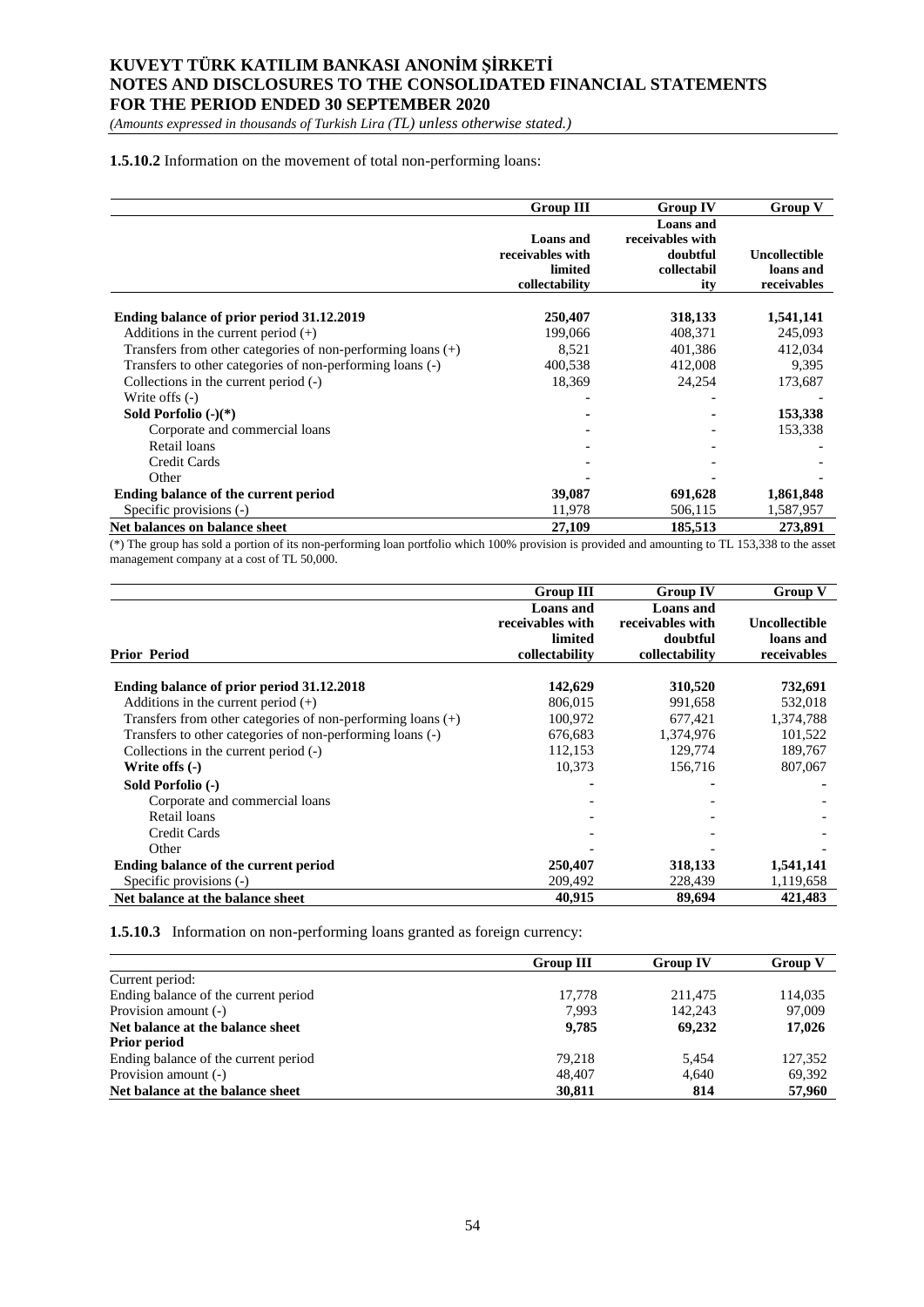*(Amounts expressed in thousands of Turkish Lira (TL) unless otherwise stated.)*

### **1.5.10.4** Gross and net amounts of non-performing loans with respect to user groups:

|                                                          | <b>Group III</b>       | <b>Group IV</b>         | <b>Group V</b>       |
|----------------------------------------------------------|------------------------|-------------------------|----------------------|
|                                                          | <b>Loans</b> and       | <b>Loans</b> and        | <b>Uncollectible</b> |
|                                                          | receivables with       | receivables with        | loans and            |
|                                                          | limited collectability | doubtful collectability | receivables          |
|                                                          |                        |                         |                      |
| <b>Current period (Net)</b>                              | 27,109                 | 185,513                 | 273,891              |
| Loans granted to real persons and legal entities (Gross) | 39,087                 | 691,628                 | 1,861,848            |
| Specific provision (-)                                   | 11,978                 | 506,115                 | 1,587,957            |
| Loans to real persons and legal entities (Net)           | 27,109                 | 185,513                 | 273,891              |
| Banks (Gross)                                            |                        |                         |                      |
| Specific provision (-)                                   |                        |                         |                      |
| Banks (Net)                                              |                        |                         |                      |
| Other loans and receivables (Gross)                      |                        |                         |                      |
| Specific provision (-)                                   |                        |                         |                      |
| Other loans and receivables (Net)                        |                        |                         |                      |
| Prior period (net) 31.12. 2019                           | 40,915                 | 89,694                  | 421,483              |
| Loans to real persons and legal entities (Gross)         | 250,407                | 318,133                 | 1,541,141            |
| Specific provision (-)                                   | 209,492                | 228,439                 | 1,119,658            |
| Loans to real persons and legal entities (Net)           | 40,915                 | 89,694                  | 421,483              |
| Banks (Gross)                                            |                        |                         |                      |
| Specific provision (-)                                   |                        |                         |                      |
| Banks (Net)                                              |                        |                         |                      |
| Other loans and receivables (Gross)                      |                        |                         |                      |
| Specific provision (-)                                   |                        |                         |                      |
| Other loans and receivables (Net)                        |                        |                         |                      |

The Bank has collaterals such as cash, mortgages, pledges, and checks of customer issued for non-performing loans.

- **1.5.10.5** In terms of financial instrument classes, the aging analysis of past due but not impaired financial assets is as follows:
- This footnote has not been prepared in accordance with Article 25 of the Communiqué on the financial statements about disclosures to be announced to public by the banks.
- **1.5.10.6** Information on profit share accruals, rediscounts and valuation differences computed for non-performing loans and their provision:

|                                                             | III. Group       | IV. Group        | V. Group      |
|-------------------------------------------------------------|------------------|------------------|---------------|
|                                                             | Loans and Other  | Loans and Other  | Uncollectible |
|                                                             | Receivables with | Receivables with | Loans         |
|                                                             | Limited          | Doubtful         | and Other     |
|                                                             | Collectibility   | Collectibility   | Receivables   |
| <b>Current Period (Net)</b>                                 | 423              | 34,750           | 26,247        |
| Profit share accruals, rediscount and valuation differences | 868              | 92.636           | 233,425       |
| Provision (-)                                               | 445              | 57,886           | 207,178       |

|                                                             | III. Group       | IV. Group        | V. Group      |
|-------------------------------------------------------------|------------------|------------------|---------------|
|                                                             | Loans and Other  | Loans and Other  | Uncollectible |
|                                                             | Receivables with | Receivables with | Loans         |
|                                                             | Limited          | Doubtful         | and Other     |
|                                                             | Collectibility   | Collectibility   | Receivables   |
| <b>Prior Period (Net)</b>                                   | 7.824            | 8.150            | 43,927        |
| Profit share accruals, rediscount and valuation differences | 18.748           | 25,908           | 207,675       |
| Provision (-)                                               | 10.924           | 17.758           | 163,748       |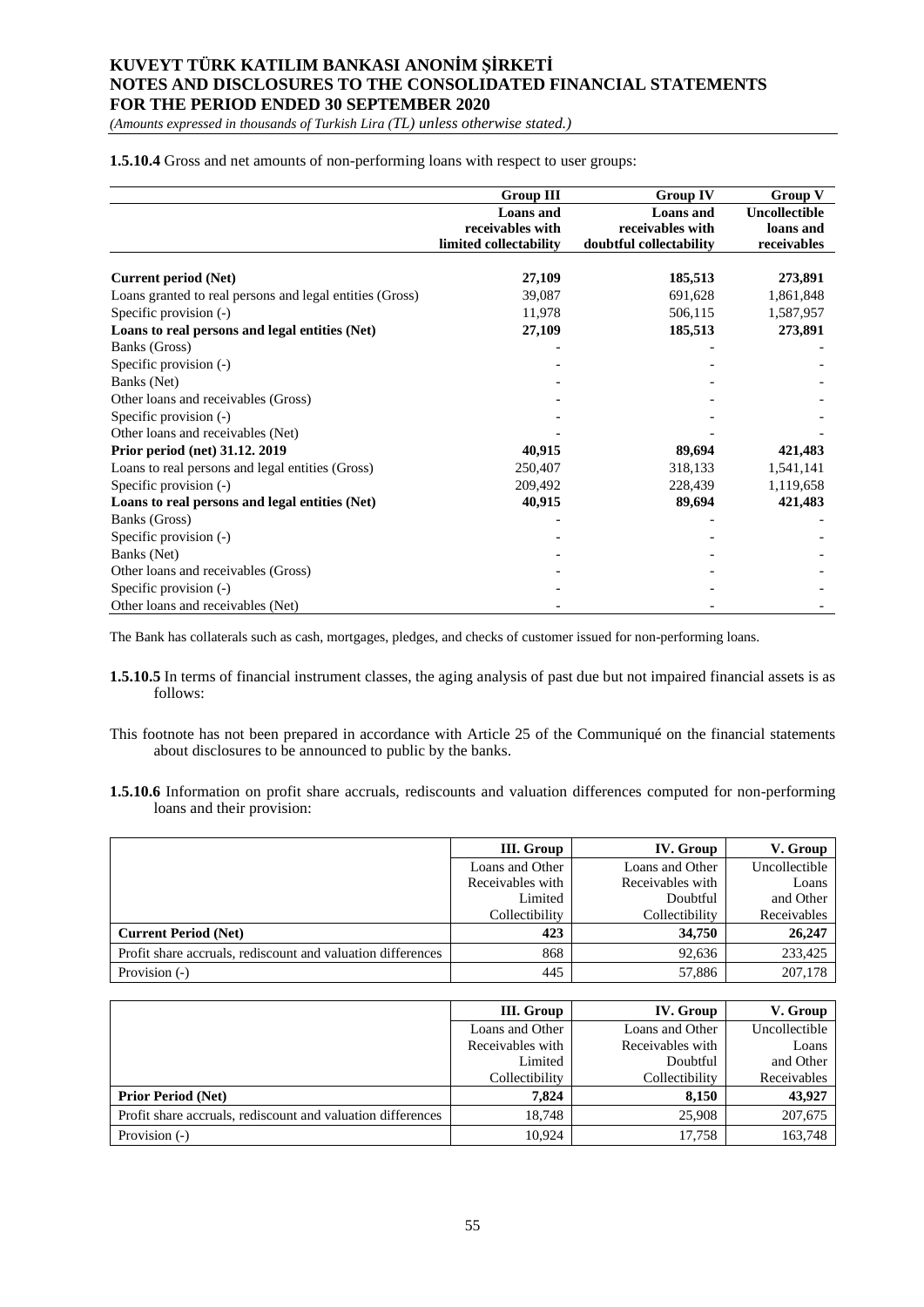*(Amounts expressed in thousands of Turkish Lira (TL) unless otherwise stated.)*

**1.5.10.7** Main guidelines for liquidation process of uncollectible loans and other receivables:

This footnote has not been prepared in accordance with Article 25 of the Communiqué on the financial statements about disclosures to be announced to public by the banks.

## **1.5.10.8** Information on the write-off policy:

This footnote has not been prepared in accordance with Article 25 of the Communiqué on the financial statements about disclosures to be announced to public by the banks.

### **1.6 Information on other financial assets measured at amortised cost:**

### **1.6.1 Information on Other Financial Assets Measured at Amortized Cost**

|                                 | <b>Current Period</b> | <b>Prior Period</b> |
|---------------------------------|-----------------------|---------------------|
| <b>Debt Securities</b>          | 6,637,714             | 3,212,924           |
| Quoted on a Stock Exchange      | 6,350,438             | 2,859,381           |
| Not Quoted                      | 287,276               | 353,543             |
| <b>Impairment Provision (-)</b> | 1.697                 | 767                 |
| <b>Total</b>                    | 6,636,017             | 3,212,157           |

### **1.6.2 Movements of Other Financial Assets Measured at Amortized Cost During The Year**

|                                         | <b>Current Period</b> | <b>Prior Period</b> |
|-----------------------------------------|-----------------------|---------------------|
| <b>Opening Balance</b>                  | 3,212,924             | 485,068             |
| Foreign Exchange Gain/Loss              | ۰                     |                     |
| Purchases During the Year               | 2,301,312             | 4, 101, 976         |
| Disposals Through Sales and Redemptions | 1,123,478             | 1,374,120           |
| Impairment Provision (-)                | 1.697                 | 767                 |
| <b>Ending Balance</b>                   | 6,636,017             | 3,212,157           |

#### **1.7 Information on investment in associates (Net):**

**1.7.1** The 1.49% ownership of the shares of Kredi Garanti Fonu A.Ş. amounting to TL 7,659 (31 December 2019 – TL 7,659), 1.15% ownership of the shares of Islamic International Rating Agency amounting to TL 33 (31 December 2019 – TL 33), Swift shares amounting to TL 390 (31 December 2019 – TL 390) and 0.0035% ownership of the shares traded in Borsa İstanbul A.Ş amounting to TL 15 (31 December 2019 – TL 15), 2.86% ownership of the shares of Ulusal Derecelendirme A.Ş. amounting to TL 2,755 (31 December 2019 – TL 0), are classified as financial assets at fair value through other comprehensive income since the Bank's ownership in these entities is less than 10% and the Parent Bank does not have a significant influence on these entities.

- **1.7.2** Information about investments in unconsolidated associates: None (31 December 2019 None).
- **1.7.3** Information related to consolidated associates: None (31 December 2019 None).
- **1.7.3** Sector information on consolidated associates and their recorded amounts: None (31 December 2019 None)
- **1.7.3** Consolidated associates quoted on the stock exchange: None (31 December 2019 None)

### **1.8 Information on subsidiaries (Net):**

**1.8.1** Although the Parent Bank has control power over the management and capital of its non-financial subsidiaries, Körfez Tatil Beldesi Turistik Tesisler ve Devremülk İşletmeciliği San. Ve Tic. A.Ş does not confirm to the definition of financial subsidiary in accordance with "Regulation related to the Preparation of Consolidated Financial Statements by Banks" published in the Official Gazette No. 26340 dated 8 November 2006; hence this subsidiary has not been consolidated. The Bank has reflected its subsidiary at restated cost less any provision for impairment in its financial statements until 31 December 2004.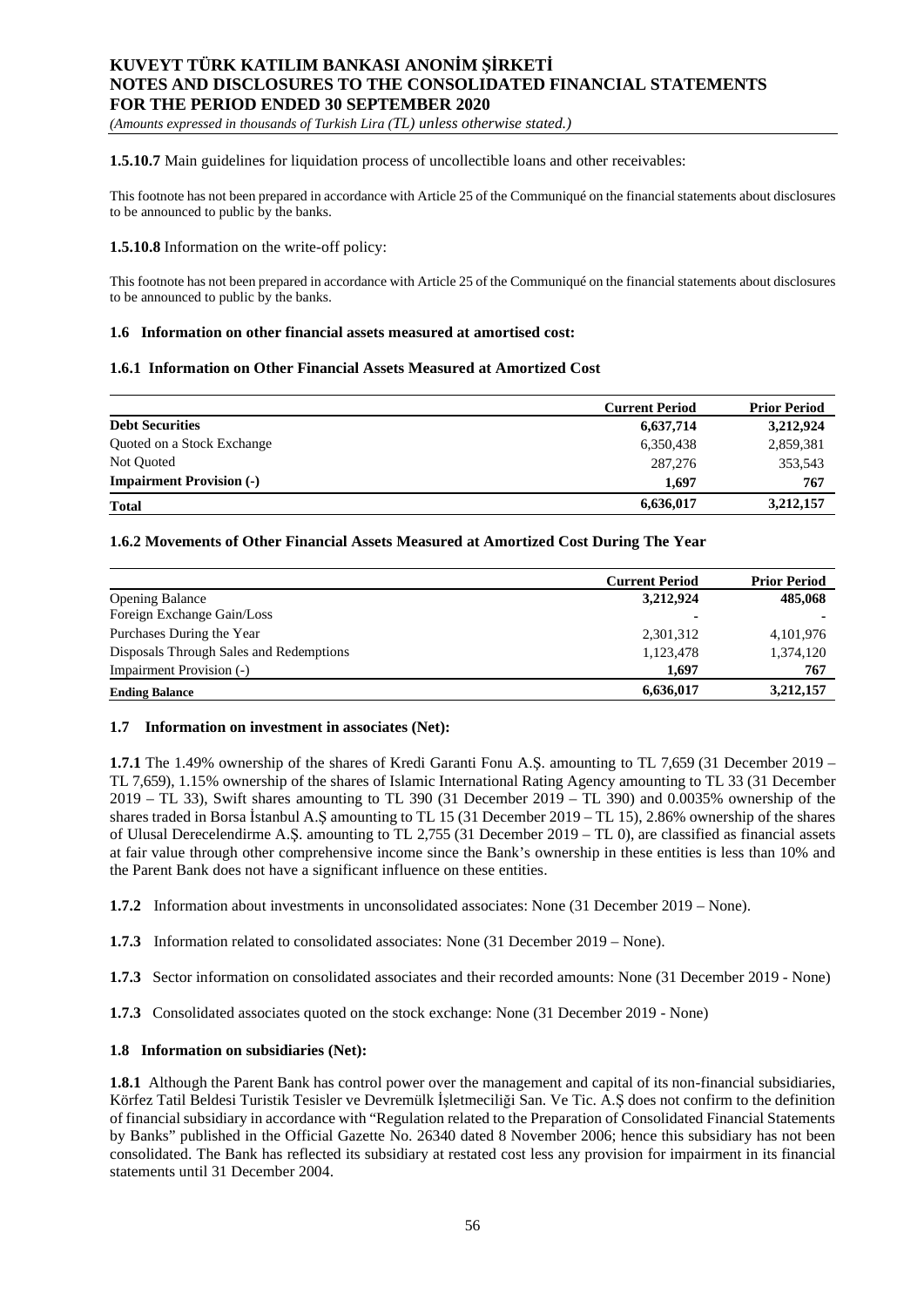*(Amounts expressed in thousands of Turkish Lira (TL) unless otherwise stated.)*

### **1.8.2** Information on subsidiaries:

|   | <b>Title</b>                                                                               | <b>Address (City/Country)</b> | Bank's share<br>percentage, if<br>different-voting<br>percentage $(\% )$ | Bank's risk<br>group share<br>percentage $(\% )$ |
|---|--------------------------------------------------------------------------------------------|-------------------------------|--------------------------------------------------------------------------|--------------------------------------------------|
|   | Körfez Tatil Beldesi Turistik Tesisler ve Devremülk<br>Isletmeciliği San.ve Tic. A.S. (**) | İstanbul/Türkiye              | 99.99                                                                    | 99.99                                            |
| 2 | Körfez Gayrimenkul Yatırım Ortaklığı A.S.                                                  | İstanbul/Türkive              | 75.00                                                                    | 83.26                                            |
| 3 | KT Sukuk Varlık Kiralama A.S.                                                              | İstanbul/Türkive              | 100.00                                                                   | 100.00                                           |
| 4 | KT Kira Sertifikaları Varlık Kiralama A.S.                                                 | İstanbul/Türkive              | 100.00                                                                   | 100.00                                           |
|   | KT Bank AG $(*)$                                                                           | Frankfurt/Almanya             | 100.00                                                                   | 100.00                                           |
| 6 | Architecht Bilișim Sistemleri ve Pazarlama Tic A.Ş (**)                                    | İstanbul/Türkive              | 100.00                                                                   | 100.00                                           |
|   | KT Sukuk Company Limited (***)                                                             | George Town/Cayman Adaları    | 100.00                                                                   | 100.00                                           |
| 8 | KT Portföy Yönetimi A.Ş.                                                                   | İstanbul/Türkiye              | 100.00                                                                   | 100.00                                           |
| 9 | Neova Sigorta A.S.                                                                         | İstanbul/Türkive              | 100.00                                                                   | 100.00                                           |

Information on subsidiaries in the order presented in the above table

|              |                     |           | <b>Total</b>             | Profit                   | <b>Income from</b>       | Current     |                     |                          |
|--------------|---------------------|-----------|--------------------------|--------------------------|--------------------------|-------------|---------------------|--------------------------|
|              |                     |           | fixed                    | share                    | marketable               | period      | <b>Prior period</b> |                          |
|              | <b>Total assets</b> | Equity    | assets                   | income                   | securities               | profit/loss | profit /loss        | Fair value               |
|              | 38,227              | 35,182    |                          |                          |                          | 5,750       | 477                 |                          |
| $\bigcap$    | 132,012             | 118,046   |                          | $\overline{\phantom{0}}$ | -                        | 4,229       | 1,513               | $\overline{\phantom{0}}$ |
| 3            | 657                 | 644       | $\overline{\phantom{0}}$ |                          | -                        | h           | 140                 | $\overline{\phantom{0}}$ |
| 4            | 6,123,575           | 319       |                          |                          |                          | 26          | 97                  |                          |
| 5            | 6,027,067           | 1,267,585 | 14,293                   |                          |                          | 6,433       | (6,258)             |                          |
| 6            | 77,478              | 50,191    | 5,373                    |                          |                          | 32,163      | 7,931               |                          |
| $\mathbf{r}$ | 2,747,616           |           | $\overline{\phantom{a}}$ |                          | $\overline{\phantom{0}}$ |             |                     | $\overline{\phantom{0}}$ |
| 8            | 23,127              | 21,551    | 219                      |                          |                          | 8,866       | 2,753               | $\overline{\phantom{0}}$ |
| $\Omega$     | 2,775,281           | 593,364   | 12,410                   | 72,264                   | 64,390                   | 110,762     | 308,847             | $\overline{\phantom{a}}$ |

(\*) As of 30 September 2020, financial figures for this entity in the table above are based on the financial information prepared in accordance with the local regulations of the country in which this entity operates.

(\*\*) These figures are shown per Turkish Commercial Law financial statements as at 30 September 2020.

(\*\*\*) KT Sukuk Company Limited is established in Cayman Islands on 31 July 2015, for the need of a second subordinated loan at the Bank. According to relevant article of TFRS 10, it is described as a subsidiary.

### Movement regarding the subsidiaries

|                                             | <b>Current Period</b> | <b>Prior Period</b> |
|---------------------------------------------|-----------------------|---------------------|
|                                             |                       |                     |
| Balance at the beginning of the year        | 23,680                | 23,680              |
| Movements during the year                   |                       |                     |
| Purchases                                   |                       |                     |
| Transfers from subsidiaries                 |                       |                     |
| Bonus shares                                |                       |                     |
| Dividends from current year income          |                       |                     |
| <b>Sales</b>                                |                       |                     |
| <b>Revaluation increase</b>                 |                       |                     |
| Impairment                                  |                       |                     |
| Capital commitment payments                 |                       |                     |
| Balance at the end of the year              | 23,680                | 23,680              |
| Capital commitments                         |                       |                     |
| Share percentage at the end of the year (%) |                       |                     |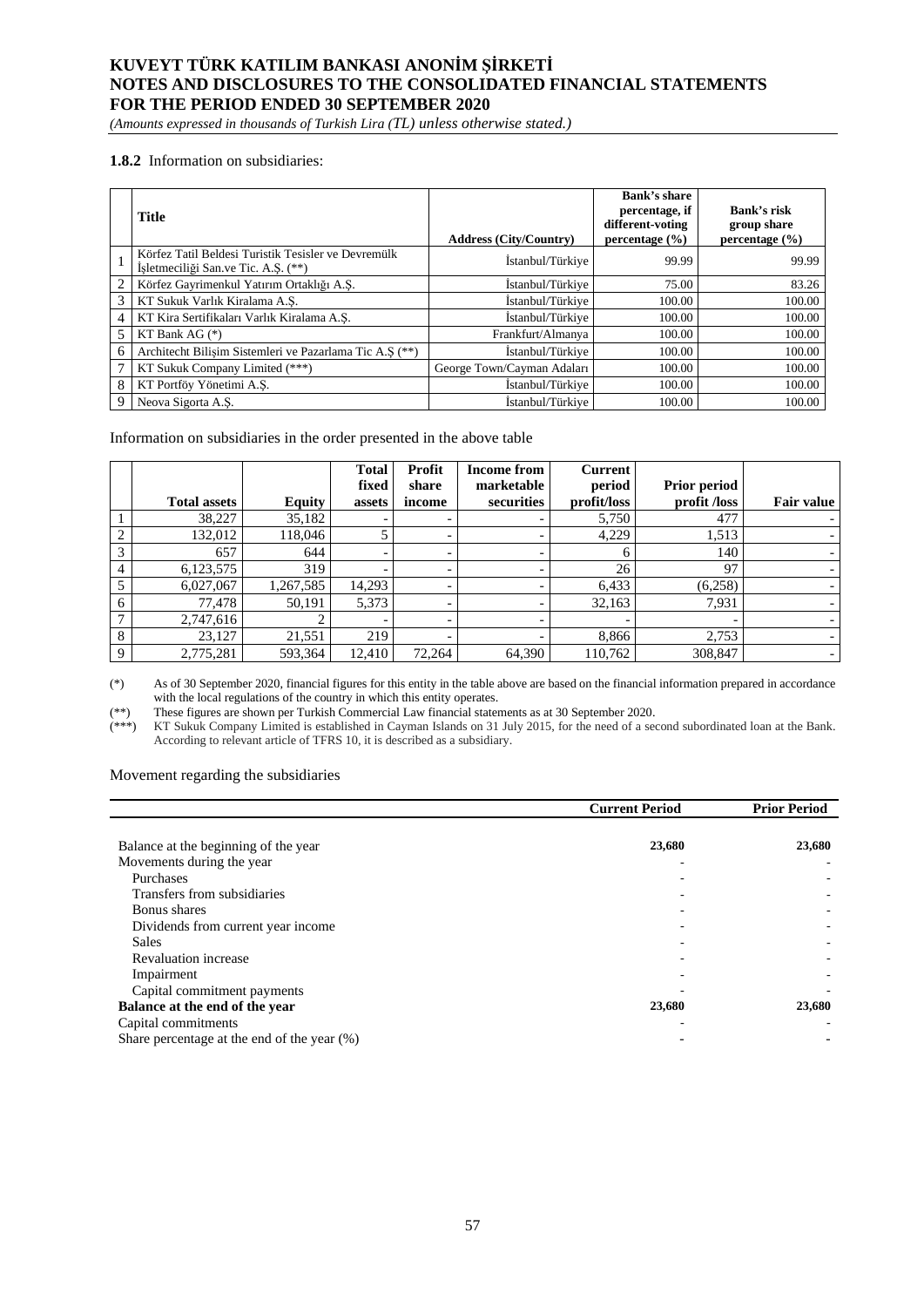*(Amounts expressed in thousands of Turkish Lira (TL) unless otherwise stated.)*

#### Sectoral information on consolidated subsidiaries and the related carrying amounts:

| <b>Current period</b> | <b>Prior period</b> |
|-----------------------|---------------------|
|                       |                     |
| 610,120               | 445,754             |
| 751,796               |                     |
|                       |                     |
|                       |                     |
|                       |                     |
| 75,419                | 75,419              |
| 1,437,335             | 521,173             |
|                       |                     |

(\*)The Bank has obtained the necessary legal permissions as of 5 May 2020, Neova Sigorta A.Ş. completed the share transfer transactions and concluded the purchase. Neova Sigorta A.Ş., which has purchased 78,864,212 shares by paying 745,860 TL with the purchase transaction, and 7% before sales increased its partnership share to 100% by owning all the shares.

|                                                                       | <b>Current Period</b> | <b>Prior Period</b> |
|-----------------------------------------------------------------------|-----------------------|---------------------|
| Quoted in Domestic Stock Exchange<br>Quoted in Foreign Stock Exchange | 53.418                | 53.418              |
| <b>Total</b>                                                          | 53,418                | 53,418              |

**1.8.3** Information on capital adequacies of major subsidiaries:

The shareholder's equity of KT Parent Bank AG, the bank's subsidiary in Germany, calculated as of September 30, 2020 is EUR 108,877,546 and the capital adequacy ratio is %22.6.

#### **1.9 Information on joint ventures (business partnerships) (Net)**

|                                     | <b>Bank's share</b><br>percentage | <b>Total</b><br>assets | Equity  | <b>Total</b><br>fixed<br>assets | Current<br>period<br>profit/loss | <b>Prior period</b><br>profit /loss |
|-------------------------------------|-----------------------------------|------------------------|---------|---------------------------------|----------------------------------|-------------------------------------|
| Katılım Emeklilik ve Hayat A.S. (*) | 50%                               | 3.744.827              | 105.813 | 15.058                          | 30.831                           | 19,699                              |

(\*) In accordance with decision of the Bank's Board of Directors on 25 April 2013, Kuveyt Türk Katılım Bankası A.Ş. and Albaraka Türk Katılım Bankası A.Ş. decided to establish the Pension Company in line with main shares. Bank decided to establish that pension company with the equal share amounts with Albaraka Türk Katılım Bankası A.Ş, and that pension company is registered with the trade name "Katılım Emeklilik ve Hayat Anonim Şirketi", 895027 registry numbered dated 17 December 2013 by İstanbul Ticaret Sicil Müdürlüğü.

#### **1.10 Information on finance lease receivables (Net)**

**1.10.1** Presentation of remaining maturities of net finance leases:

|                   | <b>Current Period</b> | <b>Prior Period</b> |           |            |
|-------------------|-----------------------|---------------------|-----------|------------|
|                   | Gross                 | <b>Net</b>          | Gross     | <b>Net</b> |
| Less than 1 year  | 2,171,623             | 1,727,851           | 1,227,784 | 886,869    |
| 1 to 4 years      | 2,728,118             | 2,546,326           | 1,572,914 | 1,445,267  |
| More than 4 years | 636,145               | 609,512             | 384.461   | 375,384    |
| <b>Total</b>      | 5,535,886             | 4,883,689           | 3,185,159 | 2,707,520  |

**1.10.2** Net investments in finance leases:

|                                                                                                                | <b>Current Period</b>   | <b>Prior Period</b>     |
|----------------------------------------------------------------------------------------------------------------|-------------------------|-------------------------|
| Gross receivable from finance leases<br>Unearned finance lease income (-)<br>Unearned finance lease income (-) | 5,535,885<br>(652, 196) | 3,185,159<br>(477, 639) |
| Net receivable from finance leases                                                                             | 4,883,689               | 2,707,520               |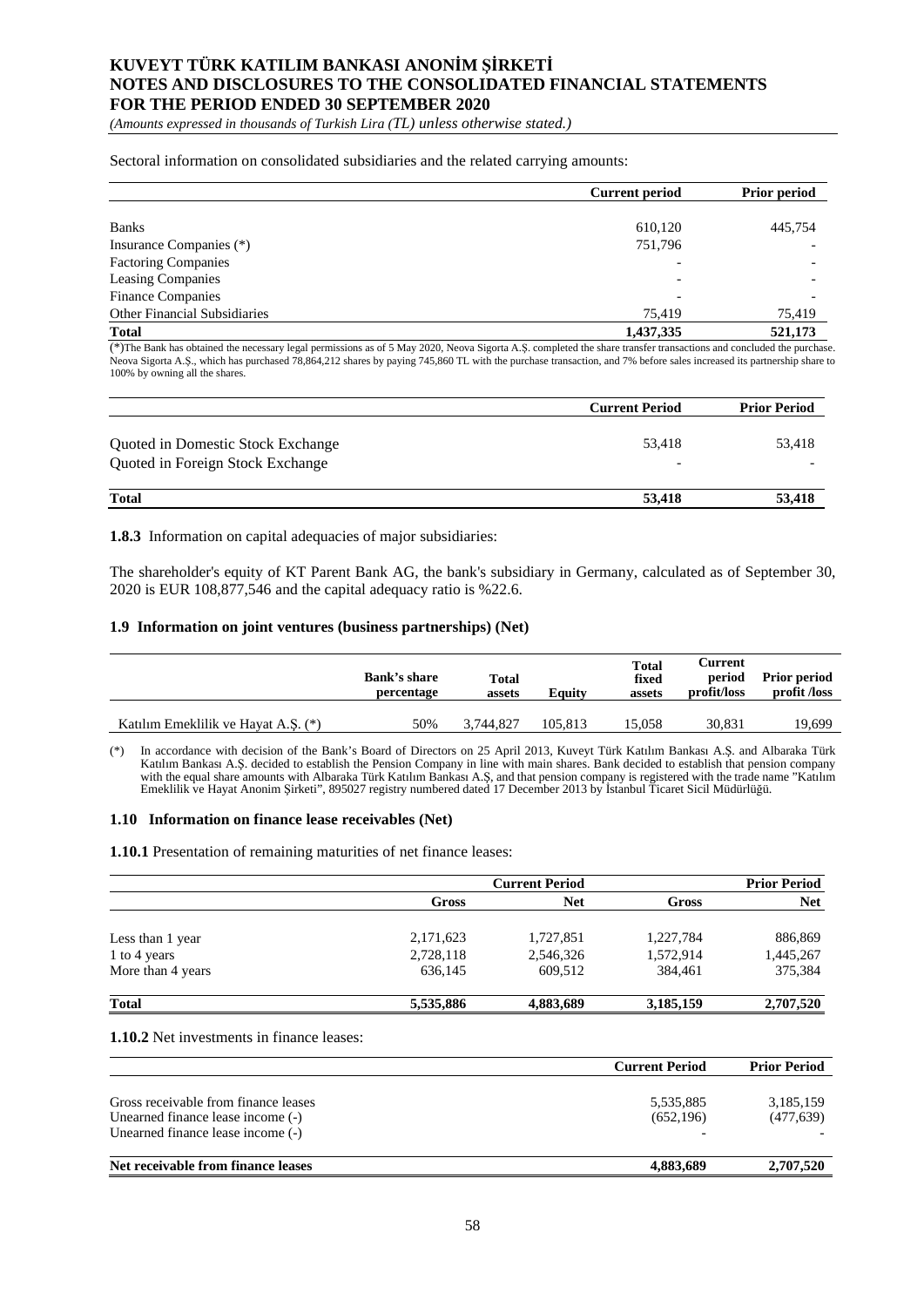*(Amounts expressed in thousands of Turkish Lira (TL) unless otherwise stated.)*

### **1.10.3** Information on finance lease contracts:

The Group determines the settlements of the financial lease agreements in accordance with related legislations. Payment terms and amounts may be rearranged with additional agreements upon customers' requests. On the agreements, the Group gives the customer the option to buy the related property. According to the Financial Lease Law, if a customer does not fulfill its obligations until 60 days, the Bank sends a notice to the customer and the Bank takes legal action against the customer if necessary. Non performing finance lease receivables amounting to TL 67,797 are included in the non-performing loans in the balance sheet (31 December 2019 – TL 48,391).

### **1.11Information on derivative financial assets for hedging purposes:** None (31 December 2019 – None).

#### **1.12 Information on tangible asset**

This footnote has not been prepared in accordance with Article 25 of the Communiqué on the financial statements about disclosures to be announced to public by the banks.

#### **1.13 Explanations on intangible asset**

This footnote has not been prepared in accordance with Article 25 of the Communiqué on the financial statements about disclosures to be announced to public by the banks.

### **1.14 Explanations on investment properties:**

|                               | <b>Current period</b> | <b>Previous period</b> |
|-------------------------------|-----------------------|------------------------|
| <b>Opening Balance</b>        | 37,646                | 29,671                 |
| Acquisition Are The Ones      | 1.303                 | 9,277                  |
| Disposals $(-)$ , Net         | ۰                     |                        |
| AmortizationCost (-)          | 1.422                 | 1,302                  |
| <b>Closing Net Book Value</b> | 37.527                | 37,646                 |

### **1.15 Information on deferred tax asset**

As of 30 September 2020, deferred tax is offset as TL 712,336 in the balance sheet. In accordance with the related regulations deferred tax asset calculated as of 30 September 2020 is TL 1,027,857 (31 December 2019 – TL 458,716) and deferred tax liability is TL 315,521 (31 December 2019 – TL 41,863TL).

|                                                                                 | Cari Dönem | Önceki Dönem |
|---------------------------------------------------------------------------------|------------|--------------|
| Reserve for employee benefits                                                   | 36,968     | 41,047       |
| Retirement pay liability                                                        | 27,705     | 23,220       |
| Deferred income                                                                 | 75,854     | 56,469       |
| Impairment provision for subsidiaries, fixed assets and assets held for sale    | 2,146      | 2,523        |
| Rediscounts for derivative instruments held for trading (net)                   |            | 52,909       |
| <b>TFRS 9 Provisions</b>                                                        | 496,238    | 214,057      |
| Precious metals valuation difference                                            | 226,758    | 1,454        |
| Transferred financial losses                                                    | 89,181     | 43,503       |
| Difference in valuation of securities                                           | 36,062     |              |
| Other                                                                           | 36,945     | 23,534       |
| Deferred tax asset                                                              | 1,027,857  | 458,716      |
| <b>Derivative Transactions Valuation Differences</b>                            | (289, 530) |              |
| The difference between the registered value of tangible assets and tax value    | (10,044)   | (9,665)      |
| Revaluation difference of financial assets at fair value through profit or loss | (11,985)   | (28, 833)    |
| Other                                                                           | (3,962)    | (3,365)      |
| <b>Deferred tax liability</b>                                                   | (315, 521) | (41, 863)    |
| Deferred tax asset, (net)                                                       | 712,336    | 416,853      |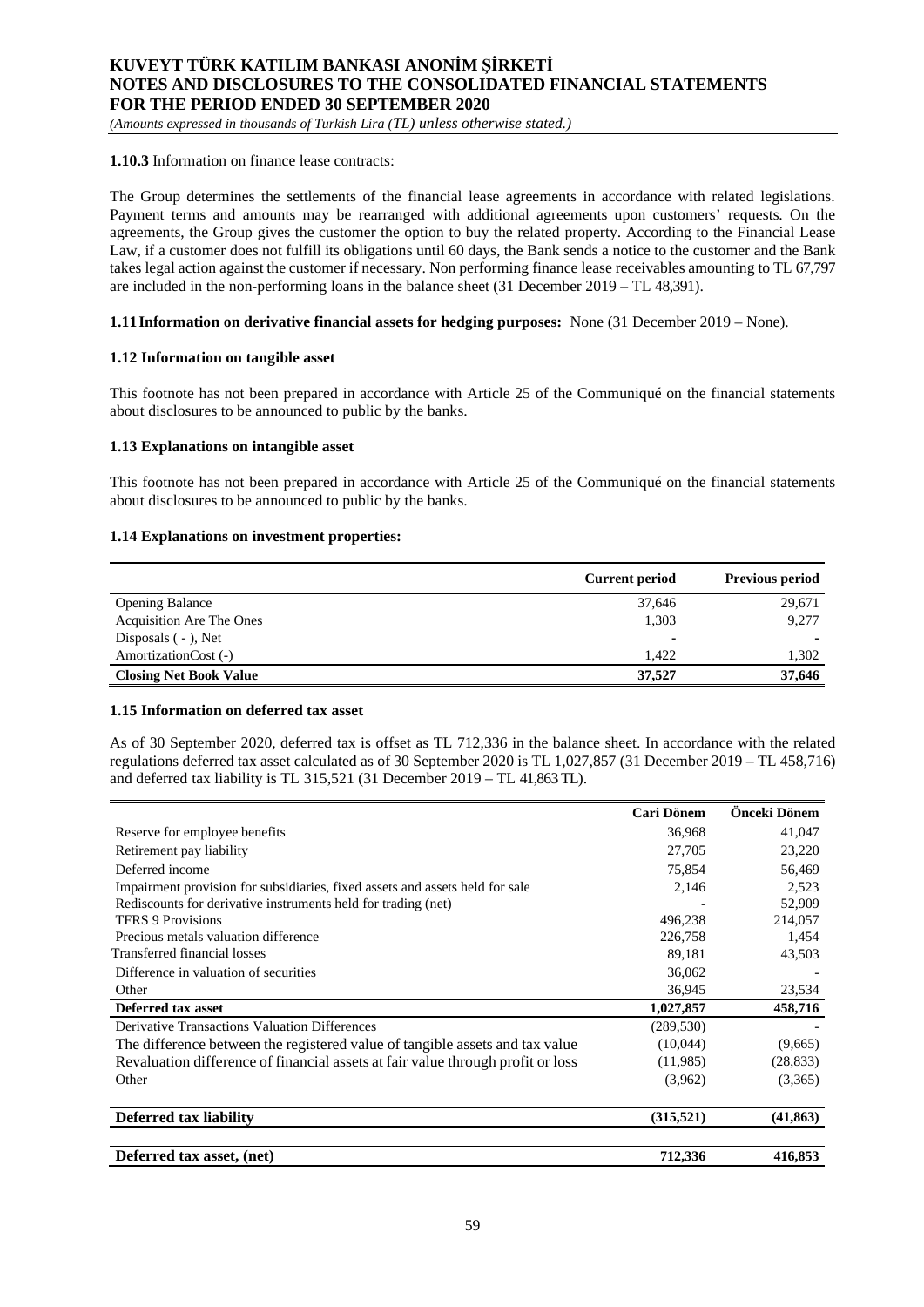*(Amounts expressed in thousands of Turkish Lira (TL) unless otherwise stated.)*

Table of deferred tax asset movement:

|                                                         | Cari Dönem | <b>Onceki Dönem</b> |
|---------------------------------------------------------|------------|---------------------|
| As of January 1                                         | 401.782    | 380,683             |
| Effect of changes in accounting policy                  | 15.071     | 12.439              |
| Deferred tax (expense)/income                           | 116,480    | 103.478             |
| Deferred tax accounted under other comprehensive income | 158.393    | (79, 747)           |
| Exchange rate conversion differences                    | 20,610     |                     |
| Ertelenmis vergi varlığı                                | 712,336    | 416,853             |

## **1.16 Explanations on assets held for sale and discontinued operations:**

|                                              | <b>Current period</b> | Prior period |
|----------------------------------------------|-----------------------|--------------|
| <b>Opening Balance</b>                       | 473,326               | 270,382      |
| <b>Acquisition Are The Ones</b>              | 128,786               | 270,818      |
| Transfers From Property, Plant And Equipment |                       |              |
| Disposals $(-)$ , Net                        | 110.532               | 67,874       |
| <b>Tangible Assets Transfer</b>              |                       |              |
| Amortization Cost (-)                        |                       |              |
| Provision For Impairment (-)                 |                       |              |
| <b>Closing Net Book Value</b>                | 491.580               | 473,326      |

### **1.17 Information on other assets:**

As of balance sheet date, the Group's other assets amount to TL 2,026,103 (31 December 2019 – TL 2,283,185). Other assets balance does not exceed 10% of the total assets on the balance sheet excluding off balance sheet commitments.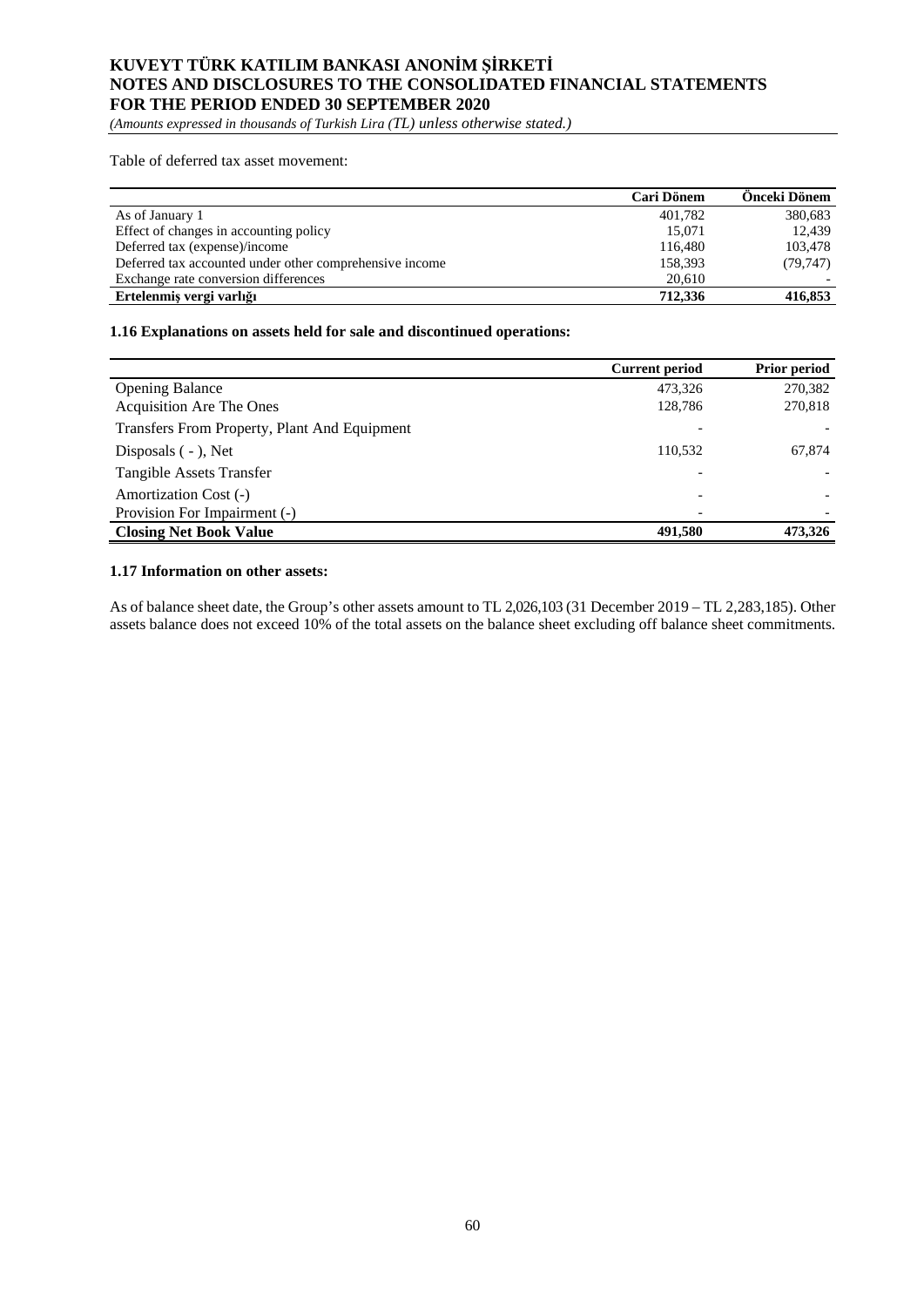*(Amounts expressed in thousands of Turkish Lira (TL) unless otherwise stated.)*

## **SECTION FIVE**

## **2. Explanations and notes related to consolidated liabilities**

### **2.1 Information on funds collected**

#### **2.1.1** Information on maturity structure of funds collected:

|                                                |               |             |               |           |         |                        |                   | <b>Accumulated</b>       |                    |
|------------------------------------------------|---------------|-------------|---------------|-----------|---------|------------------------|-------------------|--------------------------|--------------------|
| <b>Current period</b>                          |               | $Up$ to $1$ | Up to $3$     | Up to 6   | Up to 9 |                        | Up to 1 year and  | profit sharing           |                    |
|                                                | <b>Demand</b> | Month       | <b>Months</b> | months    | months  | 1 year                 | over              | accounts                 | <b>Total</b>       |
| I. Real persons current accounts-TL            | 11,399,905    |             |               |           |         |                        |                   |                          | $-11,399,905$      |
| II. Real persons profit sharing accounts TL    |               | 6,902,963   | 9,425,075     | 583,971   |         |                        | 848,622 1,288,090 |                          | 22,813 19,071,534  |
| III. Other current accounts-TL                 | 5,710,187     |             |               |           |         |                        |                   |                          | 5,710,187          |
| Public sector                                  | 184,489       |             |               |           |         |                        |                   |                          | 184,489            |
| Commercial sector                              | 5,443,048     |             |               |           |         |                        |                   |                          | 5,443,048          |
| Other institutions                             | 57,970        |             |               |           |         |                        |                   |                          | 57.970             |
| Commercial and other institutions              |               |             |               |           |         |                        |                   |                          |                    |
| <b>Banks and participation banks</b>           | 24,680        |             |               |           |         |                        |                   |                          | 24,680             |
| Central Bank of Republic of Turkey             |               |             |               |           |         |                        |                   |                          |                    |
| Domestic banks                                 |               |             |               |           |         |                        |                   |                          |                    |
| Foreign banks                                  | 24,375        |             |               |           |         |                        |                   |                          | 24,375             |
| Participation banks                            | 305           |             |               |           |         |                        |                   |                          | 305                |
|                                                |               |             |               |           |         |                        |                   |                          |                    |
| Others                                         |               |             |               |           |         |                        |                   |                          |                    |
| IV. Profit sharing accounts-TL                 |               | 812,053     | 1,406,082     | 45,589    |         | 302,378                | 124,289           | 13                       | 2.690.404          |
| Public sector                                  |               | 335         | 803           | 629       | L,      | 7,917                  |                   | $\overline{\phantom{a}}$ | 9.684              |
| Commercial sector                              |               | 731.085     | 1,242,539     | 37,233    |         | 281,913                | 122,437           | 13                       | 2,415,220          |
| Other institutions                             |               | 80,284      | 161,362       | 7,727     | L       | 12,510                 | 493               | L.                       | 262,376            |
| Commercial and other institutions              |               | 349         | 1,378         |           |         | 38                     | 1,359             |                          | 3,124              |
| Banks and participation banks                  |               |             |               |           |         |                        |                   |                          |                    |
| V. Real persons current accounts-FC            | 19,114,164    |             |               |           |         |                        |                   |                          | 19.114.164         |
| VI. Real persons profit sharing accounts-FC    |               | 6,402,868   | 9,141,577     | 1,164,847 |         | 2,266,020 2,598,507    |                   |                          | 3,211 21,577,030   |
| VII. Other current accounts-FC                 | 10,858,512    |             |               |           |         |                        |                   |                          | 10,858,512         |
| Commercial residents in Turkey                 | 8,823,298     |             |               |           |         |                        |                   |                          | 8,823,298          |
| Commercial residents in Abroad                 | 1,428,200     |             |               |           |         |                        |                   |                          | 1,428,200          |
| <b>Banks and participation banks</b>           | 607,014       |             |               |           |         |                        |                   |                          | 607,014            |
| Central Bank of Republic of Turkey             |               |             |               |           |         |                        |                   |                          |                    |
| Domestic banks                                 | 1,002         |             |               |           |         |                        |                   |                          | 1,002              |
| Foreign banks                                  | 604,506       |             |               |           |         |                        |                   |                          | 604,506            |
| Participation banks                            | 1,506         |             |               |           |         |                        |                   |                          | 1,506              |
| Others                                         |               |             |               |           |         |                        |                   |                          |                    |
| VIII. Profit sharing accounts- FC              |               | 663,312     | 1,589,686     | 120,654   |         | 179,648                | 169,619           |                          | 2,722,919          |
| Public sector                                  |               | 21          |               |           |         |                        |                   |                          | 21                 |
| Commercial sector                              |               | 606.151     | 1,376,476     | 47,767    |         | 34,319                 | 68.603            |                          | 2.133.316          |
| Other institutions                             |               | 22,022      | 136,395       | 72,875    |         | 144,808                | 101,016           |                          | 477,116            |
| Commercial and other institutions              |               | 35.118      | 76.815        | 12        |         | 521                    |                   |                          | 112,466            |
| Banks and participation banks                  |               |             |               | ÷         |         |                        |                   |                          |                    |
| IX. Precious metal funds                       | 22,564,970    | 4,552,806   | 2,818,482     | 375,036   |         | 291,195                | 11,367            | 198                      | 30,614,054         |
| X. Profit sharing accounts special funds - TL  |               |             |               |           |         |                        |                   |                          |                    |
| Residents in Turkey                            |               |             |               |           |         |                        |                   |                          |                    |
| <b>Residents Abroad</b>                        |               |             |               |           |         |                        |                   |                          |                    |
| XI. Profit sharing accounts special funds - FC |               |             |               |           |         |                        |                   |                          |                    |
| Residents in Turkey                            |               |             |               |           |         |                        |                   |                          |                    |
| <b>Residents Abroad</b>                        |               |             |               |           |         |                        |                   |                          |                    |
| Total                                          | 69,647,738    | 19,334,002  | 24,380,902    | 2,290,097 |         | $-3,887,863$ 4,191,872 |                   |                          | 26,235 123,758,709 |
|                                                |               |             |               |           |         |                        |                   |                          |                    |

There are no 7 days notification accounts of the Group.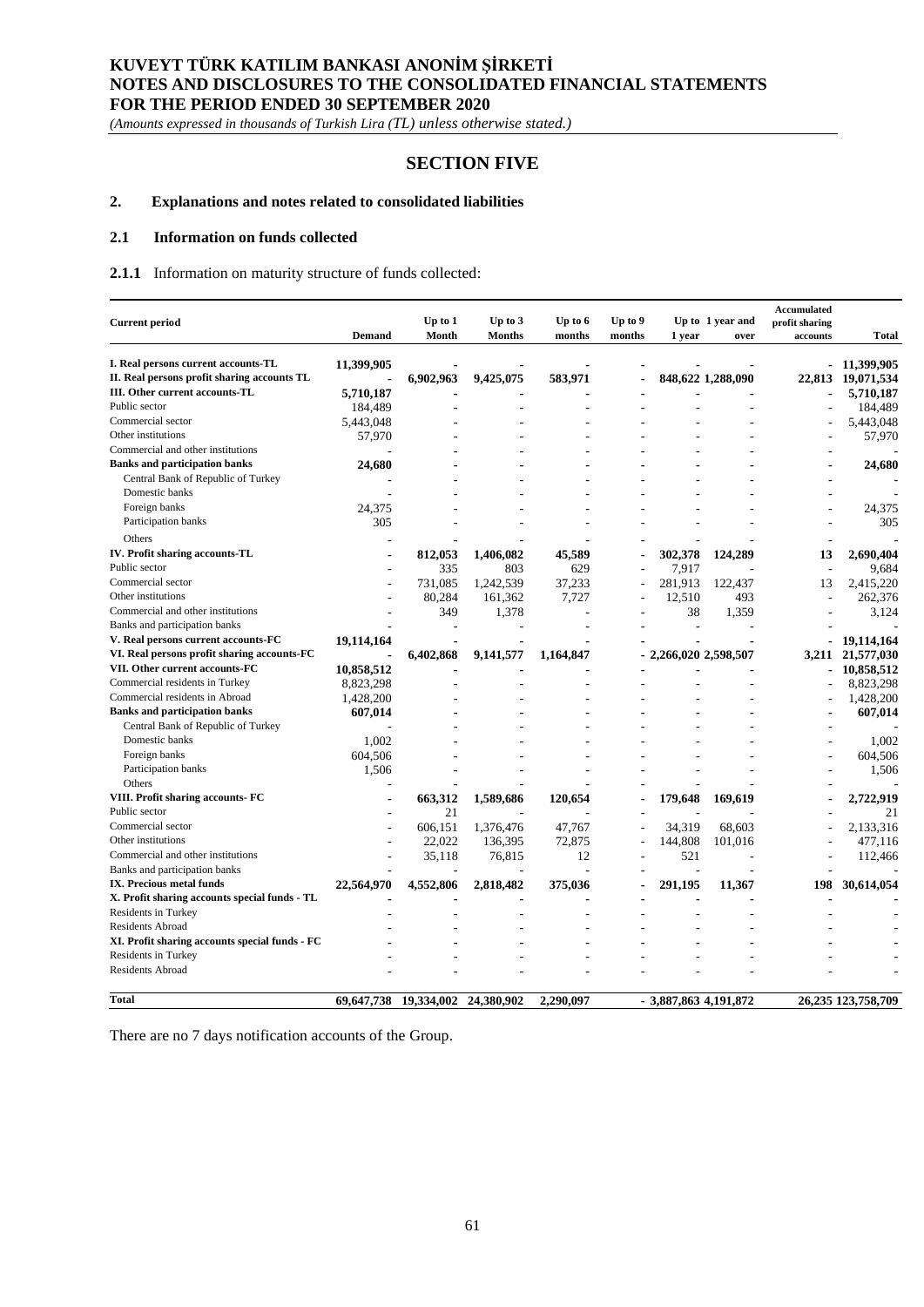*(Amounts expressed in thousands of Turkish Lira (TL) unless otherwise stated.)*

| Prior period                                   | <b>Demand</b> | Up to $1$<br>month | Up to $3$<br>Months   | Up to $6$<br>months | $Up$ to $9$<br>months    | 1 year    | Up to 1 year and<br>over | <b>Accumulated</b><br>profit sharing<br>accounts | <b>Total</b> |
|------------------------------------------------|---------------|--------------------|-----------------------|---------------------|--------------------------|-----------|--------------------------|--------------------------------------------------|--------------|
|                                                |               |                    |                       |                     |                          |           |                          |                                                  |              |
| I. Real persons current accounts-TL            | 7,951,114     |                    |                       |                     |                          |           |                          |                                                  | 7.951.114    |
| II. Real persons profit sharing accounts-TL    |               |                    | 7,232,001 11,223,102  | 725,113             |                          | 610,209   | 911,230                  | 22,190                                           | 20,723,845   |
| III. Other current accounts-TL                 | 4,390,638     |                    |                       |                     |                          |           |                          |                                                  | 4,390,638    |
| Public sector                                  | 200,309       |                    |                       |                     |                          |           |                          |                                                  | 200,309      |
| Commercial sector                              | 4,146,563     |                    |                       |                     |                          |           |                          |                                                  | 4,146,563    |
| Other institutions                             | 32,529        |                    |                       |                     |                          |           |                          |                                                  | 32,529       |
| Commercial and other institutions              |               |                    |                       |                     |                          |           |                          |                                                  |              |
| <b>Banks and participation banks</b>           | 11,237        |                    |                       |                     |                          |           |                          |                                                  | 11,237       |
| Central Bank of Republic of Turkey             |               |                    |                       |                     |                          |           |                          |                                                  |              |
| Domestic banks                                 |               |                    |                       |                     |                          |           |                          |                                                  |              |
| Foreign banks                                  | 10,913        |                    |                       |                     |                          |           |                          |                                                  | 10,913       |
| Participation banks                            | 324           |                    |                       |                     |                          |           |                          |                                                  | 324          |
| Others                                         |               |                    |                       |                     |                          |           |                          |                                                  |              |
| IV. Profit sharing accounts-TL                 |               | 592.927            | 1,108,842             | 103,271             |                          | 235,942   | 60,845                   |                                                  | 2,101,827    |
| Public sector                                  |               | 373                | 68                    | 611                 | ÷,                       | 3,046     |                          |                                                  | 4.098        |
| Commercial sector                              |               | 546.923            | 1,007,502             | 79.737              | ÷                        | 225,544   | 59,133                   |                                                  | 1,918,839    |
| Other institutions                             |               | 44.940             | 100,133               | 22.873              |                          | 7.312     | 457                      |                                                  | 175,715      |
| Commercial and other institutions              |               | 691                | 1,121                 | 50                  | $\overline{a}$           | 40        | 1,255                    |                                                  | 3,157        |
| Banks and participation banks                  |               |                    | 18                    |                     |                          | ÷         |                          |                                                  | 18           |
| V. Real persons current accounts-FC            | 12,896,518    |                    |                       |                     |                          |           |                          |                                                  | 12,896,518   |
| VI. Real persons profit sharing accounts-FC    |               | 5,792,299          | 9,758,724             | 1,405,912           |                          | 1,516,213 | 1,822,399                | 1.803                                            | 20,297,350   |
| VII. Other current accounts-FC                 | 6.032.043     |                    |                       |                     |                          |           |                          |                                                  | 6.032.043    |
| Commercial residents in Turkey                 | 4,547,539     |                    |                       |                     |                          |           |                          |                                                  | 4,547,539    |
| Commercial residents in Abroad                 | 1.216.989     |                    |                       |                     |                          |           |                          |                                                  | 1,216,989    |
| <b>Banks and participation banks</b>           | 267,515       |                    |                       |                     |                          |           |                          |                                                  | 267,515      |
| Central Bank of Republic of Turkey             |               |                    |                       |                     |                          |           |                          |                                                  |              |
| Domestic banks                                 |               |                    |                       |                     |                          |           |                          |                                                  |              |
| Foreign banks                                  | 267,170       |                    |                       |                     |                          |           |                          |                                                  | 267,170      |
| Participation banks                            | 345           |                    |                       |                     |                          |           |                          |                                                  | 345          |
| Others                                         |               |                    |                       |                     |                          |           |                          |                                                  |              |
| VIII. Profit sharing accounts- FC              |               | 593.559            | 2,356,951             | 97.624              | $\blacksquare$           | 114.694   | 66.878                   |                                                  | 3.229.706    |
| Public sector                                  |               | 10                 |                       |                     |                          |           |                          |                                                  | 10           |
| Commercial sector                              |               | 520.552            | 2,112,990             | 35,707              | $\overline{a}$           | 45.383    | 50.331                   |                                                  | 2.764.963    |
| Other institutions                             |               | 41,158             | 152,018               | 61,908              | $\overline{\phantom{a}}$ | 68,914    | 16,461                   |                                                  | 340,459      |
| Commercial and other institutions              |               | 31.831             | 84.336                | 9                   | ÷,                       | 397       |                          |                                                  | 116.573      |
| Banks and participation banks                  |               | 8                  | 7,607                 |                     |                          |           | 86                       |                                                  | 7,701        |
| IX. Precious metal funds                       | 5,757,301     | 2,444,094          | 1,846,409             | 207,182             | $\blacksquare$           | 113,344   | 4,703                    | 61                                               | 10,373,094   |
| X. Profit sharing accounts special funds - TL  |               |                    |                       |                     |                          |           |                          |                                                  |              |
| Residents in Turkey                            |               |                    |                       |                     |                          |           |                          |                                                  |              |
| Residents Abroad                               |               |                    |                       |                     |                          |           |                          |                                                  |              |
| XI. Profit sharing accounts special funds - FC |               |                    |                       |                     |                          |           |                          |                                                  |              |
| Residents in Turkey                            |               |                    |                       |                     |                          |           |                          |                                                  |              |
| <b>Residents Abroad</b>                        |               |                    |                       |                     |                          |           |                          |                                                  |              |
|                                                |               |                    |                       |                     |                          |           |                          |                                                  |              |
| Total                                          | 37,027,614    |                    | 16,654,880 26,294,028 | 2,539,102           |                          | 2,590,402 | 2,866,055                | 24,054                                           | 87,996,135   |

There are no 7 days notification of the Group.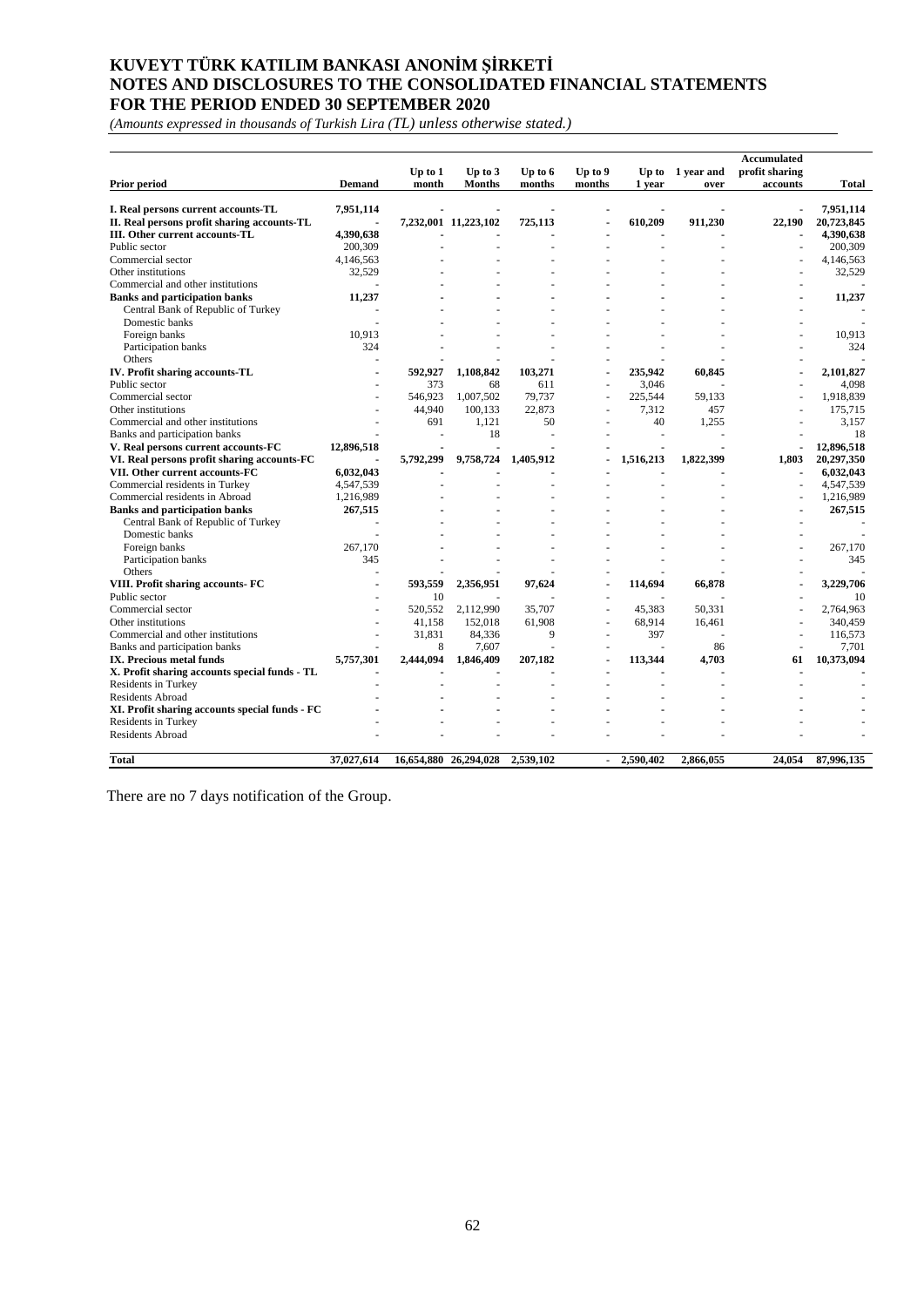*(Amounts expressed in thousands of Turkish Lira (TL) unless otherwise stated.)*

**2.1.2** Information's on current and profit share accounts that are in the scope of Saving Deposit/Saving Deposit Insurance Fund:

**2.1.2.1** Current and Participation Accounts Attributable to Real Entities/Persons under the Guarantee of Saving Deposit Insurance Fund Exceeding the Limit of the Deposit Insurance Fund:

|                                                                                                   | Under the guarantee of saving<br>deposit insurance |            | <b>Exceeding the limit of saving</b><br><b>Deposit</b> |                     |  |
|---------------------------------------------------------------------------------------------------|----------------------------------------------------|------------|--------------------------------------------------------|---------------------|--|
|                                                                                                   | <b>Current period</b><br><b>Prior period</b>       |            | <b>Current period</b>                                  | <b>Prior period</b> |  |
| Real persons current and profit sharing accounts that<br>are not subject to commercial activities |                                                    |            |                                                        |                     |  |
| TL accounts                                                                                       | 18,726,740                                         | 17,752,145 | 11,748,364                                             | 10,782,495          |  |
| FC accounts                                                                                       | 28,615,095                                         | 16,294,727 | 37,623,633                                             | 24,484,448          |  |
| Foreign branches' deposits<br>under foreign authorities' insurance<br>Off-shore banking regions'  |                                                    |            |                                                        |                     |  |
| under foreign authorities' insurance                                                              |                                                    |            |                                                        |                     |  |

Funds collected by Participation Banks (except for foreign branches) through current and profit share accounts which are opened by real persons and denominated in Turkish Lira or foreign currency with a limit of maximum of TL 150.000 (including both capital and profit shares) for each person is under the guarantee of Saving Deposit Insurance Fund in accordance with the Banking Law No. 5411 which issued in official gazette no. 25893 on 1 November 2005.

**2.1.2.2** If the headquarters of the Parent Bank is abroad and the deposit account in its Turkish branch is in the scope of the insurance policy in the country of the headquarter of the Bank is founded, it should be explained:

The headquarters of the Parent Bank is in Turkey.

**2.1.2.3** Current and Profit Share Accounts of the real persons who are not in the scope of Saving Deposits Insurance Fund:

The Parent Bank has no current or profit sharing accounts which are not under the guarantee of the Saving Deposit Insurance Fund except for the current and profit sharing accounts of shareholders, member of Board of Directors, CEO, the Vice Presidents and their first degree relatives.

|                                                                                                                                                                                                                                                                                                 | <b>Current Period</b> | <b>Prior Period</b> |
|-------------------------------------------------------------------------------------------------------------------------------------------------------------------------------------------------------------------------------------------------------------------------------------------------|-----------------------|---------------------|
| Foreign branches' profit sharing accounts and other accounts<br>Profit sharing accounts and other accounts of controlling shareholders and profit<br>sharing accounts of their mother, father, spouse, children in care                                                                         |                       |                     |
| Profit sharing account and other accounts of President and Members of Board of<br>Directors, CEO and Vice Presidents and profit sharing accounts of their mother, father,<br>spouse and children in care<br>Profit sharing account and other accounts in scope of the property holdings derived | 11.103                | 9.044               |
| from crime defined in article 282 of Turkish Criminal Law No:5237 dated 26 September<br>2004<br>Profit sharing accounts in participation banks which are established in Turkey in order to<br>engage in off-shore banking activities solely                                                     |                       |                     |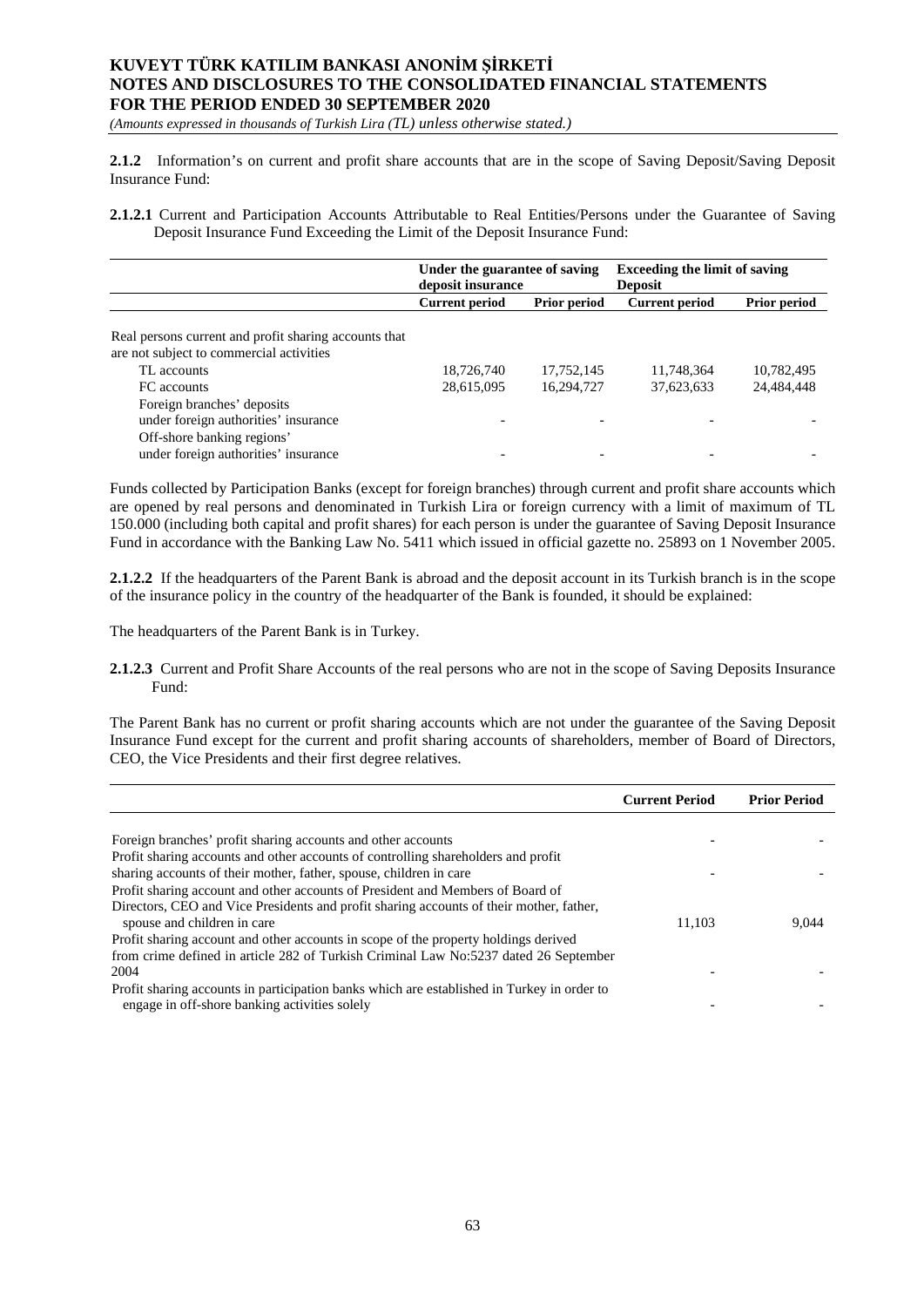*(Amounts expressed in thousands of Turkish Lira (TL) unless otherwise stated.)*

## **2.2 Information on derivative financial liabilities held for trading:**

Derivative financial liabilities held for trading:

|                             |        | <b>Current Period</b>    |         | <b>Prior Period</b> |
|-----------------------------|--------|--------------------------|---------|---------------------|
|                             | TL     | FC                       | TL      | FC                  |
| Forward transactions        | 33,185 | 16,601                   | 13,191  | 974                 |
| Swap transactions           | 17,769 | 314,775                  | 116,499 | 163,745             |
| <b>Futures transactions</b> | ۰      | $\overline{\phantom{a}}$ |         |                     |
| Options                     | ۰      | $\overline{\phantom{a}}$ | ۰       |                     |
| Other                       | ۰      | $\overline{\phantom{a}}$ | ٠       | ۰.                  |
| <b>Total</b>                | 50,954 | 331,376                  | 129,690 | 164,719             |

#### **2.3. Information on funds borrowed:**

**2.3.1** Information on banks and other financial institutions:

|                                                       | <b>Current Period</b> |           |         | <b>Prior Period</b> |
|-------------------------------------------------------|-----------------------|-----------|---------|---------------------|
|                                                       | TL                    | FC        | TL      | <b>FC</b>           |
|                                                       |                       |           |         |                     |
| Loans from The Central Bank of the Republic of Turkey | ۰                     | ۰         | -       |                     |
| From Domestic Banks and Institutions                  | 130,368               | 18.360    | 160.847 | 172,998             |
| From Foreign Banks, Institutions and Funds            | 44,605                | 2.734.327 | -       | 113,380             |
|                                                       |                       |           |         |                     |
| <b>Total</b>                                          | 174.973               | 2,752,687 | 160.847 | 286,378             |

**2.3.2** Information on maturity structure of borrowings:

|                                    | <b>Current Period</b>               |                     |              | <b>Prior Period</b> |  |
|------------------------------------|-------------------------------------|---------------------|--------------|---------------------|--|
|                                    | TL                                  | FС                  | TL           | FC                  |  |
| Short-term<br>Medium and Long-Term | 174,973<br>$\overline{\phantom{a}}$ | 2,738,821<br>13,866 | 160,847<br>٠ | 286,378             |  |
| <b>Total</b>                       | 174,973                             | 2,752,687           | 160,847      | 286,378             |  |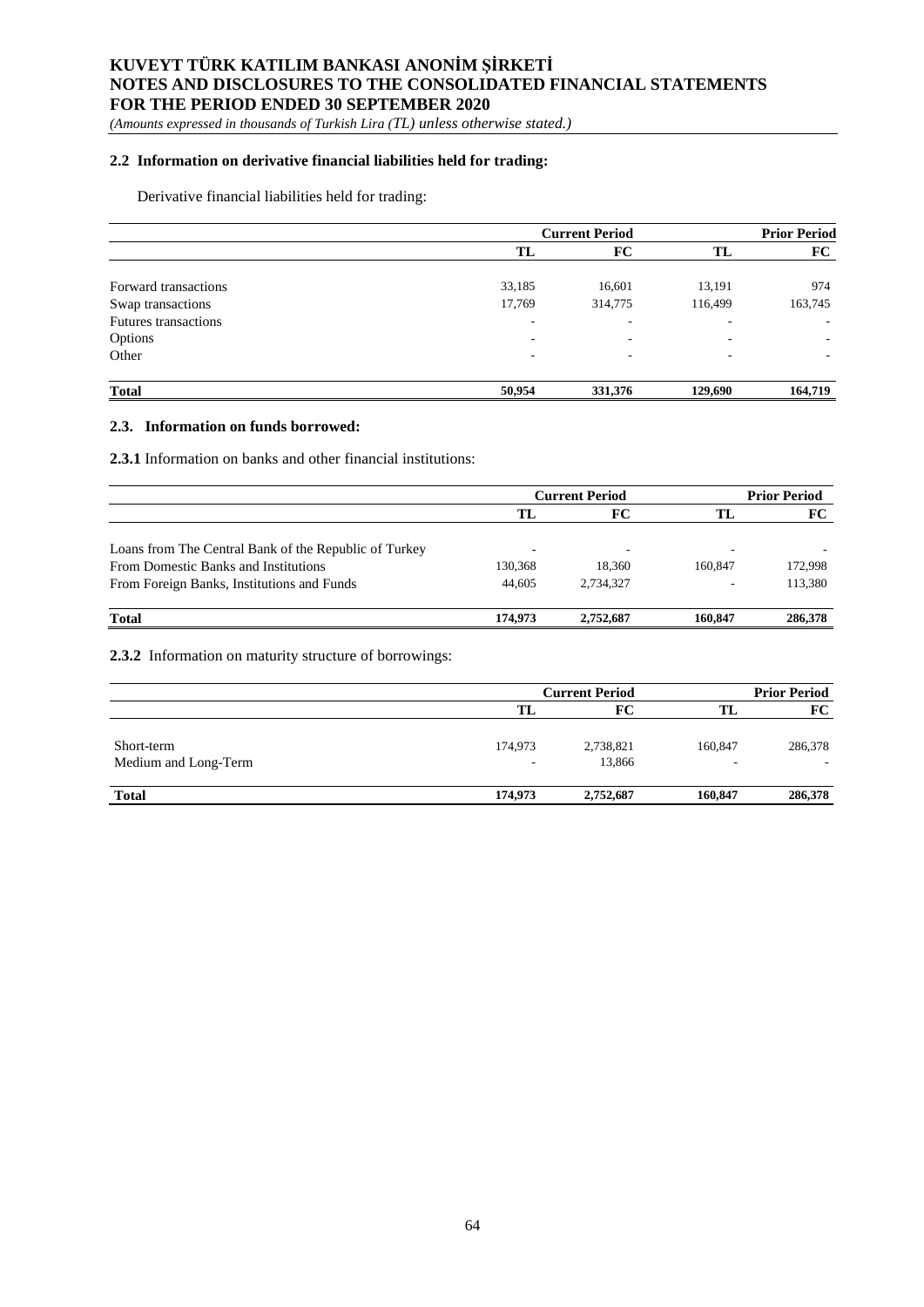*(Amounts expressed in thousands of Turkish Lira (TL) unless otherwise stated.)*

**2.3.4** Explanations related to the concentrations of the Parent Bank's major liabilities:

There is no risk concentration of the Parent Bank's current and profit sharing accounts.

Most of the loans received by the Parent Bank consist of foreign currency loans.

### **2.4. Information on securities issued**

The Group has issued sukuks, detailed below. The average return on securities issued is 11% for Turkish Lira and 5% for USD. The maturity of sukuk issued in Turkish Lira is between January 2020 and February 2020; Maturity of sukuk issued in USD is between November 2021.

| <b>Current Period</b>                          | TL                |                             | FC                |                             |
|------------------------------------------------|-------------------|-----------------------------|-------------------|-----------------------------|
|                                                | <b>Short Term</b> | <b>Medium and Long-Term</b> | <b>Short Term</b> | <b>Medium and Long-Term</b> |
| <b>Nominal</b>                                 | 2,128,000         |                             |                   | 3,888,150                   |
| <b>Remaining Income</b><br><b>Distribution</b> | 55.647            |                             |                   | 300,098                     |
| <b>Book Value</b>                              | 1,559,182         |                             |                   | 3,567,293                   |

|                                                | TL                |                             | FC                |                             |
|------------------------------------------------|-------------------|-----------------------------|-------------------|-----------------------------|
| <b>Perior Period</b>                           | <b>Short Term</b> | <b>Medium and Long-Term</b> | <b>Short Term</b> | <b>Medium and Long-Term</b> |
| <b>Nominal</b>                                 | 750,000           |                             |                   | 4,046,277                   |
| <b>Remaining Income</b><br><b>Distribution</b> | 17.808            |                             |                   | 894.662                     |
| <b>Book Value</b>                              | 735,743           |                             |                   | 3,906,422                   |

#### **2.5 Information on other liabilities and miscellaneous payables:**

As of 30 September 2020, other liabilities amount to TL 1,473,182 (31 December 2019 – TL 1,111,061), sundry creditors amount to TL 947,930 (31 December 2019 - TL 388,179), both of them do not exceed 10% of the balance sheet total.

#### **2.6 Information on finance lease payables (net):**

|                   |         | <b>Current Period</b> |         | <b>Prior Period</b> |
|-------------------|---------|-----------------------|---------|---------------------|
|                   | Gross   | Net                   | Gross   | <b>Net</b>          |
| Less than 1 year  | 146.198 | 90.695                | 124,506 | 87,233              |
| 1 to 4 years      | 255,914 | 189,574               | 294.798 | 169,220             |
| More than 4 years | 127.494 | 96.273                | 139,376 | 97,598              |
| <b>Total</b>      | 529,606 | 376,542               | 558,680 | 354,051             |

The Group used FTP (Fund Transfer Pricing) rates as an alternative borrowing rate of profit at 1 January 2019. Relevant ratios are revised and revised in 2-week periods after 1 January 2019. The change in Participation Bank payments uses an unmodified discount rate unless the variable profit share rate is related. If the change in the lease payments results from variable profit share rates (LIBOR, EURIBOR), the lessee used a revised discount rate reflecting changes in the profit share rate.

### **2.6.1. Explanations on contract changes and the new obligations these changes bring to the Group:**

None (31 December 2019 – None).

### **2.6.1.1. Explanations on financial leasing obligations**

None (31 December 2019 – None).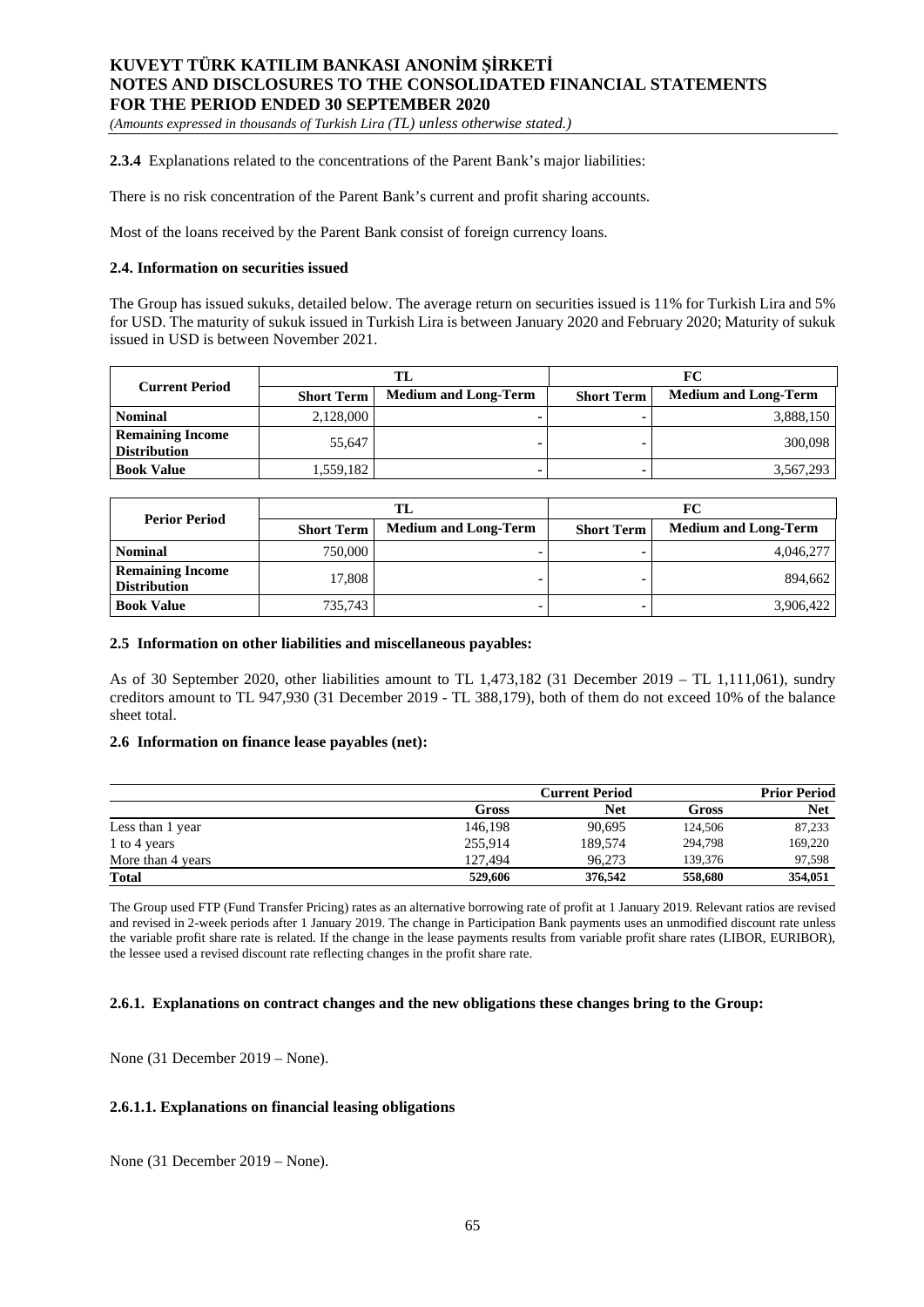*(Amounts expressed in thousands of Turkish Lira (TL) unless otherwise stated.)*

### **2.6.1.2. Explanations on operating lease:**

Leasing is classified as an operating lease in which the lessor holds all the risks and benefits of that asset. Such transactions include lease agreements belonging to branches, which can be cancelled with prior notice.

There are no significant obligations imposed by the changes in the contract related to the operating lease to the Group.

The group registers its lease payments based on operating lease agreements with equal amounts of expenses during the lease term.

### **2.7 Information on hedging derivative financial liabilities:**

|                                               | <b>Current Period</b> |    | <b>Prior Period</b> |  |
|-----------------------------------------------|-----------------------|----|---------------------|--|
|                                               | TL                    | FC | FC                  |  |
|                                               |                       |    |                     |  |
| Fair value hedge                              |                       |    |                     |  |
| Cash flow hedge                               |                       |    | 129,728             |  |
| Hedge of net investment in foreign operations |                       |    |                     |  |
|                                               |                       |    |                     |  |
| <b>Total</b>                                  |                       |    | 129,728             |  |

#### **2.8 Information on provisions:**

**2.8.1** Information on provisions related with foreign currency evaluation difference of foreign currency indexed loans: As of 30 September 2020, effect of decrease in exchange rates on foreign currency indexed loans amounting to TL 181 (31 December 2019 – TL 5) and TL 34 for leasing receivables (31 December 2019 – TL 192) is offset against loans and receivables.

**2.8.2** Information on other provisions:

|                                                                                     | <b>Current Period</b> | <b>Prior Period</b> |
|-------------------------------------------------------------------------------------|-----------------------|---------------------|
|                                                                                     |                       |                     |
| Specific provisions for non cash loans that are not indemnified converted into cash | 441.989               | 422,274             |
| General Provisions for non-cash loans                                               | 185,830               | 127,145             |
| Provision for profits will be allocated to partipation accounts                     | 379.425               | 150,934             |
| Credit cards of banking services applications                                       | 2,839                 | 2,332               |
| Other $(*)$                                                                         | 114,744               | 96,212              |
|                                                                                     |                       |                     |
| <b>Total</b>                                                                        | 1.124.827             | 798.897             |

(\*) The other part of the main period amounting to TL 36,850 (December 31, 2019 - TL 25,573) is TL 2,008 (31 December 2019 - TL 6,500) for the expense of TL 75,886 (31 December 2019 - TL 60,976) is the amount for other provision.

**2.8.3** Information on provisions for employee benefits:

Provisions for employee benefits consist of reserve for employee termination benefits amounting to TL 145,171 (31 December 2019 – TL 122,748), vacation pay liability amounting to TL 7,302 (31 December 2019 – TL 712), performance premium amounting to TL 90,806 (31 December 2019 –TL 124,414), retirement bonuses on payment of TL 66,098 (31 December 2019 – TL 56,931), committee fee amounting to TL 11,152 (31 December 2019 – TL 12,321) and other fees amounting to TL 1,326 (31 December 2019 – TL 196).

Under the Turkish Labor Law, the Parent Bank is required to pay termination benefits to each employee who has completed at least one year of service and whose employment is terminated without due cause, is called up for military service, dies or retires or earns the right to retire.

The amount payable consists of one month's salary limited to a maximum of TL 6,730.15 (full amount) (31 December 2019 – TL 6,379.86) for each year of service. The liability is not funded, as there is no funding requirement.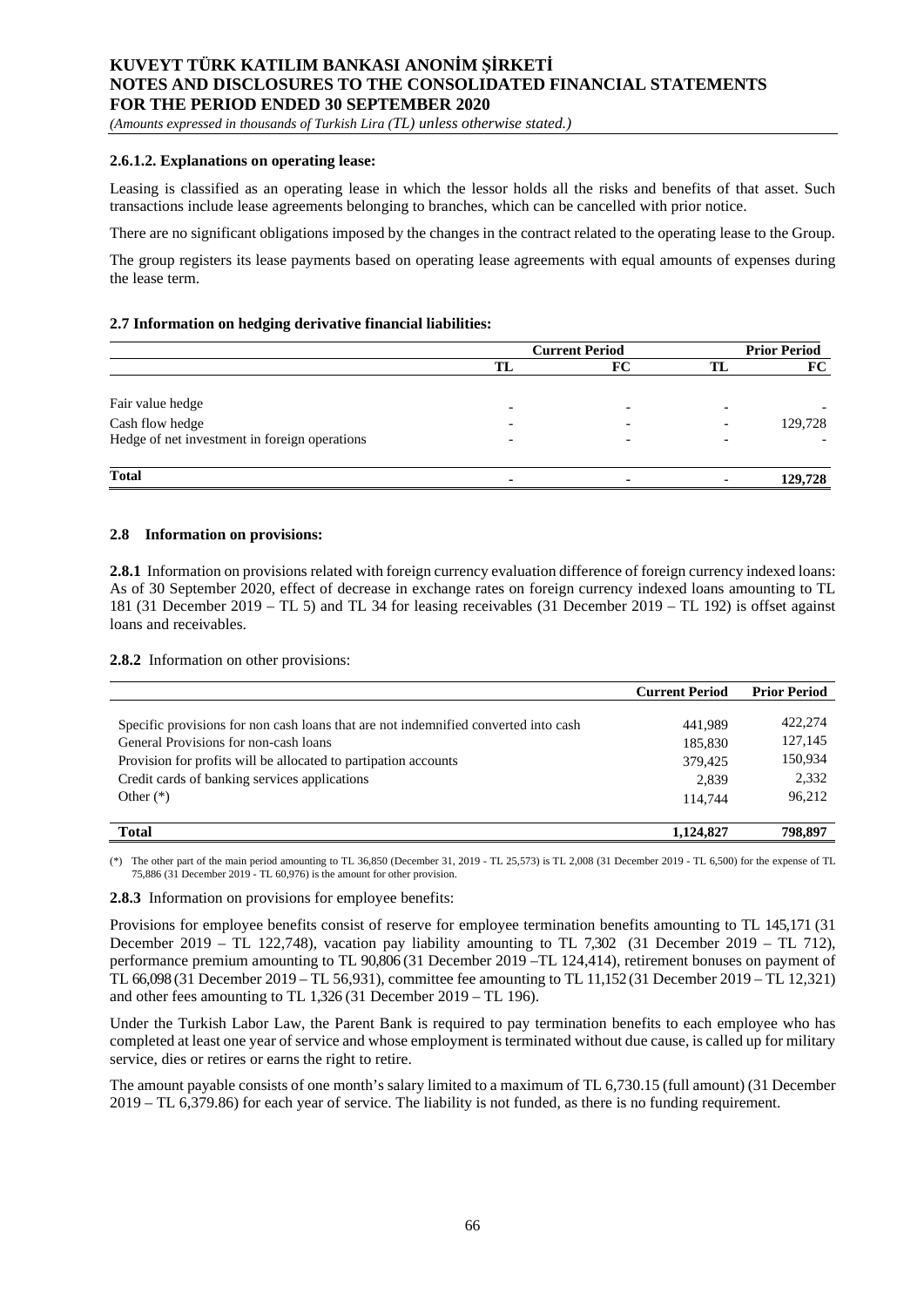*(Amounts expressed in thousands of Turkish Lira (TL) unless otherwise stated.)*

The reserve has been calculated by estimating the present value of the future probable obligation of the Group arising from the retirement of its employees. TAS 19 requires actuarial valuation methods to be developed to estimate the enterprise's obligation for such benefits. Accordingly, the following actuarial assumptions were used in the calculation of the total liability.

|                          | <b>Current Period</b> | <b>Prior Period</b> |  |
|--------------------------|-----------------------|---------------------|--|
|                          |                       |                     |  |
| Discount rate $(\%)$     | 12.10                 | 12.10               |  |
| Inflation rate $(\%)$    | 8.00                  | 8.00                |  |
| Salary increase rate (%) | 13.50                 | 25.00               |  |

Movements in the reserve for employment termination benefits during period are as follows:

|                                         | <b>Current Period</b> | <b>Prior Period</b> |
|-----------------------------------------|-----------------------|---------------------|
|                                         |                       |                     |
| Balance at the beginning of the period  | 116,242               | 89,508              |
| Effect of changes in accounting policy  | 6,506                 | 3,816               |
| Provisions recognized during the period | 26,573                | 30,957              |
| Paid during the period                  | (4,150)               | (7,319)             |
| Actuarial loss                          |                       | 5,786               |
| Balances at the end of the period       | 145,171               | 122.748             |

## **2.9 Explanations on tax liability:**

**2.9.1** Explanations on current tax liability:

**2.9.1.1** Information on tax provisions: TL 175,095. (31 December 2019 – TL 255,397)

**2.9.1.2** Information on taxes payable:

|                                          | <b>Current Period</b> | <b>Prior Period</b> |
|------------------------------------------|-----------------------|---------------------|
|                                          |                       |                     |
| Taxation of marketable securities        | 38,559                | 39,489              |
| Taxation of immovable property           | 950                   | 1,796               |
| Banking Insurance Transaction Tax (BITT) | 25,361                | 29,327              |
| Foreign Exchange Transaction Tax         | 78,038                | 4,532               |
| Value Added Tax Payable                  | 1,700                 | 2,663               |
| Income tax deducted from wages           | 14.259                | 12,624              |
| Other                                    | 1,564                 | 4,059               |
| <b>Total</b>                             | 160.431               | 94.490              |

## **2.9.1.3** Information on premiums (\*):

|                                   | <b>Current Period</b> | <b>Prior Period</b> |
|-----------------------------------|-----------------------|---------------------|
|                                   |                       |                     |
| Social Security Premiums-Employee | 8,497                 | 7,430               |
| Social Security Premiums-Employer | 9,136                 | 8,000               |
| Unemployment insurance-Employee   | 608                   | 532                 |
| Unemployment insurance-Employer   | 1.434                 | 1,263               |
| <b>Total</b>                      | 19.675                | 17,225              |

(\*) Included in sundry creditors line item on the balance sheet.

**2.9.1.4** Information on deferred tax liability:

None (31 December 2018 - None).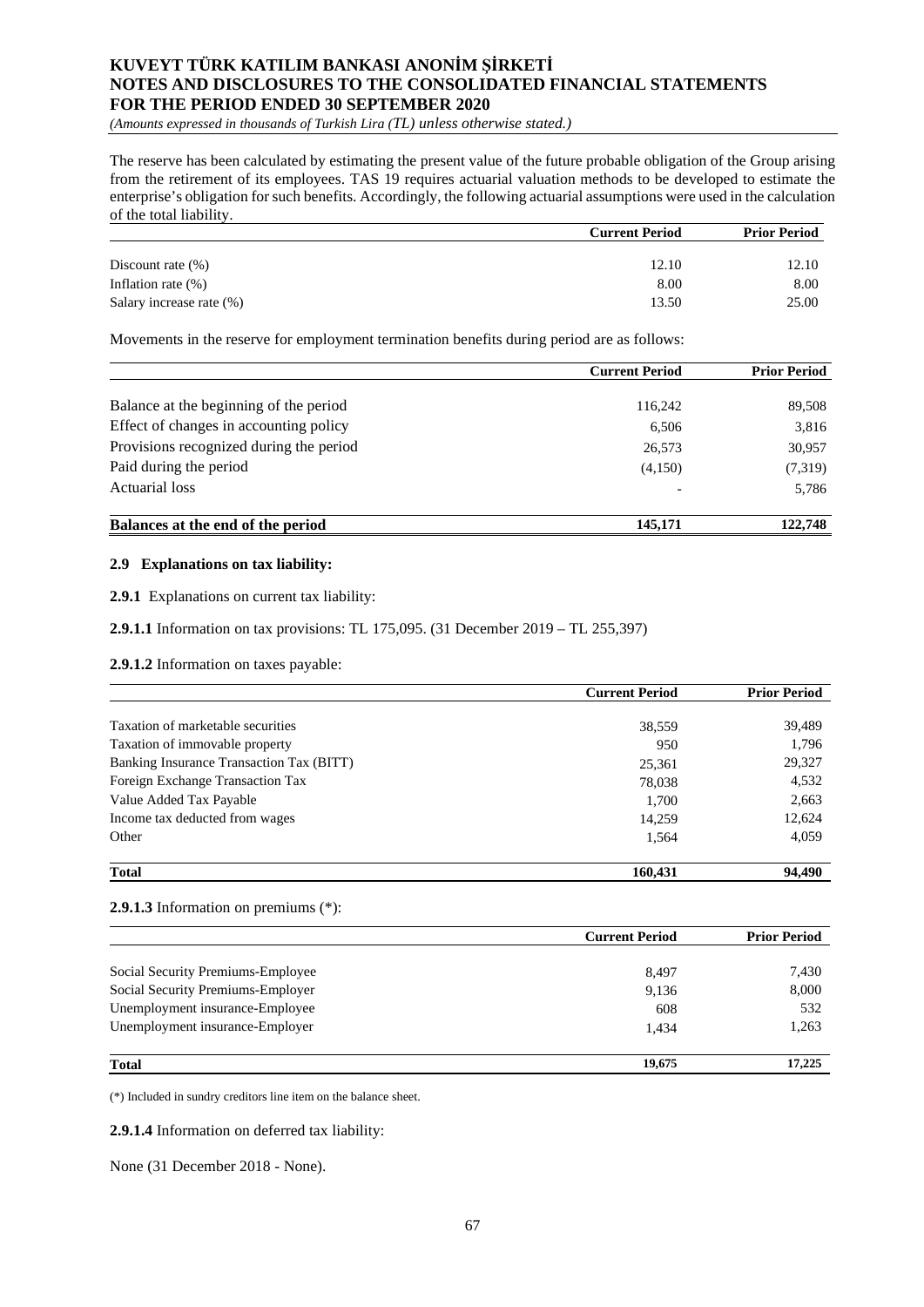*(Amounts expressed in thousands of Turkish Lira (TL) unless otherwise stated.)*

## **2.10 Information on payables related to assets held for sale:**

None (31 December 2018 – None).

#### **2.11 Information on subordinated loans:**

This footnote has not been prepared in accordance with Article 25 of the Communiqué on the financial statements about disclosures to be announced to public by the banks.

### **2.12 Information on shareholders' equity:**

### **2.12.1** Presentation of paid-in capital:

|                                                                      | <b>Current Period</b>                            | <b>Prior Period</b>  |
|----------------------------------------------------------------------|--------------------------------------------------|----------------------|
| Common shares<br>Preferrence shares<br>Repurchased shares amount (*) | 4,600,000<br>$\overline{\phantom{0}}$<br>(4,869) | 4,000,000<br>(4,234) |
| <b>Total</b>                                                         | 4,595,131                                        | 3,995,766            |

(\*) It represents the Bank's acquisition of its own shares as a result of the Bank's shareholders not using their right of preference according to the commitment made in the capital increase in the Bank.

**2.12.2** Amount of Paid-in Capital, Disclosure on whether the Bank Applies the Registered Share Capital System, and, if so, the Ceiling Amount of the Registered Share Capital:

Registered capital system is not applied in the Parent Bank.

**2.12.3** Information on the share capital increases during the period and their sources; other information on increased capital shares in the current period:

| Date Of Increase | <b>Amount Of Increase</b> | Cash | <b>Profit Reserves Subject To Increase</b> |
|------------------|---------------------------|------|--------------------------------------------|
| 30-March-20      | 600,000                   |      | 600,000                                    |

The Parent Bank has made a capital increase of 600,000 TL in accordance with the decision numbered 7 at the ordinary general assembly meeting held on 26 March 2020. 599,611 TL of the capital increase has been covered by the Bank's profit in 2019, and 389 TL of this amount that it was covered by the profit of the period obtained under Law No. 5746 and transferred to other reserves in 2019.

**2.12.4** Information on share capital increases from capital reserves during the current period:

None

**2.12.5** Possible effect of estimations made for the Group's revenues, profitability and liquidity on equity considering prior period indicators and uncertainties:

Based on the evaluation made considering the Group's prior and current period indicators related to net profit share and commission income, it is observed that the Bank continues its operations profitably.

**2.12.6** Summary of privileges given to shares representing the capital:

None (31 December 2019- None).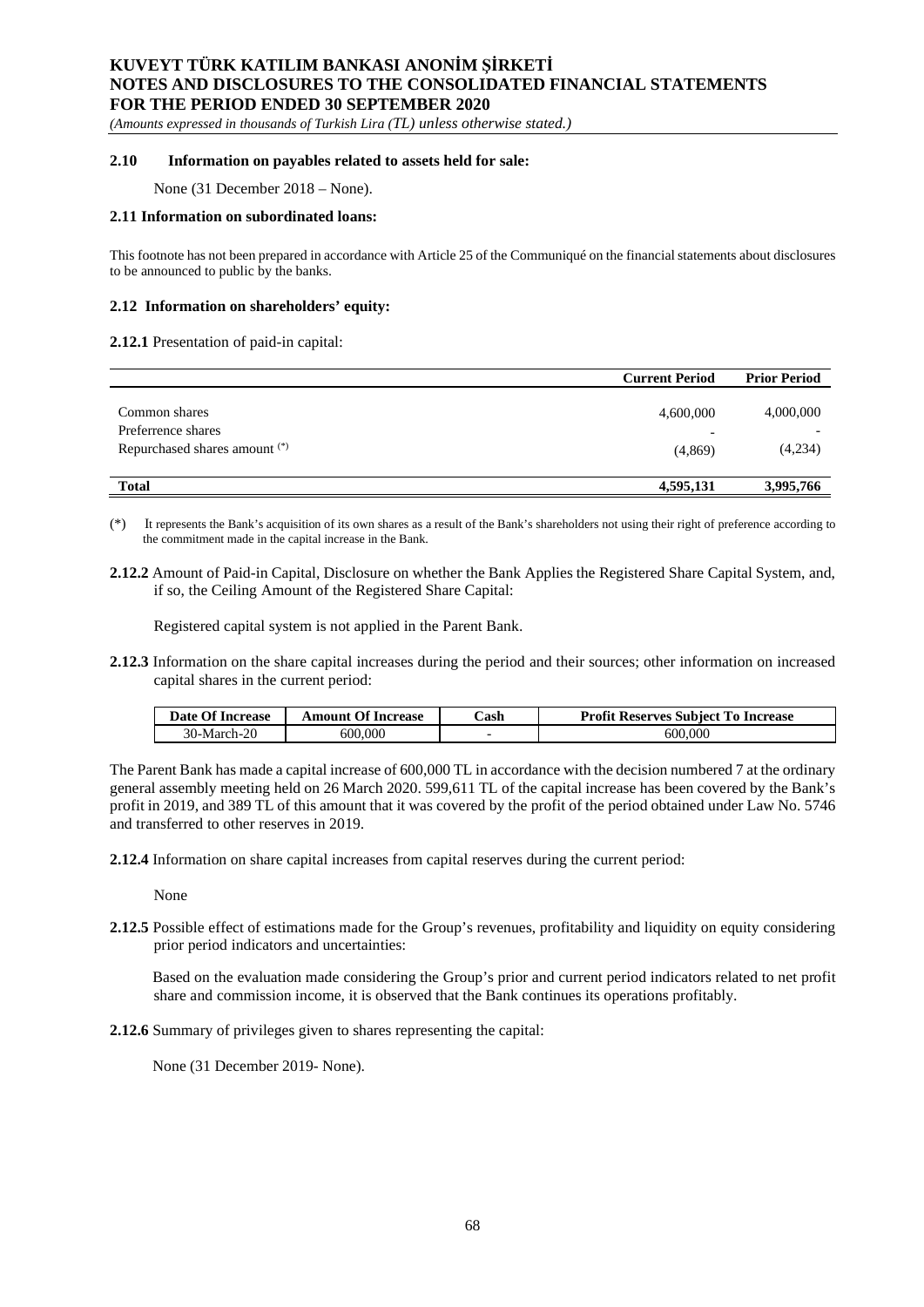*(Amounts expressed in thousands of Turkish Lira (TL) unless otherwise stated.)*

#### **2.12.7** Information on marketable securities value increase fund:

|                                                                                                                                             | <b>Current Period</b>                  |       | <b>Prior Period</b> |        |
|---------------------------------------------------------------------------------------------------------------------------------------------|----------------------------------------|-------|---------------------|--------|
|                                                                                                                                             | TL                                     | FC    | TL                  | FC     |
| From Associates, Subsidiaries and Entities Under Common Control<br>(Joint Vent.)<br>Valuation Difference (*)<br>Foreign Exchange Difference | $\overline{\phantom{a}}$<br>(126, 023) | 4.250 | ۰<br>136.954        | 82,154 |
| <b>Total</b>                                                                                                                                | (126.023)                              | 4.250 | 136,954             | 82,154 |

(\*) Valuation difference is calculated taking the tax effect of the rent certifications in the account, which are classified as "Government Debt Securities" and "Other Marketable Securities" under financial assets at fair value through other comprehensive income in the balance sheet.

#### **2.13 Information on minority shares:**

30 September 2020 - TL 29,512. (31 December 2019 - TL 28,461).

## **3. Explanations and notes related to consolidated off-balance sheet contingencies and commitments**

#### **3.1. Explanations on off-balance sheet accounts:**

**3.1.1** Types and amounts of irrevocable commitments:

Commitment for credit card limits, as of 30 September 2020 amounts to TL 324,278 (31 December 2019 – TL 2,656,398); payment commitments for cheque books amounts to TL 1,378,013 (31 December 2019 – TL 1,305,235).

- **3.1.2** Types and amounts of probable losses and obligations arising from off-balance sheet items including below items:
- **3.1.2.1** Non-cash loans including guarantees, bank acceptances, collaterals and others that are accepted as financial commitments and other letter of credits:

As of 30 September 2020, the Group has guarantees and surety ships constituting of TL 9,859,857 (31 December 2019 – TL 9,708,470) of letters of guarantee; TL 56,047 (31 December 2019 – TL 55,035) of acceptances and TL 1,648,911 (31 December 2019 – TL 1,374,009) of letters of credit. Also, Parent Bank has other acceptances amounting to TL 544,472 (31 December 2019 – TL 465,739).

- **3.1.2.2** Revocable, irrevocable guarantees and other similar commitments and contingencies: There are no other than those explained in 2.i
- **3.1.3** Total amount of non-cash loans:

|                                            | <b>Current period</b> | <b>Prior period</b>      |
|--------------------------------------------|-----------------------|--------------------------|
|                                            |                       |                          |
| Non-cash loans given against cash loans    | 13,583                |                          |
| With original maturity of 1 year or less   | 13,583                |                          |
| With original maturity of more than 1 year |                       | $\overline{\phantom{0}}$ |
| Other non-cash loans                       | 12,095,704            | 11,603,253               |
| <b>Total</b>                               | 12,109,287            | 11,603,253               |

**3.1.4.** Information on sector-based risk concentration in non-cash loans:

This footnote has not been prepared in accordance with Article 25 of the Communiqué on the financial statements about disclosures to be announced to public by the banks.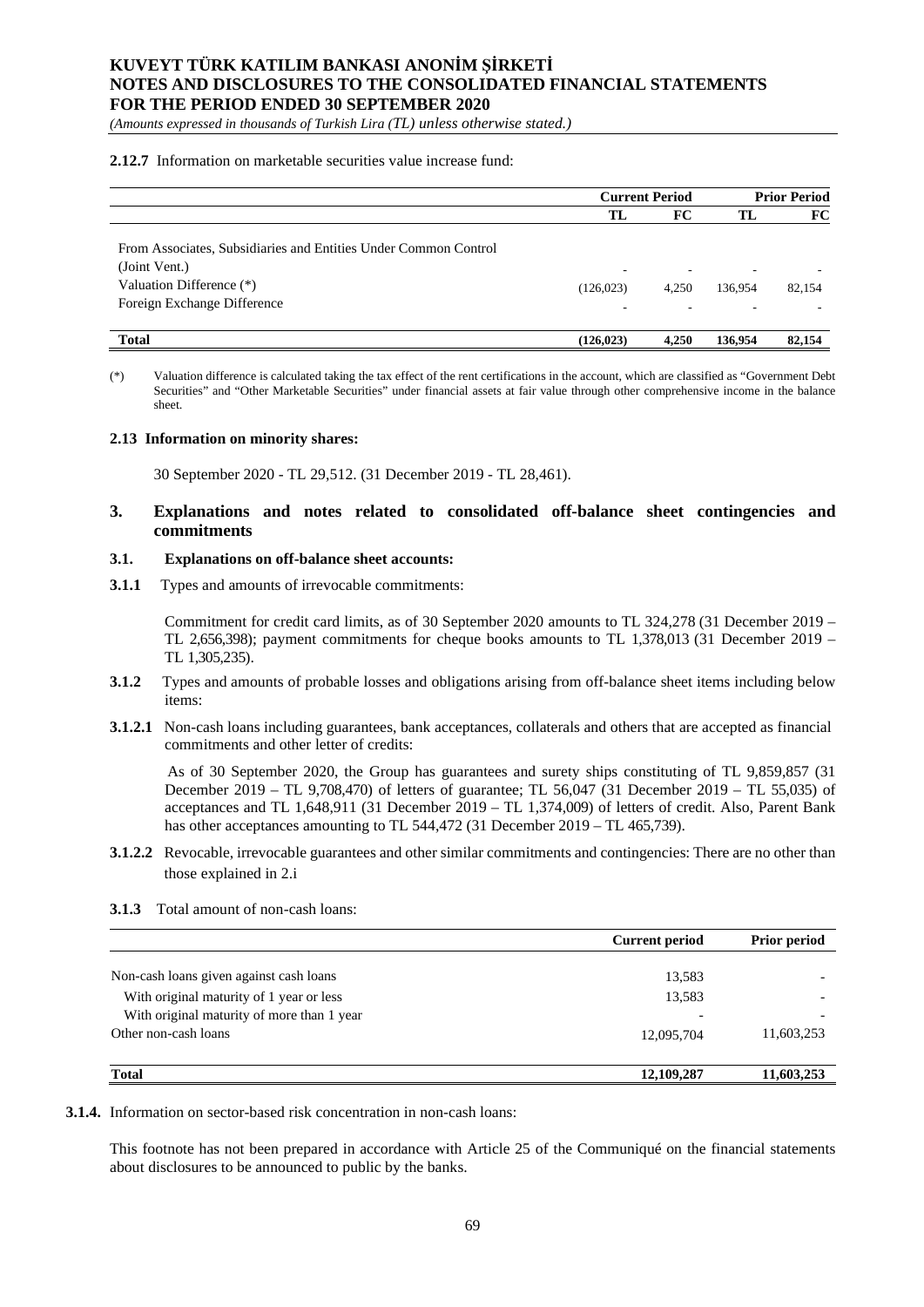*(Amounts expressed in thousands of Turkish Lira (TL) unless otherwise stated.)*

## **3.1.5.** Information on non-cash loans classified in Group I and II:

This footnote has not been prepared in accordance with Article 25 of the Communiqué on the financial statements about disclosures to be announced to public by the banks.

### **3.2. Explanations on derivative transactions:**

This footnote has not been prepared in accordance with Article 25 of the Communiqué on the financial statements about disclosures to be announced to public by the banks.

### **3.3. Explanations on credit derivatives and their risks:**

None.

## **3.4. Explanations on contingent liabilities and assets:**

This footnote has not been prepared in accordance with Article 25 of the Communiqué on the financial statements about disclosures to be announced to public by the banks.

## **3.5. Explanations on services provided to others names and accounts:**

None.

## **3.6. Summary information on the rating of the Parent Bank to international rating agencies**

This footnote has not been prepared in accordance with Article 25 of the Communiqué on the financial statements about disclosures to be announced to public by the banks.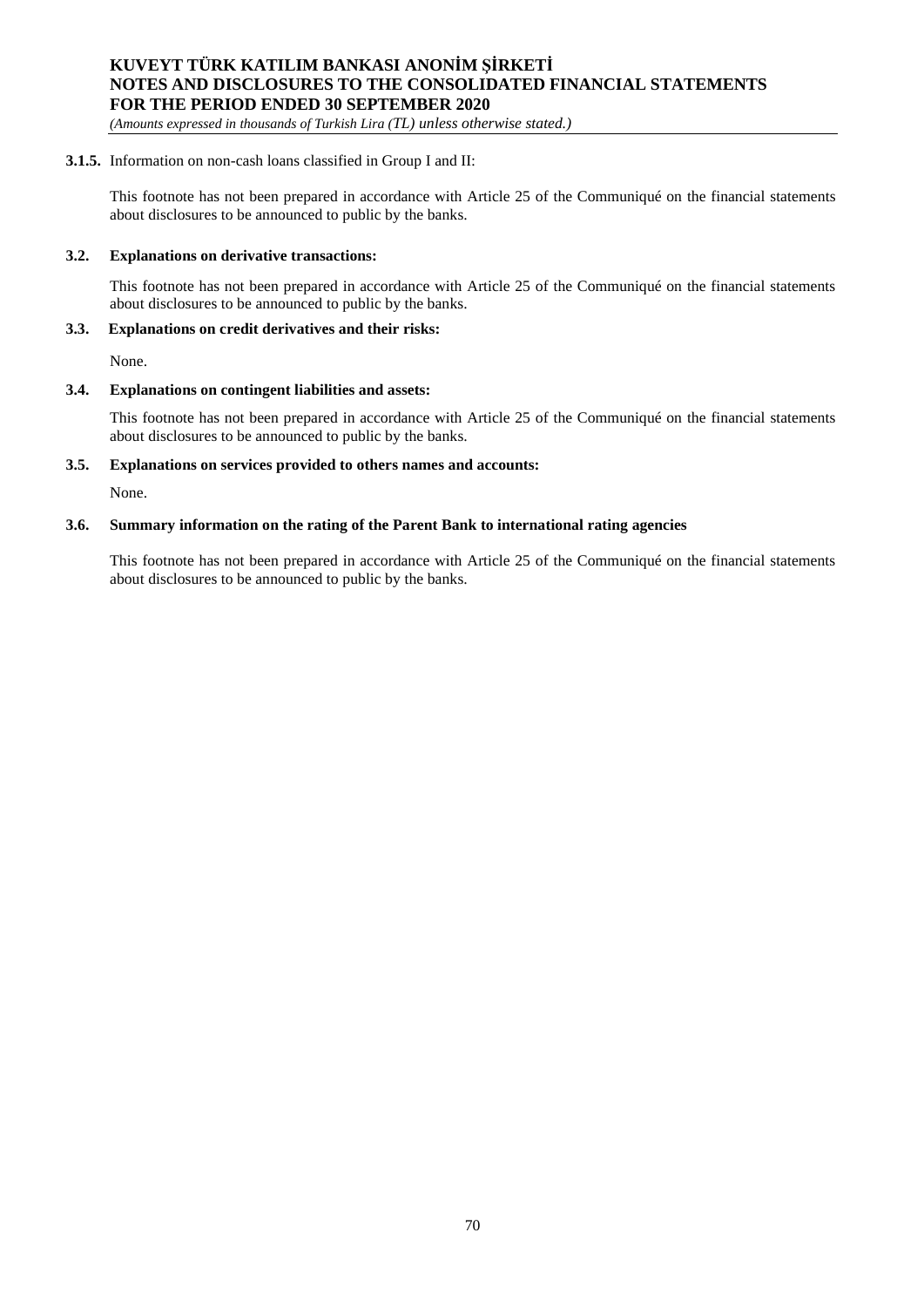*(Amounts expressed in thousands of Turkish Lira (TL) unless otherwise stated.)*

## **4. Explanations and notes related to the consolidated statement of income**

## **4.1 Information on profit share income:**

**4.1.1** Information on profit share received from loans:

|                                                          | <b>Current period</b> |         |                          | <b>Prior period</b> |  |
|----------------------------------------------------------|-----------------------|---------|--------------------------|---------------------|--|
|                                                          | TL                    | FC.     | TL                       | FC                  |  |
| <b>Profit share on loans</b>                             | 3,782,353             | 765,470 | 4,037,042                | 576,661             |  |
| Short term loans                                         | 773.834               | 139,655 | 1,179,282                | 138,738             |  |
| Medium and long term loans                               | 2,975,209             | 624,044 | 2,822,492                | 437.919             |  |
| Profit share on non-performing loans                     | 33.310                | 1.771   | 35,268                   | $\overline{4}$      |  |
| Premiums received from resource utilization support fund |                       |         | $\overline{\phantom{0}}$ |                     |  |
| <b>Total</b>                                             | 3,782,353             | 765,470 | 4,037,042                | 576,661             |  |

**4.1.2** Information on profit share received from banks:

|                                            | <b>Current period</b> |        |         | <b>Prior period</b>      |  |
|--------------------------------------------|-----------------------|--------|---------|--------------------------|--|
|                                            | TL                    | FC     | TL      | FC                       |  |
| The Central Bank of the Republic of Turkey |                       |        |         |                          |  |
| <b>Domestic Banks</b>                      | 66,989                |        | 64,793  | $\overline{\phantom{0}}$ |  |
| Foreign Banks                              | 38.196                | 57.149 | 41.757  | 147,112                  |  |
| Branches and head office abroad            |                       | 335    |         | 1,000                    |  |
| <b>Total</b>                               | 105,185               | 57,484 | 106.550 | 148.112                  |  |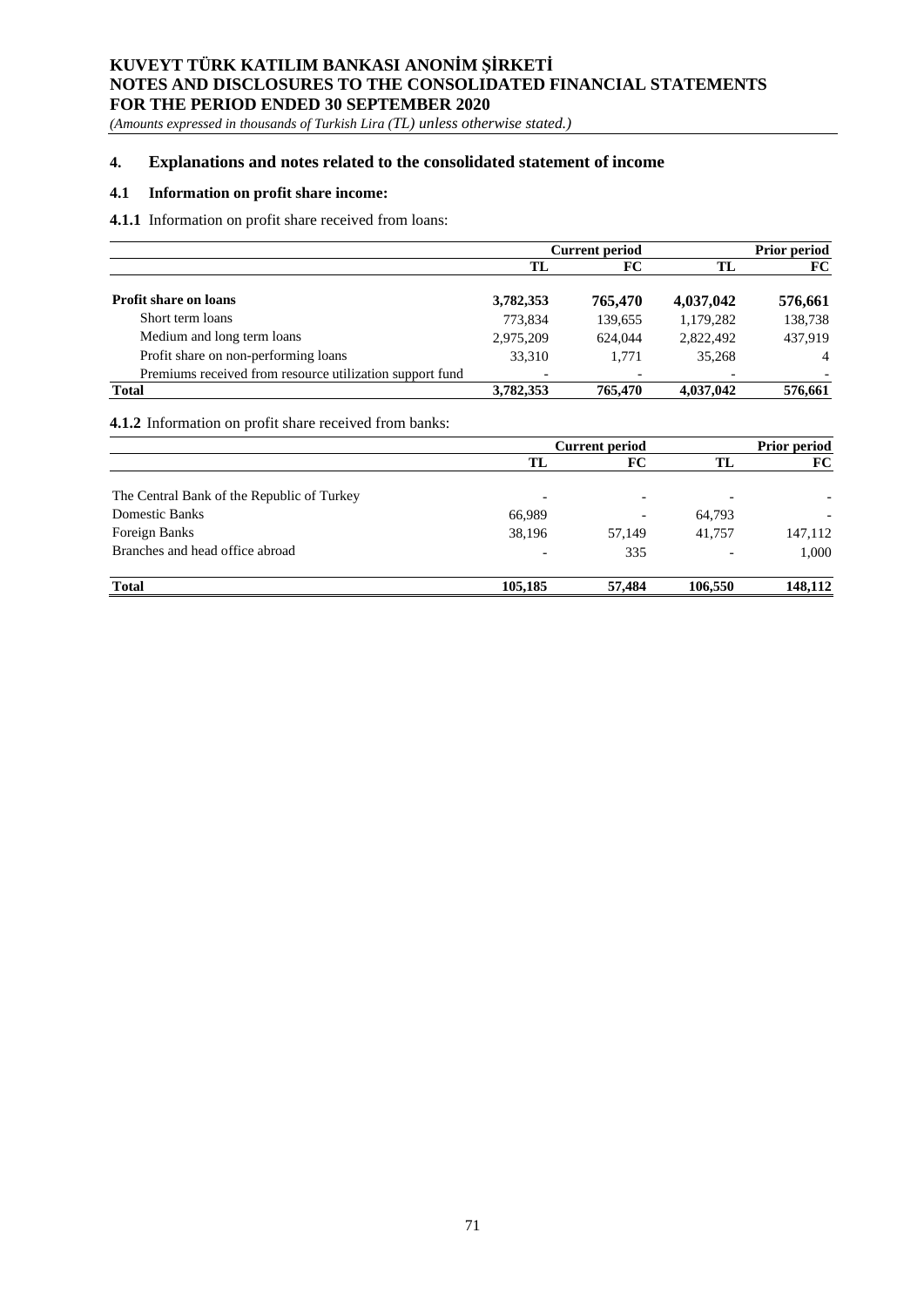*(Amounts expressed in thousands of Turkish Lira (TL) unless otherwise stated.)*

## **4.1.3** Information on profit share income from securities portfolio:

Profit share of TL 1,860,639 was obtained from the Securities in the group's assets as of the period. (1 January  $-30$ September 2019 – TL 630,164)

**4.1.4** Information on profit share income received from associates and subsidiaries:

|                                                               | ∴urrent<br>Period | <b>Prior Period</b> |
|---------------------------------------------------------------|-------------------|---------------------|
| Profit share income received from associates and subsidiaries | $. -.$            |                     |

## **4.2 Information on profit share expenses:**

## **4.2.1 Information on profit share given to loans used:**

|                                            | <b>Current period</b>    |         | <b>Pirior period</b> |         |
|--------------------------------------------|--------------------------|---------|----------------------|---------|
|                                            | TL                       | FC      | TL                   | FC      |
|                                            |                          |         |                      |         |
| <b>Banks</b>                               | 19,403                   | 17,774  | 11,582               | 21,185  |
| The Central Bank of the Republic of Turkey |                          |         |                      |         |
| Domestic banks                             | 18,893                   | 3,925   | 11,582               | 7,759   |
| Foreign banks                              | 510                      | 13,849  |                      | 13,426  |
| Branches and head office abroad            | $\overline{\phantom{0}}$ |         |                      |         |
| Other Institutions                         | $\overline{\phantom{a}}$ | 246,143 |                      | 157,179 |
| <b>Total</b>                               | 19,403                   | 263,917 | 11,582               | 178,364 |

**4.2.2** Profit share expense given to associates and subsidiaries:

|                                                                                  | period<br>Aurrent<br>∵u. | $\sim$<br>r irior period |
|----------------------------------------------------------------------------------|--------------------------|--------------------------|
| Prof.<br>and<br>. subsidiaries<br>associates<br>$01V\theta n$<br>share<br>menses | $\sim$<br>,U20           | .                        |

## **4.2.3** Profit share expense paid to securities issued:

As of the period, 257,756 TL profit-share has been paid for the issued securities included in the Group's liabilities. (1 January - 30 September 2019: 486,120).

## **4.3 Information on dividend income:**

This footnote has not been prepared in accordance with Article 25 of the Communiqué on the financial statements about disclosures to be announced to public by the banks.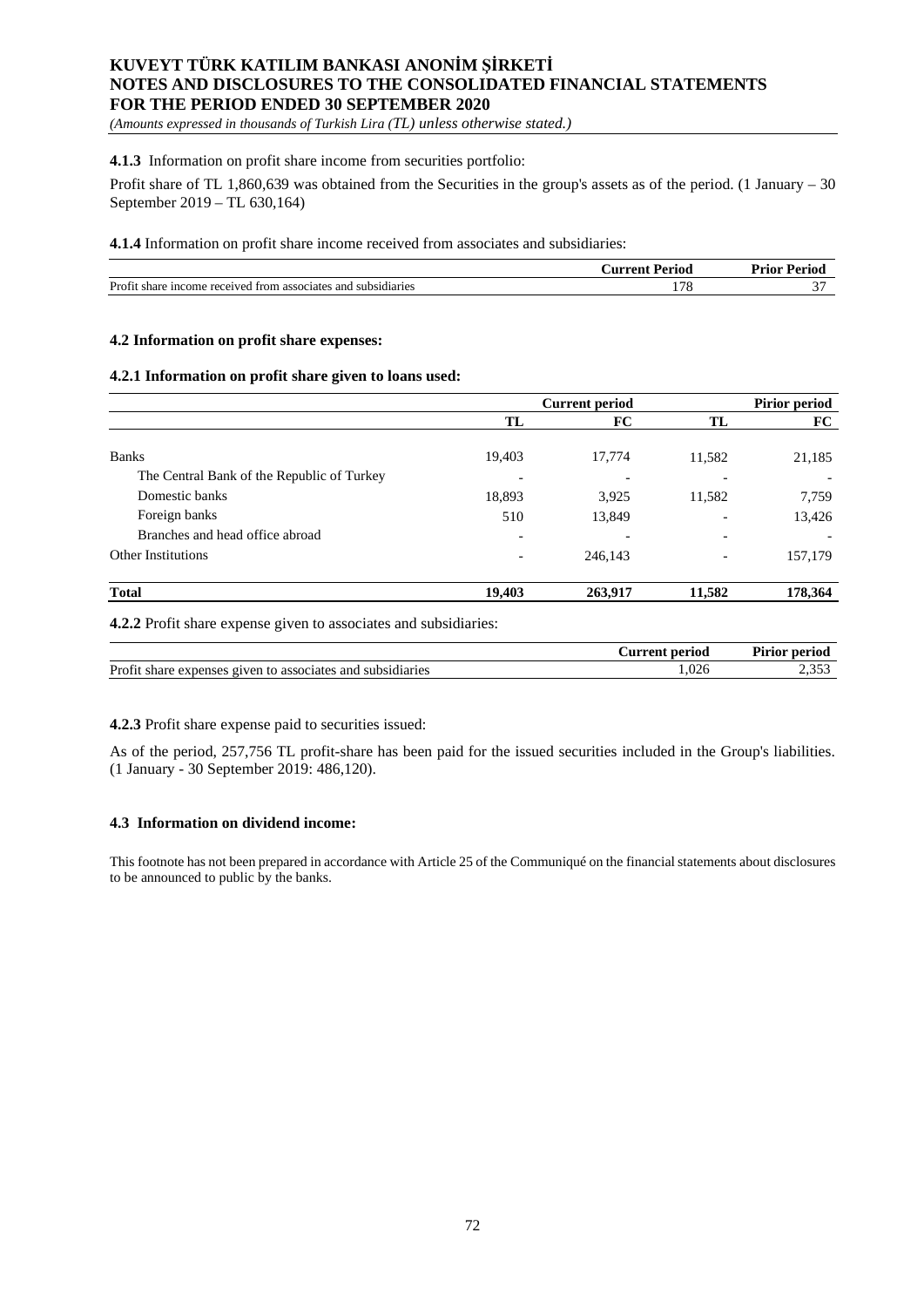*(Amounts expressed in thousands of Turkish Lira (TL) unless otherwise stated.)*

## **4.4 Distribution of profit share on funds based on maturity of funds:**

| <b>Current period</b>                     | <b>Profit Sharing Accounts</b> |                    |                    |                  |                   |                 |                                                  |              |
|-------------------------------------------|--------------------------------|--------------------|--------------------|------------------|-------------------|-----------------|--------------------------------------------------|--------------|
| <b>Account name</b>                       | Up to $1$<br>month             | Up to $3$<br>month | Up to $6$<br>month | Up to 9<br>month | Up to $1$<br>vear | Above 1<br>vear | <b>Accumulated</b><br>profit sharing<br>accounts | <b>Total</b> |
| TL                                        |                                |                    |                    |                  |                   |                 |                                                  |              |
| Collected funds from banks through        |                                |                    |                    |                  |                   |                 |                                                  |              |
| current and profit share accounts         |                                |                    |                    |                  |                   |                 |                                                  |              |
| Real person's non-trading profit sharing  |                                |                    |                    |                  |                   |                 |                                                  |              |
| account                                   | 394.187                        | 595.938            | 38,501             |                  | 45.085            | 69,126          | 902                                              | 1,143,739    |
| Public sector profit sharing account      | 17                             | 12                 | 37                 |                  | 21                |                 |                                                  | 87           |
| Commercial sector profit sharing account  | 33,318                         | 66.273             | 3.411              |                  | 1.477             | 1,010           |                                                  | 105,489      |
| Other institutions profit sharing account | 3,453                          | 8,142              | 765                |                  | 308               | 113             |                                                  | 12,781       |
| <b>Total</b>                              | 430,975                        | 670,365            | 42,714             |                  | 46,891            | 70,249          | 902                                              | 1,262,096    |
|                                           |                                |                    |                    |                  |                   |                 |                                                  |              |
| FC                                        |                                |                    |                    |                  |                   |                 |                                                  |              |
| <b>Banks</b>                              | 15                             | 543                | 27                 |                  |                   |                 |                                                  | 585          |
| Real person's non-trading profit sharing  |                                |                    |                    |                  |                   |                 |                                                  |              |
| account                                   | 29,998                         | 60,563             | 7,261              |                  | 7,569             | 10,657          | 16                                               | 116,064      |
| Public sector profit sharing account      |                                |                    |                    |                  |                   |                 |                                                  |              |
| Commercial sector profit sharing account  | 2,755                          | 8.686              | 318                |                  | 370               | 88              |                                                  | 12,217       |
| Other institutions profit sharing account | 287                            | 1,073              | 109                |                  | 62                |                 |                                                  | 1,531        |
| Precious metal accounts                   | 6,780                          | 5,273              | 705                |                  | 677               |                 |                                                  | 13,435       |
| <b>Total</b>                              | 39,835                         | 76,138             | 8,420              |                  | 8,678             | 10,745          | 16                                               | 143,832      |
|                                           |                                |                    |                    |                  |                   |                 |                                                  |              |
| <b>Grand Total</b>                        | 470,810                        | 746,503            | 51,134             |                  | 55,569            | 80,994          | 918                                              | 1,405,928    |

| Prior period                              |                    |                    | <b>Profit Sharing Accounts</b> |                          |                   |                 |                                                  |              |
|-------------------------------------------|--------------------|--------------------|--------------------------------|--------------------------|-------------------|-----------------|--------------------------------------------------|--------------|
| <b>Account name</b>                       | Up to $1$<br>month | Up to $3$<br>month | Up to $6$<br>month             | Up to 9<br>month         | Up to $1$<br>vear | Above 1<br>vear | <b>Accumulated</b><br>profit sharing<br>accounts | <b>Total</b> |
| TL                                        |                    |                    |                                |                          |                   |                 |                                                  |              |
| Collected funds from banks through        |                    |                    |                                |                          |                   |                 |                                                  |              |
| current and profit share accounts         |                    | 144                |                                |                          |                   |                 |                                                  | 144          |
| Real person's non-trading profit          |                    |                    |                                |                          |                   |                 |                                                  |              |
| sharing account                           | 637,943            | 989,273            | 57,119                         |                          | 32,507            | 36,710          | 2,158                                            | 1,755,710    |
| Public sector profit sharing account      | 20                 | 102                | 25                             |                          | 6                 |                 |                                                  | 153          |
| Commercial sector profit sharing account  | 45,567             | 80,556             | 12,222                         |                          | 1.941             | 1,316           | ۰                                                | 141.602      |
| Other institutions profit sharing account | 5,689              | 8,997              | 1,275                          |                          | 376               | 143             |                                                  | 16,480       |
| <b>Total</b>                              | 689,219            | 1,079,072          | 70,641                         |                          | 34,830            | 38,169          | 2,158                                            | 1,914,089    |
|                                           |                    |                    |                                |                          |                   |                 |                                                  |              |
| FC                                        |                    |                    |                                |                          |                   |                 |                                                  |              |
| <b>Banks</b>                              | 60                 | 1.947              |                                |                          |                   |                 |                                                  | 2,007        |
| Real person's non-trading profit sharing  |                    |                    |                                |                          |                   |                 |                                                  |              |
| account                                   | 90,853             | 164,375            | 22,259                         |                          | 13,587            | 12,359          | 46                                               | 303,479      |
| Public sector profit sharing account.     |                    | 14                 |                                |                          |                   |                 |                                                  | 14           |
| Commercial sector profit sharing account  | 8,119              | 53,783             | 2.689                          |                          | 211               | 203             |                                                  | 65,005       |
| Other institutions profit sharing account | 634                | 8.441              | 68                             |                          | 77                |                 |                                                  | 9,220        |
| Precious metal accounts                   | 14,331             | 13,720             | 1,603                          |                          | 707               |                 | ÷                                                | 30,361       |
| <b>Total</b>                              | 113,997            | 242,280            | 26,619                         | $\overline{\phantom{0}}$ | 14,582            | 12,562          | 46                                               | 410,086      |
| <b>Grand Total</b>                        | 803,216            | 1,321,352          | 97,260                         |                          | 49,412            | 50,731          | 2,204                                            | 2,324,175    |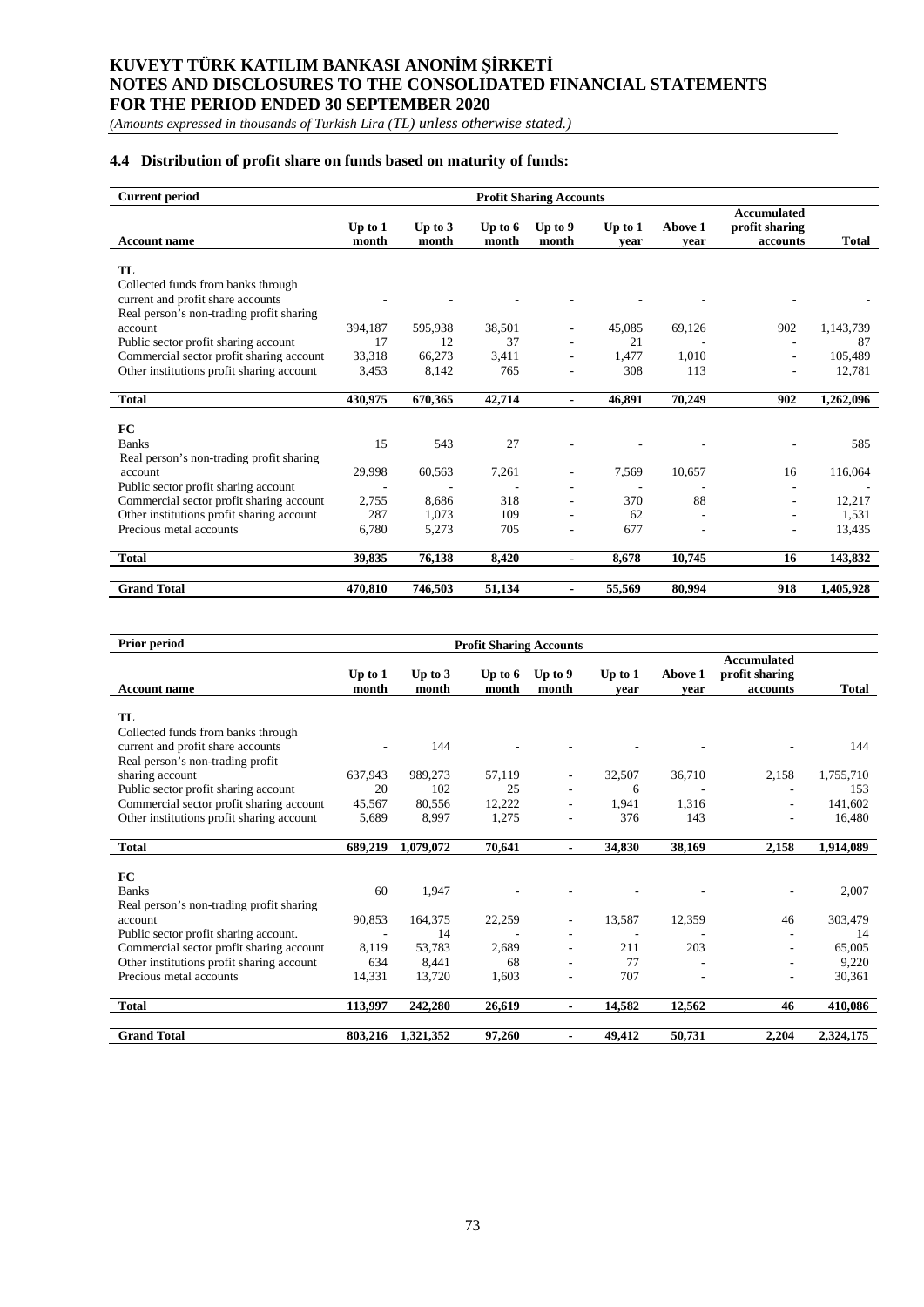*(Amounts expressed in thousands of Turkish Lira (TL) unless otherwise stated.)*

## **4.5 Information on trading income/loss (Net):**

|                                            | <b>Current period</b> | <b>Pirior period</b> |
|--------------------------------------------|-----------------------|----------------------|
| <b>Net</b>                                 | 1,122,181             | 899,005              |
| <b>Income</b>                              | 38,213,987            | 30,890,450           |
| Gain on capital market transactions        | 63.274                | 38,548               |
| Gain on derivative financial instruments   | 5,934,813             | 2,437,555            |
| Foreign exchange profit                    | 32,215,900            | 28,414,347           |
| Losses $(-)$                               | (37,091,806)          | (29,991,445)         |
| Losses on capital market transactions      | (13,204)              | (11,613)             |
| Losses on derivative financial instruments | (5,626,244)           | (1,482,269)          |
| Foreign exchange losses                    | (31, 452, 358)        | (28, 497, 563)       |

#### **4.6 Information on other operating income:**

The details of other operating income are presented below. There are no unusual items in the other operating income which materially affect the income of the Group.

|                                     | <b>Current Period</b> | <b>Prior Period</b> |
|-------------------------------------|-----------------------|---------------------|
|                                     |                       |                     |
| Reversal of prior period provisions | 1,180,638             | 1,507,623           |
| Income from sale of assets          | 64,887                | 33,155              |
| Rental income.                      | 5,089                 | 2,245               |
| Other Income                        | 39.671                | 29,278              |
|                                     |                       |                     |
| <b>Total</b>                        | 1,290,285             | 1,572,301           |

## **4.7 Provisions for loan losses and other receivables of the Bank:**

|                                                                                 | <b>Current Period</b> <sup>(*)</sup> | <b>Prior Period</b> |
|---------------------------------------------------------------------------------|--------------------------------------|---------------------|
| <b>Expected Credit Loss</b>                                                     | 2,654,574                            | 2,157,472           |
| 12 month expected credit loss (Stage 1)                                         | 656,398                              | 15,959              |
| Significant increase in credit risk (Stage 2)                                   | 1,061,065                            | 605,279             |
| Non-performing loans (Stage 3)                                                  | 937.111                              | 1,536,234           |
| Marketable Securities Impairment Expense                                        | 16,805                               | 864                 |
| Financial Assets at Fair Value through Profit or Loss                           | 16,805                               | 864                 |
| Financial Assets at Fair Value Through Other Comprehensive Income               |                                      |                     |
| Impairment losses from Associates, Subsidiaries and Jointly Controlled Entities |                                      |                     |
| Investments in Associates                                                       |                                      |                     |
| <b>Subsidiaries</b>                                                             |                                      |                     |
| Joint Ventures                                                                  |                                      |                     |
| Other $(**)$                                                                    | 221,424                              | 42,430              |
| <b>Total</b>                                                                    | 2,892,803                            | 2,200,766           |

(\*)Includesthe provisions in the "Other Provision Expenses" line in the Income Statement.

(\*\*)Includesfree provisions that can be allocated from profit to be distributed to participation accounts according to provisions regulation. .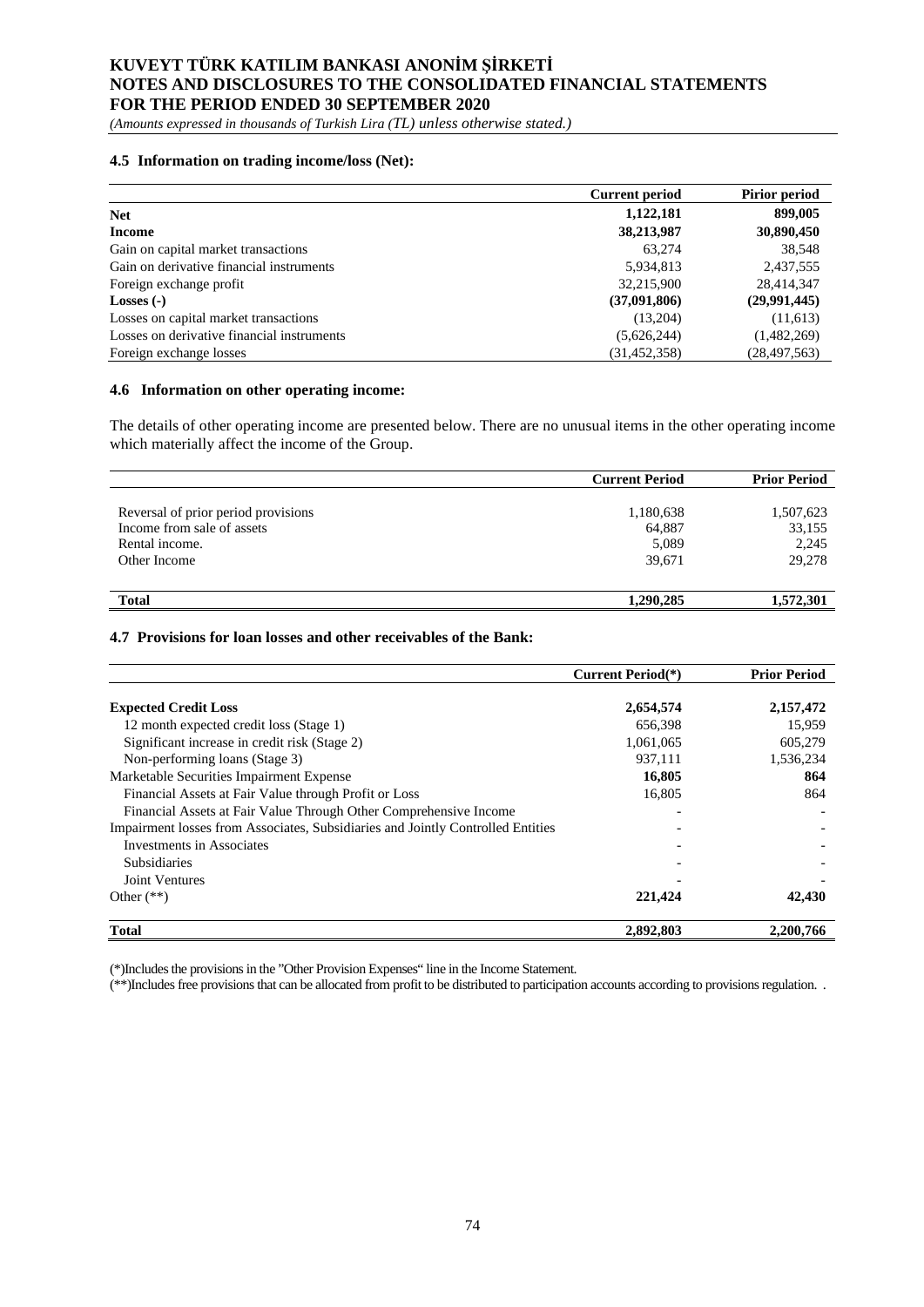*(Amounts expressed in thousands of Turkish Lira (TL) unless otherwise stated.)*

## **4.8 Information on other operating expenses:**

|                                               | <b>Current Period</b> | <b>Prior Period</b> |
|-----------------------------------------------|-----------------------|---------------------|
| Personnel expenses                            | 964,706               | 819,352             |
| Provision for employee termination            | 22,423                | 21,583              |
| Depreciation expenses of fixed assets         | 157,943               | 141,243             |
| Impairment expenses of tangible assets        |                       |                     |
| Depreciation expenses of intangible assets    | 35,366                | 38,740              |
| Depreciation expenses of assets held for sale |                       |                     |
| Other operating expenses                      | 321,336               | 286,401             |
| Rent expenses                                 | 9,722                 | 8,065               |
| Maintenance expenses                          | 51,399                | 73,826              |
| Advertisement expenses                        | 18,788                | 27,517              |
| Communication expenses                        | 47,497                | 38,917              |
| Heating, electricity and water expenses       | 20,140                | 19,510              |
| Cleaning expenses                             | 6,293                 | 5,833               |
| Vehicle expenses                              | 6,845                 | 7,612               |
| Stationery expenses                           | 7,916                 | 7,258               |
| Other expenses                                | 152,736               | 97,863              |
| Losses on sales of assets                     | 280                   | 984                 |
| Deposit insurance fund expenses               | 231,401               | 118,537             |
| Other                                         | 908,488               | 860,997             |
| <b>Total</b>                                  | 2,641,943             | 2,287,837           |

(\*)Includes the provisions in the" Personnel Expenses "line in the Income Statement.

#### **4.9 Information on profit/loss from continued and discontinued operations before taxes:**

This footnote has not been prepared in accordance with Article 25 of the Communiqué on the financial statements about disclosures to be announced to public by the banks.

#### **4.10 Information on tax provision for continued and discontinued operations:**

Current period tax provision for the period amounting to TL (472,248) (1 January-30 September 2019 - TL (210,554)), deferred tax expense of TL 192,641 (1 January-30 September 2019 - TL 196,731) and TL 309,121 (1 January-30 September 2019 - TL 186,577) deferred tax income is recognized.

#### **4.11 Information on net income/loss from continued and discontinued operations:**

There is no profit/loss arising from discontinued operations within the operating profit/loss after tax.

#### **4.12Information on net income/loss:**

**4.12.1** The nature and amount of certain income and expense items from ordinary operations is disclosed if the disclosure for nature, amount and repetition rate of such items is required for a complete understanding of the Group's performance for the period: As of 30 September 2020, net profit share income is TL 4,630,150 (1 January-30 September 2019 – TL 2,792,288) net fees and commission income is TL 184,811 (1 January-30 September 2019 – TL 265,439).

**4.12.2** Effect of changes in accounting estimates on income statement for the current and, if any for subsequent periods:

None (1 January - 30 September 2020 – None).

**4.12.3** Profit/Loss attributable to minority interest:

| Aurrent                                       | Period           | <b>Prior Period</b>  |
|-----------------------------------------------|------------------|----------------------|
| Profit<br><b>Shares</b><br>(Loss) of Minority | O 525<br>ے رہے ہ | $.40^{\circ}$<br>18. |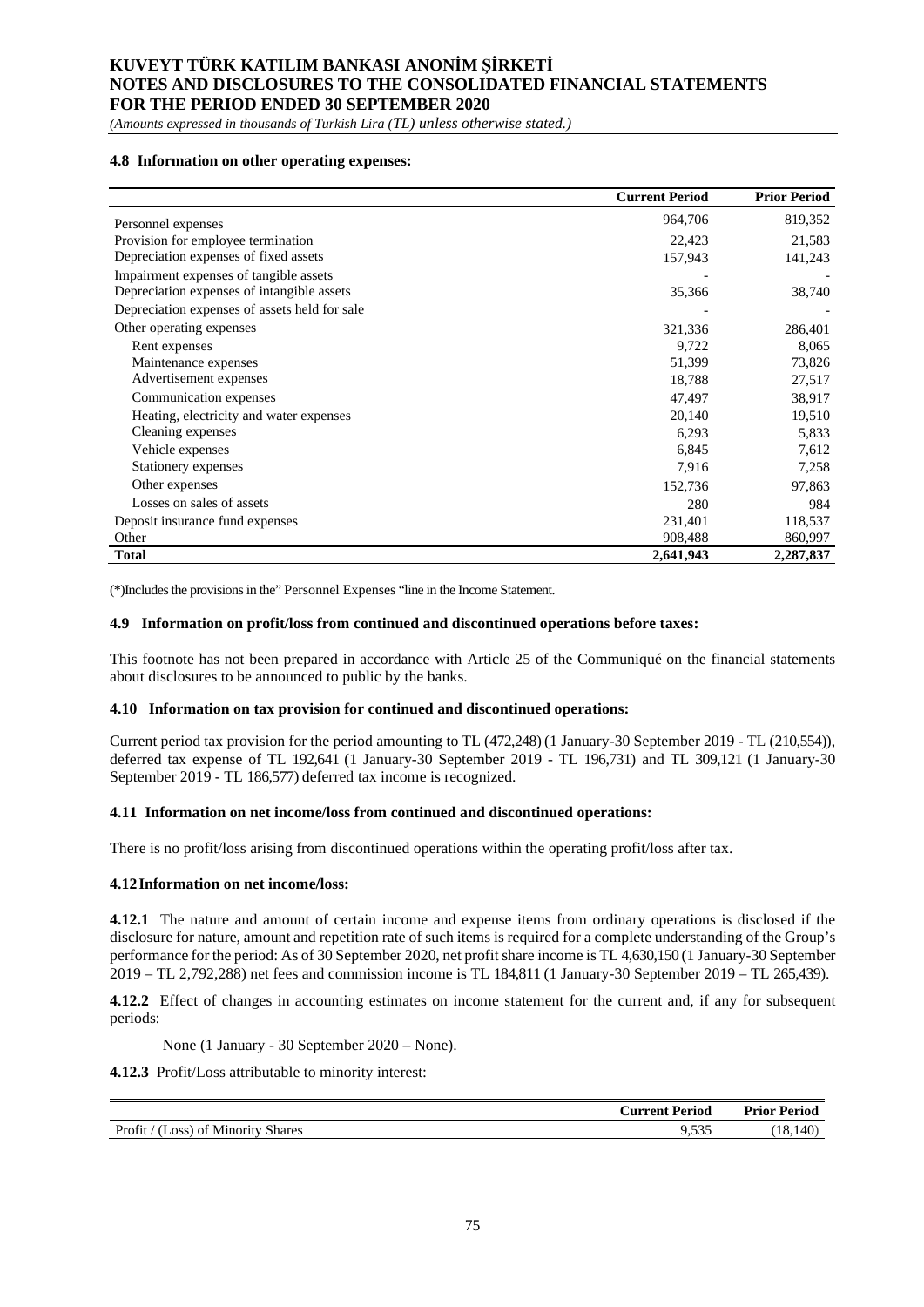*(Amounts expressed in thousands of Turkish Lira (TL) unless otherwise stated.)*

## **4.13 Details of sub accounts comprising at least 20% of other items in income statement, exceeding 10% of total income statement:**

As of 30 September 2020, other fees and commissions received is TL 504,669 (1 January - 30 September 2019 – TL 472,234), TL 100,879 of this amount is related with credit card fees and commissions (1 January - 30 September 2019 – TL 152,377) and TL 83,950 of this amount is related with POS machine commissions (1 January - 30 September 2019 – TL 112,130).

As of 30 September 2020, other fees and commissions given is TL 443,213 (1 January - 30 September 2019 – TL 329,528), TL 77,127 (1 January - 30 September 2019 – TL 133,293) of this amount is related with POS clearing commissions and installation expenses, TL 25,641 (1 January - 30 September 2019 – TL 18,946) of this amount is related with fees and commissions paid for credit cards.

## **5. Explanations and Notes Related to the Consolidated Statement of Shareholders' Equity**

This footnote has not been prepared in accordance with Article 25 of the Communiqué on the financial statements about disclosures to be announced to public by the banks.

## **6. Explanations and Notes Related to Consolidated Statement of Cash Flows**

This footnote has not been prepared in accordance with Article 25 of the Communiqué on the financial statements about disclosures to be announced to public by the banks.

## **7. Explanations and notes related to risk group of the Parent Bank:**

**7.1 The volume of transactions related to the risk group of the Parent Bank, the loans and funds collected which have not been completed at the end of the period and the income and expenses related to the period:**

| Current period:                    |                                                                                                  |                 |       |                                                 |                                                              |                 |
|------------------------------------|--------------------------------------------------------------------------------------------------|-----------------|-------|-------------------------------------------------|--------------------------------------------------------------|-----------------|
| Risk group of the Group $(*)$      | <b>Investment in associates,</b><br>subsidiaries and joint<br>ventures (business<br>partnerships |                 |       | Direct and indirect<br>shareholders of the Bank | Other real or legal persons<br>included in<br>the risk group |                 |
|                                    | Cash                                                                                             | <b>Non-Cash</b> | Cash  | <b>Non-Cash</b>                                 | Cash                                                         | <b>Non-Cash</b> |
| Loans and other receivables        |                                                                                                  |                 |       |                                                 |                                                              |                 |
| Balance at beginning of period     | 182                                                                                              | 18.827          | 1.868 | 7.206                                           | 780,512                                                      | 723             |
| Balance at end of period           | 51                                                                                               | 17,068          | 4.822 | 8.474                                           | 61.916                                                       | 663             |
| Profit share and commission income | ٠                                                                                                | 178             | 158   | 63                                              | 3,993                                                        |                 |

(\*) Defined in the Subsection 2, Article 49 of the Banking Law No. 5411.

|                          |                 | Other real or legal                                                                     |                 |                     |                     |
|--------------------------|-----------------|-----------------------------------------------------------------------------------------|-----------------|---------------------|---------------------|
|                          |                 |                                                                                         |                 |                     | persons included in |
|                          |                 | shareholders of the Bank                                                                |                 | the risk group      |                     |
| Cash                     | <b>Non-Cash</b> | Cash                                                                                    | <b>Non-Cash</b> | Cash                | Non-Cash            |
|                          |                 |                                                                                         |                 |                     |                     |
|                          |                 |                                                                                         |                 |                     |                     |
| 35                       | 13.666          | 1.034                                                                                   | 398             | 204.988             | 520                 |
| 182                      | 18.527          | 1,868                                                                                   | 7,206           | 780.512             | 723                 |
| $\overline{\phantom{a}}$ | ۰               | 145                                                                                     |                 | 10,066              | 1,531               |
|                          |                 | Investment in associates,<br>subsidiaries and joint ventures<br>(business partnerships) |                 | Direct and indirect |                     |

 $\overline{(*)}$  Defined in the Subsection 2, Article 49 of the Banking Law No. 5411.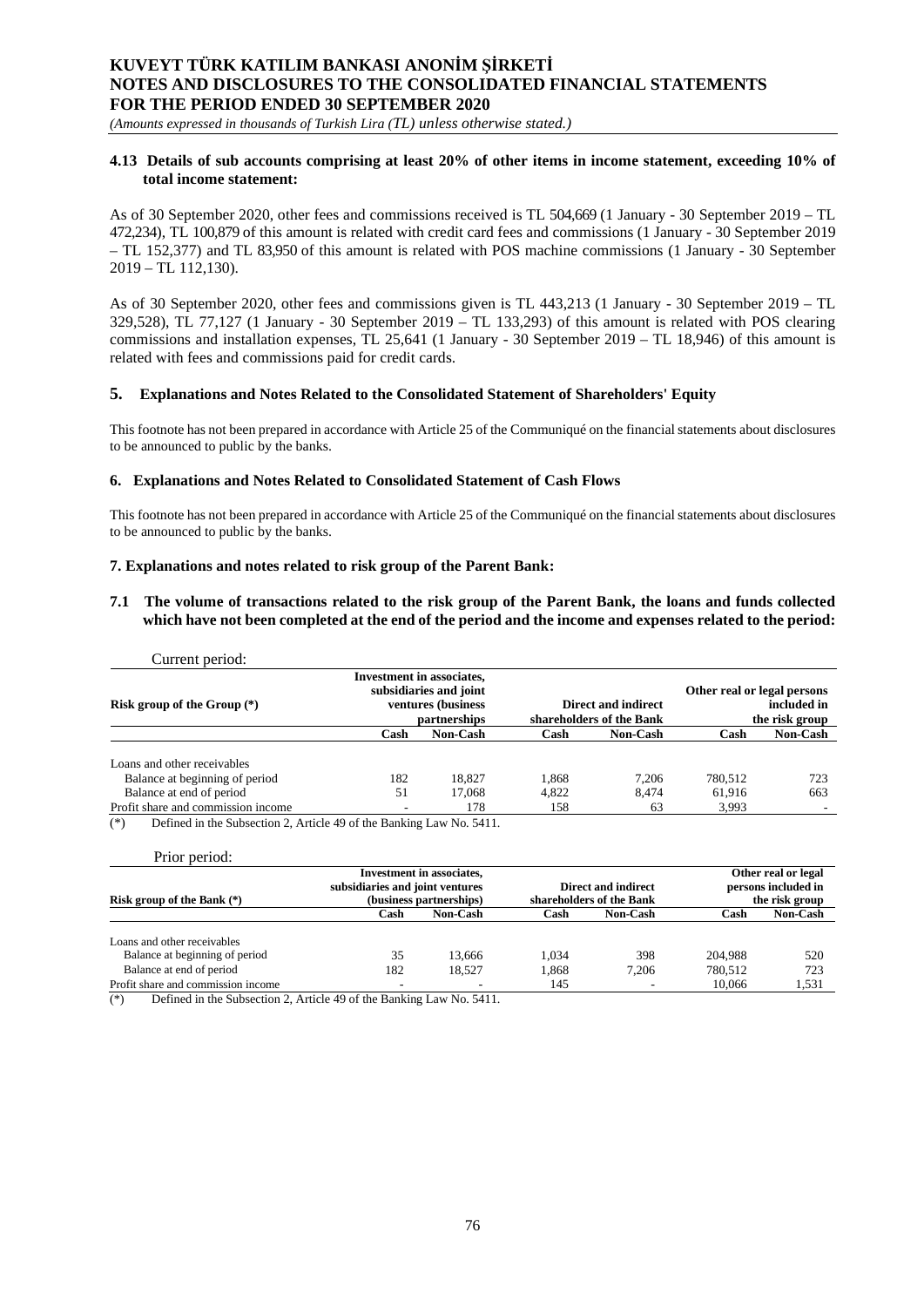*(Amounts expressed in thousands of Turkish Lira (TL) unless otherwise stated.)*

#### **7.2 Information on current and profit sharing accounts of the Parent Bank's risk group:**

| Risk group of the Group $(*)$       | <b>Investment in associates,</b><br>subsidiaries and joint ventures<br>(business partnerships) |                   | shareholders of the Bank | Direct and indirect      | Other real or legal persons<br>included in<br>the risk group |                          |  |
|-------------------------------------|------------------------------------------------------------------------------------------------|-------------------|--------------------------|--------------------------|--------------------------------------------------------------|--------------------------|--|
|                                     | Current<br>Period                                                                              | Current<br>period | Current<br>period        | <b>Current</b><br>Period | <b>Current</b><br>period                                     | <b>Current</b><br>period |  |
| Current and profit sharing accounts |                                                                                                |                   |                          |                          |                                                              |                          |  |
| Balance at beginning of period      | 54.178                                                                                         | 34,808            | 151.321                  | 35,032                   | 390.698                                                      | 255,239                  |  |
| Balance at end of period            | 15.714                                                                                         | 54,178            | 85,835                   | 151,321                  | 207,298                                                      | 390,698                  |  |
| Profit share expense                | 1.026                                                                                          | 2,353             | 832                      | 1.824                    | 304                                                          | 29,491                   |  |

 $(*)$  Defined in the Subsection 2, Article 49 of the Banking Law No. 541

## **7.3 Forward and option agreements and other similar agreements with the risk group of the Parent Bank:**

|                                                     |                | <b>Investment</b> in associates, |                          |                     |                             |                |
|-----------------------------------------------------|----------------|----------------------------------|--------------------------|---------------------|-----------------------------|----------------|
|                                                     |                | subsidiaries and joint           |                          |                     | Other real or legal persons |                |
|                                                     |                | ventures (business               |                          | Direct and indirect |                             | included in    |
| Risk group of the Bank $(*)$                        |                | partnerships)                    | shareholders of the Bank |                     |                             | the risk group |
|                                                     | <b>Current</b> | Current                          | Current                  | Current             | Current                     | <b>Current</b> |
|                                                     | Period         | period                           | period                   | Period              | period                      | period         |
| <b>Transactions at Fair Value through Profit or</b> |                |                                  |                          |                     |                             |                |
| Loss                                                |                |                                  |                          |                     |                             |                |
| Balance at beginning of period                      |                |                                  | 607.498                  | 287.483             |                             |                |
| Balance at end of period                            |                |                                  | 650.588                  | 607,498             |                             |                |
| Total Profit / Loss                                 |                |                                  | (9,654)                  |                     |                             |                |
| <b>Hedging Transactions</b>                         |                |                                  |                          |                     |                             |                |
| Balance at beginning of period                      |                |                                  |                          |                     |                             |                |
| Balance at end of period                            |                |                                  |                          |                     |                             |                |
| Total Profit / Loss                                 |                |                                  |                          |                     |                             |                |

#### **7.4 Information on loans received from the Parent Bank's risk group:**

|                                | <b>Investment in associates,</b>                           |        |                                                 |         | Other real or legal persons   |        |
|--------------------------------|------------------------------------------------------------|--------|-------------------------------------------------|---------|-------------------------------|--------|
|                                | subsidiaries and joint ventures<br>(business partnerships) |        | Direct and indirect<br>shareholders of the Bank |         | included in<br>the risk group |        |
| <b>Risk group of the Bank</b>  |                                                            |        |                                                 |         |                               |        |
|                                | Current                                                    | Prior  | Current                                         | Prior   | Current                       | Prior  |
|                                | Period                                                     | Period | Period                                          | Period  | Period                        | Period |
|                                |                                                            |        |                                                 |         |                               |        |
| <b>Borrowings</b>              |                                                            |        |                                                 |         |                               |        |
| Balance at beginning of period | $\overline{\phantom{0}}$                                   |        | 68.696                                          | 802,108 |                               |        |
| Balance at end of period       | $\overline{\phantom{a}}$                                   |        | 777.641                                         | 68,696  |                               |        |
| Profit share expense           | $\overline{\phantom{0}}$                                   |        | 11                                              | 38.735  |                               |        |

(\*) The subordinated Tier-II sukuk worth USD 350,000,000 (full amount) issued by the Bank on 17/02/2016 for USD 1,450,000 (full amount) amount part to Kuwait Finance House; the part of the amount of USD 50,000,000 (full amount) belongs to Islamic Development Bank.

(\*) The entire subordinated Tier-I sukuk amounting to USD 200,000,000 (full amount) issued by the Bank on 16/07/2019 and the subordinated Tier-I (full amount) amounting to USD 50,000,000 (full amount) issued by the Bank on 28/09/2020 belongs to Kuwait Finance House

#### **7.5 Information on remunerations provided to top management:**

As of 1 January - 30 September 2020, the Bank has paid TL 57,991 to top management (1 January - 30 September 2019- TL 45,492).

## **8. Information about the branches of the group in domestic, foreign and coastal banking regions and their representative offices abroad**

This footnote has not been prepared in accordance with Article 25 of the Communiqué on the financial statements about disclosures to be announced to public by the banks.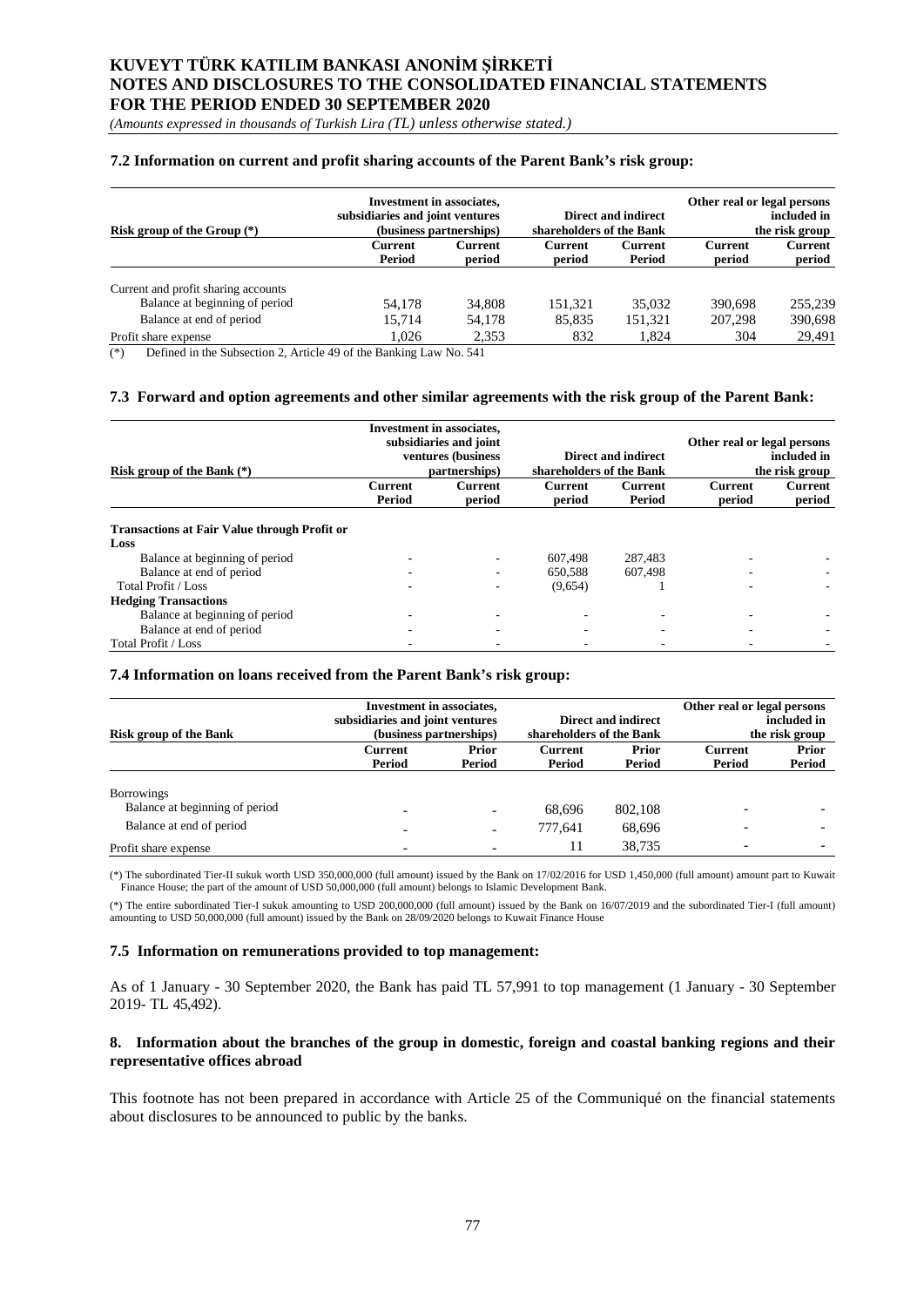*(Amounts expressed in thousands of Turkish Lira (TL) unless otherwise stated.)*

## **9. Significant events and matters arising subsequent to balance sheet date**

The Parent Bank, KT Kira Sertifikaları Varlık Kiralama A.Ş. has issued sukuk with a nominal value of TL 198,370 on 27 October 2020 and a maturity of 94 days with a cost of 13.07%

The Parent Bank, KT Kira Sertifikaları Varlık Kiralama A.Ş. has issued sukuk with a nominal value of TL 500,000 on 11 November 2020 and a maturity of 63 days with a cost of 13.32%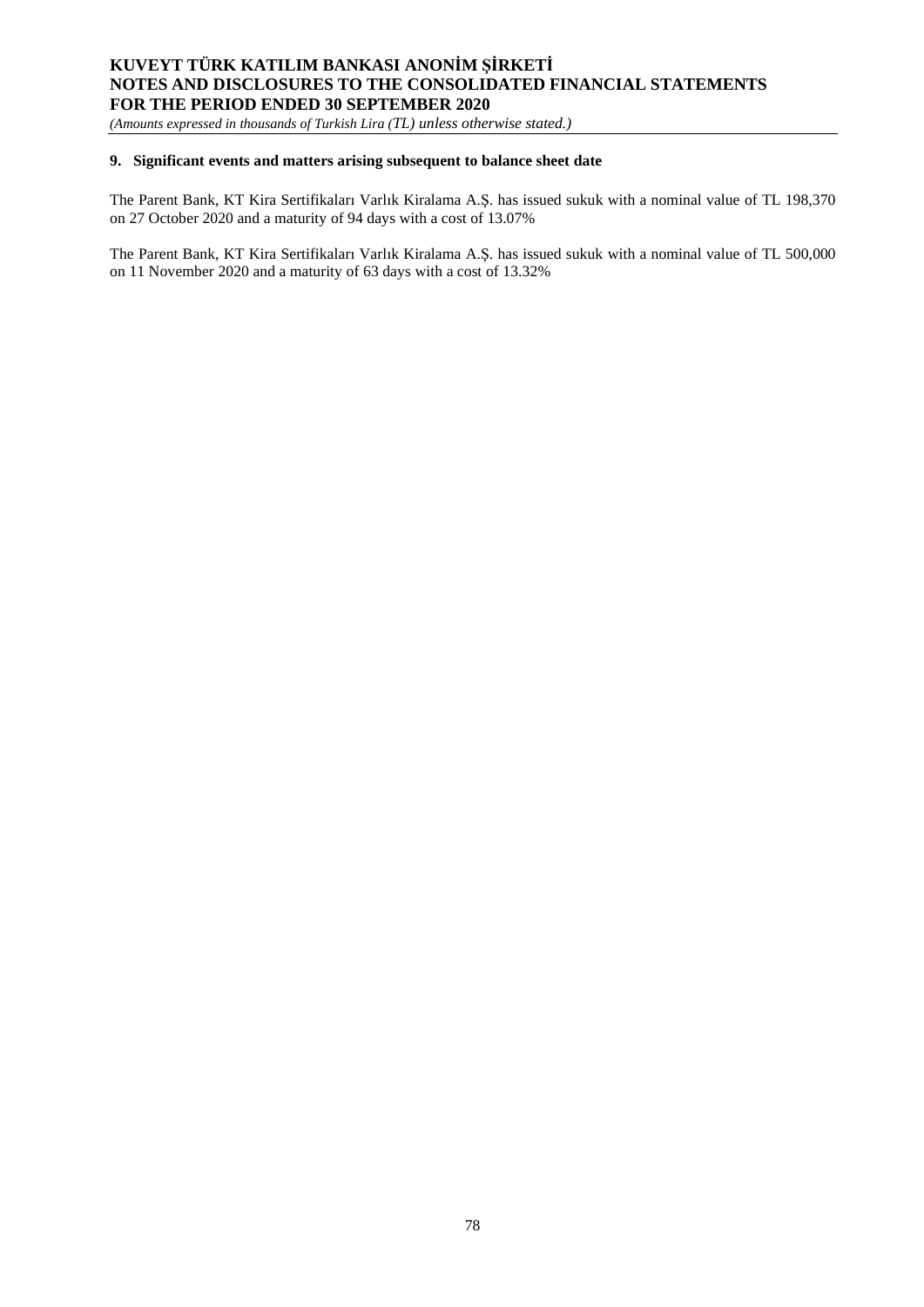*(Amounts expressed in thousands of Turkish Lira (TL) unless otherwise stated.)*

# **SECTION SIX**

## **OTHER EXPLANATIONS**

**1. Other matters which must be explained in terms of explicitness, interpretability and understandability of the balance sheet :** None.

## **SECTION SEVEN**

## **LIMITED REVIEW REPORT**

#### **1. Explanations on the limited review report:**

The consolidated financial statements have been reviewed by Güney Bağımsız Denetim ve Serbest Muhasebeci Mali Müşavirlik A.Ş. (A Member Firm of Ernst & Young Global Limited) and the independent auditors' limited review report dated 24 November 2020 is presented preceding the financial statements.

**2. Notes and disclosures prepared by the independent auditor:** None.

## **SECTION EIGHT CONSOLIDATED INTERIM REPORT**

## 1. **The Parent Bank explanations on interim annual report including the evaluations of interim activities of the Chairman of the Board of Directors and General Manager**

## **1.1 About Kuveyt Türk**

Kuveyt Türk Katılım Bankası A.Ş. ("The Bank") was incorporated with the approval of the Central Bank of the Republic of Turkey (CBRT) on 28 February 1989 and commenced its operations on 31 March 1989, with the name of Kuveyt Türk Evkaf Finans Kurumu A.Ş. To comply with the Banking Act 5411, the title of the Bank has been changed to Kuveyt Türk Katılım Bankası A.Ş. with a change in the Articles of Association which was approved in the annual general meeting dated 26 April 2006. Main field of operation is, in addition to the Bank's equity, to collect funds from domestic and foreign customers through "Current Accounts" and "Profit/ Loss Sharing Accounts" and allocate such funds to the economy, to perform all kinds of financing activities in accordance with the regulations, to encourage the investments of all individuals and legal entities operating in agricultural, industrial, trading and service industries, participating into the operations of these entities or individuals and to form joint business partnerships and to perform all these activities in a non-interest environment.

62.24% of the Bank's shares are owned by Kuwait Finance House located in Kuwait, 18.72% by Vakıflar Genel Müdürlüğü Mazbut Vakıfları, 9.00% by Wafra International Investment Company in Kuwait and 9.00% by Islamic Development Bank whereas the remaining 1.04% of the shares are owned by other real persons and legal entities.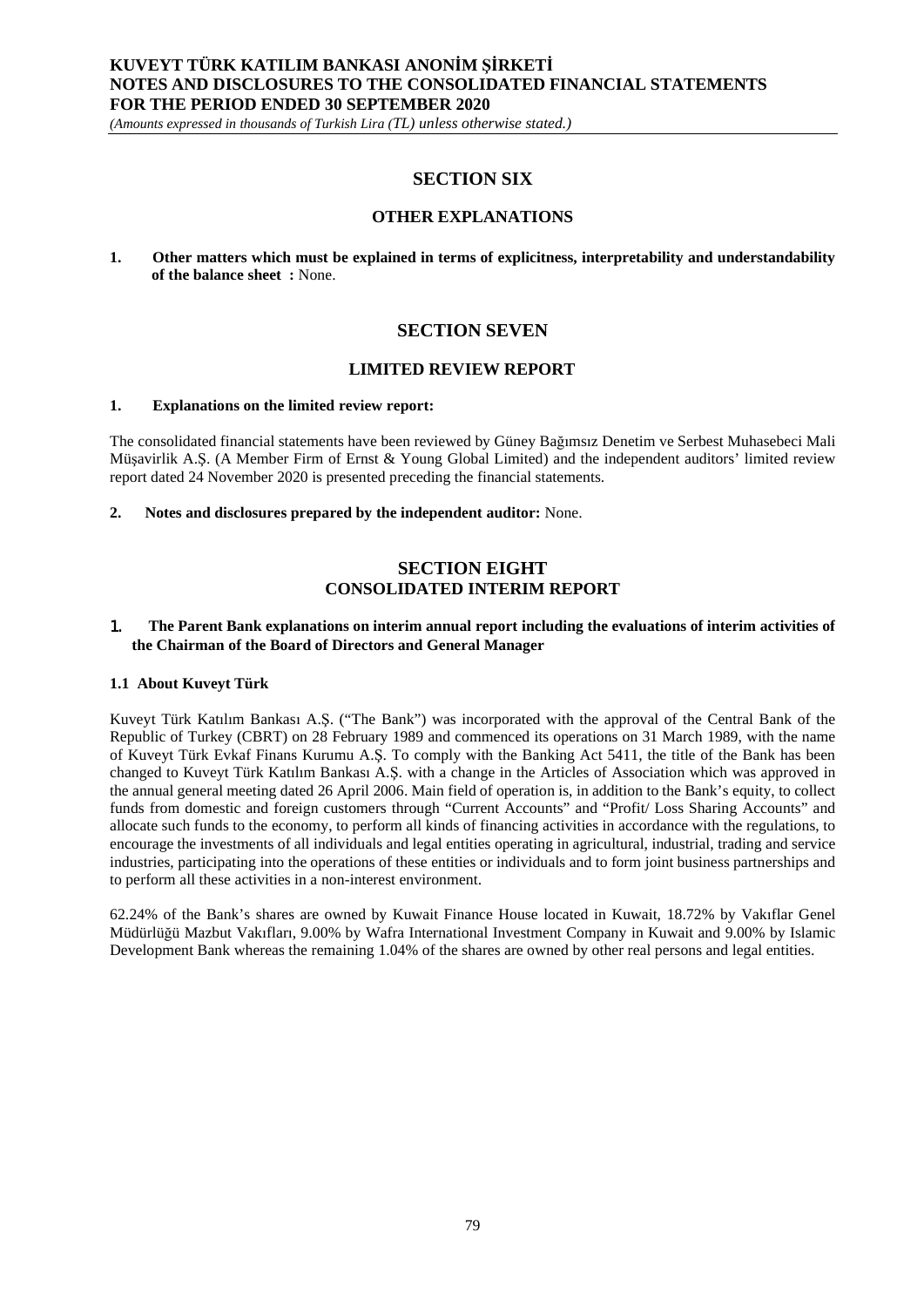*(Amounts expressed in thousands of Turkish Lira (TL) unless otherwise stated.)*

## **1.2 Financial Informations Summary:**

| <b>CONSOLIDATED BALANCE SHEET</b>                | 30.09.2020  | 31.12.2019  |
|--------------------------------------------------|-------------|-------------|
|                                                  |             |             |
| CASH BALANCES AND CENTRAL BANK                   | 22,064,266  | 19,216,292  |
| <b>BANKS</b>                                     | 5,976,657   | 8,431,928   |
| <b>SECURITIES</b>                                | 47,488,600  | 19,927,849  |
| <b>LOANS</b>                                     | 77.698.628  | 57,258,648  |
| FINANCE LEASE RECEIVABLES (Net)                  | 4.883.689   | 2,707,520   |
| <b>EXPECTED CREDIT LOSS</b>                      | 5,252,678   | 3,046,078   |
| TANGIBLE ASSETS (Net)                            | 862,205     | 846,343     |
| <b>OTHER ASSETS</b>                              | 5,285,335   | 3,659,076   |
| <b>TOTAL ASSETS</b>                              | 159,006,702 | 109,001,578 |
|                                                  |             |             |
| <b>FUND COLLECTED</b>                            | 123,758,709 | 87,996,135  |
| <b>FUNDS BORROWED</b>                            | 2,927,660   | 447,225     |
| MARKETABLE SECURITIES ISSUED (Net)               | 5,126,475   | 4,642,165   |
| FINANCE LEASE PAYABLES (Net)                     | 376,542     | 354,051     |
| SUBORDINATED LOANS                               | 4,720,851   | 3,380,983   |
| <b>OTHER LIABILITIES</b>                         | 14.549.819  | 4,988,146   |
| <b>EOUITY</b>                                    | 7.546.646   | 7,192,873   |
| <b>TOTAL LIABILITIES</b>                         | 159,006,702 | 109,001,578 |
|                                                  |             |             |
| <b>CONSOLIDATED STATEMENT OF PROFIT AND LOSS</b> | 30.09.2020  | 30.09.2019  |
|                                                  |             |             |
| PROFIT SHARE INCOME                              | 6,878,846   | 5,840,046   |
| PROFIT SHARE EXPENSE                             | 2,248,696   | 3,047,758   |
| NET PROFIT SHARE INCOME/EXPENSE                  | 4,630,150   | 2,792,288   |
| NET FEES AND COMMISSION INCOME/EXPENSE           | 184.811     | 265,439     |
| PERSONNEL EXPENSES                               | 987,129     | 840,450     |
| <b>DIVIDEND INCOME</b>                           | 68          | 2.922       |

| <b>CURRENT PERIOD INCOME/LOSSES</b>                    | 1.352.397 | 832.494                  |
|--------------------------------------------------------|-----------|--------------------------|
|                                                        |           |                          |
| <b>TAX CHARGE</b>                                      | (355,768) | (220,708)                |
| <b>INCOME/LOSS BEFORE TAX</b>                          | 1.708.165 | 1,053,202                |
| PROFIT / LOSS FROM INVESTMENTS UNDER EQUITY ACCOUNTING | 15.416    | 9.850                    |
| OTHER OPERATING EXPENSES (-)                           | 1,654,814 | 1,447,387                |
| <b>OTHER PROVISION EXPENSES (-)</b>                    | 238,229   | 43.294                   |
| <b>EXPECTED CREDIT LOSS (-)</b>                        | 2,654,574 | 2,157,472                |
| OTHER OPERATING INCOME                                 | 1,290,285 | 1,572,301                |
| NET TRADING INCOME / LOSS                              | 1,122,181 | 899,005                  |
|                                                        | ,,,,      | $\overline{\phantom{a}}$ |

|                             | 30.09.2020 | 31.12.2019 |
|-----------------------------|------------|------------|
| Total Loans/Total Assets*   | 51.94%     | 55.01%     |
| Total Loans/Fund Collected* | 66.73%     | 68.15%     |
| Average Equity Profit **    | 24.47%     | 20.20%     |
| Average Assets Profit **    | 1.35%      | 1.38%      |
| Capital Adequacy Ratio      | 21.58%     | 18.96%     |

\* Finance Lease Receivables is included in total loans.

\*\*Related ratios calculated by included in interim periods' profit amounts to year-end balances.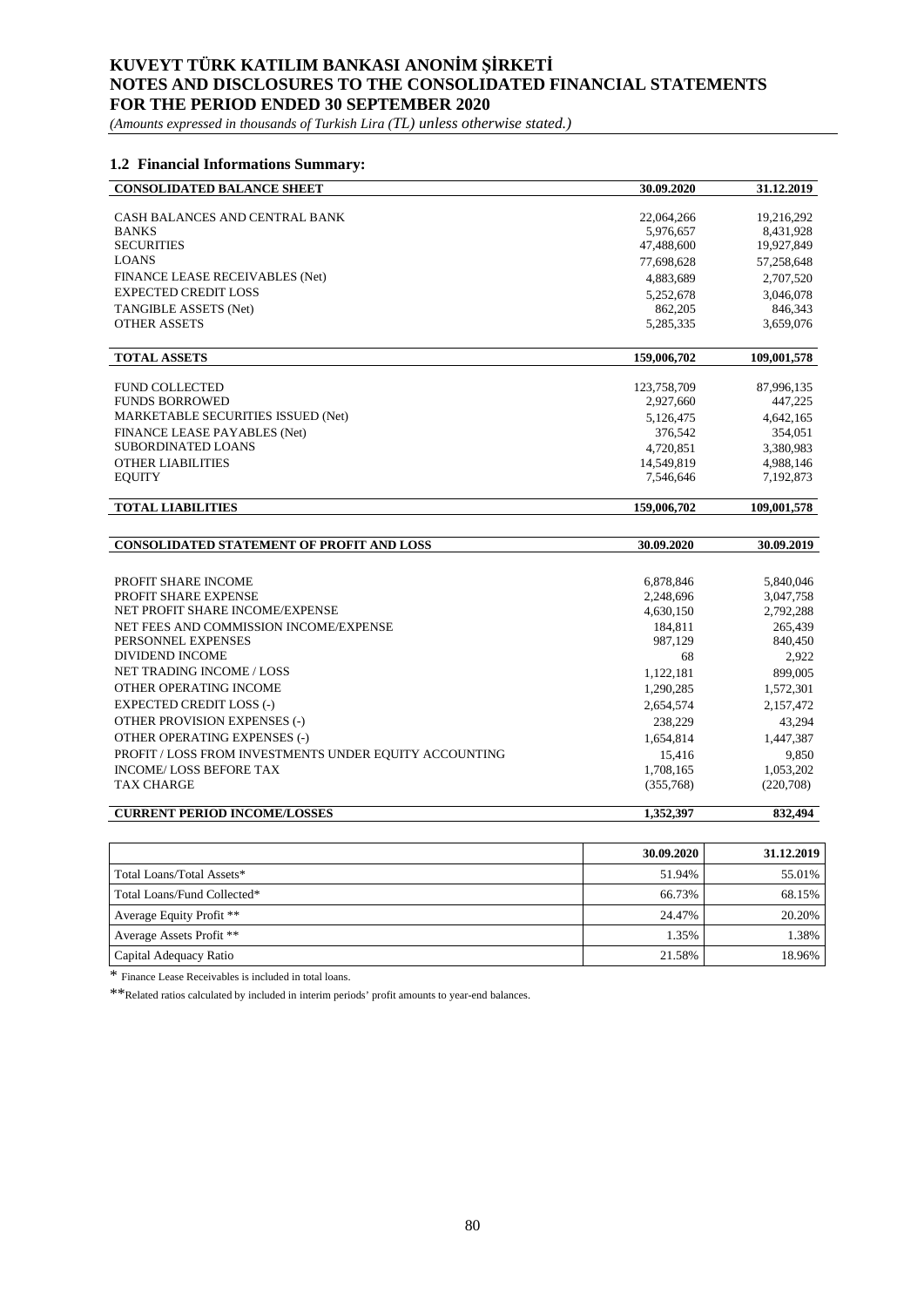*(Amounts expressed in thousands of Turkish Lira (TL) unless otherwise stated.)*

## **1.3 Message from the Chairman**

Global economic activity, which gained a relatively stable appearance on a global scale in the first half of 2020 with the developments that led to the end of protectionist policies, was limited by the new type of coronavirus (SARS-COV-2) epidemic, which had an impact as of the first quarter of the year and increased rapidly in the second quarter. As a matter of fact, the risks faced by the economies of the country in terms of employment, supply chains, and production capacity due to the epidemic made it necessary to take comprehensive monetary and financial measures on a global scale.

Interest cuts, asset purchase programs, and loan support packages led by central banks and public authorities of developed and developing countries alleviated the impact of the epidemic on economic activity. In this direction, the International Monetary Fund (IMF) has revised its forecast of 5.2 percent contraction for 2020 in its Global Economic Outlook Report to 4.4 percent positively. It was stated that the prediction in question was developed depending on the earlier than expected recovery in economic activity with the decrease in quarantine measures and this improvement is an indicator of a stronger recovery.

While the FED maintains the policy rate at 0.25 percent, it continues its asset purchase programs with a monthly volume of 120 billion dollars. Following the second quarter of 2020, which was recorded as the worst quarter in terms of economic performance and the negative impact of the new type of coronavirus (SARS-COV-2) epidemic on the economy was felt intensely, the US economy recorded a record growth of 33.1 percent on an annual basis in the third quarter.

The European Central Bank, on the other hand, did not change the current monetary policy at its meeting held in October and left the policy rate unchanged at 0 percent. It was stated that the asset purchase program, which started in March and reached a volume of 1.35 trillion Euros in total, could be expanded. In the third quarter of 2020, where the normalization process accelerated, the regional economy recorded a record growth of 12.7 percent on a quarterly basis and contracted by 4.3 percent on an annual basis.

The banking sector, which plays an active role in the process of fighting the epidemic, continues it's supported at the real economy in this process. Kuveyt Türk Participation in the financial sector, as well as one of the most important actors, will continue to contribute to sustainable growth in Turkey's economy.

With its fast and solution-oriented technological infrastructure, Kuveyt Türk has shaped its main focus within the framework of the health of its customers and employees in the new period dominated by epidemic conditions. In the third quarter of 2020 within the scope of the fight against the epidemic, which continued its support for the real sector without compromising the measures taken Kuveyt Türk, prioritizing human health in the last quarter of the year also continues to support Turkey's economy.

Hamad Abdulmohsen ALMARZOUQ Head of the BOD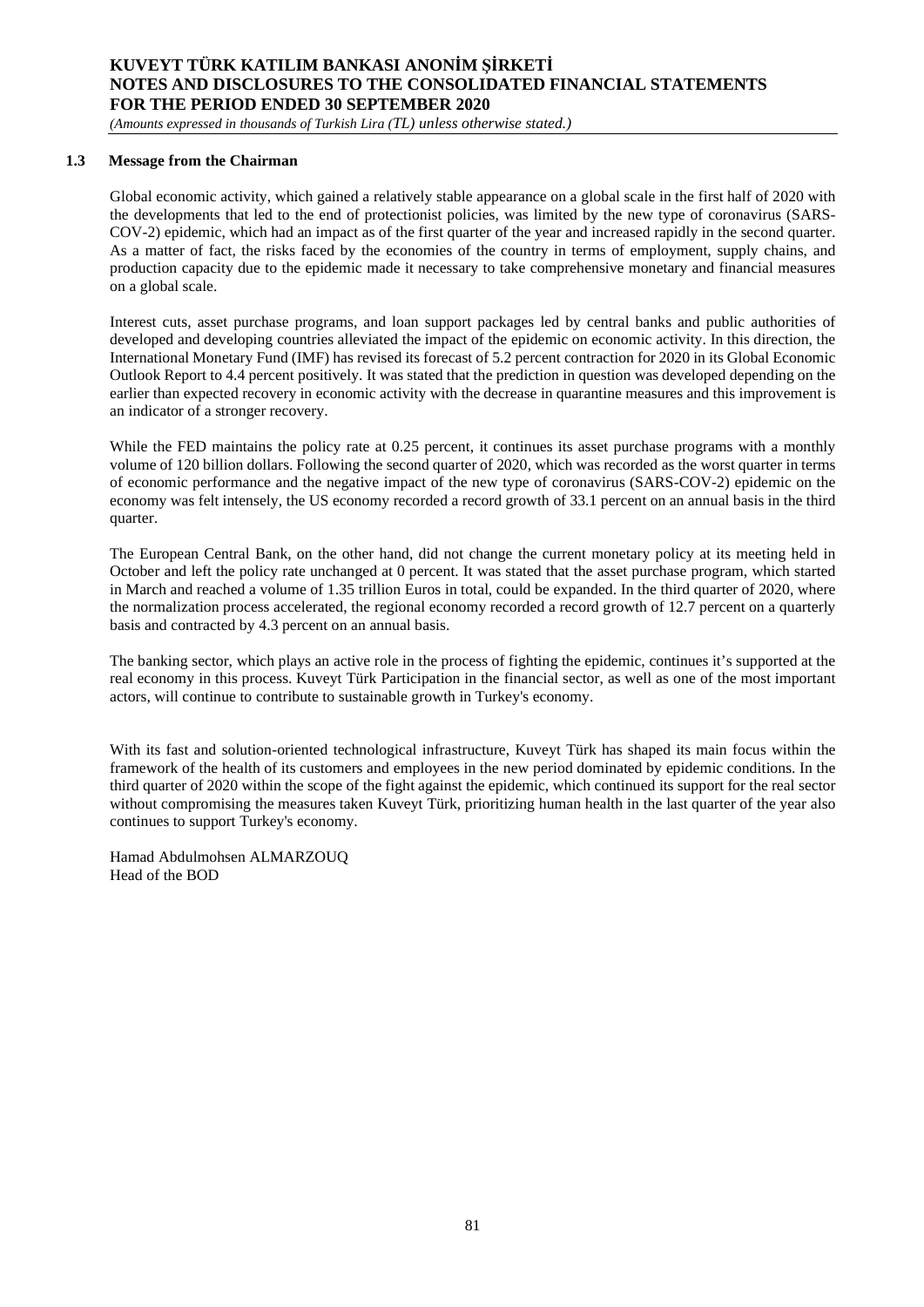*(Amounts expressed in thousands of Turkish Lira (TL) unless otherwise stated.)*

## **1.4 Message from the General Manager**

The new type of coronavirus (SARS-COV-2) outbreak was an important factor affecting the global macroeconomic outlook as of the first quarter of 2020. Following the losses in the first half of the year, the third quarter has been a period in which the normalization process accelerated and strong signs of recovery were observed in economic activity. Comprehensive actions, including monetary and financial support, led by central banks and public authorities, have become the most important factors in balancing the economy and transition to the new normal process.

Kuveyt Türk, which has been serving for more than 30 years with its products and services developed in line with the principles of participation finance, increased its profitability in the third quarter of 2020 and increased its net profit by 33.3% compared to the same period of the previous year and reached 1 billion TL. The size of the funds collected by Kuveyt Türk reached 119.3 billion TL with an increase of 39.6% compared to the end of 2019, while the size of the funds provided increased by 36.3% to 78.9 billion TL. Having increased its equities to 7.5 billion TL and its asset size to 153 billion TL, Kuveyt Türk maintained its first place among participating financial institutions in terms of asset size.

Turkey's leading participation of financial institutions with Kuveyt Türk, Great Place to Work, organized by the Institute and one of the world's most prestigious organization in the field of human resources "Europe's Best Employers 2020" has entered the list. The first financial institutions that fall under this list from Turkey to Kuveyt Türk also achieved the success of being the first bank in Europe to get its name listed in the field of Islamic finance.

Increasing its support to the real sector, Kuveyt Türk started the second phase in the third quarter with the machine finance campaign launched in February and continued until the end of April for its commercial customers to contribute to production and investment. Providing financial support to its commercial customers with attractive profit rates, Kuveyt Türk provided financing support of up to TL 1 billion to businesses with maturity options of up to 60 months, 6 months grace period. Thus, the support given to production and investment at the end of the two campaigns reached approximately 1.8 billion TL in total.

At the Kuveyt Turk Banking School, which Kuveyt Türk launched in 2017 by signing a first in the sector, the training for employees continued online during the epidemic process. Kuveyt Turkish Banking School, where employees receive training in many areas such as the Data Analyst Training Program, the Data Scientist Training Program, and the Digital Competence Development Program, as well as professional and competency development training, Excellence Awards organized by Brandon Hall Group, one of the most prestigious consultancy companies, as a result of its successful work. He was awarded 10 awards, 4 of which were gold.

Kuveyt Turk, strong capital and liquidity position, high asset quality, dynamic approach to corporate governance, continuous improvement focused on the customer service model, technology continued investment in, the digital conversion work and overseas expansion to accelerate the coming period leading provider of the contribution of the financial sector in Turkey aims to continue to be.

Ufuk UYAN Member of BOD and General Manager